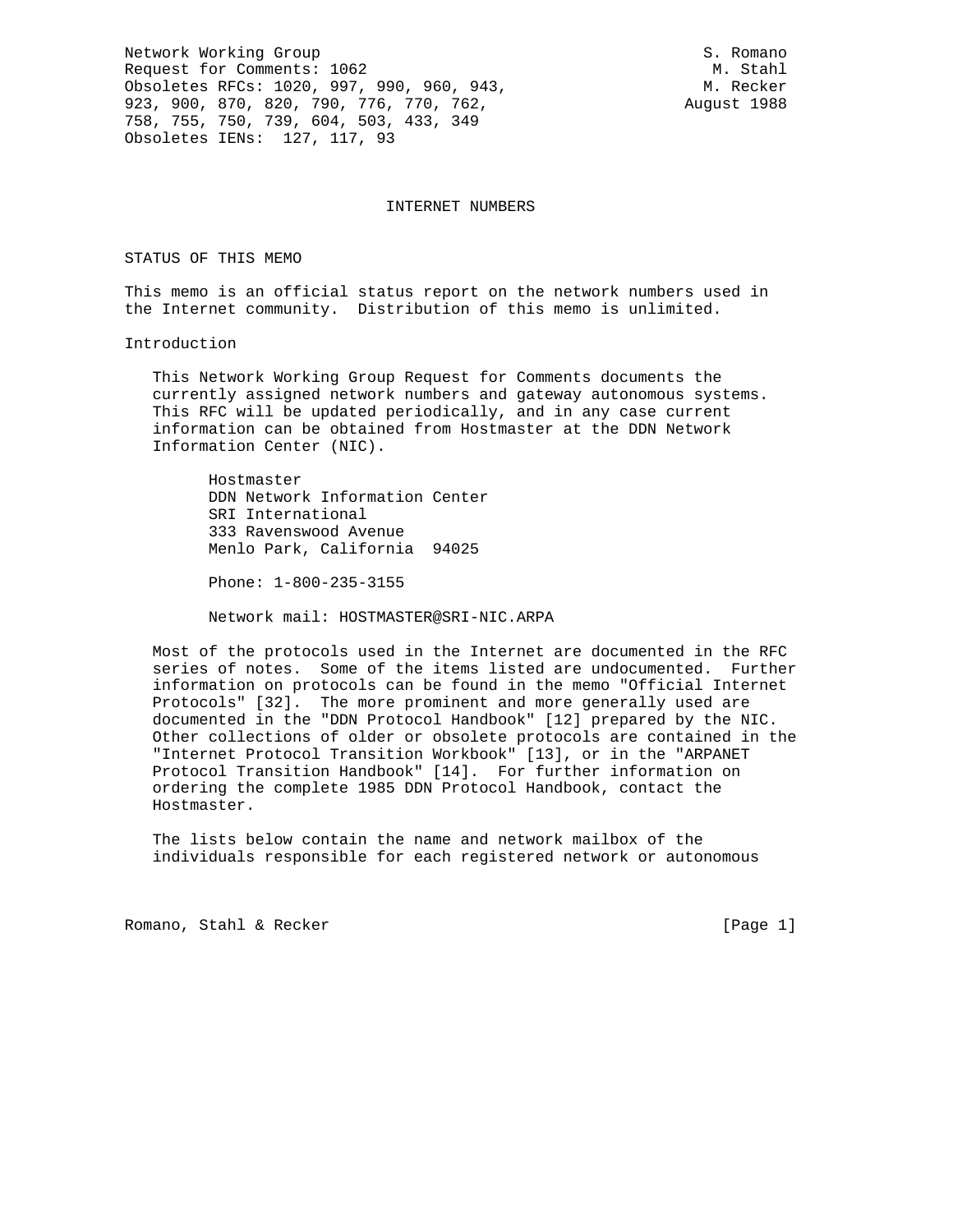system. The bracketed entry, e.g., [nn,iii], at the right hand margin of the page indicates a reference for the listed network or autonomous system, where the number ("nn") cites the document and the letters ("iii") cite the NIC Handle of the responsible person. The NIC Handle is a unique identifier that is used in the NIC WHOIS/NICNAME service. People occasionally change electronic mailboxes. To find out the current network mailbox or phone number for an individual, or to get information about a registered network, use the NIC WHOIS/NICNAME service or contact HOSTMASTER@SRI-NIC.ARPA.

 The convention used for the documentation of Internet Protocols is to express numbers in decimal and to picture data in "big-endian" order [8]. That is, fields are described left to right, with the most significant octet on the left and the least significant octet on the right.

 The order of transmission of the header and data described in this document is resolved to the octet level. Whenever a diagram shows a group of octets, the order of transmission of those octets is the normal order in which they are read in English. For example, in the following diagram the octets are transmitted in the order they are numbered.

|  | 0 1 2 3 4 5 6 7 8 9 0 1 2 3 4 5 6 7 8 9 0 1 2 3 4 5 6 7 8 9 0 1 |  |
|--|-----------------------------------------------------------------|--|
|  |                                                                 |  |
|  |                                                                 |  |
|  |                                                                 |  |
|  |                                                                 |  |
|  | -+-+-+-+-+-+-+-+-+-+-+-+-+-+-                                   |  |
|  |                                                                 |  |
|  |                                                                 |  |

## Transmission Order of Bytes

 Whenever an octet represents a numeric quantity the left most bit in the diagram is the high order or most significant bit. That is, the bit labeled 0 is the most significant bit. For example, the following diagram represents the value 170 (decimal).

> 0 1 2 3 4 5 6 7 +-+-+-+-+-+-+-+-+ |1 0 1 0 1 0 1 0| +-+-+-+-+-+-+-+-+ Significance of Bits

 Similarly, whenever a multi-octet field represents a numeric quantity the left most bit of the whole field is the most significant bit.

Romano, Stahl & Recker [Page 2]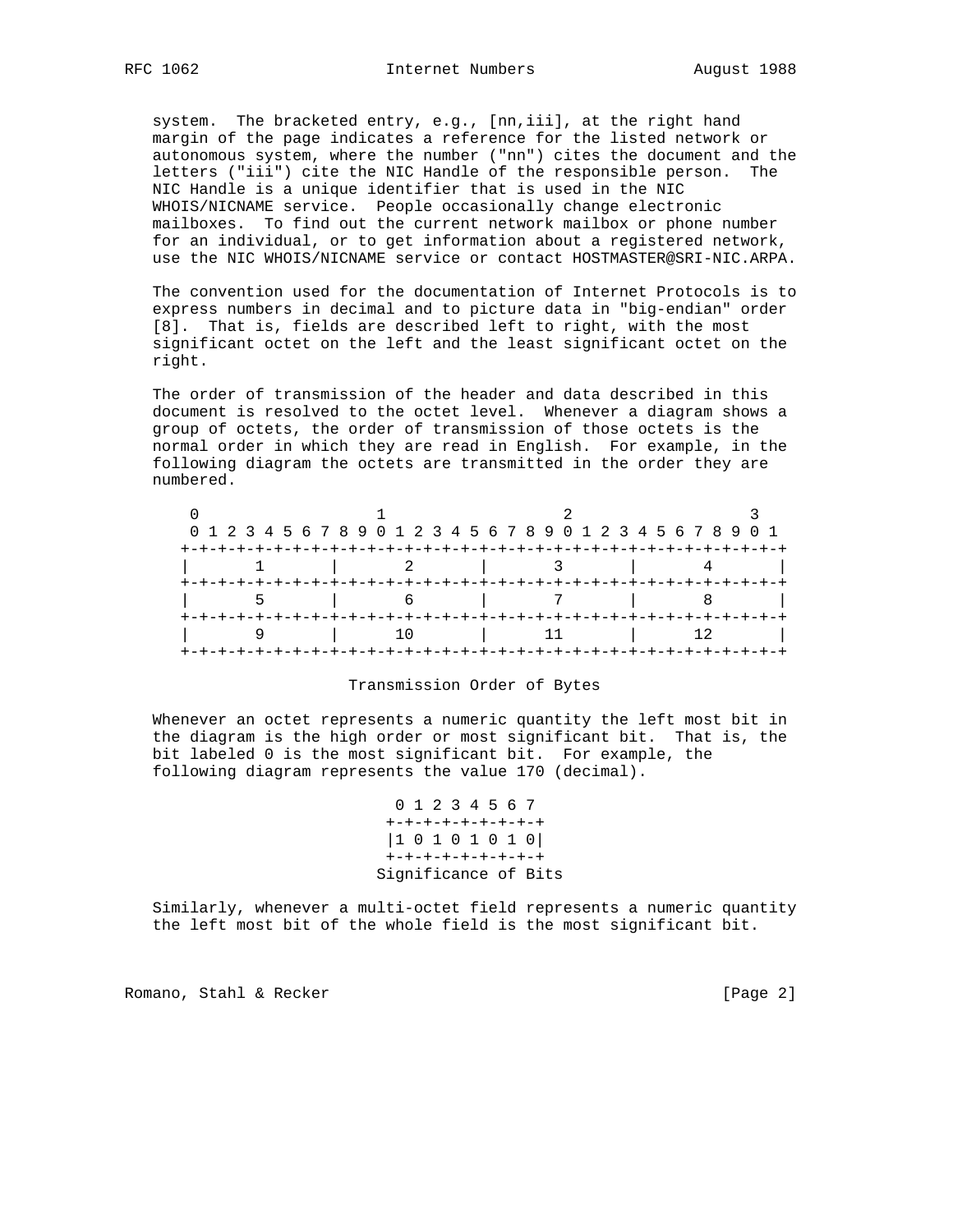When a multi-octet quantity is transmitted the most significant octet is transmitted first.

#### NETWORK NUMBERS

 The network numbers listed here are used as internet addresses by the Internet Protocol (IP) [12,27]. The IP uses a 32-bit address field and divides that address into a network part and a "rest" or local address part. The division takes 4 forms or classes.

 The first type of address, or class A, has a 7-bit network number and a 24-bit local address. The highest-order bit is set to 0. This allows 128 class A networks.

| 0 1 2 3 4 5 6 7 8 9 0 1 2 3 4 5 6 7 8 9 0 1 2 3 4 5 6 7 8 9 0 1 |  |         |  |  |  |  |  |  |  |               |  |  |  |  |  |  |
|-----------------------------------------------------------------|--|---------|--|--|--|--|--|--|--|---------------|--|--|--|--|--|--|
|                                                                 |  |         |  |  |  |  |  |  |  |               |  |  |  |  |  |  |
|                                                                 |  | NETWORK |  |  |  |  |  |  |  | Local Address |  |  |  |  |  |  |
|                                                                 |  |         |  |  |  |  |  |  |  |               |  |  |  |  |  |  |

### Class A Address

 The second type of address, class B, has a 14-bit network number and a 16-bit local address. The two highest-order bits are set to 1-0. This allows 16,384 class B networks.

| 0 1 2 3 4 5 6 7 8 9 0 1 2 3 4 5 6 7 8 9 0 1 2 3 4 5 6 7 8 9 0 1 |  |  |  |         |  |  |  |  |  |  |  |               |  |  |  |  |
|-----------------------------------------------------------------|--|--|--|---------|--|--|--|--|--|--|--|---------------|--|--|--|--|
|                                                                 |  |  |  |         |  |  |  |  |  |  |  |               |  |  |  |  |
| 10                                                              |  |  |  | NETWORK |  |  |  |  |  |  |  | Local Address |  |  |  |  |
|                                                                 |  |  |  |         |  |  |  |  |  |  |  |               |  |  |  |  |

### Class B Address

 The third type of address, class C, has a 21-bit network number and a 8-bit local address. The three highest-order bits are set to 1-1-0. This allows 2,097,152 class C networks.

| 0 1 2 3 4 5 6 7 8 9 0 1 2 3 4 5 6 7 8 9 0 1 2 3 4 5 6 7 8 9 0 1 |  |  |  |  |  |  |         |  |  |  |  |  |  |  |  |               |
|-----------------------------------------------------------------|--|--|--|--|--|--|---------|--|--|--|--|--|--|--|--|---------------|
|                                                                 |  |  |  |  |  |  |         |  |  |  |  |  |  |  |  |               |
| $ 1\;1\;0 $                                                     |  |  |  |  |  |  | NETWORK |  |  |  |  |  |  |  |  | Local Address |
|                                                                 |  |  |  |  |  |  |         |  |  |  |  |  |  |  |  |               |

### Class C Address

 The fourth type of address, class D, is used as a multicast address [11]. The four highest-order bits are set to 1-1-1-0.

Romano, Stahl & Recker [Page 3]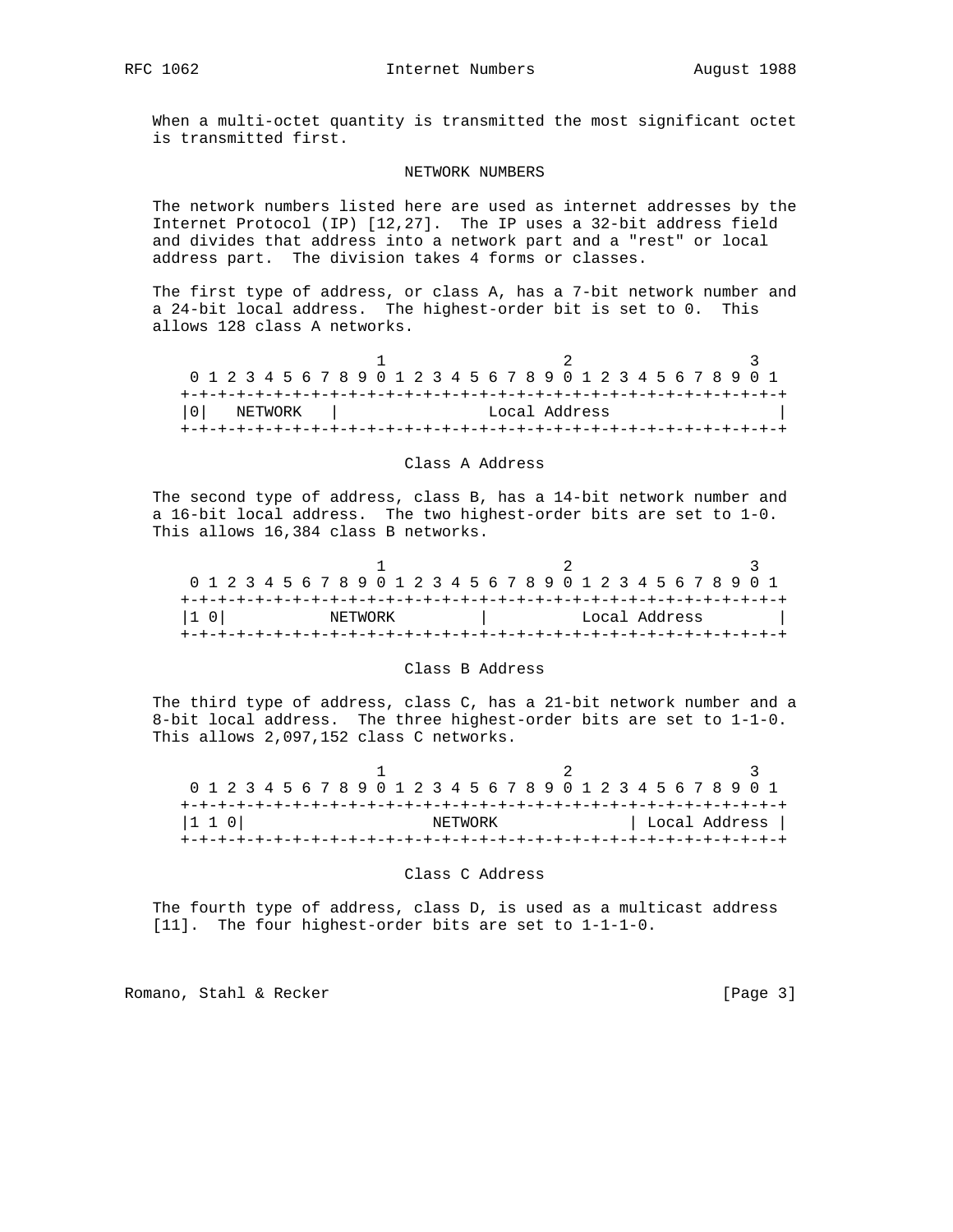| 0 1 2 3 4 5 6 7 8 9 0 1 2 3 4 5 6 7 8 9 0 1 2 3 4 5 6 7 8 9 0 1 |  |  |  |  |  |  |                   |  |  |  |  |  |  |  |  |  |
|-----------------------------------------------------------------|--|--|--|--|--|--|-------------------|--|--|--|--|--|--|--|--|--|
|                                                                 |  |  |  |  |  |  |                   |  |  |  |  |  |  |  |  |  |
| $ 1\;1\;1\;0 $                                                  |  |  |  |  |  |  | multicast address |  |  |  |  |  |  |  |  |  |
|                                                                 |  |  |  |  |  |  |                   |  |  |  |  |  |  |  |  |  |

Class D Address

 Note: No addresses are allowed with the four highest-order bits set to 1-1-1-1. These addresses, called "class E", are reserved.

 One commonly used notation for internet host addresses divides the 32-bit address into four 8-bit fields and specifies the value of each field as a decimal number with the fields separated by periods. This is called the "dotted decimal" notation. For example, the internet address of VENERA.ISI.EDU in dotted decimal is 010.001.000.052, or 10.1.0.52.

 The dotted decimal notation will be used in the listing of assigned network numbers. The class A networks will have nnn.rrr.rrr.rrr, the class B networks will have nnn.nnn.rrr.rrr, and the class C networks will have nnn.nnn.nnn.rrr, where nnn represents part or all of a network number and rrr represents part or all of a local address.

 There are four catagories of users of Internet Addresses: Research, Defense, Government (Non-Defense), and Commercial. To reflect the allocation of network identifiers among the categories, a one character code is placed to the left of the network number: R for Research, D for Defense, G for Government, and C for Commercial (see Appendix A for further details on this division of the network identification).

 Network numbers are assigned for networks that are connected to the research Internet and operational Internet, and for independent networks that use the IP family protocols (these are usually commercial). These independent networks are marked with an asterisk preceding the number.

 The administrators of independent networks must apply separately for permission to interconnect their network with the Internet. Independent networks should not be listed in the working tables of the Internet hosts or gateways.

 For various reasons, the assigned numbers of networks are sometimes changed. To ease the transition the old number will be listed for a transition period as well. These "old number" entries will be marked with a "T" following the number and preceding the name, and the

Romano, Stahl & Recker [Page 4]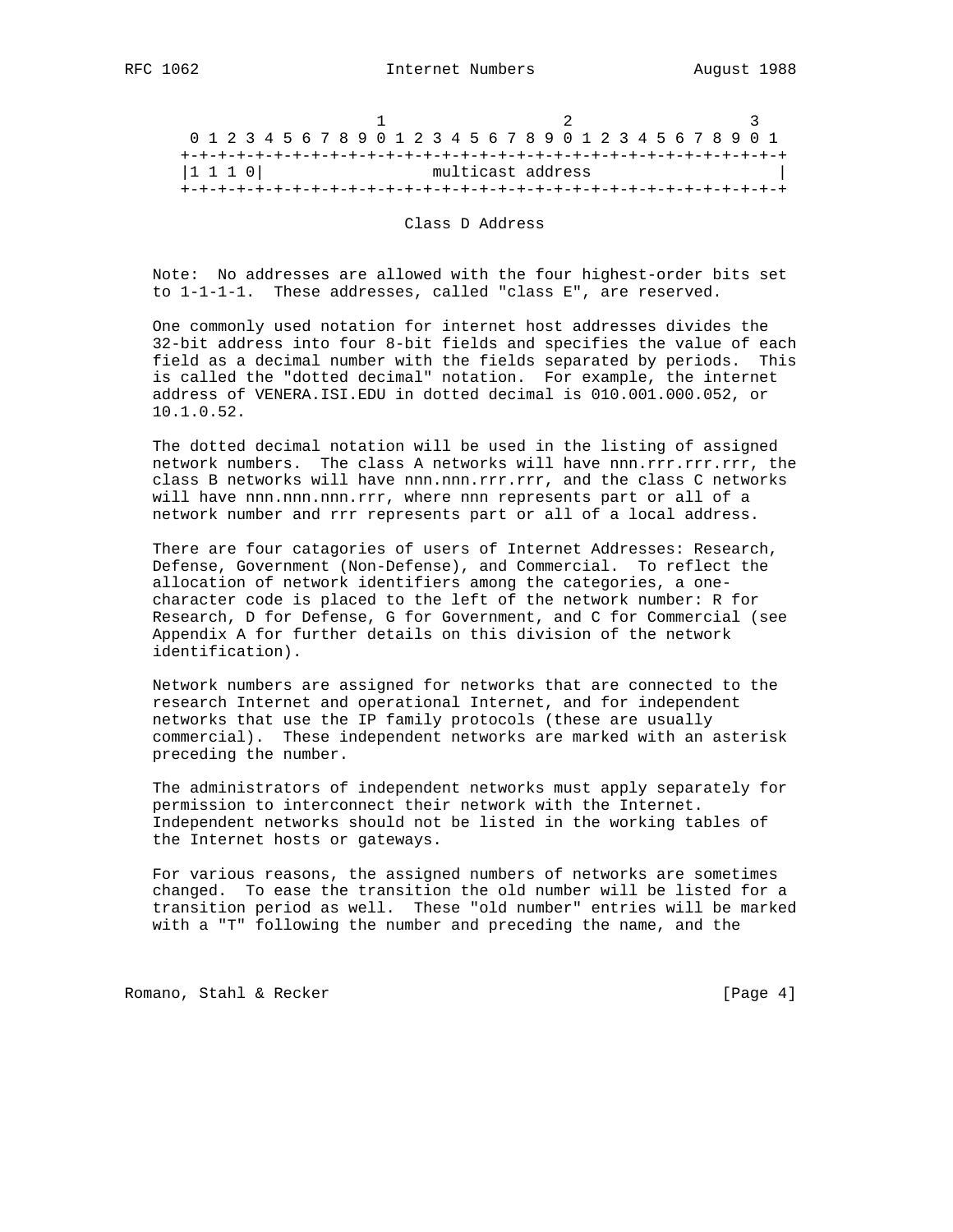network name will be suffixed "-TEMP".

Special Addresses:

 In certain contexts, it is useful to have fixed addresses with functional significance rather than as identifiers of specific hosts.

> The address zero is to be interpreted as meaning "this", as in "this network".

 For example, the address 0.0.0.37 could be interpreted as meaning host 37 on this network.

 The address of all ones are to be interpreted as meaning "all", as in "all hosts".

 For example, the address 128.9.255.255 could be interpreted as meaning all hosts on the network 128.9.

 The class A network number 127 is assigned the "loopback" function, that is, a datagram sent by a higher level protocol to a network 127 address should loop back inside the host. No datagram "sent" to a network 127 address should ever appear on any network anywhere.

Romano, Stahl & Recker [Page 5]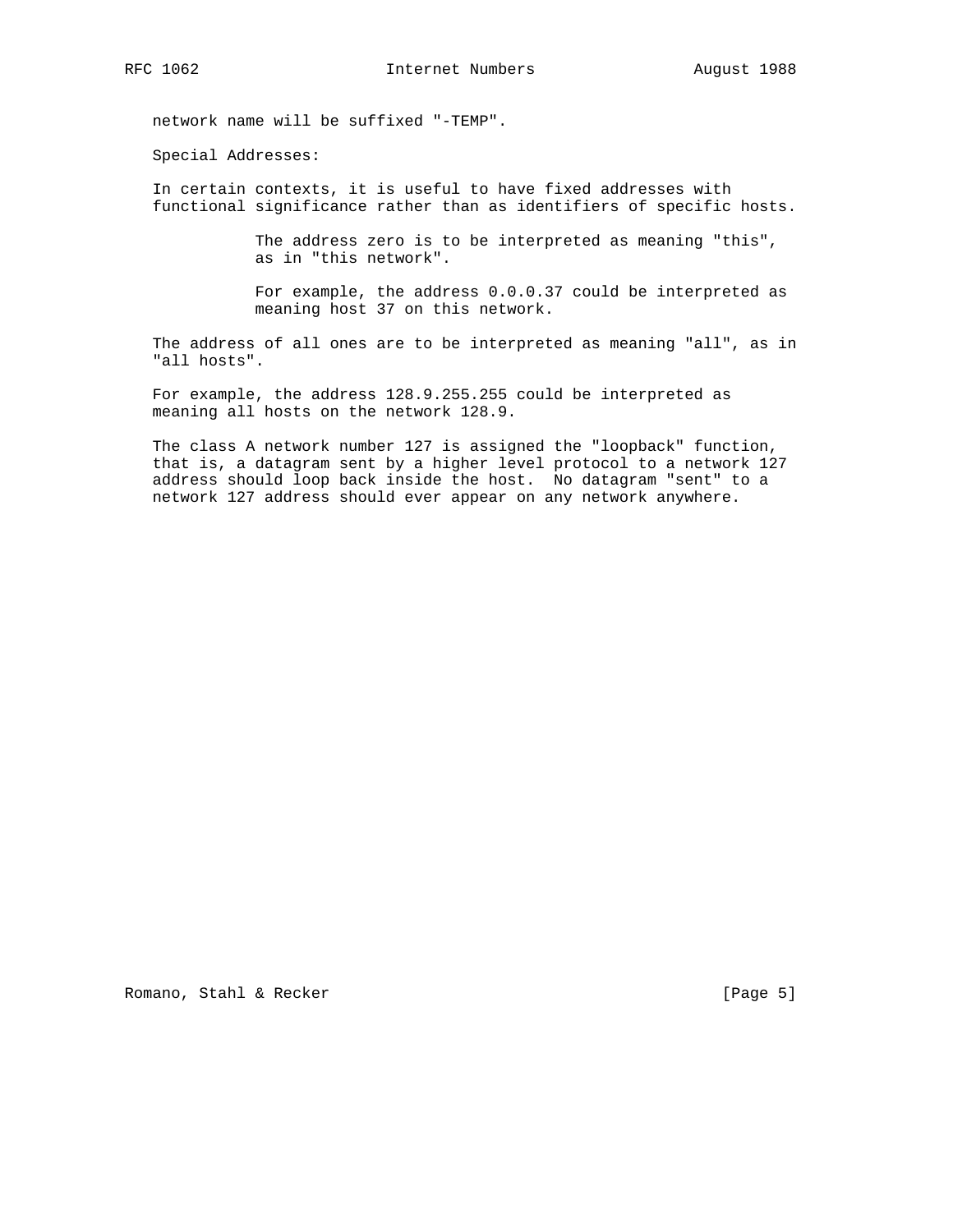# Class A Networks

| $\ast$ | Internet Address<br>-------------- | Network        | Name                  | References      |
|--------|------------------------------------|----------------|-----------------------|-----------------|
|        | 0.rrr.rrr.rrr                      | Reserved       | $- - - -$<br>Reserved | [JBP]           |
|        | 1.rrr.rrr.rrr-2.rrr.rrr.rrr        |                | Unassigned            | [NIC]           |
|        | C 3.rrr.rrr.rrr                    | GE-INTERNET    | GE TCP/IP Net         | [JEB50]         |
|        | R 4.rrr.rrr.rrr                    | <b>SATNET</b>  | Atlantic Sat Net      | [SHB]           |
|        | 5.rrr.rrr.rrr                      | Unassigned     | Unassigned            | [NIC]           |
|        | D 6.rrr.rrr.rrr<br>Т               | YPG-NET        | Yuma Proving Grounds  | [4, BWA]        |
|        | D 7.rrr.rrr.rrr<br>Т               | EDN-TEMP       | DCEC EDN              | [EC5]           |
|        | R 8.rrr.rrr.rrr<br>T               | BBN-NET-TEMP   | <b>BBN Net</b>        | [JSG5]          |
|        | 9.rrr.rrr.rrr                      | Unassigned     | Unassigned            | [NIC]           |
|        | R 10.rrr.rrr.rrr                   | ARPANET        | ARPANET               | [4, JS283]      |
|        | D 11.rrr.rrr.rrr                   | <b>DODIIS</b>  | DoD Intel Info Sys    | [AY5]           |
|        | C 12.rrr.rrr.rrr                   | ATT            | ATT Bell Labs         | [MHz2]          |
|        | C 13.rrr.rrr.rrr                   | XEROX-NET      | XEROX Internet        | [39, JNL1]      |
|        | C 14.rrr.rrr.rrr                   | PDN            | Public Data Net       | [JS283]         |
|        | R 15.rrr.rrr.rrr                   | HP-INTERNET    | HP-INTERNET           | [13, WU1]       |
|        | 16.rrr.rrr.rrr-17.rrr.rrr.rrr      |                | Unassigned            | [NIC]           |
|        | T<br>R 18.rrr.rrr.rrr              | MIT-TEMP       | MIT Net               | [7, 31, DDC1]   |
|        | 19.rrr.rrr.rrr-20.rrr.rrr.rrr      |                | Unassigned            | [NIC]           |
|        | D 21.rrr.rrr.rrr                   | DDN-RVN        | DDN-RVN               | [MLC]           |
|        | D 22.rrr.rrr.rrr                   | <b>DISNET</b>  | <b>DISNET</b>         | [JM28]          |
|        | D 23.rrr.rrr.rrr                   | DDN-TC-NET     | DDN-TestCell-Net      | [DH17]          |
|        | 24.rrr.rrr.rrr                     | Unassigned     | Unassigned            | [NIC]           |
|        | R 25.rrr.rrr.rrr                   | RSRE-EXP       | RSRE-EXP              | [CDB4]          |
|        | D 26.rrr.rrr.rrr                   | MILNET         | MILNET                | [THH6]          |
|        | R 27.rrr.rrr.rrr<br>Т              | NOSC-LCCN-TEMP | NOSC/LCCN             | [RH6]           |
|        | R 28.rrr.rrr.rrr                   | WIDEBAND       | Wide Band Sat Net     | [CIW2]          |
|        | Т                                  | MILX25-TEMP    | MILNET X.25 Temp      | [MLC]           |
|        | D 29.rrr.rrr.rrr<br>T              | ARPAX25-TEMP   | ARPA X.25 Temp        | [MLC]           |
|        | D 30.rrr.rrr.rrr                   |                |                       |                 |
|        | G 31.rrr.rrr.rrr                   | UCDLA-NET      | UCDLA-CATALOG-NET     | [CL64]<br>[NIC] |
|        | 32.rrr.rrr.rrr-34.rrr.rrr.rrr      |                | Unassigned            |                 |
|        | R 35.rrr.rrr.rrr                   | MERIT          | MERIT Comp Net        | [HWB]           |
|        | Т<br>R 36.rrr.rrr.rrr              | SU-NET-TEMP    | Stanford Univ Net     | [PA5]           |
|        | 37.rrr.rrr.rrr-38.rrr.rrr.rrr      |                | Unassigned            | [NIC]           |
|        | R 39.rrr.rrr.rrr<br>T              | SRINET-TEMP    | SRI Local Net         | [JMR]           |
|        | 40.rrr.rrr.rrr                     | Unassigned     | Unassigned            | [NIC]           |
|        | R 41.rrr.rrr.rrr                   | BBN-TEST-A     | BBN-GATE-TEST-A       | [RH6]           |
|        | R 42.rrr.rrr.rrr                   | CAN-INET       | Canadian Rsch Net     | [39, PAP4]      |
|        | 43.rrr.rrr.rrr                     | Unassigned     | Unassigned            | [NIC]           |
|        | R 44.rrr.rrr.rrr                   | <b>AMPRNET</b> | Amateur Rad Exp Net   | [PK28]          |
|        | 45.rrr.rrr.rrr-126.rrr.rrr.rrr     |                | Unassigned            | [NIC]           |
|        | 127.rrr.rrr.rrr                    | Loopback       | Loopback              | [JBP]           |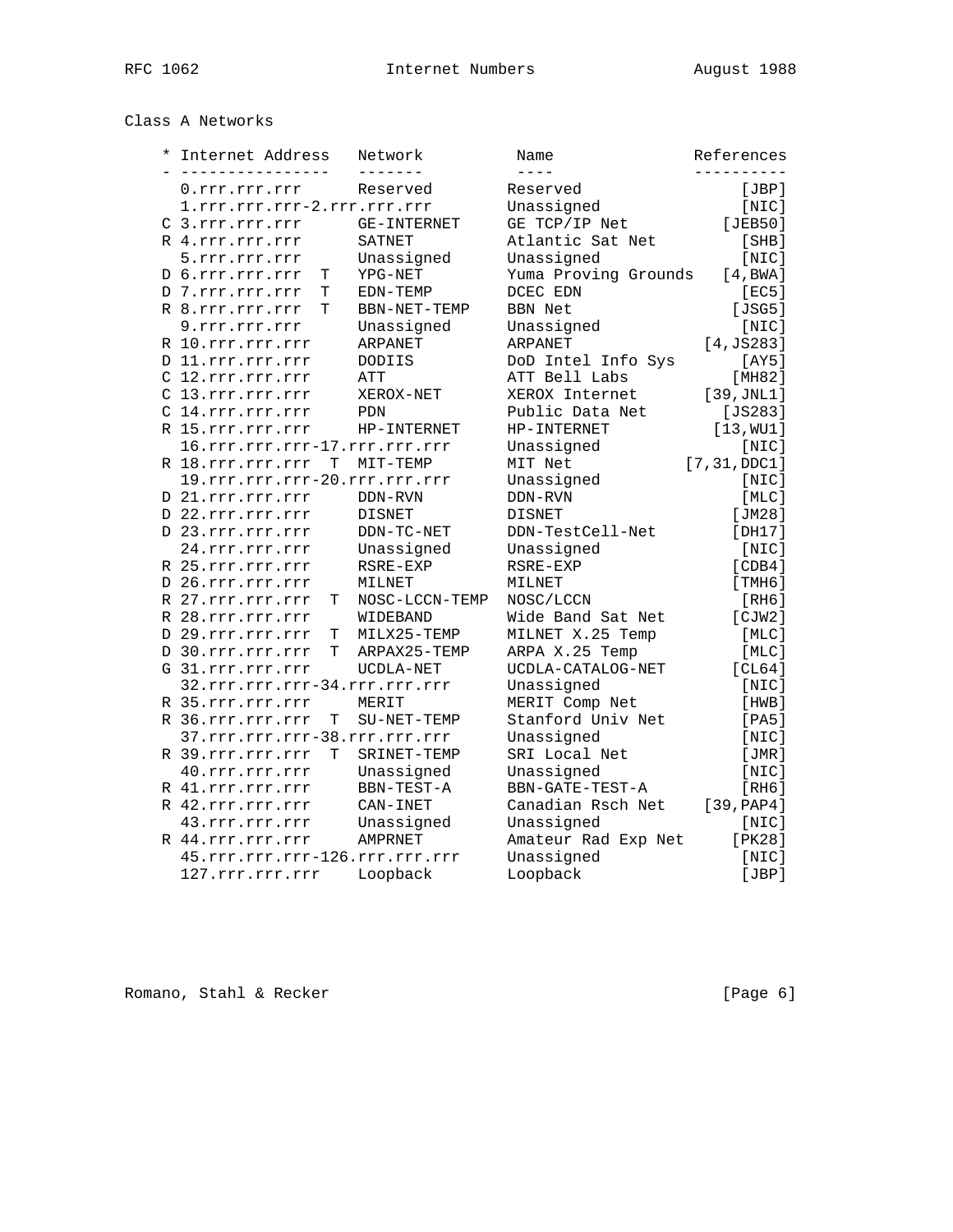Class B Networks

| $^\star$ | Internet Address<br>__________________ | Network<br>-------- | Name<br>$- - - -$     | References      |
|----------|----------------------------------------|---------------------|-----------------------|-----------------|
|          | 128.0.rrr.rrr                          | Reserved            | Reserved              | [JBP]           |
|          | R 128.1.rrr.rrr                        | BBN-TEST-B          | BBN-GATE-TEST-B       | [RH6]           |
|          | R 128.2.rrr.rrr                        | CMU-NET             | CMU-Ether             | [HDW2]          |
|          | R 128.3.rrr.rrr                        | LBL-CSR-NET         | LBL-CSR-NET           | [JS38]          |
|          | R 128.4.rrr.rrr                        | <b>DCNET</b>        | LINKABIT DCNET        | [26, DLM1]      |
|          | R 128.5.rrr.rrr                        | FORDNET             | FORD DCNET            | [26, FJB3]      |
|          | R 128.6.rrr.rrr                        | RUTGERS             | <b>RUTGERS</b>        | [CHH3]          |
|          | R 128.7.rrr.rrr                        | KRAUTNET            | <b>KRAUTNET</b>       | [GB7]           |
|          | R 128.8.rrr.rrr                        | <b>UMDNET</b>       | Univ of Maryl DCNET   | [26, DLM1]      |
|          | R 128.9.rrr.rrr                        | ISI-NET             | USC-ISI Local Net     | [CMR]           |
|          | R 128.10.rrr.rrr                       | PURDUE-CS-EN        | Purdue CS Ether       | [39,DT50]       |
|          | R 128.11.rrr.rrr                       | BBN-CRONUS          | BBN DOS Project       | [25, PK19]      |
|          | R 128.12.rrr.rrr                       | $SU-NET$            | Stanford Univ Net     | [PA5]           |
|          | D 128.13.rrr.rrr                       | MATNET              | Mob Access Term Net   | [SHB]           |
|          | R 128.14.rrr.rrr                       | BBN-SAT-TEST        | BBN SATNET Test Net   | [SHB]           |
|          | R 128.15.rrr.rrr                       | S1NET               | LLL-S1-NET            | [RAK12]         |
|          | R 128.16.rrr.rrr                       | <b>UCLNET</b>       | Univ Coll London      | [PK]            |
|          | D 128.17.rrr.rrr                       | MATNET-ALT          | Mob Access Term Alt   | [SHB]           |
|          | R 128.18.rrr.rrr                       | SRINET              | SRI Local Net         | [JMR]           |
|          | D 128.19.rrr.rrr                       | EDN                 | DCEC EDN              | [EC5]           |
|          | D 128.20.rrr.rrr                       | <b>BRLNET</b>       | <b>BRLNET</b>         | [4, MJM2]       |
|          | R 128.21.rrr.rrr                       | $SRI-PR-1$          | SRI Pck Rad-1 Net     | [PEM4]          |
|          | R 128.22.rrr.rrr                       | $SRI-PR-2$          | SRI Pck Rad-2 Net     | [PEM4]          |
|          | R 128.23.rrr.rrr                       | BBN-PR              | BBN Pck Rad Net       | [JBW1]          |
|          | R 128.24.rrr.rrr                       | ROCKWELL-PR         | Rockwell Pck Rad Net  | [NG]            |
|          | D 128.25.rrr.rrr                       | BRAGG-PR            | Ft. Bragg Pck Rad Net | [LDB3]          |
|          | D 128.26.rrr.rrr                       | SAPE-AIRNET         | RADC-SAPE-PR-NET      | [CAD13]         |
|          | D 128.27.rrr.rrr                       | DEMO-PR-1           | Demo-1 Pck Rad Net    | [LCS]           |
|          | D 128.28.rrr.rrr                       | C3-PR-TEMP          | Testbed Dev PR NET    | [VDC1]          |
|          | R 128.29.rrr.rrr                       | MITRE               | MITRE Cablenet        | [37, TML]       |
|          | R 128.30.rrr.rrr                       | MIT-NET             | MIT Local Net         | [DDC1]          |
|          | R 128.31.rrr.rrr                       | MIT-RES             | MIT Rsch Net          | [DDC1]          |
|          | R 128.32.rrr.rrr                       | UCB-ETHER           | UC Berkeley Ether     | [RWH5]          |
|          | R 128.33.rrr.rrr                       | BBN-NET             | <b>BBN Net</b>        | [JSG5]          |
|          | R 128.34.rrr.rrr                       | NOSC-LCCN           | NOSC/LCCN             | [RH6]           |
|          | R 128.35.rrr.rrr                       | CISLTESTNET1        | Honeywell             | [17, 18, JLM23] |
|          | R 128.36.rrr.rrr                       | YALE-NET            | YALE Net              | [39, HML1]      |
|          | D 128.37.rrr.rrr                       | YUMA                | Yuma Proving Grounds  | [4, BWA]        |
|          | D 128.38.rrr.rrr                       | NSWC-NET            | NSWC Local Host Net   | [VHB]           |
|          | R 128.39.rrr.rrr                       | <b>NTANET</b>       | NDRE-TIU              | [PS27]          |
|          | R 128.40.rrr.rrr                       | UCL-NET-A           | Univ Coll London      | [BAW9]          |
|          | R 128.41.rrr.rrr                       | UCL-NET-B           | Univ Coll London      | [BAW9]          |
|          | R 128.42.rrr.rrr                       | RICE-NET            | Rice Univ             | [39,PGM]        |
|          | R 128.43.rrr.rrr                       | <b>DRENET</b>       | Canada REF ARPANET    | [4, JR17]       |
|          |                                        |                     |                       |                 |

Romano, Stahl & Recker [Page 7]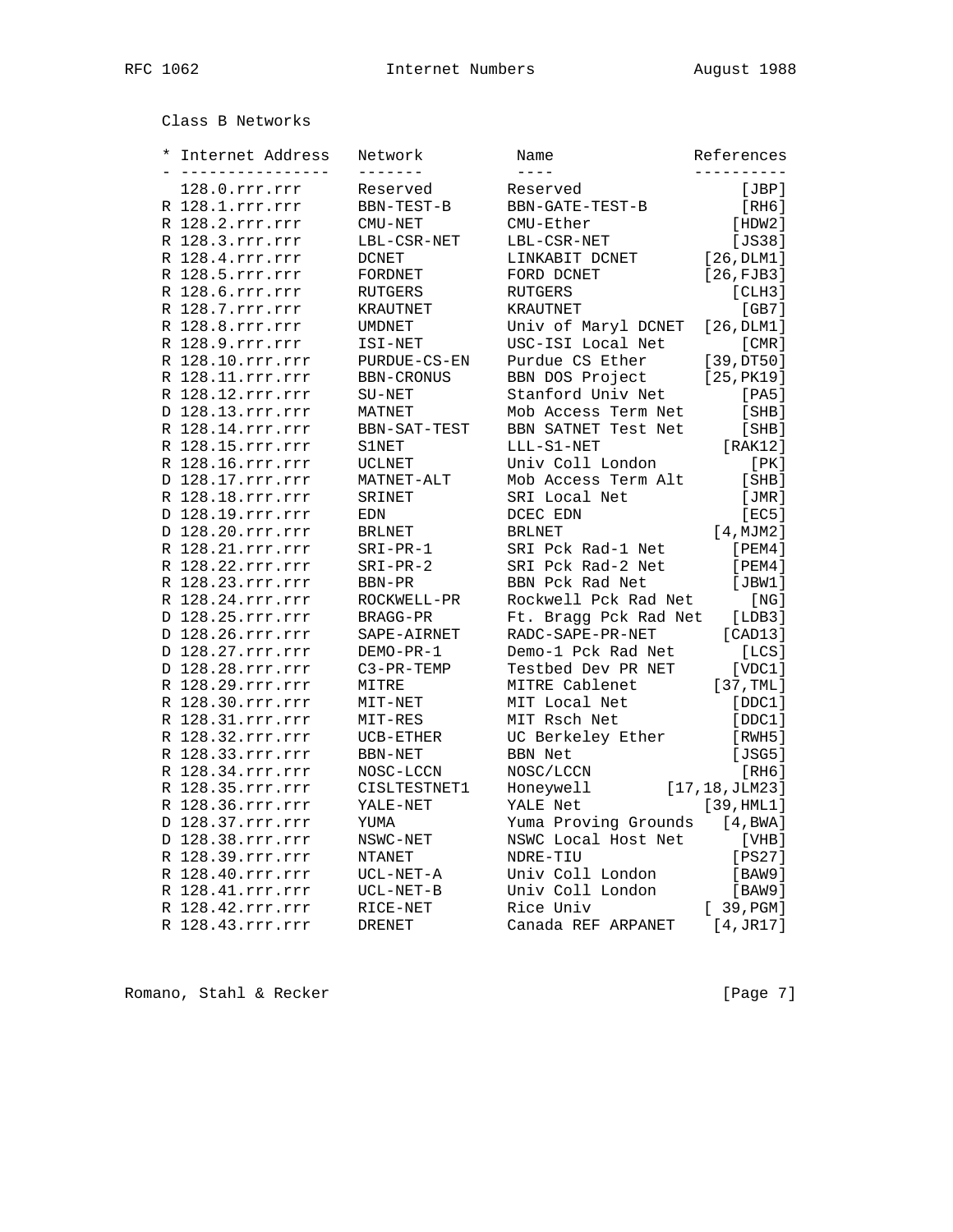| D 128.44.rrr.rrr                       | WSMR-NET        | White Sands Net                     | [CAS1]               |
|----------------------------------------|-----------------|-------------------------------------|----------------------|
| C 128.45.rrr.rrr                       | DEC-WRL-NET     | DEC WRL Net                         | [39, RKJ2]           |
| R 128.46.rrr.rrr                       | PURDUE-NET      | Purdue Camp Net                     | [DT50]               |
| D 128.47.rrr.rrr                       | TACTNET         | Tactical Pck Net                    | [3,KTP]              |
| G 128.48.rrr.rrr                       | UCDLA-NET-B     | UCDLA-Net-B                         | $[4$ , CL64]         |
| R 128.49.rrr.rrr                       | NOSC-ETHER      | NOSC Ether                          | [39, RLB3]           |
| G 128.50.rrr.rrr                       | COINS           | COINS On-Line Intel Net [RLS6]      |                      |
| G 128.51.rrr.rrr                       | COINSTNET       | COINS Test Net                      | [RLS6]               |
| R 128.52.rrr.rrr                       | MIT-AI-NET      | MIT AI NET                          | [39, MDC]            |
| R 128.53.rrr.rrr                       | $SAC-PR-2$      | SAC PRNET Number 2                  | [VDC1]               |
| R 128.54.rrr.rrr                       | UCSD            | UC San Diego Net                    | [39, GHz9]           |
| R*128.55.rrr.rrr                       | MFENET          | LLNL MFE Net                        | [39, BCH2]           |
| D 128.56.rrr.rrr                       | USNA-NET        | US Naval Acad Net                   | [TS9]                |
| D 128.57.rrr.rrr                       | DEMO-PR-2       | Demo-2 Pck Rad Net                  | [LCS]                |
| C 128.58.rrr.rrr                       | SPAR            | Schlumberger PA Net                 | [39, SL10]           |
| R 128.59.rrr.rrr                       | $CU-NET$        | Columbia Univ                       | [39, BC14]           |
| D 128.60.rrr.rrr                       | NRL-LAN         | NRL Lab Area Net                    | [WF3]                |
| R 128.61.rrr.rrr                       | GATECH          | Georgia Tech                        | [39,DD11]            |
| R 128.62.rrr.rrr                       | $MCC-NET$       | MCC Corp Net                        | [39, CBD]            |
| R 128.63.rrr.rrr                       | BRL-SUBNET      | BRL-SUBNET-EXP                      | [MJM2]               |
| R 128.64.rrr.rrr-128.79.rrr.rrr        |                 | Net Dynamics Exp                    | [ZSU]                |
| D 128.80.rrr.rrr                       | <b>CECOMNET</b> | CECOM EPR NET                       | [PFS2]               |
| R 128.81.rrr.rrr                       | SYMBOLICS       | SYMBOLICS                           | [39, CH2]            |
| R*128.82.rrr.rrr                       | ODU             | ODU Rsch Net                        | [AKG2]               |
| R 128.83.rrr.rrr                       | UTAUSTIN        | Univ of Texas Austin [39, JSQ1]     |                      |
| R 128.84.rrr.rrr                       | CORNELL-NET     | Cornell Backbone Net [39, DK2]      |                      |
| C*128.85.rrr.rrr                       | DRILL-NET       | Teleco Drilltech Net                | [DBJ4]               |
| R 128.86.rrr.rrr                       | MRC             | UK.CO.GEC.RL.MRC                    | [RHC3]               |
| R 128.87.rrr.rrr                       | HIRST           | UK.CO.GEC.RL.HRC                    | [RHC3]               |
| R*128.88.rrr.rrr                       | $HP-NET$        | HEWLETT-PACKARD-NET                 | [AG67]               |
| R 128.89.rrr.rrr                       | BBN-ENET        | BBN Ether Net                       | $[39, \texttt{SGC}]$ |
| C*128.90.rrr.rrr                       | SCRIBE          | Scribe Sys                          | [39, ERC1]           |
| R 128.91.rrr.rrr                       | UPENN           | UPenn Camp Net                      | [39,IW5]             |
| R 128.92.rrr.rrr                       | INTELLINET      | INTELLICORP NET                     | [39, RJL3]           |
| R*128.93.rrr.rrr                       | INRIA-ROCQU     | INRIA Rocquencourt                  | [MS171]              |
| C*128.94.rrr.rrr                       | SYSNET          | AT&T SYSNet                         | [EY5]                |
| R 128.95.rrr.rrr                       | WASHINGTON      | Comp Sci Ether Net                  | [39, RA17]           |
| C 128.96.rrr.rrr                       | BELLCORE-NET    | BELLCORE-NET                        | [PK28]               |
| R 128.97.rrr.rrr                       | UCLANET         | UCLA Net                            | [RBW]                |
| R 128.98.rrr.rrr                       | RSRE-EN2        | RSRE-EXP-NET-2                      | [JW156]              |
|                                        | NORTHROP-NET    |                                     | [39, RSM1]           |
| C 128.99.rrr.rrr                       |                 | Northrop Net<br>Univ of Toronto Net |                      |
| R*128.100.rrr.rrr                      | TORONTO         | Univ of Minn                        | [39, BD55]           |
| R 128.101.rrr.rrr<br>G 128.102.rrr.rrr | $UMN-NET$       | Ames Backbone Net                   | [SB12]               |
|                                        | AMES-NET        |                                     | [39, MSM1]           |
| R 128.103.rrr.rrr                      | HARV-FIBER      | Harv FiberOp Ether                  | [39, SB28]           |
| R 128.104.rrr.rrr                      | WISC-HERD       | Univ of Wisconsin                   | $[39, \text{EJN1}]$  |
| R 128.105.rrr.rrr                      | WISC            | Univ of Wisconsin                   | [39, JB188]          |
| D 128.106.rrr.rrr                      | SRI-PSON-1      | ADEA/SRI Ft. Lewis                  | [ERK3]               |

Romano, Stahl & Recker [Page 8]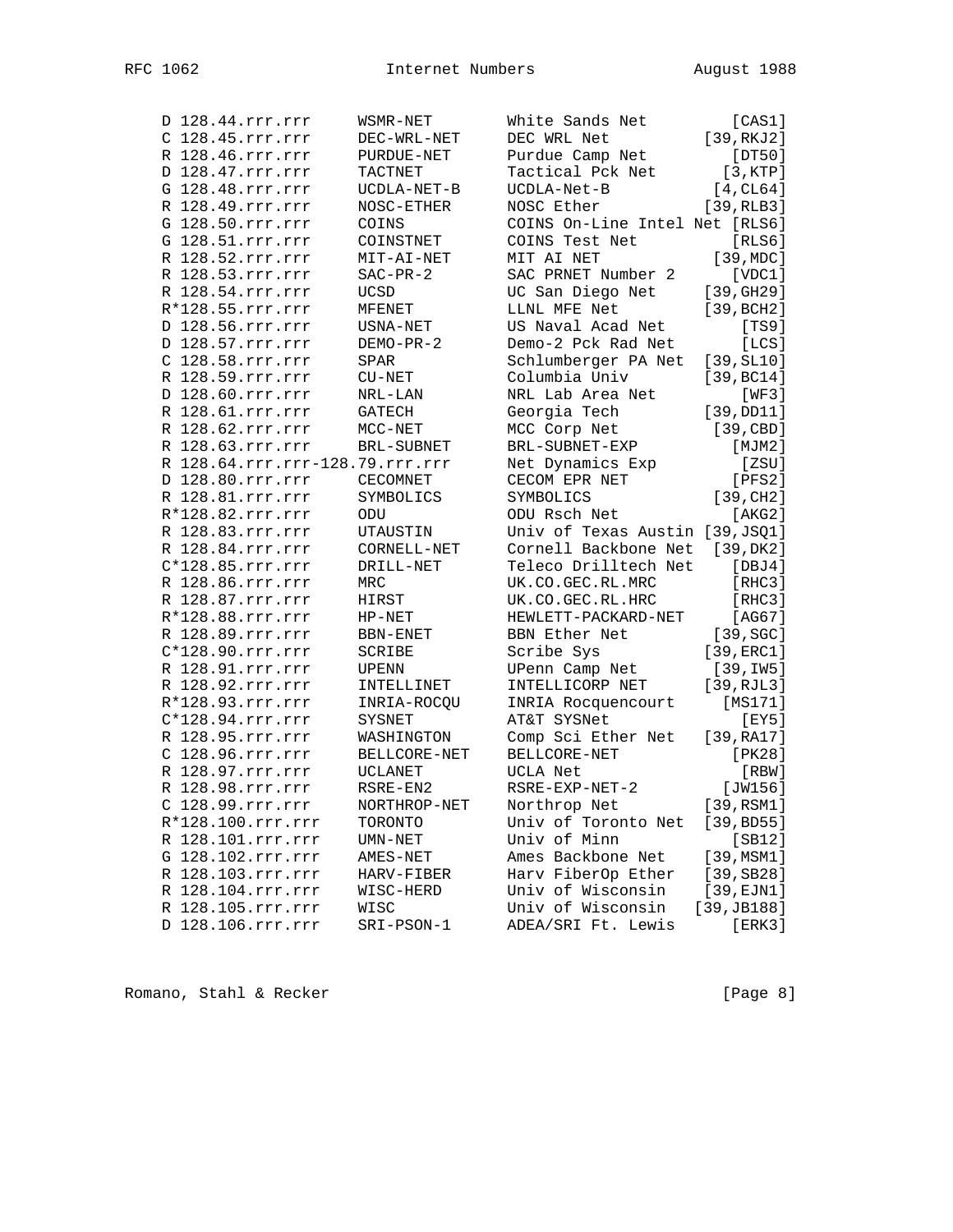| D 128.107.rrr.rrr                      | LEWIS-PRNET1                | ADEA/SRI Ft. Lewis                  | [ERK3]               |
|----------------------------------------|-----------------------------|-------------------------------------|----------------------|
| D 128.108.rrr.rrr                      | LEWIS-PRNET2                | ADEA/SRI Ft. Lewis                  | [ERK3]               |
| R 128.109.rrr.rrr                      | TUCC-MCNC                   | TUCC-MCNC NC Net                    | [JRR14]              |
| R 128.110.rrr.rrr                      | UTAH-NET                    | UTAH-Camp-NET                       | [JL15]               |
| R 128.111.rrr.rrr                      | <b>UCSB</b>                 | Univ of CA, San Bar                 | [PKH1]               |
| R 128.112.rrr.rrr                      | PRINCETON                   | Princeton Univ                      | [LRR1]               |
| R 128.113.rrr.rrr                      | RPINET                      | RPI-LOCALNET                        | [JF78]               |
| R 128.114.rrr.rrr                      | UCSC                        | Univ of CA, San Cruz [39, JHH8]     |                      |
| R 128.115.rrr.rrr                      | $LLL-LABNET \label{eq:LLL}$ | LLNL Open Labnet                    | [LL64]               |
| R 128.116.rrr.rrr                      | USAN                        | UNIV Sat NET                        | [39, BLI]            |
| R 128.117.rrr.rrr                      | <b>UCAR</b>                 | UNIV CORP ATM RSCH                  | [39, BLI]            |
| R 128.118.rrr.rrr                      | PENN-STATE                  | Penn State Net                      | [ <i>SJS11</i> ]     |
| R 128.119.rrr.rrr                      | UMASS-NET                   | UMass COINS Dept LAN [39, GW40]     |                      |
| R 128.120.rrr.rrr                      | UCDAVIS                     | Univ of CA, Davis Net [39, RH5]     |                      |
| R 128.121.rrr.rrr                      | JVNC-NET                    | John von Neu Ctr Net                | [SH37]               |
| R 128.122.rrr.rrr<br>R 128.123.rrr.rrr | NYU-NET                     | NYU Camp Net                        | [BJR2]               |
| R 128.124.rrr.rrr                      | NMSU                        | N M State Univ<br>NTARE BF-TO-PDP11 | [39, MSP1]<br>[TM10] |
| R 128.125.rrr.rrr                      | NTA-TEMP<br><b>USCNET</b>   | USC Camp Net                        | [39, MAB4]           |
| R 128.126.rrr.rrr                      | UNISYS-PRC                  | UNISYS-PRC                          | [39, MS22]           |
| C 128.127.rrr.rrr                      | FTP-SOFTWARE                | FTP Soft Net                        | [JBV2]               |
| R 128.128.rrr.rrr                      | WHOINET                     | WHOI Camp Net                       | [ARM5]               |
| C*128.129.rrr.rrr                      | CGI                         | Carnegie Grp                        | [RA62]               |
| R*128.130.rrr.rrr                      | TUNET-T                     | TU Wien Term Net                    | [39, GP56]           |
| R*128.131.rrr.rrr                      | TUNET-F                     | TU Wien File Net                    | [39, GPS6]           |
| G*128.132.rrr.rrr                      | RADC-LONS                   | RADC-LONS Net                       | [39, GG43]           |
| G*128.133.rrr.rrr                      | AFSC-LONS                   | AFSC-LONS Net                       | [39, GG43]           |
| R 128.134.rrr.rrr                      | SDN                         | System Dev Net                      | [5, 6, HC2]          |
| R 128.135.rrr.rrr                      | U-CHICAGO                   | UnivOFCHICAGO                       | [39, MCl7]           |
| R 128.136.rrr.rrr                      | TEK-ALLNET                  | Teknowledge-Net                     | [39, TE16]           |
| R*128.137.rrr.rrr                      | GENNET1                     | Genentech Corp Net                  | [39, SM96]           |
| R 128.138.rrr.rrr                      | <b>COLORADO</b>             | U Colo Boulder                      | [39,RAJ8]            |
| R 128.139.rrr.rrr                      | ILAN                        | Israel Academic Net                 | [39, DB35]           |
| R 128.140.rrr.rrr                      | EMORY-INET                  | Emory Internet                      | [39, AR60]           |
| R*128.141.rrr.rrr                      | CERN-ETHER                  | DD Main Ether                       | [39, BMS2]           |
| R*128.142.rrr.rrr                      | CERN-TOKEN                  | DD Main IBM Token                   | [39, BMS2]           |
| R 128.143.rrr.rrr                      | VIRGINIA                    | Univ of Virginia                    | [39, JAJ17]          |
| R*128.144.rrr.rrr                      | ARC-CALGARY                 | Alta Rsch Calgary                   | [DK66]               |
| R 128.145.rrr.rrr                      | <b>NYSERNET</b>             | <b>NYSERNET</b>                     | [MS9]                |
| R 128.146.rrr.rrr                      | OHIO-STATE                  | Ohio State Univ                     | [RSD2]               |
| R 128.147.rrr.rrr                      | $U-PGH-NET$                 | Univ Pittsburgh Net                 | [SM6]                |
| R 128.148.rrr.rrr                      | BROWN-UNIV                  | Brown Univ Net                      | [MR29]               |
| G 128.149.rrr.rrr                      | JPL-NET                     | JPL Central Net                     | [MSM1]               |
| G 128.150.rrr.rrr                      | $NSF-LAN$                   | $NSF-LAN$                           | [FW17]               |
| R 128.151.rrr.rrr                      | UR-NET                      | Univ of Rochester                   | [TM57]               |
| C 128.152.rrr.rrr                      | $HAC-ENET$                  | Hughes Air VLSI Net                 | [PH45]               |
| R 128.153.rrr.rrr                      | CLARKSON                    | Clarkson Univ                       | [ABS6]               |
| G 128.154.rrr.rrr                      | GSFC-NET                    | GSFC Central Net                    | [MSM1]               |

Romano, Stahl & Recker [Page 9]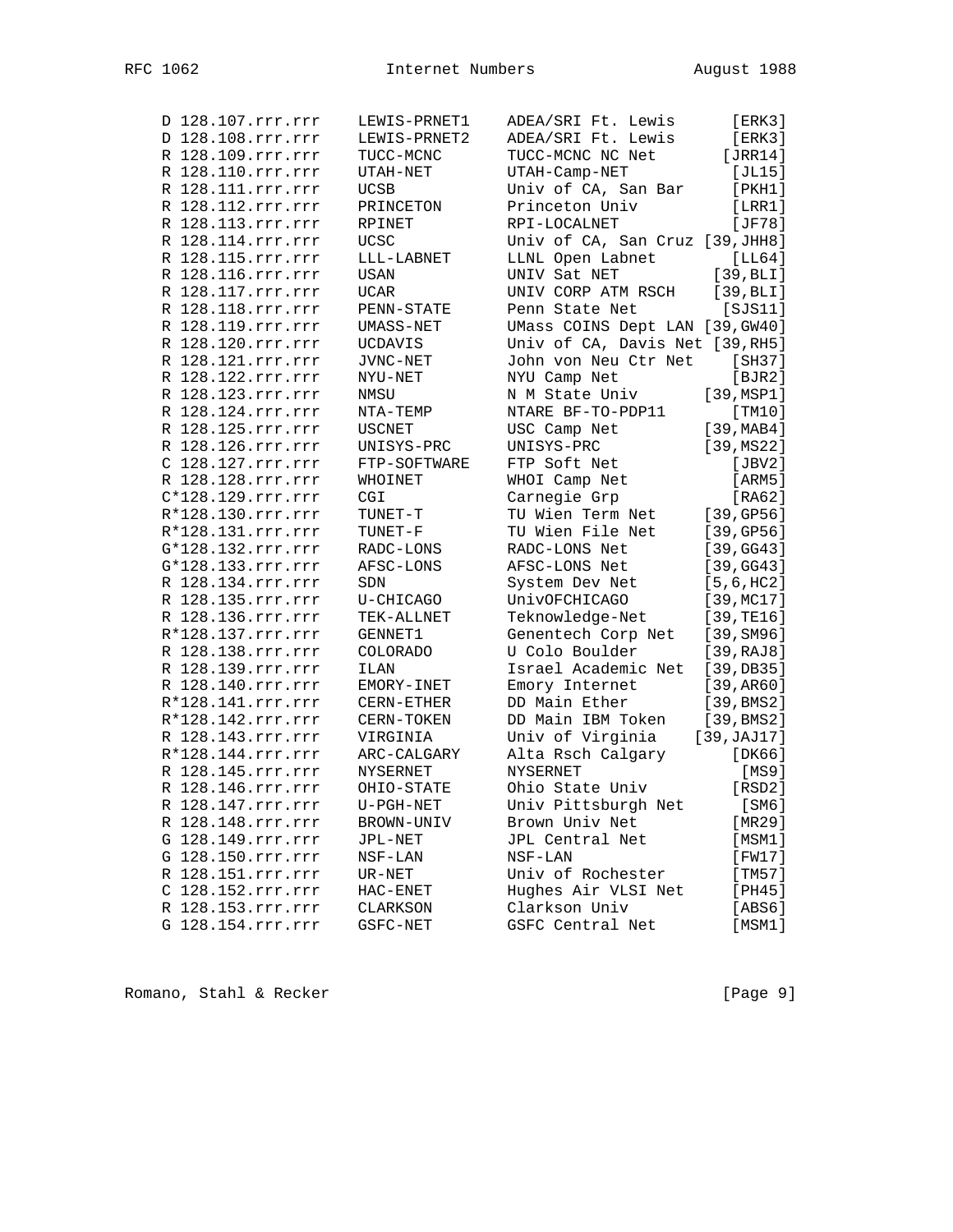| G 128.155.rrr.rrr | LARC-NET       | LARC Central Net      | [MSM1]      |
|-------------------|----------------|-----------------------|-------------|
| G 128.156.rrr.rrr | LERC-NET       | LERC Central Net      | [MSM1]      |
| G 128.157.rrr.rrr | JSC-NET        | JSC Central Net       | [MSM1]      |
| G 128.158.rrr.rrr | MSFC-NET       | MSFC Central NEt      | [MSM1]      |
| G 128.159.rrr.rrr | KSC-NET        | KSC Central Net       | [MSM1]      |
| G 128.160.rrr.rrr | NSTL-NET       | NSTL Central Net      | [MSM1]      |
| G 128.161.rrr.rrr | NSN-NET        | NASA Sci Net          | [MSM1]      |
| C 128.162.rrr.rrr | CRAY-NET       | Cray Rsch             | [DB14]      |
| R 128.163.rrr.rrr | UKY            | Univ of Kentucky      | [GB43]      |
| R 128.164.rrr.rrr | $GWU - GATE$   | George Wash Univ      | [TT35]      |
| G 128.165.rrr.rrr | LANL-INET      | LANL Inter-Net        | [JC11]      |
| D*128.166.rrr.rrr | BAC-NET        | Boeing Aero Corp Net  | [JJ48]      |
| R 128.167.rrr.rrr | SURA           | SURAnet               | [JH92]      |
| C 128.168.rrr.rrr | GOLDHILL       | Gold-Hill-Comps       | [GM34]      |
| R 128.169.rrr.rrr | UTK            | Univ Tenn-Knoxville   | [ $JDC20$ ] |
| R 128.170.rrr.rrr | $SDC-CAM$      | SDC Camarillo R&D Net | [DSR]       |
| R*128.171.rrr.rrr | HAWAII         | Univ of Hawaii        | [BC32]      |
| R 128.172.rrr.rrr | $VCU-LAN$      | VCU-LAN               | [JN40]      |
| R 128.173.rrr.rrr | VA-TECH        | Virginia Tech Net     | [PB40]      |
| R 128.174.rrr.rrr | UIUC-CAMPUS-B  | UIUC Camp Net         | [PP14]      |
| R 128.175.rrr.rrr | <b>UDELNET</b> | U of Delaware Net     | [DJG2]      |
| R*128.176.rrr.rrr | DMSWWU-ETHER   | DMSWWU Ether          | [GR26]      |
| C*128.177.rrr.rrr | BLI-NET        | Britton Lee Net       | [EPA]       |
| R*128.178.rrr.rrr | EPF-ETHER1     | Ecublens Camp Net     | [YD2]       |
| R*128.179.rrr.rrr | EPF-ETHER2     | Cedres Camp Net       | [YD2]       |
| R 128.180.rrr.rrr | LEHIGH         | Lehigh Univ           | [39, MM149] |
| C 128.181.rrr.rrr | TEKTRONIX      | Tektronix Eng         | $[JB218]$   |
| R 128.182.rrr.rrr | PSCNET         | PSC Affiliates NEt    | [JTE2]      |
| R 128.183.rrr.rrr | GSFC           | GSFC NASA             | $[JB113]$   |
| R*128.184.rrr.rrr | DEAKINET       | Deakin Univ Net       | [JM303]     |
| C 128.185.rrr.rrr | PROTEON-NET    | Proteon Net           | [JS28]      |
| R 128.186.rrr.rrr | FSU            | Florida State Univ    | [KMH8]      |
| R 128.187.rrr.rrr | BYU-NET        | BYU-NET               | [KCM2]      |
| R 128.188.rrr.rrr | M2CNET         | Mass VLSI/CAD Net     | [SD1]       |
| R 128.189.rrr.rrr | <b>BCNET</b>   | British Columbia Net  | [DO26]      |
| G 128.190.rrr.rrr | <b>BELVOIR</b> | BRADEC SubNet         | [DH30]      |
| C*128.191.rrr.rrr | NECIS-NET      | NEC Info Sys Net      | [DP71]      |
| R 128.192.rrr.rrr | UGA            | <b>UGNET</b>          | [EHH4]      |
| R 128.193.rrr.rrr | ORST           | Oregon State Univ Ne  | [BA26]      |
| R 128.194.rrr.rrr | TAMU-NET       | Texas A&M Univ        | [WM68]      |
| R 128.195.rrr.rrr | UCIICS-NET     | UCI ICS Net           | [RAJ3]      |
| R 128.196.rrr.rrr | UNIV-ARIZ      | U of Ariz Rsch Net    | [ALG4]      |
| R 128.197.rrr.rrr | BU-NET         | BU-NET                | [JSOL]      |
| R 128.198.rrr.rrr | CU-COLOSPGS    | CU-Colo-Spgs-Net      | [39, RDG12] |
| R*128.199.rrr.rrr | <b>STC</b>     | STC PLC Company Net   | [AM54]      |
| R 128.200.rrr.rrr | UCI-NET        | UCI Camp Net          | [DW96]      |
| R*128.201.rrr.rrr | REUNIR         | Reseau des Univ       | [RN25]      |
| D 128.202.rrr.rrr | CSOCNET        | 2SW SPACENET LAN      | [JJD12]     |

Romano, Stahl & Recker [Page 10]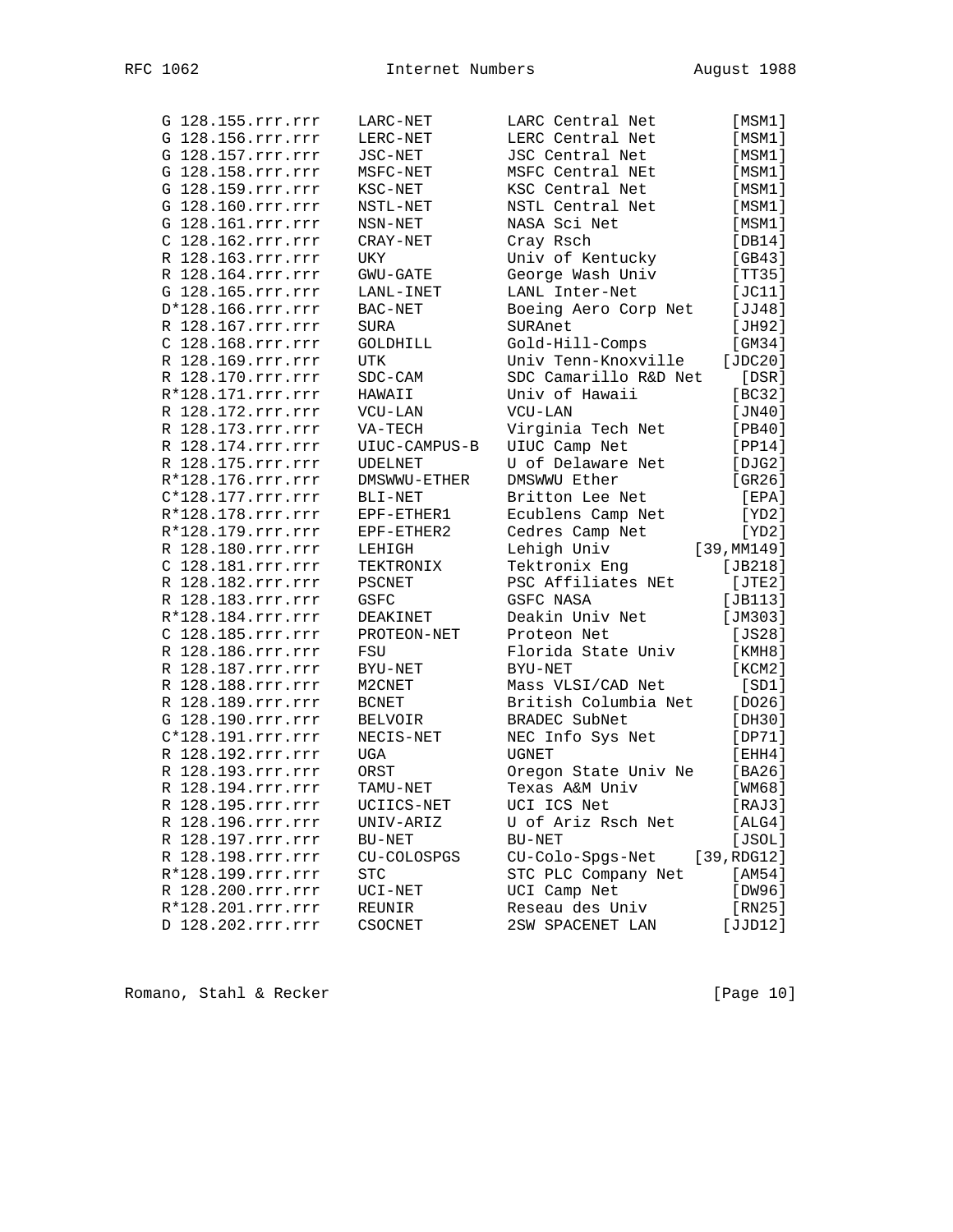R\*128.203.rrr.rrr UB-INC Ungermann-Bass Inc [DXC] R 128.204.rrr.rrr ALBNYNET U at Albany Net [BEC1] R 128.205.rrr.rrr UBUFFALONET UNIVOFBUFFALONET [CFD4] R 128.206.rrr.rrr MONET Univ-of-Mo-Net [BEC5] C\*128.207.rrr.rrr BOEING-PSN Boeing-Puget Sound [39,JSY2] R 128.208.rrr.rrr WASH-NSF Wash-NSF [39,SH47] C 128.209.rrr.rrr NYNEXSTNET NYNEX Sci and Tech [MC65] R 128.210.rrr.rrr PURDUE-CCNET Purdue Comp Ctr [39,JS81] R 128.211.rrr.rrr PURDUE-CS-CYP CYPRESS-HUB-PURDUE [DT50] C\*128.212.rrr.rrr ISCNET ISC Corp Net [DM27] R 128.213.rrr.rrr RPICSNET RPI CSNet [39,MS9] R\*128.214.rrr.rrr FUNET Finnish Univ Net [39,JH141] C\*128.215.rrr.rrr INTEL-NT INTEL Eng Net [12,HC24] D 128.216.rrr.rrr CC-PRNET CENTCOM Pck Rad Net [39,GIH] G\*128.217.rrr.rrr NASA-KSC-OIS NASA KSC OIS [39,GG43] R 128.218.rrr.rrr UCSF-NET Univ of CA, San Fran [39,TF6] R 128.219.rrr.rrr ORNL-NETB1 ORNL Local Area Net [24,THD] R 128.220.rrr.rrr JHU Johns Hopkins Univ [39,MH98] R 128.221.rrr.rrr DGPN1 Data Gen Priv Net 1 [39,PSS1] C 128.222.rrr.rrr DGPN2 Data Gen Priv Net 2 [39,PSS1] R 128.223.rrr.rrr UONET Univ of Oregon Net [39,DS85] C\*128.224.rrr.rrr EPILOGUE Epilogue Tech [KA4] C\*128.225.rrr.rrr BOEING-EN Boeing-East Net [39,JSY2] R 128.226.rrr.rrr BINGHAMTON UNIVATBINGHAMTON [39,RM120] R 128.227.rrr.rrr UFNET Univ of Florida Net [39,AW48] R 128.228.rrr.rrr CUNY City Univ of NY [39,SMP2] R 128.229.rrr.rrr ADSNET Adv Dec Sys Net [39,JMH10] R 128.230.rrr.rrr SYR-UNIV-NET Syracuse Univ Net [39,JW47] G 128.231.rrr.rrr NIH-NET Natl Insts of Health [12,RF57] R\*128.232.rrr.rrr CL-CAM-AC-UK Univ Camb Comp Lab [39,MAJ1] R\*128.233.rrr.rrr USASK Univ of Sask Net [39,LRC7] R\*128.234.rrr.rrr COS-NET COS Net [39,AP25] R 128.235.rrr.rrr NJIT NJIT NUIT Net [39,BM79] D 128.236.rrr.rrr USAFA-NET US AF Acad Net [39,GEOFF] R 128.237.rrr.rrr CMU-SEI-NET SEI Ether [39,PDB5] R 128.238.rrr.rrr POLY-U-NET Polytech Univ Net [39,AMM14] R 128.239.rrr.rrr WM-NET William and Mary Net [39,SF34] R\*128.240.rrr.rrr NCL Newcastle Camp Net [39,AL46] R 128.241.rrr.rrr SESQUINET SESQUINET [GTA] R 128.242.rrr.rrr MIDNET Midwest Reg Net [MM147] R\*128.243.rrr.rrr NOTT-AC-UK Univ of Notting Net [39,WA16] D 128.244.rrr.rrr APL-NET Applied Phy Lab Net [39,SAK3] R 128.245.rrr.rrr SRA-CT-NET SRA-CONNECTICUT-NET [15,JSS4] C\*128.246.rrr.rrr CGCH-WIRZ WIRZ Scientific Net [12,HN3] C 128.247.rrr.rrr TI Texas Instruments [DF71] R 128.248.rrr.rrr UIC-NET Univ of Ill-Chicago [39,EZ3] R 128.249.rrr.rrr TMC-NET Texas Med Ctr Net [39,SB98] R\*128.250.rrr.rrr UNIMELB Univ of Melbourne [39,CC89]

Romano, Stahl & Recker [Page 11]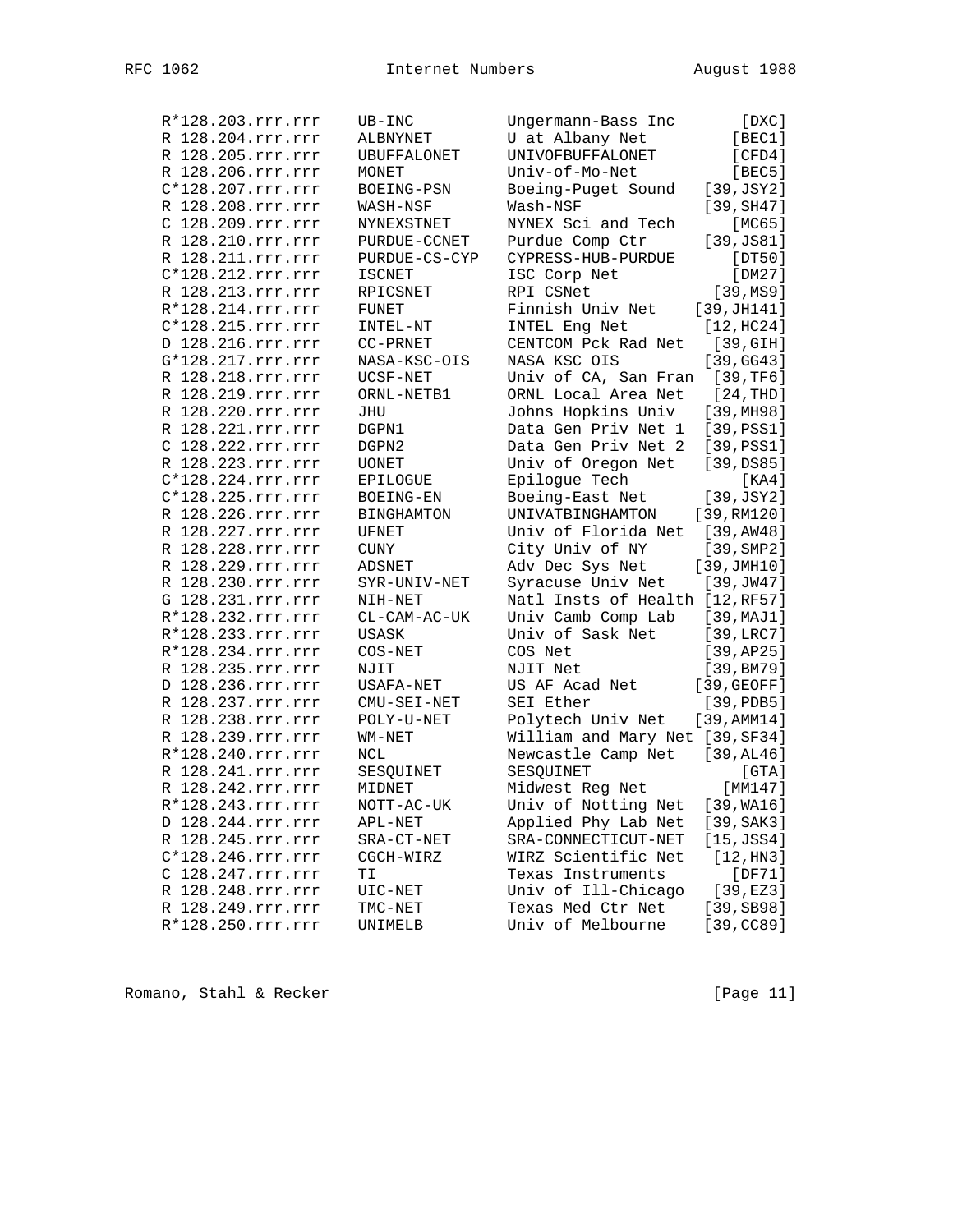| C*128.251.rrr.rrr               | ROCKW-TELEDA                  | Rockwell-Tele                     | [39, JCW12]         |
|---------------------------------|-------------------------------|-----------------------------------|---------------------|
| R 128.252.rrr.rrr               | WASHINGTON-U                  | Wash Univ Net                     | $[21,$ DGH13]       |
| R 128.253.rrr.rrr               | CCS-NET                       | Cornell U Comp Net                | $[DC126]$           |
| R*128.254.rrr.rrr               | FMC-NOD                       | FMC-NOD                           | [39, WCW7]          |
| R 128.255.rrr.rrr               | UIOWA                         | Univ of Iowa Camp Net             | [LT28]              |
| 129.0.rrr.rrr                   | Reserved                      | Reserved                          | [JBP]               |
| R 129.1.rrr.rrr                 | <b>BGSU</b>                   | Bowling Green State               | [SH71]              |
| R 129.2.rrr.rrr                 | UMD-BOGON-NET                 | UMD Student Net                   | [39, LAM1]          |
| R 129.3.rrr.rrr                 | SUNY-OSWEGO-NET SUNY - Oswego |                                   | [39, PRT2]          |
| C 129.4.rrr.rrr                 | TRW                           | TRW Info Net                      | [39, GGB2]          |
| $R*129.5.rrr.rrr$               | HGCNET                        | HARTFORDGRADCTRGNET               | [38,AG61]           |
| G 129.6.rrr.rrr                 | $_{\rm NBS}$                  | NBS Net                           | $[39, \text{CWH3}]$ |
| R 129.7.rrr.rrr                 | UH-NET                        | Univ of Houston Net [39, JH155]   |                     |
| R*129.8.rrr.rrr                 | CSUFRESNO                     | CSUFresno CSci Net [39, RP88]     |                     |
| $C*129.9.rrr.rrr$               | CHRYSLER-NET                  | CHRYSLER-INTERNET                 | [RER20]             |
| R 129.10.rrr.rrr                |                               | NORTHEASTERN-NET NORTHEASTERN Net | [39, CJ38]          |
| R*129.11.0.rrr                  | <b>LEEDS</b>                  | Leeds Univ Net                    | [39, AJC11]         |
| R*129.12.rrr.rrr                | UKC                           | UKC Camp Net                      | [39, SL55]          |
| R*129.13.rrr.rrr                | LINK                          | Karlsruhe Net                     | [39, MR78]          |
| C*129.14.rrr.rrr                | SBINY                         | Salomon Brothers Inc [39, BC72]   |                     |
| R 129.15.rrr.rrr                | <b>UOKNOR</b>                 | Univ of Okla, Norman [JW136]      |                     |
| R*129.16.rrr.rrr                | $CTH-NET$                     | Chalmers Univ                     | [GL41]              |
| R*129.17.rrr.rrr                | SSED-NET                      | Honeywell-SSED-NET [DM147]        |                     |
| C 129.18.rrr.rrr                | NEXT-NET                      | NEXT, Inc Net                     | [39,PFK]            |
| R 129.19.rrr.rrr                | WESTNET                       | Western Reg Net                   | [39, DCMW]          |
| R*129.20.rrr.rrr                | VERDUR                        | VERDUR                            | [RN25]              |
| R*129.21.rrr.rrr                | RIT                           | Rochester InstofTech [39, CF35]   |                     |
| R 129.22.rrr.rrr                | <b>CWRUNET</b>                | CWRU Camp Net                     | [39, JAG3]          |
| R 129.23.rrr.rrr                | SDIO-INTERNET                 | SDIO Wide Area Inter [39, KDZ]    |                     |
| R 129.24.rrr.rrr                | UNM-CDCN                      | Univ of New Mexico Net [GB95]     |                     |
| R 129.25.rrr.rrr                | DREXEL                        | Drexel Univ                       | [39,RR97]           |
| R*129.26.rrr.rrr                | $GMD-DE$                      | GMD Net (Germany)                 | [39, PM72]          |
| $C*129.27.rrr.rrr$              | WEDGE-NET                     | Wedge Comp Net                    | [DTH]               |
| C 129.28.rrr.rrr                | ETA-LAN                       | ETA-LAN St. Paul                  | [2, DGM18]          |
| D 129.29.rrr.rrr                | USMANET                       | US Military Acad Net [39, BAT4]   |                     |
| C 129.30.rrr.rrr                | HONEYWELL                     | Honeywell Inc Net [39, DB97]      |                     |
| R*129.31.rrr.rrr                | ICNET                         | Imperial Coll                     | [39, LMS8]          |
| R 129.32.rrr.rrr                | TEMPLE                        | Temple Univ Net [29,39, TES16]    |                     |
| R 129.33.rrr.rrr-129.42.rrr.rrr |                               | IBM Research Net                  | [MT1]               |
| R 129.43.rrr.rrr                | $NCI-FCRF$                    | Frederick Cancer Net [39, WLB5]   |                     |
| $C*129.44.rrr.rrr$              | NYTEL1095NET                  | NYTEL1095NET                      | [39, HT12]          |
| $C*129.45.rrr.rrr$              | NYTELNOCNET1                  | NYTELNOCNET1                      | [39, J054]          |
| C 129.46.rrr.rrr                | QUALNET                       | QUALCOMM Ether                    | [39, TM37]          |
| C*129.47.rrr.rrr                | SYTEK-INC                     | Sytek Corp MV                     | [AB90]              |
| D 129.48.rrr.rrr                | WPAFB-CDS-NET                 | WPAFB-CDS-Net                     | [39, CMC6]          |
| R 129.49.rrr.rrr                | SUNY-SB                       | SUNY at Stony Brook [39, JM184]   |                     |
| G*129.50.rrr.rrr                | PSCN                          | NASA/PSCN TCP/IP                  | [BRB8]              |
| D 129.51.rrr.rrr                | ESMC-LONS                     | SAMTO-ESMC LONS                   | [39, SWR3]          |
|                                 |                               |                                   |                     |

Romano, Stahl & Recker [Page 12]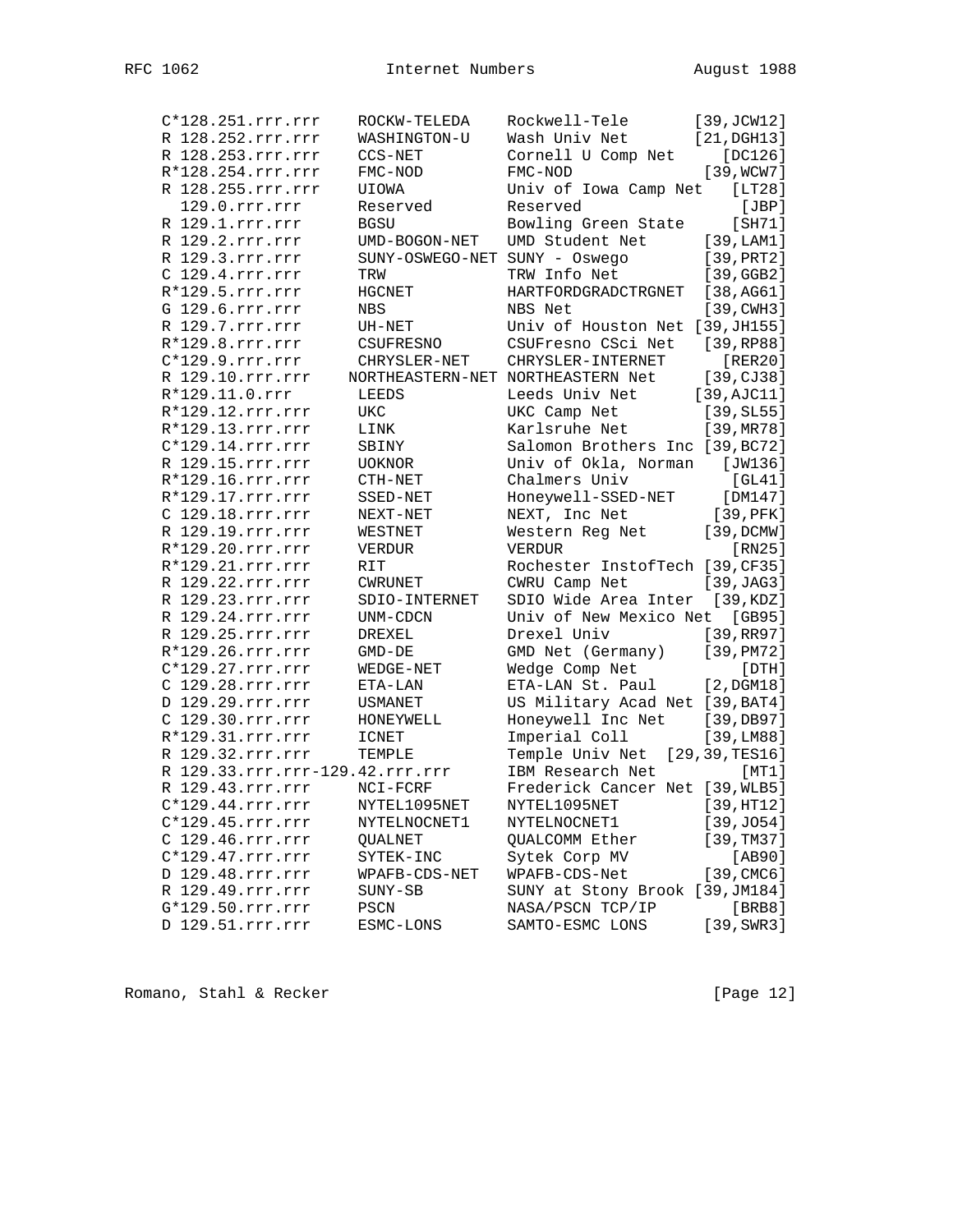| D 129.52.rrr.rrr   | WPAFB-LONS      | $[39, \text{SWR}3]$<br>W. Patt AFB LONS |
|--------------------|-----------------|-----------------------------------------|
| D 129.53.rrr.rrr   | ESD-LONS        | Hanscom AFB ESD LONS [39, SWR3]         |
| D 129.54.rrr.rrr   | WSMC-LONS       | SAMTO-WSMC LONS<br>[39, SWR3]           |
| R 129.55.rrr.rrr   | LINCOLN-MI      | Lincoln Mach Int Net [39, GAA]          |
| D*129.56.rrr.rrr   | AUXNET-PR       | CAP Pck Rad Net<br>[KFS]                |
| R 129.57.rrr.rrr   | CEBAF           | CEBAF Local Area Net [39, RG94]         |
| D*129.58.rrr.rrr   | SRPNET          | Savannah Riv Plt Net [39, MJ33]         |
| R 129.59.rrr.rrr   | VANDERBILT      | Vanderbilt Univ<br>[RHA8]               |
| R*129.60.rrr.rrr   | NTT-INET        | NTT Rsch Lab Net<br>[21, 39, YS10]      |
| D 129.61.rrr.rrr   | <b>ECONET</b>   | Eglin Comp Net<br>[39, CG1]             |
| R*129.62.rrr.rrr   | <b>BAYLOR</b>   | Baylor Univ Prim Net [39, BL31]         |
| R 129.63.rrr.rrr   | ULOWELL-NET     | Univ of Lowell Net<br>[39, BP51]        |
| R*129.64.rrr.rrr   | <b>BRANDEIS</b> | Brandeis Univ<br>[JSM11]                |
| R*129.65.rrr.rrr   | CALPOLY         | Cal Poly State U-SLO [39, ML95]         |
| R 129.66.rrr.rrr   | ASN-NET         | Alabama Super Net<br>[27, JRS48]        |
| R*129.67.rrr.rrr   | OXFORDNET       | Oxford Univ Ether<br>[39, MHz18]        |
| R*129.68.rrr.rrr   | SJU-NET         | St. Joseph's Ether<br>[39, JP147]       |
| R*129.69.rrr.rrr   | $RUS-NET$       | Univ of Stuttgart Net<br>[KDM6]         |
| R*129.70.rrr.rrr   | <b>BINET</b>    | Bielefeld Univ Net<br>[27, WH64]        |
| R 129.71.rrr.rrr   | <b>WVNET</b>    | West Virginia Net<br>[RL104]            |
| R 129.72.rrr.rrr   | UWYO            | Univ of Wyoming Net [39, RM177]         |
| C 129.73.rrr.rrr   | <b>SIEMENS</b>  | [39, DAM22]<br>Siemens Rsch             |
| R*129.74.rrr.rrr   | NOTRE-DAME      | Univ of Notre Dame Net<br>[MDE3]        |
| C*129.75.rrr.rrr   | MASSCOMP-NET    | MASSCOMP Corp Net<br>[39, BDS6]         |
| $C*129.76.rrr.rrr$ | ROSEMOUNT       | Rosemount Inc<br>[39,DM69]              |
| $C*129.77.rrr.rrr$ | OXFORD-TP       | Oxford Trading Part<br>[39, KRM5]       |
| R*129.78.rrr.rrr   | SYDNET          | Univ of Sydney Info Net [BK46]          |
| R 129.79.rrr.rrr   | INDIANA-NET     | Indiana Univ Net<br>[BSS69]             |
| C*129.80.rrr.rrr   | STORTEK         | Storage Tek Corp<br>[21, DB162]         |
| R*129.81.rrr.rrr   | TULANE-NET      | Tulane Univ<br>[21, JV41]               |
| R 129.82.rrr.rrr   | <b>CSUNET</b>   | Colo State Univ<br>[39, SM83]           |
| D*129.83.rrr.rrr   | MITRE-B-NETB    | MITRE-BEDFORD EtherB<br>[39, BSW]       |
| C*129.84.rrr.rrr   | TWG-NET         | $[JS171]$<br>The Wollongong Net         |
| R 129.85.rrr.rrr   | ROCK            | Rockefeller Univ<br>[39, MK38]          |
| $C*129.86.rrr.rrr$ | SANDERS         | Sanders Assoc, Inc<br>[39, RT60]        |
| C*129.87.rrr.rrr   | SLBSDRNET       | Schlumberger SDR Net [39, RK75]         |
| R*129.88.rrr.rrr   | IMAG            | Grenoble CS Labs<br>[PL37]              |
| R 129.89.rrr.rrr   | MILW-IPNET      | UW-Milwaukee IP Net<br>[39, JSL9]       |
| $C*129.90.rrr.rrr$ | <b>INTEVEP</b>  | INTEVEP Net<br>[39, RAG6]               |
| R 129.91.rrr.rrr   | <b>ENCORE</b>   | Encore-Marlboro<br>[39, IRN]            |
| D 129.92.rrr.rrr   | AFIT            | $[21,$ PHS1]<br>AF Inst of Tech         |
| R 129.93.rrr.rrr   |                 | [MM147]                                 |
| R*129.94.rrr.rrr   | HUSKERNET       | UNL Camp Net<br>Univ of NSW Net         |
|                    | UNSW            | [39, PG40]                              |
| R*129.95.rrr.rrr   | OREGRADNET      | Oregon Grad Ctr Net<br>[JC235]          |
| R*129.96.rrr.rrr   | FLINDERS-UNI    | Flinders Camp Net<br>[21, TGN]          |
| R*129.97.rrr.rrr   | UWNET           | Univ of Waterloo Net<br>[39, WCWI]      |
| R*129.98.rrr.rrr   | ALNET           | Albert Einstein Coll [39, RNB5]         |
| G 129.99.rrr.rrr   | NAS-NET         | NAS Supercomp Net<br>[39, JL52]         |

Romano, Stahl & Recker [Page 13]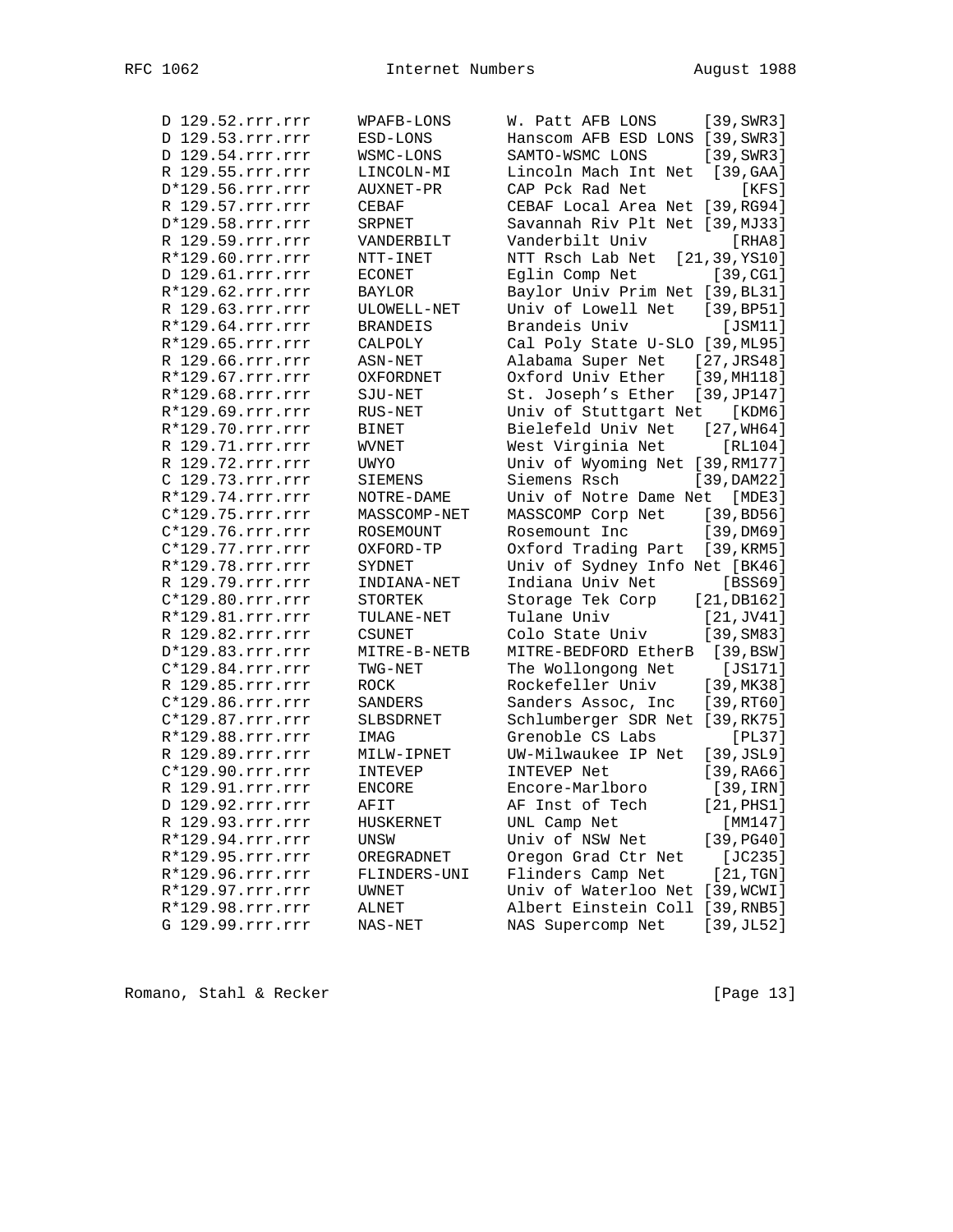| R*129.100.rrr.rrr                 | UWO-NET         | Univ of West Ontario [39, PM81]            |  |
|-----------------------------------|-----------------|--------------------------------------------|--|
| R*129.101.rrr.rrr                 | IDAHO-ENGR      | [WDS11]<br>Idaho Eng/EE                    |  |
| R*129.102.rrr.rrr                 | IRCAM           | IRCAM<br>[MT4]                             |  |
| C*129.103.rrr.rrr                 | NERV            | Nixdorf Dev Comp Net<br>[HG20]             |  |
| R*129.104.rrr.rrr                 | POLY            | Polytechnique Net<br>[39, GG68]            |  |
| R 129.105.rrr.rrr                 | NWUNET          | Northwest Univ Net<br>$[39,$ EEW6]         |  |
| R 129.106.rrr.rrr                 | UTHOUSTON       | UT Health Sci Ctr<br>[39, LSV]             |  |
| R 129.107.rrr.rrr                 | UTARLINGTON     | UT Arlington<br>[39, LSV]                  |  |
| R 129.108.rrr.rrr                 | <b>UTELPASO</b> | UT El Paso<br>[39, LSV]                    |  |
| R 129.109.rrr.rrr                 | UTGALVESTON     | UT Med Brch Galveston [39, LSV]            |  |
| R 129.110.rrr.rrr                 | <b>UTDALLAS</b> | UT Dallas<br>[39, LSV]                     |  |
| R 129.111.rrr.rrr                 | UTSCSA          | UT Health Sci Ctr<br>[39, LSV]             |  |
| R 129.112.rrr.rrr                 | UTSWMDC         | UT SW Med Ctr Dallas<br>[39, LSV]          |  |
| R 129.113.rrr.rrr                 | UTPBASIN        | UT Permian Basin<br>[39, LSV]              |  |
| R 129.114.rrr.rrr                 | UTCCSPRD        | UT Sys Cancer Ctr<br>[39, LSV]             |  |
| R 129.115.rrr.rrr-129.120.rrr     |                 | THENET<br>[39, LSV]                        |  |
| R 129.121.rrr.rrr                 | NMTECHNET       | New Mexico Technet<br>[39, IMK1]           |  |
| C 129.122.rrr.rrr                 | PRIME           | PRIME Comp Inc<br>[RLU3]                   |  |
| R 129.123.rrr.rrr                 | $_{\rm USU}$    | [39, RLR36]<br>USU                         |  |
| C 129.124.rrr.rrr                 | <b>GMRLNET</b>  | [39,LR44]<br>General Motors Rsch           |  |
| R*129.125.rrr.rrr                 | <b>RUGNET</b>   | RUG Univ Net<br>[39,HH37]                  |  |
| C*129.126.rrr.rrr                 | KODAK           | KODAK Net<br>[39, SAA6]                    |  |
| R*129.127.rrr.rrr                 | ADELAIDE-UNI    | Univ Adelaide Net<br>[39, JB254]           |  |
| R*129.128.rrr.rrr                 | U-ALBERTA       | Univ of Alberta Net [39, SS131]            |  |
| R*129.129.rrr.rrr                 | PSI-ETHER       | PSI Camp Net<br>[39, BH103]                |  |
| R 129.130.rrr.rrr                 | KSUNET          | KSU Camp Net<br>[BAV]                      |  |
| D 129.131.rrr.rrr                 | NWCNET          | NAVWPNCENNET<br>[39,EG17]                  |  |
| R*129.132.rrr.rrr                 | ETH-ETHER       | ETH/UNIZH Camp Net<br>[23, MA63]           |  |
| R 129.133.rrr.rrr                 | WESNET          | Wesleyan Univ Net<br>[39, JGD1]            |  |
| C*129.134.rrr.rrr                 | HCSD-NET        | Harris Comp Net<br>[39, DR49]              |  |
| C*129.135.rrr.rrr                 | INGR            | Intergraph Corp Net<br>[21,GS91]           |  |
| R*129.136.rrr.rrr                 | NRCJ            | NRC-JAPAN Net<br>[39, MS195]               |  |
| R 129.137.rrr.rrr                 | UN-OF-CINCI     | Univ of Cincinnati<br>[39, RB253]          |  |
| R 129.138.rrr.rrr                 | NMTECH          | New Mexico Tech<br>[39, MR91]              |  |
| D 129.139.rrr.rrr                 | PICANET         | Pica Arsenal LAN<br>[39,RFD1]              |  |
| R 129.140.rrr.rrr                 | NSFNET-BB       | NSFNET-BACKBONE<br>[HWB]                   |  |
| D 129.141.rrr.rrr                 | <b>GAFSNET</b>  | Gunter AFS X.25 Net<br>[BPW1]              |  |
| R*129.142.rrr.rrr                 | DENET           | [JPS21]<br>Danish Net                      |  |
| R*129.143.rrr.rrr                 | <b>BELWUE</b>   | [CL80]<br>Baden-Wuertemberg Ext            |  |
| C 129.144.rrr.rrr-129.159.rrr.rrr |                 | Sun Microsystems, Inc [39, BN4]            |  |
| R*129.160.rrr.rrr                 | SOLARIUM        | The Radian Net<br>[39, JL152]              |  |
| R*129.161.rrr.rrr                 | HGCGNET         | [38,AG61]<br>HARTFORDGRADCTRGNET           |  |
| R 129.162.rrr.rrr                 | SWRI-NET        | SW Rsch Inst Net<br>[RM196]                |  |
| G*129.163.rrr.rrr                 | NASA-JSCSSE     | NASA JSC Space Sta<br>$[21, \text{DGL4}]$  |  |
| G*129.164.rrr.rrr                 | NASA-SSPOSSE    | NASA SSPO Space Sta<br>$[21, \text{DGL4}]$ |  |
| G*129.165.rrr.rrr                 | NASA-GSFCSSE    | NASA GSFC Space Sta<br>$[21, \text{DGL4}]$ |  |
| G*129.166.rrr.rrr                 | NASA-JFKSSE     | NASA JFK Space Sta<br>$[21, \text{DGL4}]$  |  |
| G*129.167.rrr.rrr                 | NASA-MSFCSSE    | $[21, \text{DGL4}]$<br>NASA MSFC Space Sta |  |
|                                   |                 |                                            |  |

Romano, Stahl & Recker [Page 14]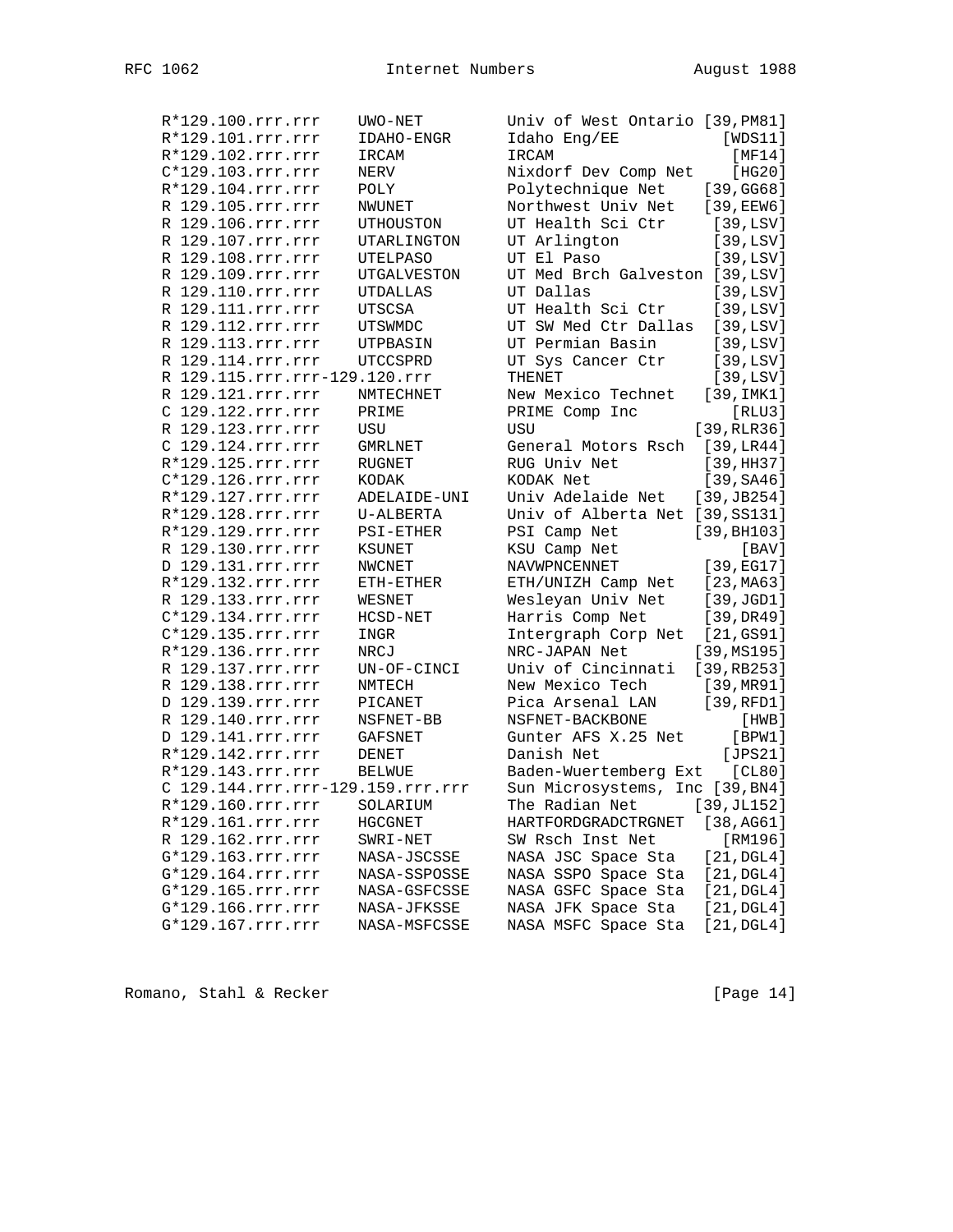| G*129.168.rrr.rrr | NASA-LRCSSE                       | NASA LRC Space Sta              | [21, DGL4]    |
|-------------------|-----------------------------------|---------------------------------|---------------|
| R*129.169.rrr.rrr | ENG-CAM-UK                        | Eng, Cambridge, UK              | [39, JMRM]    |
| R*129.170.rrr.rrr | DART-ETHER                        | Dartmouth Ether                 | [SC59]        |
| R 129.171.rrr.rrr | MIAMI                             | Univ of Miami                   | [39, HWP2]    |
| R*129.172.rrr.rrr | ROK                               | Rockwell Intl Corp              | [TGS6]        |
| R*129.173.rrr.rrr | DALNET                            | Dalhousie Univ Net              | [39, JS338]   |
| R 129.174.rrr.rrr | MASONET                           | The GMU Univ                    | [39, TH15]    |
| R*129.175.rrr.rrr | PARIS-SUD                         | Paris-Sud-Orsay                 | [RD104]       |
| R 129.176.rrr.rrr | MAYO                              | Mayo Med Rsch Net               | [39, GB125]   |
|                   | R*129.177.rrr.rrr-129.178.rrr.rrr | Norwegian Acad Net              | [39,PS27]     |
| C*129.179.rrr.rrr | CDCNET-PROD                       | CDC Corp Net                    | [RAM57]       |
| R*129.180.rrr.rrr | UNE-CAMPUS                        | UNE Camp Lan                    | [39,GS119]    |
| C*129.181.rrr.rrr | LV-BULL                           | Louveciennes Bull               | [OD8]         |
| C*129.182.rrr.rrr | $CL-BULL$                         | Les Clayes Bull                 | [JPW11]       |
| C*129.183.rrr.rrr | EC-BULL                           | Echirolles Bull                 | [JPC17]       |
| C*129.184.rrr.rrr | PR-BULL                           | Gambetta Bull                   | [FH35]        |
| C*129.185.rrr.rrr | MY-BULL                           | Massy Bull                      | [MQ7]         |
| R 129.186.rrr.rrr | CYCLONENET                        | ISU Cyclone Net                 | [39, RD108]   |
| R*129.187.rrr.rrr | BAVARIAN-NET                      | Bavarian Univ Net               | [39,WS94]     |
| R 129.188.rrr.rrr | MOTOROLA                          | Motorola Engineernet [39, CC99] |               |
| R*129.189.rrr.rrr | ICONET-ORC                        | Olivetti Rsch Net               | [39, DAVE]    |
| D*129.190.rrr.rrr | ASECC                             | ASECC Facilities Net            | [RTB8]        |
| C*129.191.rrr.rrr | NSCO                              | Net Sys Corp                    | $[GS123]$     |
| C 129.192.rrr.rrr | $ACC-NET$                         | ACC Int Net                     | [AB20]        |
| C 129.193.rrr.rrr | TRW-ED-NET                        | TRW Elec and Def Net [39, GGB2] |               |
| R*129.194.rrr.rrr | UNIGE-CENTER                      | Univ of Geneva-Ctr              | [12, A S 116] |
| R*129.195.rrr.rrr | UNIGE-HOP                         | Univ of Geneva-Hosp [12, AS116] |               |
| C*129.196.rrr.rrr | JOHN-FLUKE                        | John Fluke Net                  | [21, JS210]   |
| C*129.197.rrr.rrr | LMSC-CNU                          | LMSC Net Utility                | [DD112]       |
| D 129.198.rrr.rrr | ELAN                              | Edwards AFB LAN                 | [21,DDK1]     |
| R*129.199.rrr.rrr | ENSNET                            | FNET-ENS-ULM                    | $[39,$ JV53]  |
| D*129.200.rrr.rrr | DAC-BACK-NET                      | DAC Company Backbone            | [RAY4]        |
|                   | C*129.201.rrr.rrr-129.204.rrr.rrr | <b>GE-INTERNET</b>              | [39,JEB50]    |
| R 129.205.rrr.rrr | CDCNET                            | Control Data Net                | [39, JAW34]   |
| R*129.206.rrr.rrr | $HD-NET$                          | Heidelberg Net                  | [LBI10]       |
| R 129.207.rrr.rrr | PVAMU-NET                         | Prairie View Univ Net           | [FE6]         |
| R*129.208.rrr.rrr | BIRMINGHAM                        | Univ of Birmingham [39, RJH37]  |               |
| D 129.209.rrr.rrr | <b>BRL-SECURE</b>                 | BRL Secure Net                  | $[$ DET $]$   |
| R*129.210.rrr.rrr | SCU-NET                           | San Clara Univ Net              | [WD27]        |
| C*129.211.rrr.rrr | ISCS-NET                          | ISC Sys Internet                | $[21,$ DS59]  |
| R*129.212.rrr.rrr | AMDAHL-UTS                        | Amdahl UTS Soft Grp [39, LS136] |               |
| C*129.213.rrr.rrr | <b>BRIDGE</b>                     | Bridge Comms                    | [39, JW196]   |
| C*129.214.rrr.rrr | PYRAMID-TECH                      | Pyramid Tech Net                | [39, CDS3]    |
| R*129.215.rrr.rrr | EU-NET                            | Edinburgh Univ                  | [21, WSC5]    |
| R 129.216.rrr.rrr | NRC-NET                           | NRC Dev Net                     | [39,1HM]      |
| R*129.217.rrr.rrr | UNIDO-LAN                         | UniDo Camp Net                  | [39, RV32]    |
| R*129.218.rrr.rrr | UNISYS-SP                         | Unisys Sperry Park              | [39, SJD10]   |
| R 129.219.rrr.rrr | ASU-NET                           | Arizona State Net               | [39, AC85]    |

Romano, Stahl & Recker [Page 15]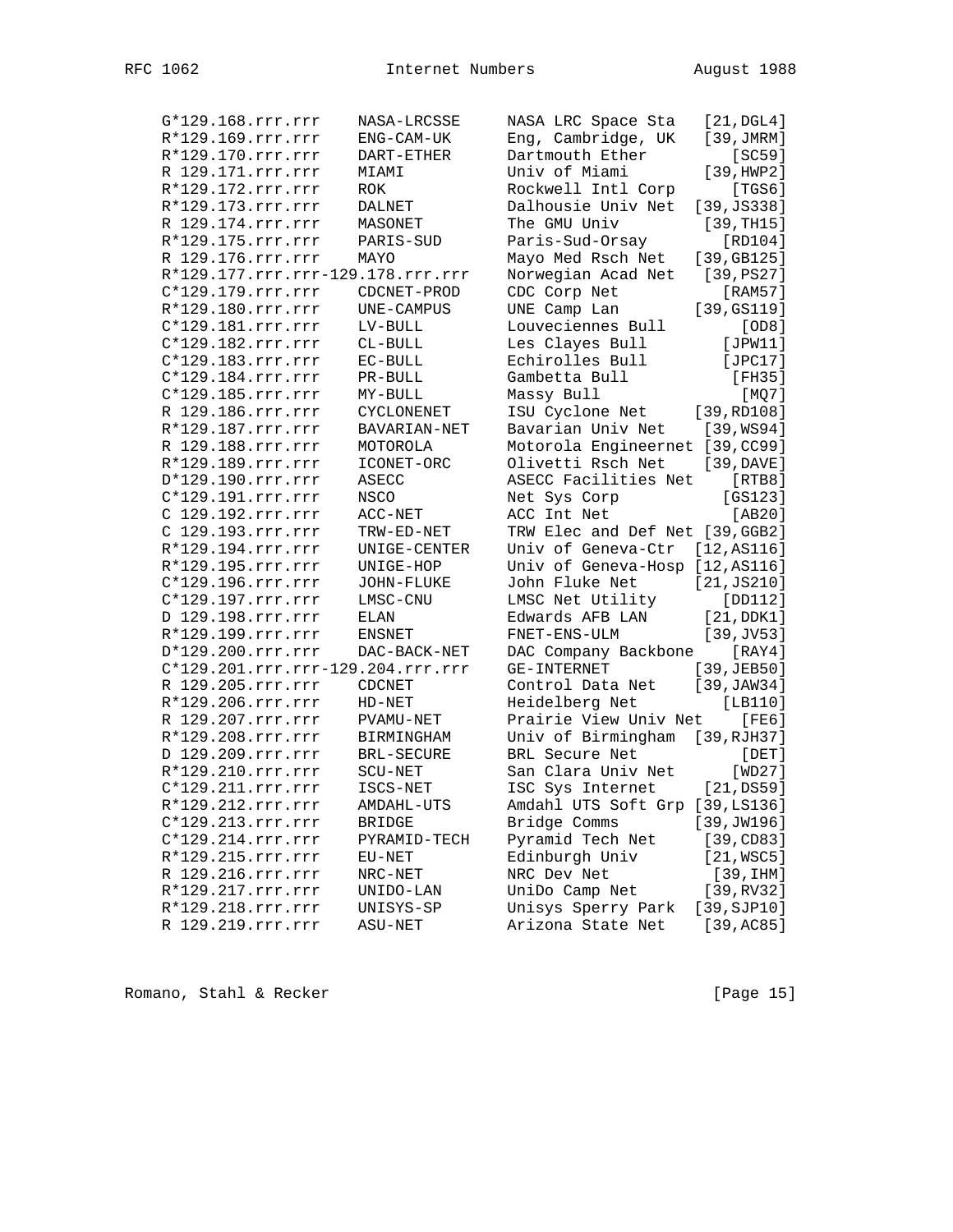| C*129.220.rrr.rrr-129.227.rrr.rrr |                   | Unisys Net2                     | [39, CC129]    |
|-----------------------------------|-------------------|---------------------------------|----------------|
| C*129.228.rrr.rrr                 | WESTINGHOUSE      | WESTINGHOUSE IP Net [39, CWR4]  |                |
| G 129.229.rrr.rrr                 | USA-CECER         | USA Corps of Eng [39, DB186]    |                |
| $C*129.230.rrr.rrr$               | ARCNET            | Amoco Rsch Comp Net             | [SG83]         |
| $C*129.231.rrr.rrr$               | DIGICOMM-NET      | Digital Comm Int Net [39, TFB3] |                |
| R*129.232.rrr.rrr                 | <b>BITNET</b>     | BITNET II Backbone              | [LCV]          |
| R*129.233.rrr.rrr                 | FHG-IAO           | IAO Int Net                     | [39, DW139]    |
| R*129.234.rrr.rrr                 | DURHAM            | Durham Camp Net                 | [39, JC288]    |
| R*129.235.rrr.rrr                 | SRCNET            | Honeywell SRC Net [39, CRT4]    |                |
| R 129.236.rrr.rrr                 | LDGO-NET          | LAMONT-DOHERTY-NET              | [39, RGB14]    |
| R 129.237.rrr.rrr                 | <b>JAYHAWKNET</b> | KU Camp Nets                    | [DN32]         |
| R 129.238.rrr.rrr                 | AFWL-NET          | AF Weapons Lab Net              | [CF57]         |
| G*129.239.rrr.rrr                 | HI-CFSG           | HI Flight Sys                   | [39,LP71]      |
| R*129.240.rrr.rrr                 | <b>UIONET</b>     | Univ Olso Net [39, JT122]       |                |
| R*129.241.rrr.rrr                 | UNITNET           | Univ Trondheim Net [39, JT122]  |                |
| R*129.242.rrr.rrr                 | UIBNET            | Univ Bergen Net                 | [39, JT122]    |
| G*129.243.rrr.rrr                 | MMAGNET           | Martin Marietta                 | [39, DR137]    |
| R 129.244.rrr.rrr                 | KEHNET            | Comp Sci and Eng Ether          | [PLH8]         |
| $C*129.245.rrr.rrr$               | PAC-BELL          | Pacific Bell                    | $[39,$ DSP11]  |
| D 129.246.rrr.rrr                 | IDA               | IDA HO Net                      | [39, MM227]    |
| R 129.247.rrr.rrr                 | DFVRL-NET         | DFVLR-Rsch-NET                  | [39, CR24]     |
| $C*129.248.rrr.rrr$               | APOLLO            | Apol Corp Net                   | [NM31]         |
| R*129.249.rrr.rrr                 | FX-DEV-NET2       | FX Allareas-10MB                | [39,HH45]      |
| R*129.250.rrr.rrr                 | PRPNET            | PA Rsch Net                     | [39, BE6]      |
| D 129.251.rrr.rrr                 | SLAN-BSN          | Base-Support-Net                | [LA55]         |
| R*129.252.rrr.rrr                 | SCAROLINA         | SC Rsch Net                     | [21, AY11]     |
| C*129.253.rrr.rrr                 | WESDIGCO          | Western Dig Net                 | [21, 39, SD78] |
| R*129.254.rrr.rrr                 | ETRI              | ETRI Comp Net                   | [39, KH74]     |
| 129.255.rrr.rrr                   | Reserved          | Reserved                        | [JBP]          |
| 130.0.rrr.rrr                     | Reserved          | Reserved                        | [JBP]          |
| 130.1.rrr.rrr-191.254.rrr.rrr     |                   | Unassigned                      | [NIC]          |
| *191.255.rrr.rrr                  | Reserved          | Reserved                        | [JBP]          |
|                                   |                   |                                 |                |

Romano, Stahl & Recker [Page 16]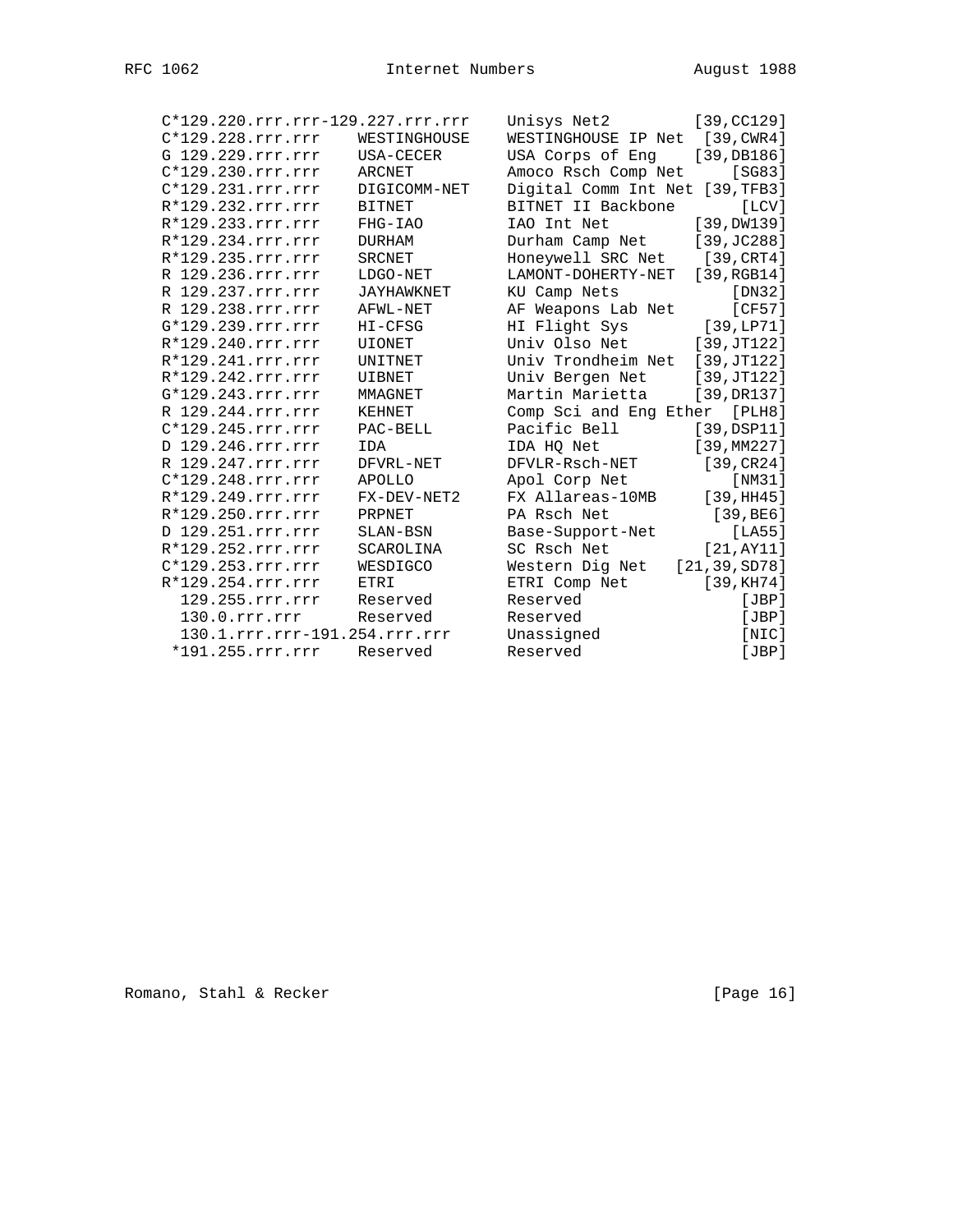Class C Networks

| $\star$ | Internet Address<br><u>_______________</u> | Network<br>-------- | Name<br>$- - - -$  | References |
|---------|--------------------------------------------|---------------------|--------------------|------------|
|         | 192.0.0.rrr                                | Reserved            | Reserved           | [JBP]      |
|         | R 192.0.1.rrr                              | BBN-TEST-C          | BBN-GATE-TEST-C    | [RH6]      |
|         | R*192.0.2.rrr                              | TEST                | TEST               | [JBP]      |
|         | 192.0.3.rrr-192.0.255.rrr                  |                     | Unassigned         | [NIC]      |
|         | R 192.1.2.rrr-192.1.4.rrr                  |                     | BBN Local Nets     | [SGC]      |
|         | R 192.1.5.rrr                              | BBN-ENET2           | <b>BBN-ENET2</b>   | [SGC]      |
|         | R 192.1.6.rrr                              | BBN-LAN1            | BBN Local Net 1    | [SC]       |
|         | R 192.1.7.rrr                              | BBN-LAN2            | BBN Local Net 2    | [SC]       |
|         | R 192.1.8.rrr                              | BBN-LAN3            | BBN Local Net 3    | [SGC]      |
|         | R 192.1.9.rrr                              | BBN-ENET3           | BBN-ENET3          | [SGC]      |
|         | R 192.1.10.rrr                             | BBN-NETR            | <b>BBN-NETR</b>    | [SC]       |
|         | R 192.1.11.rrr                             | BBN-SPC-ENET        | BBN-SPC-ENET       | [SC]       |
|         | R 192.1.12.rrr-192.3.255.rrr               |                     | BBN Local Nets     | [SC]       |
|         | R 192.4.0.rrr-192.4.255.rrr                |                     | BELLCORE-NET       | [39, PK28] |
|         | 192.5.0.rrr                                | Reserved            | Reserved           | [JBP]      |
|         | R 192.5.1.rrr                              | CISLHYPERNET        | Honeywell          | [JLM23]    |
|         | R*192.5.2.rrr                              | UF-NET-A            | UF-CIS Dept Ether  | [AW48]     |
|         | C 192.5.3.rrr                              | HP-DESIGN-AIDS      | HP Des Aids        | [AG67]     |
|         | C 192.5.4.rrr                              | HP-TCG-UNIX         | HP TCG Unix        | [AG67]     |
|         | R 192.5.5.rrr                              | DEC-MRNET           | DEC Marlboro Ether | [39, JMO]  |
|         | R 192.5.6.rrr                              | DEC-MRRAD           | DEC Marlboro Dev   | [39, JM60] |
|         | R 192.5.7.rrr                              | CIT-CS-NET          | Caltech-CS-Net     | [41,CS2]   |
|         | R 192.5.8.rrr                              | MACOMNET            | MACOM Net          | [SB90]     |
|         | R 192.5.9.rrr                              | <b>AERONET</b>      | Aero Labnet        | [1,LCN]    |
|         | R 192.5.10.rrr                             | <b>ECLNET</b>       | USC-ECL-Camp-NET   | [MAB4]     |
|         | R 192.5.11.rrr                             | CSS-RING            | SEISMIC-Rsch-NET   | [RA11]     |
|         | R 192.5.12.rrr                             | UTAH-NET-C          | UTAH-Comp-Sci-NET  | [GW22]     |
|         | R 192.5.13.rrr                             | <b>GSWDNET</b>      | Compion Net        | [39, FAS]  |
|         | R 192.5.14.rrr                             | RAND-NET            | RAND Net           | [39,JDG]   |
|         | R 192.5.15.rrr<br>Т                        | NYU-NET-TEMP        | NYU Net            | [EF5]      |
|         | R 192.5.16.rrr                             | LANLLAND            | Los Alamos Dev LAN | [39, JC11] |
|         | R 192.5.17.rrr                             | NRL-NET             | Naval Rsch Lab     | [MPM]      |
|         | R 192.5.18.rrr                             | IPTO-NET            | ARPA-IPTO Off Net  | $[JS283]$  |
|         | R 192.5.19.rrr                             | UCIICS              | UCI-ICS Rsch Net   | [RAJ3]     |
|         | R 192.5.20.rrr                             | CISLTTYNET          | Honeywell          | [JLM23]    |
|         | D 192.5.21.rrr                             | BRLNET1             | BRLNET1            | [4, MJM2]  |
|         | D 192.5.22.rrr                             | BRLNET2             | BRLNET2            | [4, MJM2]  |
|         |                                            |                     |                    |            |
|         | D 192.5.23.rrr<br>D 192.5.24.rrr           | BRLNET3             | BRLNET3            | [4, MJM2]  |
|         | D 192.5.25.rrr                             | BRLNET4             | BRLNET4            | [4, MJM2]  |
|         |                                            | BRLNET5             | BRLNET5            | [4, MJM2]  |
|         | D 192.5.26.rrr                             | NSRDCOA-NET         | NSRDC Off Auto Net | [RWT2]     |
|         | D 192.5.27.rrr                             | DTNSRDC-NET         | DTNSRDC-NET        | [RWT2]     |
|         | R 192.5.28.rrr                             | RSRE-NULL           | RSRE-NULL          | [RNM1]     |
|         | R 192.5.29.rrr                             | RSRE-ACC            | RSRE-ACC           | [RNM1]     |

Romano, Stahl & Recker [Page 17]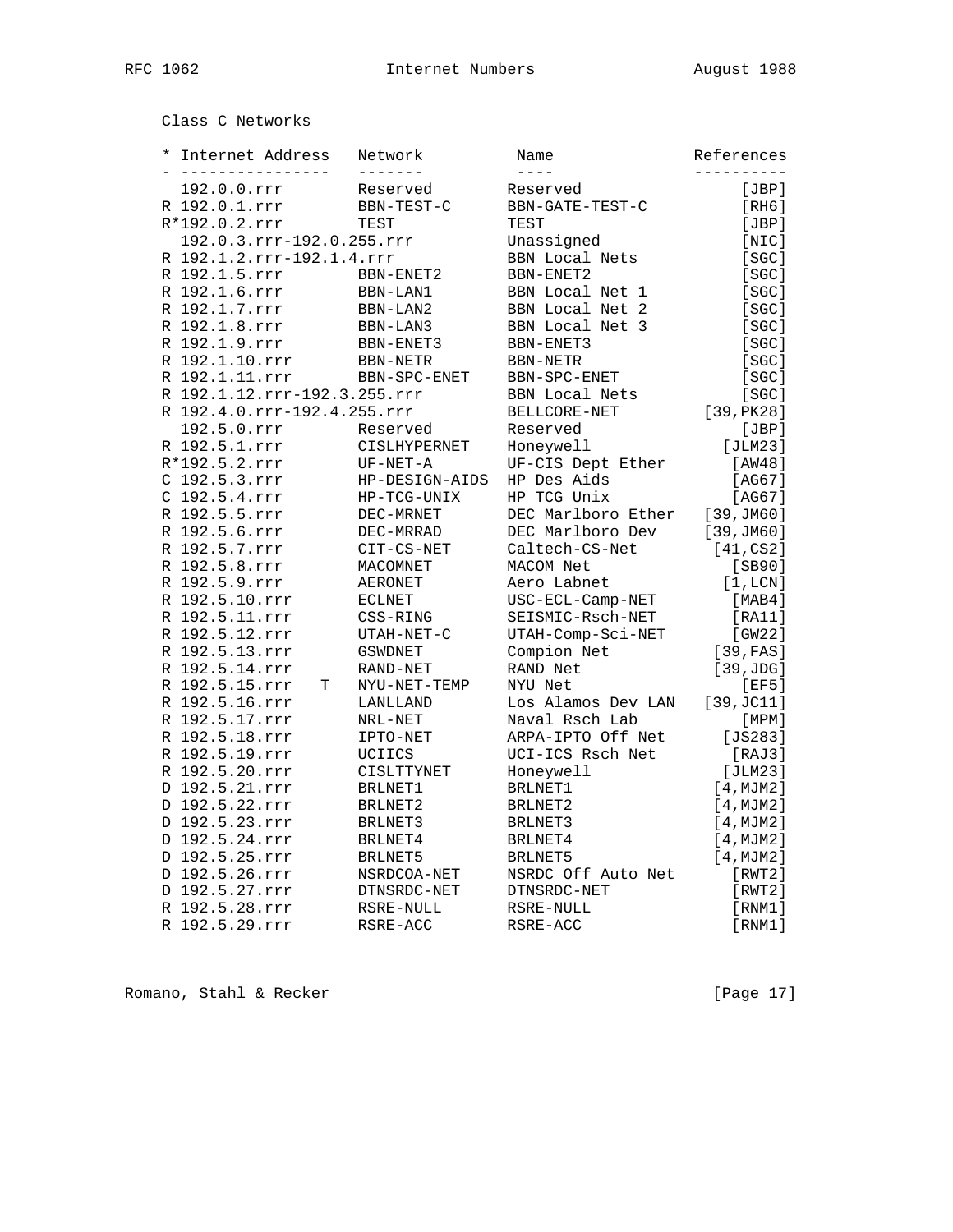| R 192.5.30.rrr              | RSRE-PR            | RSRE-PR              | [RNM1]          |
|-----------------------------|--------------------|----------------------|-----------------|
| R*192.5.31.rrr              | SIEMENS-NET        | Siemens Rsch Net     | [PN23]          |
| R 192.5.32.rrr              | CISLTESTNET2       | Honeywell            | [17, 18, JLM23] |
| R 192.5.33.rrr              | CISLTESTNET3       | Honeywell            | [17, 18, JLM23] |
| R 192.5.34.rrr              | CISLTESTNET4       | Honeywell            | [17, 18, JLM23] |
| R 192.5.35.rrr              | RIACS-NET          | RIACS-NET            | [39, WPJ]       |
| R 192.5.36.rrr              | CORNELL-CS         | Cornell CS Research  | [39, DK2]       |
| R 192.5.37.rrr              | $UR-CS-NET$        | U of R CS 3Mb Net    | [39, LBI6]      |
| R 192.5.38.rrr              | SRI-C3ETHER        | SRI-AITAD C3Ether    | [39, VDC1]      |
| R 192.5.39.rrr              | UDEL-EECIS         | Udel EECIS LAN       | [39, DJG2]      |
| R 192.5.40.rrr              | PUCC-NET-A         | Purdue Comp Ctr Net  | [JRS8]          |
| D 192.5.41.rrr              | WISLAN             | WIS Rsch LAN         | [39, JRM1]      |
| D 192.5.42.rrr              | HYPER-1ISG         | AFDSC Hypernet       | [MCA1]          |
| R 192.5.43.rrr              | <b>CUCSNET</b>     | Columbia CS Net      | [39, BC14]      |
| R 192.5.44.rrr              | FARBER-PC-NET      | Farber PC Net        | $[$ $DJF]$      |
| R 192.5.45.rrr              | FCCC               | Fox Chase Cancer Ctr | [RKS1]          |
| R 192.5.46.rrr              | NTA-RING           | NDRE-RING            | [PS27]          |
| R 192.5.47.rrr              | <b>NSRDC</b>       | NSRDC                | [RWT2]          |
| R 192.5.48.rrr              | PURDUE-CS-NET      | Purdue CS ProNET     | [DT50]          |
| C 192.5.49.rrr              | TISW-NET           | TISW Net             | [HKO]           |
| R 192.5.50.rrr              | CTH-CS-NET         | Chalmers CSN Net     | [39,UB3]        |
| R 192.5.51.rrr              | THEORYNET          | Cornell Theory Ctr   | [39, AB13]      |
| R 192.5.52.rrr              | NLM-ETHER          | NLM-LHNCBC-Ether     | [JA1]           |
| R 192.5.53.rrr              | $UR-CS-ETHER$      | U of R CS 10Mb Net   | [39, LBI6]      |
| R 192.5.54.rrr              | AERO-A6            | Aero-A6              | [1,LCN]         |
| R 192.5.55.rrr              | UCLA-CECS          | UCLA-CECS Net        | [39, RBW]       |
| C 192.5.56.rrr              | TARTAN-NET         | Tartan Labs          | [ED38]          |
| R 192.5.57.rrr              | $\texttt{UDEL-CC}$ | UDEL Comp Ctr        | [39, RR18]      |
| R 192.5.58.rrr              | CSNET-PDN          | CSNET X.25 Net       | [22, RDR4]      |
| R*192.5.59.rrr              | INRIA-SM90         | Inria GIP SM-90      | [MS171]         |
| R*192.5.60.rrr              | $SM90-X1$          | Inria SM-90 Exp 1    | [MS171]         |
| R*192.5.61.rrr              | $SM90-X2$          | Inria SM-90 Exp 2    | [MS171]         |
| R*192.5.62.rrr              | LITP-SM90          | LITP SM-90           | [MS171]         |
| R 192.5.63.rrr              | ENCORE-TEMP        | Encore-Marlboro      | [IRN]           |
| R 192.5.64.rrr              | AMES-NAS-NET       | NASA ARC NAS LAN     | [39, MF31]      |
| R 192.5.65.rrr              | NPRDC-ETHER        | NPRDC TRCF Ether     | [LRB]           |
| R 192.5.66.rrr              | HARV-NET           | Harvard Comp Sci Net | [SB28]          |
| R 192.5.67.rrr              | CECOM-ETHER        | CECOM ADDCOMPE ETHER | [39, GIH]       |
| R 192.5.68.rrr              | AERO-130           | Aero-130             | [LCN]           |
| R 192.5.69.rrr              | UIUC-NET           | Univ of IL at Urbana | [39,AKC]        |
| G 192.5.70.rrr              | CELAN              | COINS Exp LAN        | [RLS6]          |
| R 192.5.71.rrr              | SAC-ETHER          | SAC C3 Ether         | [39, VDC1]      |
| 192.5.72.rrr-192.5.83.rrr   |                    | Unassigned           | [NIC]           |
| R*192.5.84.rrr-192.5.87.rrr |                    | Univ of Chicago      | [MC17]          |
| R 192.5.88.rrr              | YALE-EE-NET        | YALE-EE-NET          | [39,AG22]       |
| R 192.5.89.rrr              | HARV-APOLLO        | Harvard Univ         | $[2,$ SB28]     |
| R 192.5.90.rrr              | HARV-ETHER         | Harvard CS Ethernet  | $[2,$ SB28]     |
| R 192.5.91.rrr              | PURDUE-ECN1        | Purdue ECN           | [10, 20, GG11]  |

Romano, Stahl & Recker [Page 18]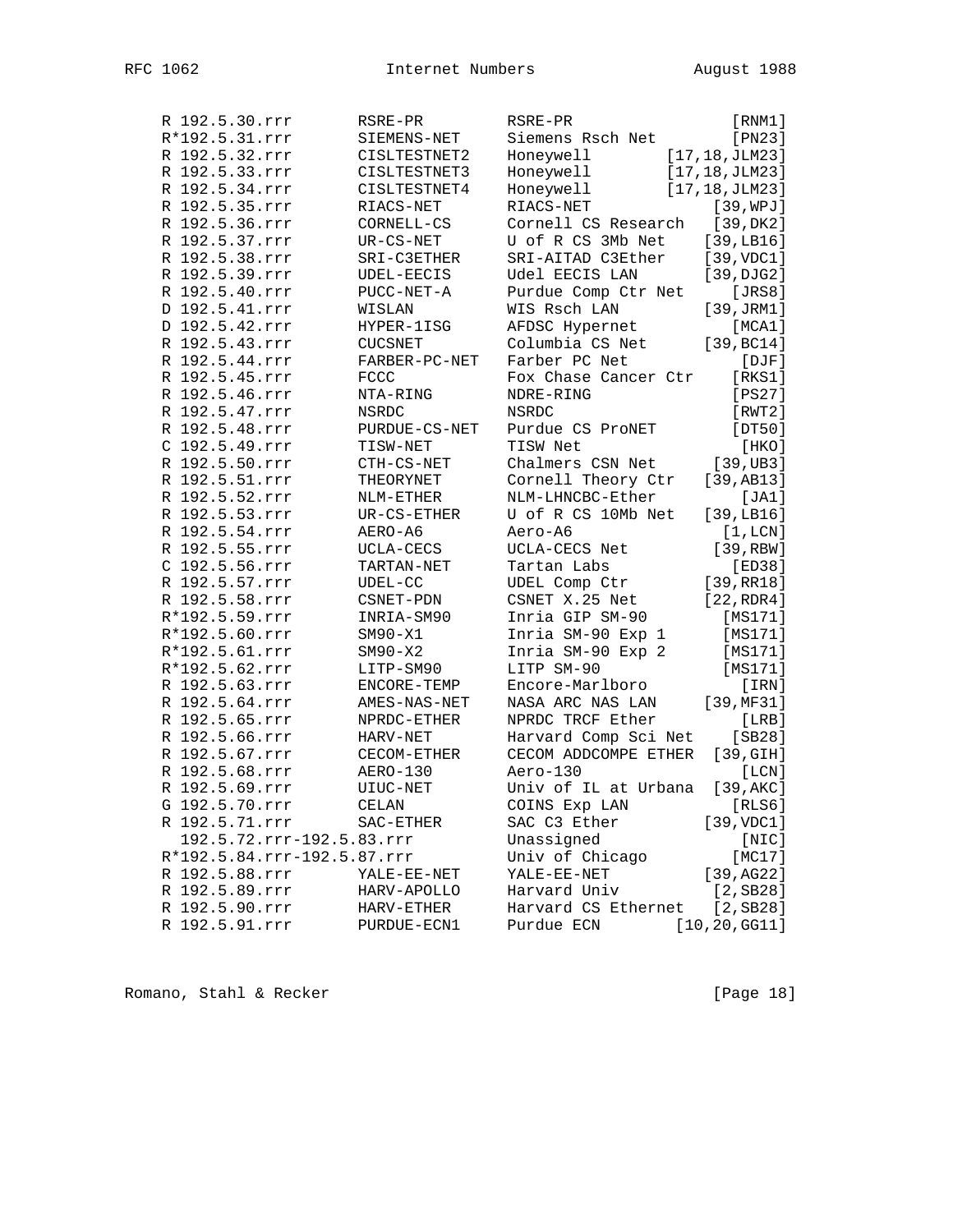| R 192.5.92.rrr    | <b>BRAGG-ETHER</b>             | SRI Bragg Ether                 | [39, GIH]    |
|-------------------|--------------------------------|---------------------------------|--------------|
| R 192.5.93.rrr    | SRI-DEMO                       | SRI Ether Demo                  | [39, GIH]    |
| R*192.5.94.rrr    | SDCRDCF-10MB                   | SDC R&D Prim Net                | [39, DJV1]   |
| R*192.5.95.rrr    | SDCRDCF-3MB                    | SDC R&D Old Net                 | [39, DJV1]   |
| R*192.5.96.rrr    | UBC-CS-NET                     | UBC Comp Sci Net                | $[39,$ PB67] |
| R*192.5.97.rrr    | UCLA-CS-LNI                    | UCLA CS LNI Net                 | [RBW]        |
| R*192.5.98.rrr    | UCLA-PIC                       | UCLA PIC Net                    | [39, RBW]    |
| R 192.5.99.rrr    | SPACENET                       | S-1 WorkSta Net                 | [39, TW51]   |
| R 192.5.100.rrr   | HCSC-NET                       | Honeywell CSC Net               | [39, TRG4]   |
| R 192.5.101.rrr   | PUCC-NET-B                     | Purdue Gw Net                   | [JRS8]       |
| R 192.5.102.rrr   | PUCC-RHF-NET                   | PUCC RHF Based Net              | [JRS8]       |
| C*192.5.103.rrr   | TYM-NTD-NET                    | Tymnet NTD Ether                | $[$ SMF5 $]$ |
| R 192.5.104.rrr   | THINK-INET                     | Thinking Machs                  | [39, BJN1]   |
| R 192.5.105.rrr   | CCA-POND                       | CCA Ether1 (POND)               | [42, AL6]    |
| C*192.5.106.rrr   | <b>BITSTREAM</b>               | Bitstream Type Found            | [39, PGA1]   |
| R*192.5.107.rrr   | PASC-ETHER                     | IBM PASC Ether                  | [39, GAL5]   |
| R*192.5.108.rrr   | PASC-BB                        | IBM PASC BRdband                | [39, GAL5]   |
| R*192.5.109.rrr   | $CWR-JCC-T$                    | ARJCC TOPS-20 Net               | [39, JAG3]   |
| R*192.5.110.rrr   | $CWR-JCC-L$                    | ARJCC Local Net                 | [39, JAG3]   |
| R*192.5.111.rrr   | CWR-QUAD                       | Campus Quad Net                 | [39, JAG3]   |
| R*192.5.112.rrr   | CWR-CAISR                      | CAISR Local Net                 | [39, JAG3]   |
| R*192.5.113.rrr   | CWR-CES                        | CES Local Net                   | [39, JAG3]   |
| $C*192.5.114.rrr$ | I2-RING-1                      | Intermetrics Pronet             | [39,NH2]     |
| C*192.5.115.rrr   | I2-ETHER-1                     | Intermetrics Ether              | [39,NH2]     |
| R 192.5.116.rrr   | BRAGGNET-1                     | BRAGG/ADDCOMPE                  | [39, BG25]   |
| R 192.5.117.rrr   | <b>BRAGGNET-2</b>              | BRAGG/ADDCOMPE                  | [39, BG25]   |
| R 192.5.118.rrr   | BRAGGNET-3                     | BRAGG/ADDCOMPE                  | [39, BG25]   |
| R 192.5.119.rrr   | BRAGGNET-4                     | BRAGG/ADDCOMPE                  | [39, BG25]   |
| R 192.5.120.rrr   | BRAGGNET-5                     | BRAGG/ADDCOMPE                  | [39, BG25]   |
| R 192.5.121.rrr   | BRAGGNET-6                     | BRAGG/ADDCOMPE                  | [39, BG25]   |
| R 192.5.122.rrr   | BRAGGNET-7                     | BRAGG/ADDCOMPE                  | [39, BG25]   |
| R 192.5.123.rrr   | BRAGGNET-8                     | BRAGG/ADDCOMPE                  | [39, BG25]   |
| R 192.5.124.rrr   | BRAGGNET-9                     | BRAGG/ADDCOMPE                  | [39, BG25]   |
| R 192.5.125.rrr   | BRAGGNET-10                    | BRAGG/ADDCOMPE                  | [39, BG25]   |
| R 192.5.126.rrr   | BRAGGNET-11                    | BRAGG/ADDCOMPE                  | [39, BG25]   |
| R 192.5.127.rrr   | BRAGGNET-12                    | BRAGG/ADDCOMPE                  | [39, BG25]   |
| R 192.5.128.rrr   | BRAGGNET-13                    | BRAGG/ADDCOMPE                  | [39, BG25]   |
| R 192.5.129.rrr   | BRAGGNET-14                    | BRAGG/ADDCOMPE                  | [39, BG25]   |
| R 192.5.130.rrr   | BRAGGNET-15                    | BRAGG/ADDCOMPE                  | [39, BG25]   |
| R 192.5.131.rrr   | BRAGGNET-16                    | BRAGG/ADDCOMPE                  | [39, BG25]   |
| R 192.5.132.rrr   | BRAGGNET-17                    | BRAGG/ADDCOMPE                  | [39, BG25]   |
| R*192.5.133.rrr   | PERCEPT-AI                     | Perceptronics                   | [KC8]        |
| $C*192.5.134.rrr$ |                                | Intermetrics Ether-2            | [39,NH2]     |
| R 192.5.135.rrr   | $I2 - ETHER - 2$               | LL Speech Net                   | [39, RH60]   |
| R 192.5.136.rrr   | LL-SPEECH-NET<br>LL43-LEX-BACK | Lincoln G43-LEX-BACK [39, BC65] |              |
|                   | LL43-LEX-SUNA                  | Lincoln G43-LEX-SUNA [39, BC65] |              |
| R 192.5.137.rrr   |                                | Lincoln G43-LEX-SUNB [39, BC65] |              |
| R 192.5.138.rrr   | LL43-LEX-SUNB                  |                                 |              |
| R 192.5.139.rrr   | LL43-LEX-APO                   | Lincoln G43-LEX-APO             | [39, BC65]   |

Romano, Stahl & Recker [Page 19]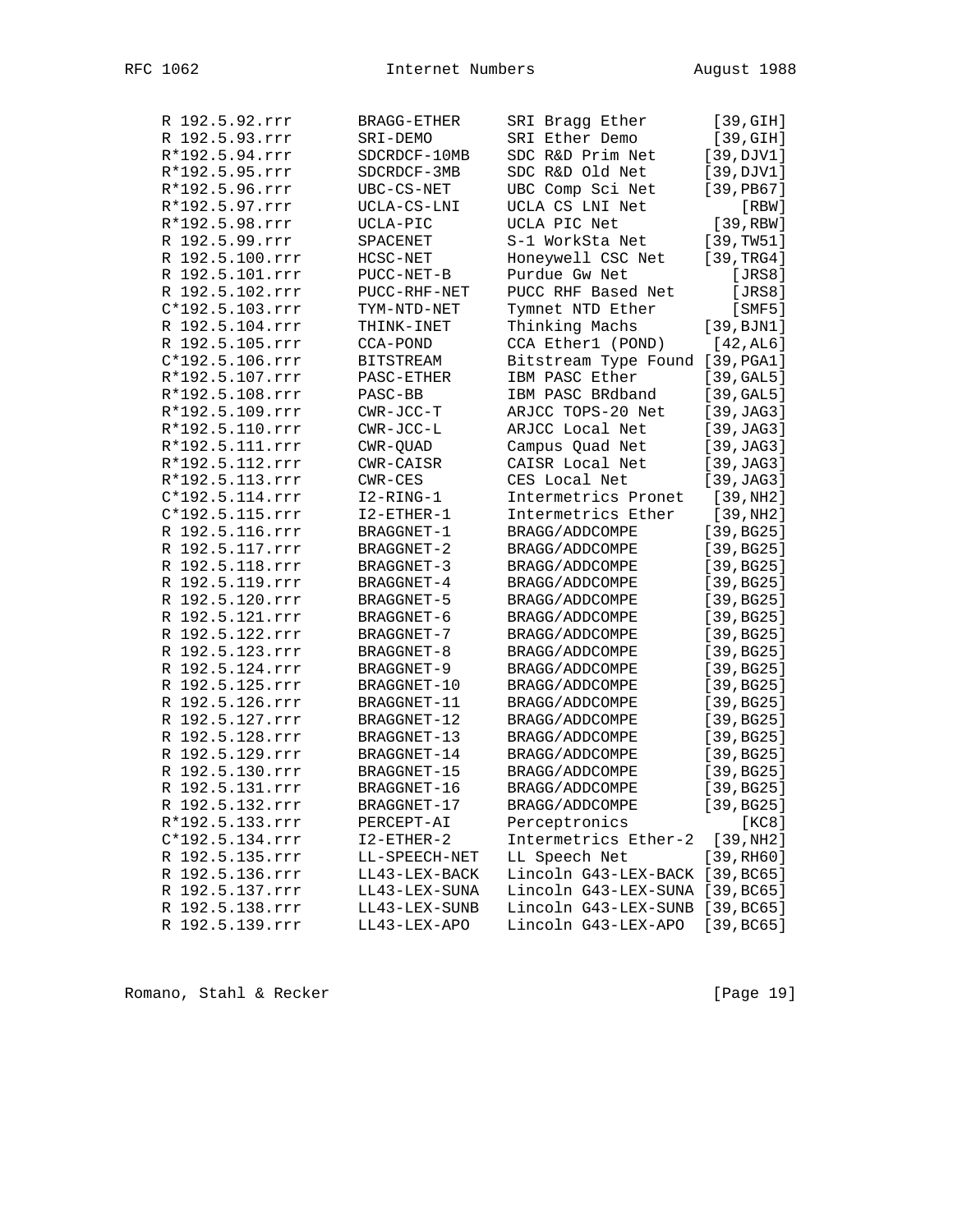| R 192.5.140.rrr | LL43-TB-BACK         | Lincoln G43-TB-BACK   | [39, BC65]               |
|-----------------|----------------------|-----------------------|--------------------------|
| R 192.5.141.rrr | LL43-TB-APO          | Lincoln G43-TB-APO    | [39, BC65]               |
| R*192.5.142.rrr | CCVR                 | CCVR Net              | [39, RD91]               |
| R 192.5.143.rrr | NWU                  | NORTHWESTERN          | [AS62]                   |
| R 192.5.144.rrr | CRC-ENET             | CANADA-CRC-Ether      | [JR17]                   |
| R 192.5.145.rrr | $\texttt{ECRC-SL}$   | ECRC-SL Net           | [PD39]                   |
| R 192.5.146.rrr | CPW-PSC              | Pittsburgh SC Ctr     | [ML62]                   |
| R 192.5.147.rrr | ALV-ETHER            | MMDAALVVAX            | [LJR5]                   |
| R 192.5.148.rrr | DISE                 | Dist Sys Eval Envir   | [ RHS16]                 |
| R 192.5.149.rrr | RDL-ETHER            | RDL                   | [39, MS172]              |
| G*192.5.150.rrr | $SP-ACE-NET$         | Sperry Space Sys      | [39, JM304]              |
| R 192.5.151.rrr | PENN-STATE-1         | Penn State Net        | [SJS11]                  |
| R 192.5.152.rrr | PENN-STATE-2         | Penn State Net        | [SJS11]                  |
| R 192.5.153.rrr | PENN-STATE-3         | Penn State Net        | [SJS11]                  |
| R 192.5.154.rrr | PENN-STATE-4         | Penn State Net        | [SJS11]                  |
| R 192.5.155.rrr | PENN-STATE-5         | Penn State Net        | [SJS11]                  |
| R 192.5.156.rrr | PENN-STATE-6         | Penn State Net        | [SJS11]                  |
| R 192.5.157.rrr | PENN-STATE-7         | Penn State Net        | [SJS11]                  |
| R 192.5.158.rrr | PENN-STATE-8         | Penn State Net        | [SJS11]                  |
| R 192.5.159.rrr | PENN-STATE-9         | Penn State Net        | [SJS11]                  |
| R 192.5.160.rrr | PENN-STATE-10        | Penn State Net        | [SJS11]                  |
| R 192.5.161.rrr | PENN-STATE-11        | Penn State Net        | [SJS11]                  |
| R 192.5.162.rrr | PENN-STATE-12        | Penn State Net        | [SJS11]                  |
| C*192.5.163.rrr | I2-SPDNET-1          | I2 SPD Ether          | [39,NH2]                 |
| C 192.5.164.rrr | <b>GTEECN</b>        | GTE Eng Net           | $[39, \text{JEE}4]$      |
| R 192.5.165.rrr | $SDC-CAM-1$          | SDC Camarillo R&D Net | [DSR]                    |
| R*192.5.166.rrr | CRC-WDC-NET          | CRC Wash DC           | [GEOF]                   |
| R 192.5.167.rrr | MCC-AI-NET           | MCC AI Subnet         | [39, CBD]                |
| R 192.5.168.rrr | MCC-CAD2-NET         | MCC CAD2 Subnet       | [39, CBD]                |
| R 192.5.169.rrr | MCC-PKG-NET          | MCC PKG Subnet        | [39, CBD]                |
| G 192.5.170.rrr | ANLNET1              | Argonne Net           | [39, LW26]               |
| G 192.5.171.rrr | ANLNET2              | Argonne Net           | [39, LW26]               |
| G 192.5.172.rrr | ANLNET3              | Argonne Net           | [39, LW26]               |
| G 192.5.173.rrr | ANLNET4              | Argonne Net           | [39, LW26]               |
| G 192.5.174.rrr | ANLNET5              | Argonne Net           | [39, LW26]               |
| G 192.5.175.rrr | ANLNET6              | Argonne Net           | [39, LW26]               |
| G 192.5.176.rrr | ANLNET7              | Argonne Net           | [39, LW26]               |
| G 192.5.177.rrr | ANLNET8              | Argonne Net           | [39, LW26]               |
| G 192.5.178.rrr | ANLNET9              | Argonne Net           | [39, LW26]               |
| G 192.5.179.rrr | ANLNET10             | Argonne Net           | [39, LW26]               |
| G 192.5.180.rrr | ANLNET11             | Argonne Net           | [39, LW26]               |
| G 192.5.181.rrr | ANLNET12             | Argonne Net           | [39, LW26]               |
| G 192.5.182.rrr | ANLNET13             | Argonne Net           | [39, LW26]               |
| G 192.5.183.rrr | ANLNET14             |                       | [39, LW26]               |
| G 192.5.184.rrr |                      | Argonne Net           |                          |
|                 | ANLNET15<br>ANLNET16 | Argonne Net           | [39, LW26]<br>[39, LW26] |
| G 192.5.185.rrr |                      | Argonne Net           |                          |
| G 192.5.186.rrr | ANLNET17             | Argonne Net           | [39, LW26]               |
| G 192.5.187.rrr | ANLNET18             | Argonne Net           | [39, LW26]               |

Romano, Stahl & Recker [Page 20]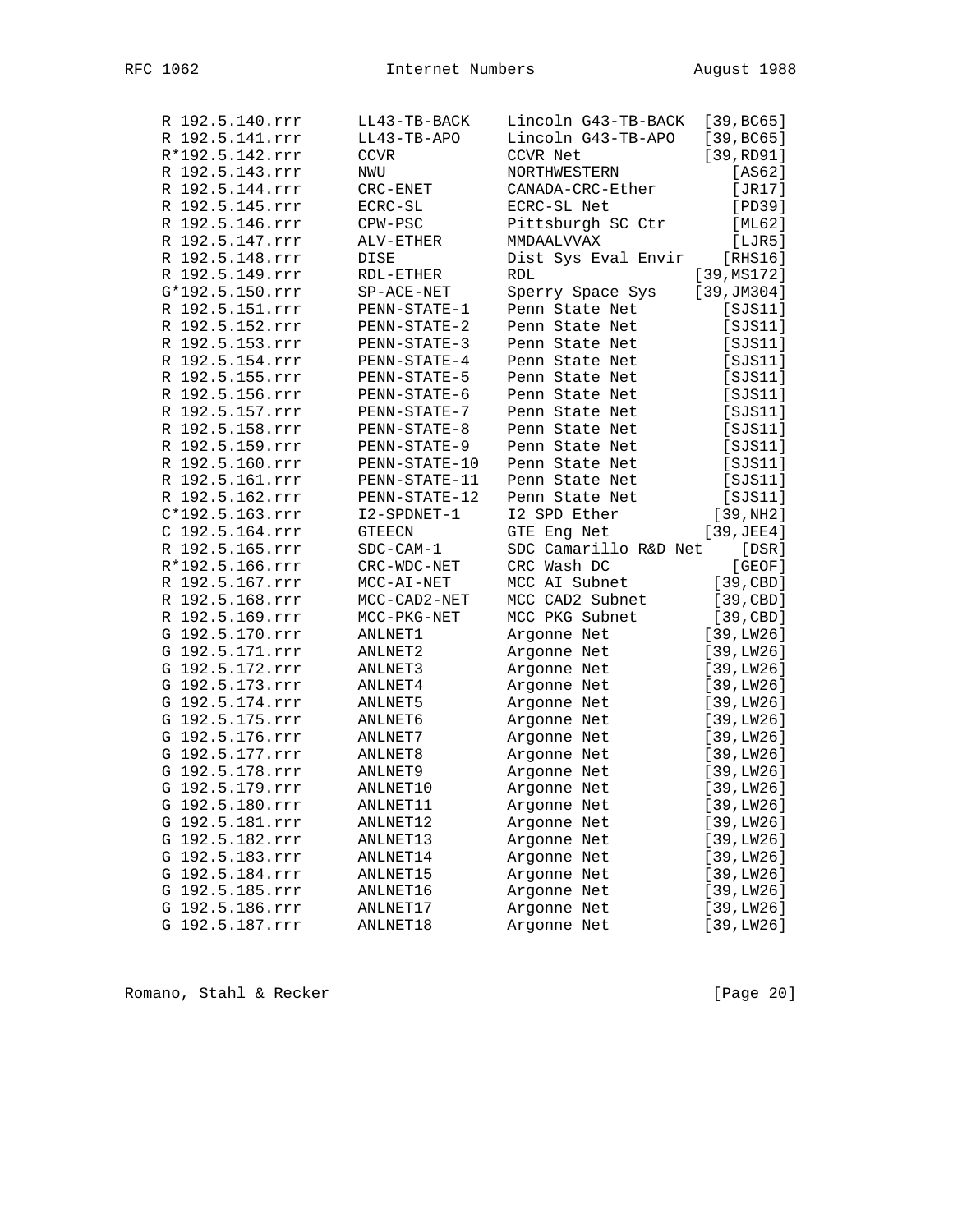| G 192.5.188.rrr               | ANLNET19          | Argonne Net           | [39, LW26]     |
|-------------------------------|-------------------|-----------------------|----------------|
| G 192.5.189.rrr               | ANLNET20          | Argonne Net           | [39, LW26]     |
| G 192.5.190.rrr               | ANLNET21          | Argonne Net           | [39, LW26]     |
| G 192.5.191.rrr               | ANLNET22          | Argonne Net           | [39, LW26]     |
| G 192.5.192.rrr               | ANLNET23          | Argonne Net           | [39, LW26]     |
| G 192.5.193.rrr               | ANLNET24          | Argonne Net           | [39, LW26]     |
| G 192.5.194.rrr               | ANLNET25          | Argonne Net           | [39, LW26]     |
| G 192.5.195.rrr               | ANLNET26          | Argonne Net           | [39, LW26]     |
| G 192.5.196.rrr               | ANLNET27          | Argonne Net           | [39, LW26]     |
| G 192.5.197.rrr               | ANLNET28          | Argonne Net           | [39, LW26]     |
| G 192.5.198.rrr               | ANLNET29          | Argonne Net           | [39, LW26]     |
| G 192.5.199.rrr               | ANLNET30          | Argonne Net           | [39, LW26]     |
| G 192.5.200.rrr               | ANLNET31          | Argonne Net           | [39, LW26]     |
| G 192.5.201.rrr               | ANLNET32          | Argonne Net           | [39, LW26]     |
| R 192.5.202.rrr               | FMC-CEL           | FMC-CEL Host Net      | [39, KW2]      |
| R*192.5.203.rrr               | OKSTATE-CS        | Okla State CS Net     | [39, MV24]     |
| R 192.5.204.rrr               | SKL-ENET          | Canada-SKL-Ether      | [JR17]         |
| R*192.5.205.rrr               | ARC-CALGARY       | Alta Rsch Calgary     | [DK66]         |
| R 192.5.206.rrr               | <b>BU-MATHNET</b> | BU-MATHNET            | [BS24]         |
| R 192.5.207.rrr               | BU-CHEMNET        | BU-CHEMNET            | [BS24]         |
| R 192.5.208.rrr               | BU-CLANET         | BU-CLANET             | [BS24]         |
| D 192.5.209.rrr               | SSDF-CDCNET       | DCD-DDN-Dev           | [RE22]         |
| G 192.5.210.rrr               | <b>ECSNET</b>     | Embedded Comp Sys Net | [CAL7]         |
| R 192.5.211.rrr               | INTEL-IWARP       | Intel Iwarp Net       | [39, BT4]      |
| R 192.5.212.rrr               | EMORY-INET4<br>т  | Emory Internet 4      | [AR60]         |
| R 192.5.213.rrr               | <b>HARRIS</b>     | Harris-GSSNet         | $[$ DAT $4$ ]  |
| C 192.5.214.rrr               | DECUACNET         | Decuac Net            | $[39,$ $FMA1]$ |
| R 192.5.215.rrr               | MASONNET          | GMU Net               | [39, TH15]     |
| R*192.5.216.rrr               | NTT-NET           | NTT Rsch Lab Net      | [39, YS10]     |
| R 192.5.217.rrr               | YALE-ZOO-NET      | Yale Apol Ed Net      | [HML1]         |
| D 192.5.218.rrr               | ARINC-GW-NET      | ARINC-Gw Net          | [YN]           |
| R 192.5.219.rrr               | CLEMSON           | Clemson Univ Comp Ctr | [DB28]         |
| C 192.5.220.rrr               | <b>SCCNET</b>     | SPACECOM IP Net       | [39, MJO4]     |
| C*192.5.221.rrr               | $CSC-LONS$        | CSC-LONS Net          | [39, GG43]     |
| C*192.5.222.rrr               | CSC-OIS           | CSC-OIS Net           | [39, GG43]     |
| R*192.5.223.rrr               | HWELL-RE          | HWELL-RESD-ENGRG      | [39, PP36]     |
| D*192.5.224.rrr               | HAIC-NET          | Hughes AI Ctr Net     | [39, DMK18]    |
| C*192.5.225.rrr-192.5.236.rrr |                   | GE Calma Block        | [39, TR38]     |
| 192.5.237.rrr                 | Unassigned        | Unassigned            | [NIC]          |
| C*192.5.238.rrr               | PALLADIAN-1       | Palladian-IN1         | [CSTACY]       |
| C*192.5.239.rrr               | PALLADIAN-2       | Palladian-RING        | [CSTACY]       |
| $C*192.5.240.rrr$             | PALLADIAN-3       | Palladian-IN2         | [CSTACY]       |
| R 192.5.241.rrr               | USC-CYPRESS       | USC Cypress Net       | $[6,$ DE $6]$  |
| C*192.5.242.rrr               | MOT-ASIC          | Motorola Chandler LAN | [GW49]         |
| $C*192.5.243.rrr$             | MOT-MESA          | Motorola Mesa LAN     | [GW49]         |
| $C*192.5.244.rrr$             | MOT-DOVER         | Motorola Dover LAN    | [GW49]         |
| C*192.5.245.rrr               | MOT-PRICE         | Motorola Price Rd LAN | [GW49]         |
| $C*192.5.246.rrr$             | MOT-PICO          | Motorola Pico LAN     | [GW49]         |
|                               |                   |                       |                |

Romano, Stahl & Recker [Page 21]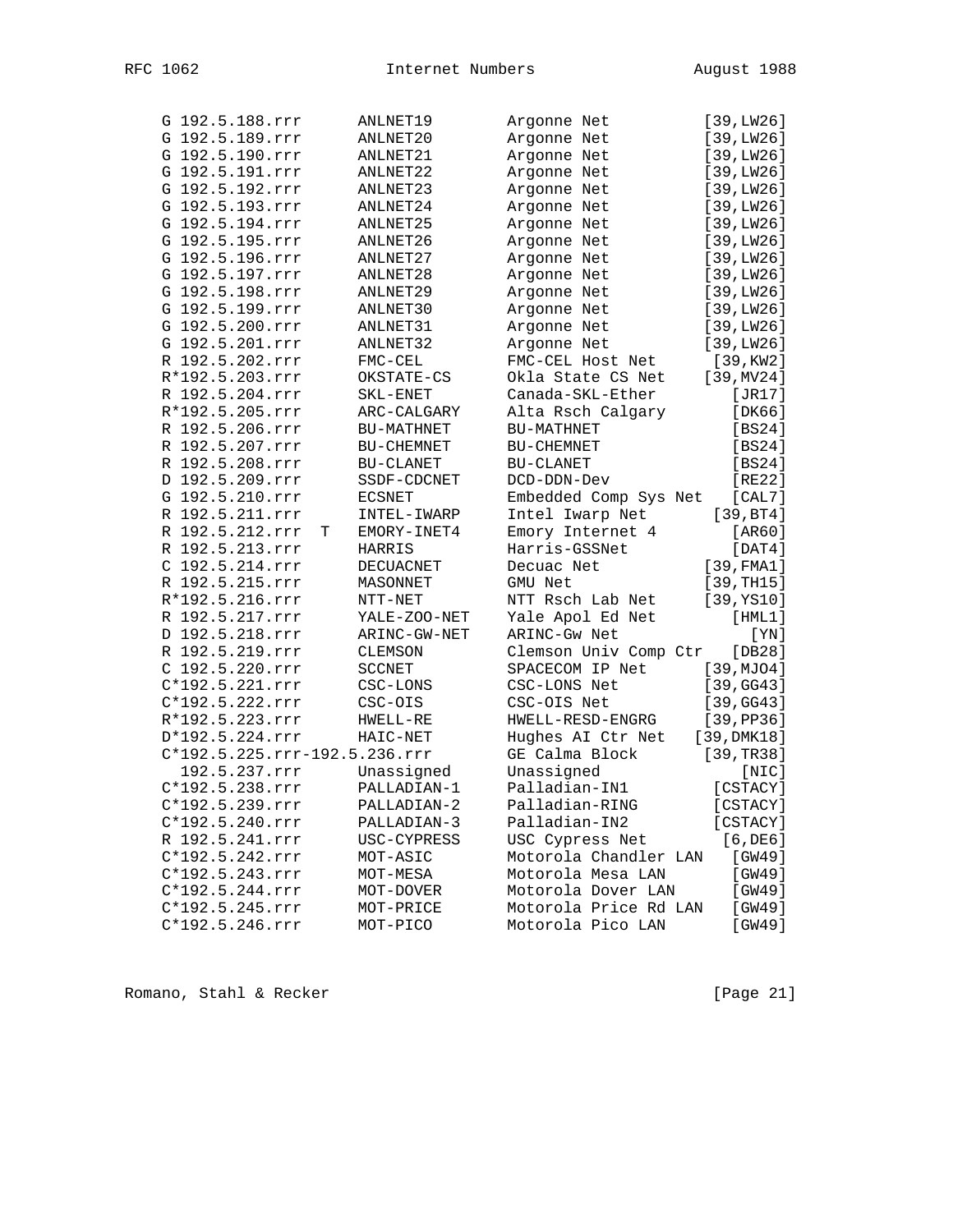| C*192.5.247.rrr                | $MOT-52ND$          | Motorola Semi MIS LAN           | [GW49]        |
|--------------------------------|---------------------|---------------------------------|---------------|
| C*192.5.248.rrr                | MOT-AUSTIN          | Motorola Austin LAN             | [GW49]        |
| C*192.5.249.rrr                | MOT-OAKHILL         | Motorola Oakhill LAN            | [GW49]        |
| $C*192.5.250.rrr$              | MOT-TELAVIV         | Motorola Tel Aviv LAN           | [GW49]        |
| C*192.5.251.rrr                | MOT-GENEVA          | Motorola Geneva LAN             | [GW49]        |
| C*192.5.252.rrr                | MOT-TOKYO           | Motorola Tokyo LAN              | [GW49]        |
| C*192.5.253.rrr                | MOT-HONGKONG        | Motorola Hongkong LAN           | [GW49]        |
| R*192.5.254.rrr                | ANSA                | ANSA Project                    | [39, DO27]    |
| 192.5.255.rrr                  | Reserved            | Reserved                        | [JBP]         |
| C*192.6.0.rrr-192.6.200.rrr    |                     | Hewlett Packard                 | [AG67]        |
| R 192.6.201.rrr                | <b>UTSANANTONIO</b> | UT San Antonio                  | [LSV]         |
| C*192.6.202.rrr-192.6.255.rrr  |                     | Hewlett Packard                 | [AG67]        |
| C*192.7.0.rrr-192.7.255.rrr    |                     | Computer Consoles, Inc          | [RA11]        |
| C*192.8.0.rrr-192.8.255.rrr    |                     | Spartacus Inc                   | $[$ FJK $2]$  |
| C*192.9.0.rrr-192.9.255.rrr    |                     | SUN Microsystems, Inc           | [BN4]         |
| $C*192.10.0.rrr-192.10.40.rrr$ |                     | Symbolics, Inc                  | [CH2]         |
| 192.10.41.rrr                  | Unassigned          | Unassigned                      | [NIC]         |
| C*192.10.42.rrr-192.10.255.rrr |                     | Symbolics, Inc                  | [CH2]         |
| C*192.11.0.rrr-192.11.255.rrr  |                     | ATT, Bell Lab                   | [MHz2]        |
| R 192.12.0.rrr                 | YALE-SUN-NET        | YALE-SUN-NET                    | [LFO]         |
| R*192.12.1.rrr                 | SUSSEX-CSNET        | Sussex Comp Sci Net             | [PT26]        |
| R*192.12.2.rrr                 | AMDAHL              | Amdahl UTS Dev Grp              | [LCN2]        |
| C*192.12.3.rrr                 | FLAIR               | Fairchild AI Lab Net [39, AMS1] |               |
| C*192.12.4.rrr                 | SCG-NET             | Hughes SCG Net                  | [40, MKP2]    |
| R 192.12.5.rrr                 | AIC-LISPMS          | SRI-AIC-LISPMachNET             | [39,PM4]      |
| R 192.12.6.rrr                 | $NPS-C2$            | $NPS-C2$                        | [39,DW15]     |
| R 192.12.7.rrr                 | NYU-CS-ETHER        | NYU CompSci Ethernet            | [39,LOU]      |
| D 192.12.8.rrr                 | PICANET1            | Pica Arsenal LAN1               | [39,RFD1]     |
| 192.12.9.rrr                   | Unassigned          | Unassigned                      | [NIC]         |
| R 192.12.10.rrr                | CORNELL-ENG         | Cornell-Engineering             | [39, DK2]     |
| R 192.12.11.rrr                | MIT-TEST            | MIT Gw Test Net                 | [39, NC3]     |
| 192.12.12.rrr                  | Unassigned          | Unassigned                      | [NIC]         |
| R 192.12.13.rrr                | JHU-NET1            | JHU-NET1                        | [39, MJO7]    |
| R 192.12.14.rrr                | JHU-NET2            | JHU-NET2                        | [39, MJO7]    |
| R 192.12.15.rrr                | <b>BROOKNET</b>     | BNL Brooknet III                | [39, GC]      |
| R 192.12.16.rrr                | PRMNET              | SRI-SURAN-EN                    | [39, PEM4]    |
| G 192.12.17.rrr                | LLL-TIS-NET         | LLL-TIS-NET                     | [39, 40, NAL] |
| R 192.12.18.rrr                | CIT-CS-10NET        | Caltech 10Meg Ether             | [41, AD22]    |
| R 192.12.19.rrr                | CIT-NET             | Caltech Camp Net                | [41, AD22]    |
| R 192.12.20.rrr                | CIT-SUN-NET         | Caltech Sun Net                 | [41, AD22]    |
| R 192.12.21.rrr                | CIT-PHYSCOMP        | Caltech Phys Comp               | [41, AD22]    |
| R 192.12.22.rrr                | UTCSRES             | UTCS Net Rsch                   | [39, JSQ1]    |
| R 192.12.23.rrr                | UTCSTTY             | UTCS TTY Kludgenet              | [39, JSQ1]    |
| R 192.12.24.rrr                | MICANET             | MITRE-Exp                       | [WDL]         |
| R 192.12.25.rrr                | CSS-GRAMINAE        | CSS WorkSta Net                 | [19,RR2]      |
| R 192.12.26.rrr                | NOSC-NETR           | Net-R Testbed at BBN [34, CP10] |               |
| R 192.12.27.rrr                | UR-LASER            | UR Laser Energetics             | [39, WL31]    |
| R*192.12.28.rrr                | <b>RIACS</b>        | RIACS-Exp-Net                   | [DG28]        |
|                                |                     |                                 |               |

Romano, Stahl & Recker [Page 22]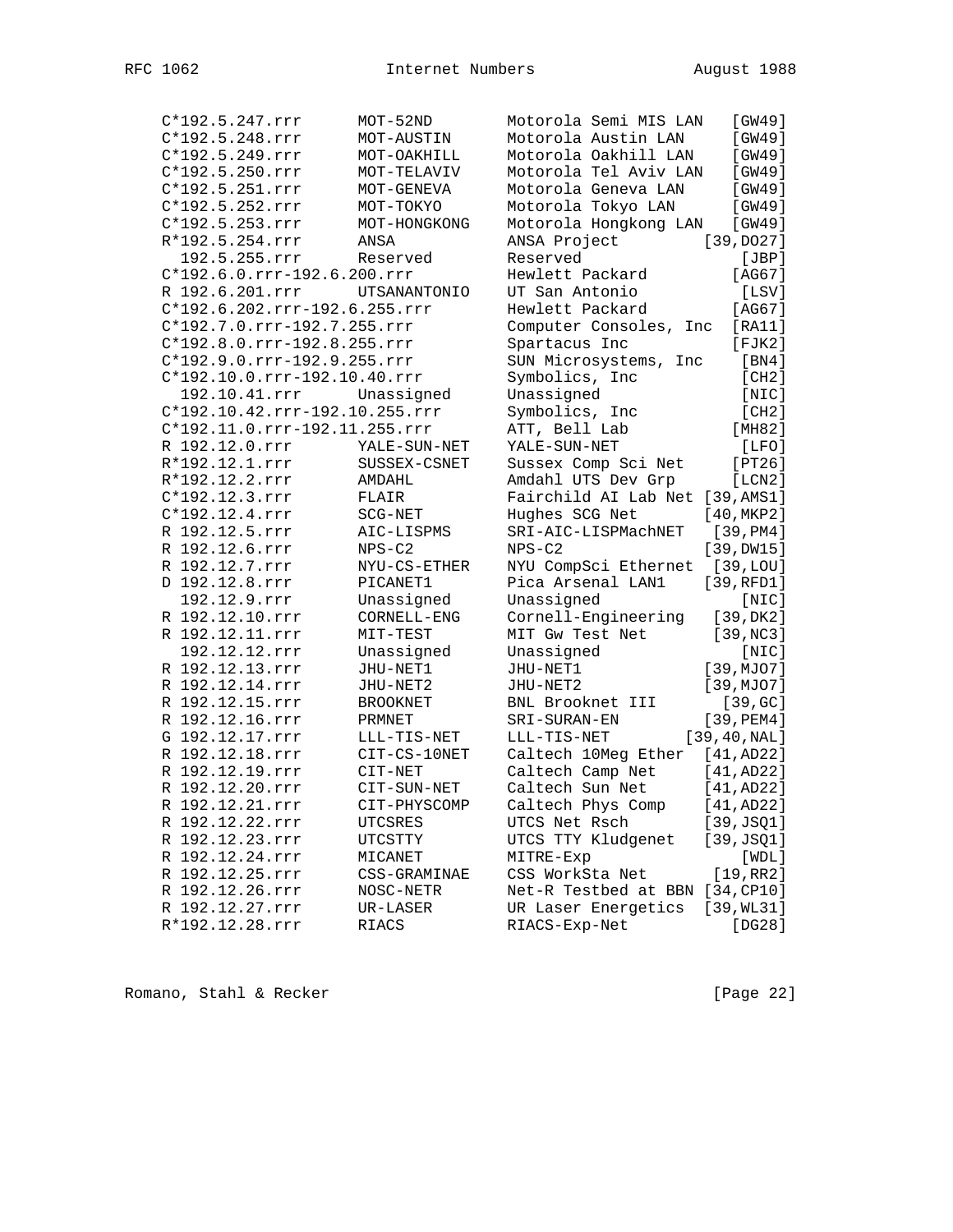| D 192.12.29.rrr               | RF-EVANS       | ADDCOMPE DC3 LAN1               | [39, MB31] |
|-------------------------------|----------------|---------------------------------|------------|
| D 192.12.30.rrr               | RF-HEX-A       | ADDCOMPE DC3 LAN2               | [39, MB31] |
| D 192.12.31.rrr               | USNA-ENET      | USNA Eng NEt                    | [39, TS9]  |
| R*192.12.32.rrr               | CMU-VINEYARD   | CMU File Cluster Net [39, MK68] |            |
| R 192.12.33.rrr               | SRI-CSL-NET    | SRI-CSL 10MB Ether              | [TONY]     |
| C*192.12.34.rrr-192.12.43.rrr |                | Schlumberger PA Net             | [39, SL10] |
| R 192.12.44.rrr               | NRTC-NET       | Northrop Rsch Net               | [39,RSM1]  |
| R 192.12.45.rrr               | ACC-SB-IMP-NET | ACC San Barb C/30 IMP           | [AB20]     |
| R 192.12.46.rrr               | ACC-SB-ETHER   | ACC San Barb Ether              | [AB20]     |
| 192.12.47.rrr                 | Unassigned     | Unassigned                      | [NIC]      |
| G 192.12.48.rrr               | AMES-ED-EXPNET | Code ED Exp Net                 | [39, MSM1] |
| G 192.12.49.rrr               | AMES-ED-NET    | Code ED IP Net                  | [39, MSM1] |
| G 192.12.50.rrr               | AMES-DB-NET    | Ames DBridge Net                | [39, MSM1] |
| R 192.12.51.rrr               | THINK-CHAOS    | TMC Chaos                       | [39, BJN1] |
| R*192.12.52.rrr               | NEURO-NET      | NEURO-NET                       | [39, JXB]  |
| R*192.12.53.rrr               | $PU-LCA$       | Princeton Univ LCA              | [39, CYH]  |
| R 192.12.54.rrr               | AERO-A3        | Aero-A3                         | [LCN]      |
| R 192.12.55.rrr               | HAZ-LPR-BETA   | Hazeltine LPR Net               | [39,KO11]  |
| R 192.12.56.rrr               | UTAH-AP-NET    | Utah-Apol-Ring-Net              | [JL15]     |
| R 192.12.57.rrr               | MCC-CAD-NET    | MCC CAD Subnet                  | [39, CBD]  |
| R 192.12.58.rrr               | MCC-PP-NET     | MCC AI Subnet                   | [39, CBD]  |
| R 192.12.59.rrr               | MCC-DB-NET     | MCC DB Subnet                   | [39, CBD]  |
| R 192.12.60.rrr               | MCC-HI-NET     | MCC HI Subnet                   | [39, CBD]  |
| R 192.12.61.rrr               | MCC-SW-NET     | MCC SW Subnet                   | [39, CBD]  |
| R 192.12.62.rrr               | DREA-ENET      | DREA Lispm & Vaxen              | [39, GLH5] |
| R 192.12.63.rrr               | CYPRESS        | CYPRESS Serial Net              | [CAK]      |
| D 192.12.64.rrr               | LOGNET         | Logistics Net GW                | [4, JR15]  |
| D 192.12.65.rrr               | HELNET1        | HELNET1                         | [39, MJM2] |
| D 192.12.66.rrr               | HELNET2        | HELNET2                         | [39, MJM2] |
| D 192.12.67.rrr               | HELNET3        | HELNET3                         | [39, MJM2] |
| G 192.12.68.rrr               | ORNL-MSRNET    | ORNL Local Area Net             | [4,THD]    |
| R 192.12.69.rrr               | UA-CS-NET      | Univ of Ariz CS Dept [39, PAK6] |            |
| R 192.12.70.rrr               | NPRDC-IPD      | NPRDC-IPD Rem Ether             | [LRB]      |
| R 192.12.71.rrr               | NPRDC-ISG      | NPRDC-ISG Rem Ether             | [LRB]      |
| R 192.12.72.rrr               | $_{\rm ULCC}$  | UK.AC.ULCC                      | [RHC3]     |
| R 192.12.73.rrr               | <b>BTRL</b>    | UK.CO.BT-Rsch-LABS              | [RHC3]     |
| R*192.12.74.rrr               | APPLE-ETHER    | Apple Comp Ether                | [39, TMS6] |
| R*192.12.75.rrr               | PASC-RING      | IBM PASC Token Ring             | [GAL5]     |
| R*192.12.76.rrr               | UQ-NET         | Univ of Qld Net                 | [39, AKH5] |
| 192.12.77.rrr                 | Unassigned     | Unassigned                      | [NIC]      |
| C*192.12.78.rrr               | <b>GENNET</b>  | Genentech Net                   | [39, SM96] |
| C*192.12.79.rrr               | SLI            | Soft Leverage Inc               | [MG58]     |
| R 192.12.80.rrr               | CAEN           | UMICH-CAEN                      | [HWB]      |
| R 192.12.81.rrr               | YALE-RING-NET  | Yale Rsch Ring                  | [HML1]     |
| C 192.12.82.rrr               | $CU-CC-NET$    | Columbia CC Net                 | [39, BC14] |
| G 192.12.83.rrr               | UCDLA-EXNET    | UCDLA Exp Net                   | [CL64]     |
| G 192.12.84.rrr               | UCDLA-PCNET    | UCDLA Personal Net              | [CL64]     |
| G 192.12.85.rrr               | UCDLA-OPNET    | UCDLA Optical Disk              | [CL64]     |
|                               |                |                                 |            |

Romano, Stahl & Recker [Page 23]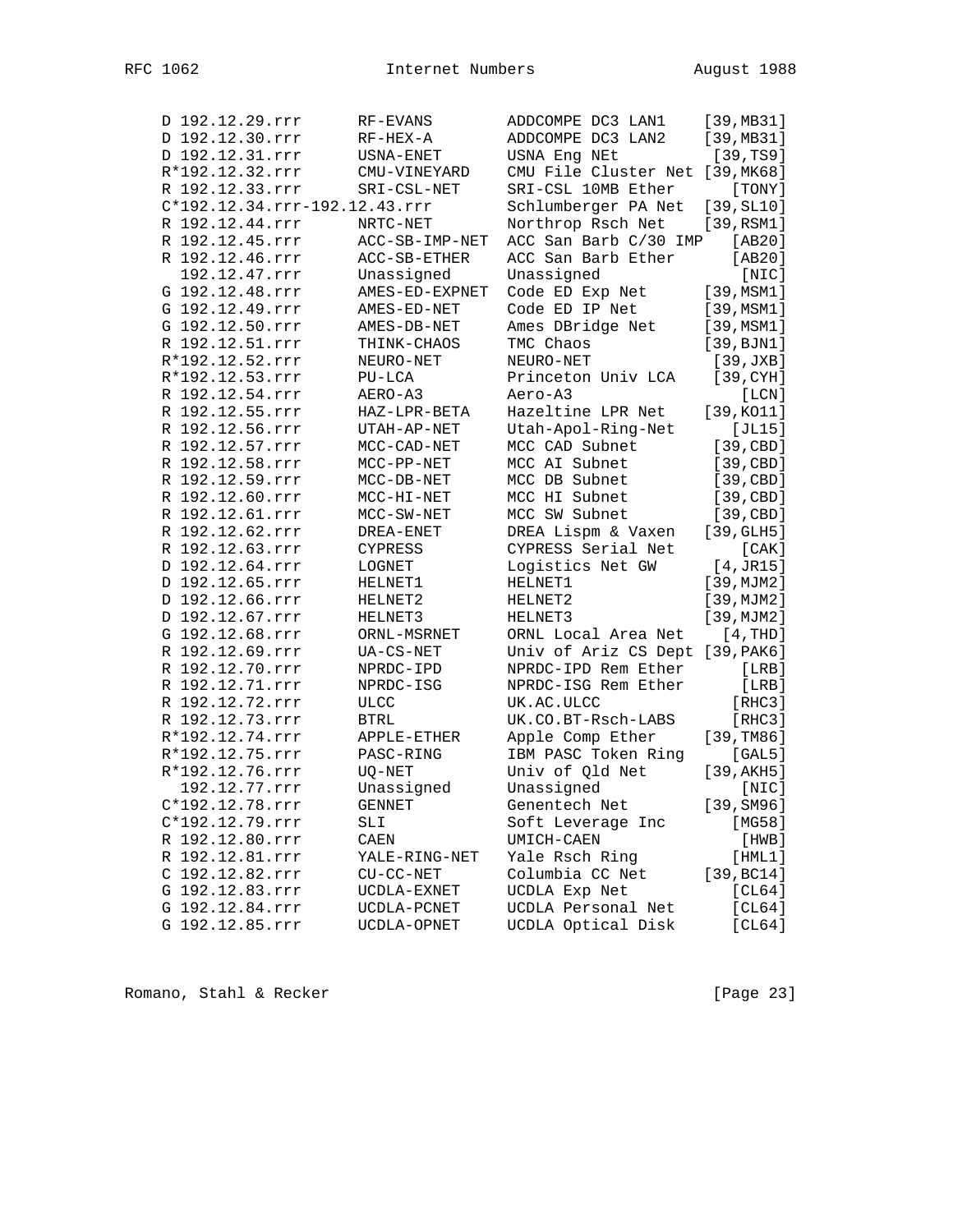| G 192.12.86.rrr                 | UCDLA-RADNET      | UCDLA Pck Rad                         | [CL64]        |
|---------------------------------|-------------------|---------------------------------------|---------------|
| G 192.12.87.rrr                 | UCDLA-CSLNET      | UCDLA State Library                   | [CL64]        |
| R*192.12.88.rrr                 | RUTGERS-NWK       | Rutgers, Newark                       | $[DB150]$     |
| R 192.12.89.rrr                 | SBCS-CSDEPT-1     | SB Comp Sci                           | $[JS268]$     |
| R 192.12.90.rrr                 | SBCS-CSDEPT-2     | SB Comp Sci                           | $[JS268]$     |
| R 192.12.91.rrr                 | RPICSNET0         | RPICS-LOCALNET-0                      | [MS9]         |
| R 192.12.92.rrr                 | RPICSNET1         | RPICS-LOCALNET-1                      | [MS9]         |
| C*192.12.93.rrr                 | TYMNET-MDC        | TYMNET-McDonnellDC                    | [TDM8]        |
| R 192.12.94.rrr                 | ROCKWELL-AI       | Rockwell Palo Alto                    | [BMW7]        |
| C*192.12.95.rrr                 | NNWSI             | SAIC NNWSI Net                        | [EJ12]        |
| R*192.12.96.rrr                 | SUPELEC-GIF       | Reseau Supelec Gif                    | [DC159]       |
| C 192.12.97.rrr                 | IND-NTC           | NTC ARPA Test Net                     | [AB98]        |
| R 192.12.98.rrr                 | SHIRBAY-ENET      | Shirley Bay Site LA                   | [TS31]        |
| C*192.12.99.rrr                 | FCSL-NET          | Ferranti CSL                          | [SA47]        |
| D 192.12.100.rrr                | OOG1              | OO/ALC-SC-Gw1                         | [JD86]        |
| R*192.12.101.rrr                | OSU-CGRG          | OSU Comp Graphics                     | $[39, KS62]$  |
| G 192.12.102.rrr                | AMES-NAS-HY       | AMES NAS HY Net                       | [MSM1]        |
| R 192.12.103.rrr                | CSU-USC-ETHER     | Colo State Univ Nets                  | $[RB218]$     |
| R 192.12.104.rrr                | CSU-NREL-ETHER    | Colo State Univ Nets                  | $[RB218]$     |
| R 192.12.105.rrr                |                   | CSU-CAMPUS-ASYNC Colo State Univ Nets | [RB218]       |
| R 192.12.106.rrr                |                   | CSU-LANCE-PRONET Colo State Univ Nets | $[RB218]$     |
| R 192.12.107.rrr                |                   | CSU-ATMOS-ETHER Colo State Univ Nets  | $[RB218]$     |
| R 192.12.108.rrr                | CSU-UCC-ETHER     | Colo State Univ Nets                  | [RB218]       |
| R*192.12.109.rrr-192.12.118.rrr |                   | Colo State Univ Nets                  | $[RB218]$     |
| C*192.12.119.rrr                | XYPLEX            | Xyplex Eng                            | [DP91]        |
| D 192.12.120.rrr                | MITRE-B-NET       | MITRE Bedford Ether                   | [BSW]         |
| R*192.12.121.rrr                | <b>FSUCS</b>      | FSU Comp Sci 1                        | [TB4]         |
| R*192.12.122.rrr                | FSUCS2            | FSU Comp Sci 2                        | [TH4]         |
| G 192.12.123.rrr                | AMES-CCF-NET      | AMES CCF Net                          | [39, MSM1]    |
| D 192.12.124.rrr                | $ETL-LAN$         | ETL Local Area Net                    | [39, WWS]     |
| D 192.12.125.rrr                | CRDEC-NET1        | CRDEC-NET1                            | [39, JY11]    |
| D 192.12.126.rrr                | CRDEC-NET2        | CRDEC-NET2                            | [39, JY11]    |
| R 192.12.127.rrr                | LL-MI-NET         | LL-Mach Intell                        | [39, GAA]     |
| R 192.12.128.rrr                | ISTC-ADMIN        | SRI-ISTC Admin Net                    | [39, VDC1]    |
| C*192.12.129.rrr                | SYM-CAN           | Symbolics/Canada                      | [MMH5]        |
| R 192.12.130.rrr                | $SDC-SM$          | SDC San Monica                        | [CAS]         |
| R 192.12.131.rrr                | SAC-ADMIN         | SRI-SAC Admin Net                     | [39, KMC3]    |
| R 192.12.132.rrr                | LLL-MON           | LLL Open Labnet-1                     | [39,LL64]     |
| R 192.12.133.rrr                | $_{\rm LLL-TUES}$ | LLL Open Labnet-2                     | [39,LL64]     |
| R 192.12.134.rrr                | LLL-WED           | LLL Open Labnet-3                     | [39,LL64]     |
| R 192.12.135.rrr                | $LLL-THU$         | LLL Open Labnet-4                     | [39,LL64]     |
| R 192.12.136.rrr                | LLL-FRI           | LLL Open Labnet-5                     | [39,LL64]     |
| R 192.12.137.rrr                | LLL-SAT           | LLL Open Labnet-6                     | [39,LL64]     |
| R 192.12.138.rrr                | LLL-SUN           | LLL Open Labnet-7                     | [39,LL64]     |
| D 192.12.139.rrr                | JTELS-BEN-GW      | JUMPS Teleprocessing                  | [RR26]        |
| R*192.12.140.rrr                | INFERENCE         | INFERENCE                             | $[$ DGT $6$ ] |
| R 192.12.141.rrr                | CSS-ETHER         | CSS WorkSta Net 2                     | [RA11]        |
| C*192.12.142.rrr                | SENTRY            | Sentry Adv Prod Net                   | [LL56]        |

Romano, Stahl & Recker [Page 24]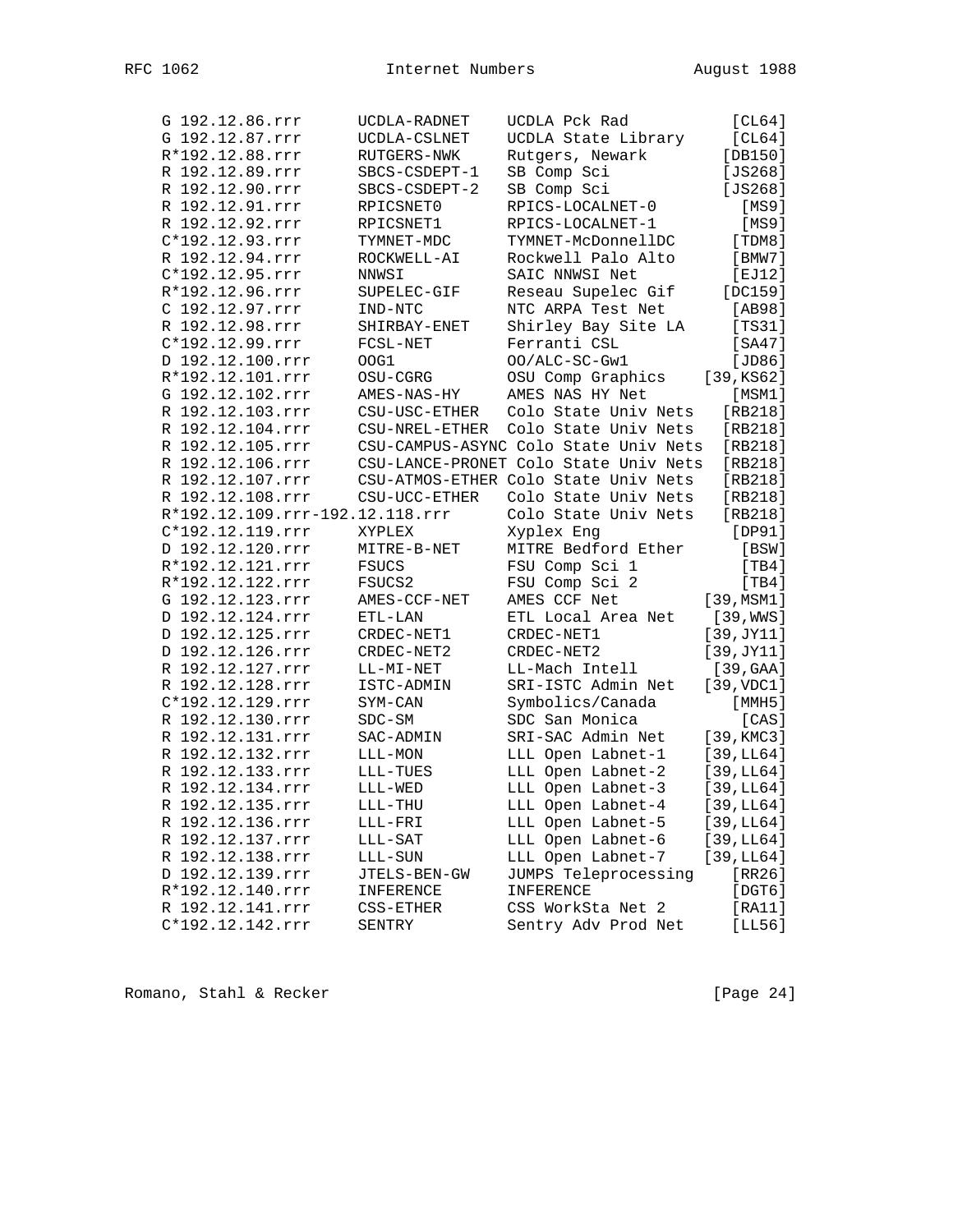| C*192.12.143.rrr                | VSHIC-NET            | Sentry VSHIC Test               | [LL56]           |
|---------------------------------|----------------------|---------------------------------|------------------|
| R 192.12.144.rrr                | <b>ECRCNET</b>       | ECRC Internet                   | [39, PD39]       |
| C*192.12.145.rrr-192.12.154.rrr |                      | RCA-CADNET                      | [39, RG92]       |
| C*192.12.155.rrr-192.12.170.rrr |                      | MTCS-CUST                       | [SF41]           |
| D 192.12.171.rrr                | PICANET2             | Picatinny Arsenal 2             | [RFD1]           |
| R 192.12.172.rrr                | ROCKWELLENET         | Rockwell Ether                  | [ NG ]           |
| R 192.12.173.rrr                | AERO-D8              | Aero-D8                         | [LCN]            |
| R*192.12.174.rrr-192.12.183.rrr |                      | TORONTO                         | [39, BD55]       |
| R 192.12.184.rrr                | DSPO-NET             | BRL Hyper Proj Net              | [BT5]            |
| R 192.12.185.rrr                | BOSTONU-NET          | Boston Univ Net                 | [BS24]           |
| R 192.12.186.rrr                | <b>BU-ACCNET</b>     | BU Academic                     | [BS24]           |
| R 192.12.187.rrr                | BU-BROADB            | BU Broadband                    | [BS24]           |
| R 192.12.188.rrr                | BU-SCINET            | BU Science                      | [BS24]           |
| R 192.12.189.rrr                | $\texttt{BU-ENGNET}$ | BU Engineering                  | [BS24]           |
| R 192.12.190.rrr                | BU-DSGNET            | BU Dist Sys                     | [BS24]           |
| R 192.12.191.rrr                | BU-MEDNET            | BU Med School                   | [BS24]           |
| R 192.12.192.rrr                | CNUCE-LAN1           | CNR Pisa Ether                  | [ABB2]           |
| R 192.12.193.rrr                | CNUCE-LAN2           | CNR Pisa Ether                  | [ABB2]           |
| R 192.12.194.rrr                | CNUCE-LAN3           | CNR Pisa Ether                  | [ABB2]           |
| R 192.12.195.rrr                | SDC-PRC-NET          | SDC Paoli R&D Cr                | [MS22]           |
| 192.12.196.rrr                  | Unassigned           | Unassigned                      | [NIC]            |
| D 192.12.197.rrr                | ACATT-ETHER1         | ADEA/CECOM Adv Tech             | [39,ERK3]        |
| D 192.12.198.rrr                | ACATT-ETHER2         | ADEA/CECOM Adv Tech             | [39, ERK3]       |
| D 192.12.199.rrr                | LEWIS-ETHER1         | ADEA/SRI Ft. Lewis              | [39, ERK3]       |
| D 192.12.200.rrr                | SRI-PSON-10          | ADEA/SRI Ft. Lewis              | [39, ERK3]       |
| D 192.12.201.rrr                | SRI-PSON-11          | ADEA/SRI Ft. Lewis              | [39, ERK3]       |
| D 192.12.202.rrr                | SRI-PSON-12          | ADEA/SRI Ft. Lewis              | [39, ERK3]       |
| D 192.12.203.rrr                | SRI-PSON-13          | ADEA/SRI Ft. Lewis              | [39,ERK3]        |
| D 192.12.204.rrr                | SRI-PSON-14          | ADEA/SRI Ft. Lewis              | [39, ERK3]       |
| R 192.12.205.rrr                | OHIO-STATE1          | Ohio State Univ                 | $[$ RSD $2]$     |
| R 192.12.206.rrr                | INDIANA              | Indiana-Bloomington             | [BS69]           |
| R 192.12.207.rrr                | SUPERCOMP            | SDSC-Supercomputer              | $[$ GKN $1$ $]$  |
| G*192.12.208.rrr                |                      |                                 |                  |
| R 192.12.209.rrr                | SUN-IPC              | SUN-IPC Net                     | [BT5]            |
| D 192.12.210.rrr                | NSF                  | NSF Int Net                     | [FW17]           |
|                                 | FSTC                 | Army FSTC Net                   | [BB64]<br>[HGH1] |
| R 192.12.211.rrr                | JVNC                 | NSF/JVNC Net                    |                  |
| R 192.12.212.rrr                | RAND-NET2            | RAND-NET2                       | [JDG]            |
| R 192.12.213.rrr                | RAND-NET3            | RAND-NET3                       | [JDG]            |
| R*192.12.214.rrr                | BUFFALO-CS           | SUNY/Buffalo-CS-Ether           | [CFD4]           |
| R 192.12.215.rrr                | <b>XDRENET</b>       | DRE X.25 Component              | [JR17]           |
| R 192.12.216.rrr                | STEVENS-TECH         | Stevens Inst of Tech [39, RCM9] |                  |
| R 192.12.217.rrr<br>т           | EMORY-INET1          | Emory Internet                  | [39, AR60]       |
| R 192.12.218.rrr<br>Т           | EMORY-INET2          | Emory Internet                  | [39, AR60]       |
| R 192.12.219.rrr<br>Т           | EMORY-INET3          | Emory Internet                  | [39, AR60]       |
| R 192.12.220.rrr-192.12.234.rrr |                      | UWISC-IPNET                     | [39, EJN1]       |
| R*192.12.235.rrr                | IDA-NET              | Comp Sc Linkoping S             | [MSA1]           |
| R 192.12.236.rrr                | CITNET               | CIT Camp Net                    | [39, CBR2]       |
| R 192.12.237.rrr                | HCSC-APOLLO          | Honeywell CSC Apol              | [2, TRG4]        |

Romano, Stahl & Recker [Page 25]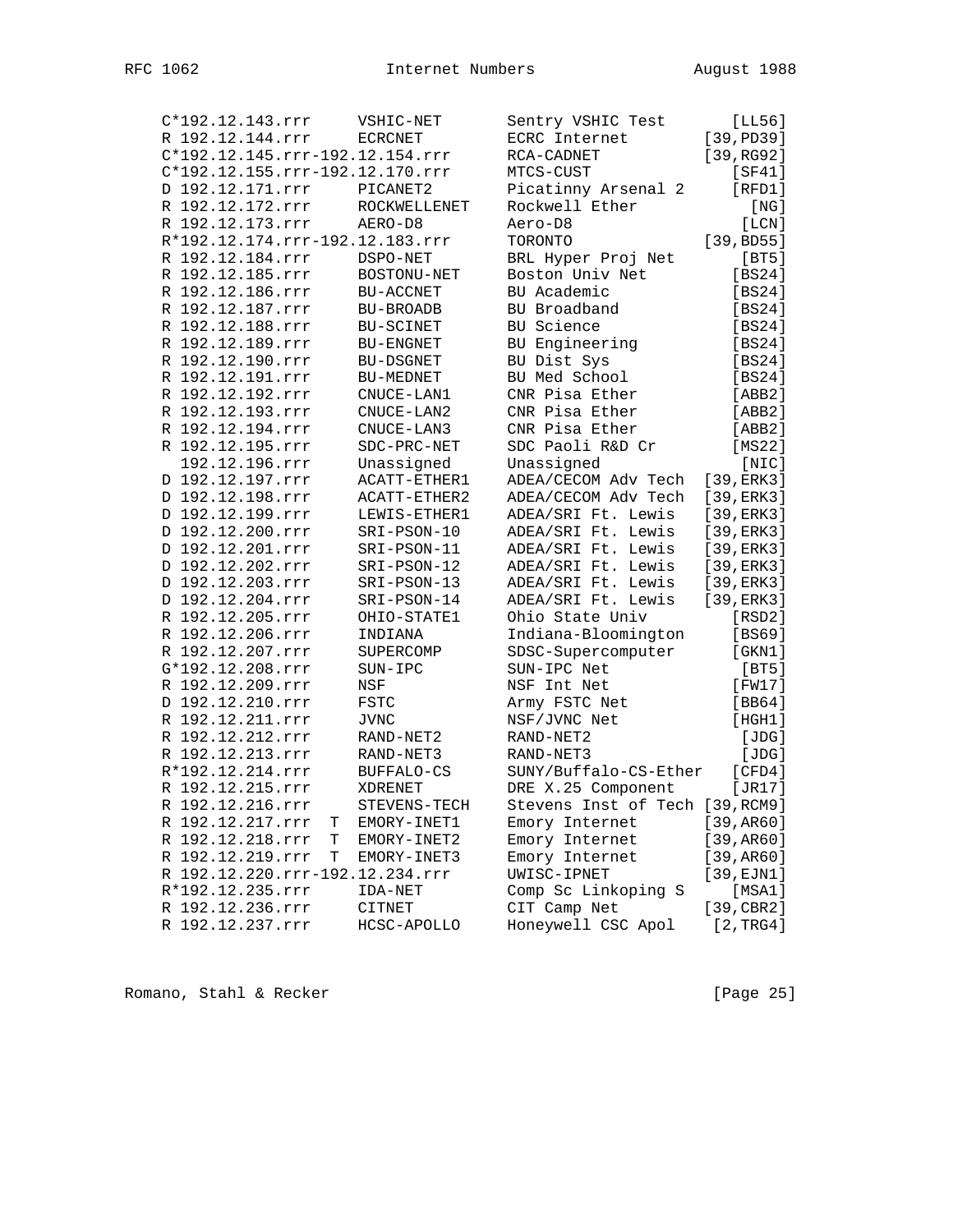| R*192.12.238.rrr                | CU-BOULDER    | CU Boulder Camp       | [39, DCMW] |
|---------------------------------|---------------|-----------------------|------------|
| R*192.12.239.rrr                | $CU-ACS$      | CU ACS Net            | [39, DCMW] |
| R*192.12.240.rrr                | CU-ENGINEER   | CU Eng Net            | [39, DCMW] |
| R*192.12.241.rrr                | CU-SUNNET     | CU Sun Net            | [39, DCMW] |
| R*192.12.242.rrr                | $CU-CER$      | CU CER Net            | [39, DCMW] |
| R*192.12.243.rrr                | $CU-OT$       | CU Off Tower          | [39, DCMW] |
| R*192.12.244.rrr                | CU-ENTERPRISE | CU ECE Sun Net        | [39, DCMW] |
| R*192.12.245.rrr                | $CU-LASP$     | CU LASP Net           | [39, DCMW] |
| R*192.12.246.rrr                | CU-BOULDER    | CU JILA Net           | [39, DCMW] |
| R*192.12.247.rrr                | TROTTINET     | Phy Inst Univ-Zuerich | [US2]      |
| R 192.12.248.rrr                | ATD1          | Harris ATD Net        | [TS14]     |
| R 192.12.249.rrr                | ATD2          | Harris ATD Net        | [TS14]     |
| R 192.12.250.rrr                | MRNET         | Minn Reg Net          | [BTK1]     |
| C*192.12.251.rrr                | CDCNET-SDD    | CDC SDD Test Net      | [RAM57]    |
| R*192.12.252.rrr                | LL-VENET1     | LLs Venet1            | [39, BC65] |
| R*192.12.253.rrr                | LL-VENET2     | LLs Venet2            | [39, BC65] |
| R*192.12.254.rrr                | LL-APOLLO     | LLs Apol              | [39, BC65] |
| R*192.12.255.rrr                | LL-ENET       | LLs Enet              | [39, BC65] |
| D 192.13.0.rrr-192.14.255.rrr   |               | DODIIS Subnets        | [AY5]      |
| C*192.15.0.rrr-192.15.255.rrr   |               | NBINET                | [WW2]      |
| G 192.16.0.rrr-192.16.15.rrr    |               | LANLLAN               | [39, JC11] |
| G 192.16.16.rrr                 | S3-ETHER1-NET | S3-ETHER1-NET         | [39, JC11] |
| G 192.16.17.rrr-192.16.49.rrr   |               | LANLLAN               | [39, JC11] |
| R 192.16.50.rrr-192.16.71.rrr   |               | RPI-LOCALNETS         | [39, MS9]  |
| R 192.16.72.rrr                 | <b>UTCHPC</b> | U.T. System CHPC      | [39, WCB3] |
| 192.16.73.rrr                   | Unassigned    | Unassigned            | [NIC]      |
| R 192.16.74.rrr                 | <b>UTABRC</b> | U.T. Austin BRC       | [39, WCB3] |
| C*192.16.75.rrr-192.16.122.rrr  |               | CSC-Block             | [39, GG43] |
| R*192.16.123.rrr-192.16.154.rrr |               | Swedish Net           | [BE10]     |
| R*192.16.155.rrr-192.16.166.rrr |               | CERN-Block            | [BMS2]     |
| R 192.16.167.rrr                | YALE-HP-NET   | YALE-HP-NET           | [HML1]     |
| D 192.16.168.rrr                | PICANET3      | Picatinny 3           | [RFD1]     |
| D 192.16.169.rrr                | NRL-HUBNET    | Exp Hubnet            | [ MPM ]    |
| C 192.16.170.rrr                | TWG-DEMO-NET  | TWG Net for Demos     | [JXS1]     |
| R 192.16.171.rrr                | MACOM         | M/A-COM Net           | [JMA16]    |
| C*192.16.172.rrr                | EIK-ENG       | Eikonix Eng Net       | [SW78]     |
| D 192.16.173.rrr                | $CDA-LAN$     | Catalog Data Act LAN  | [FJS3]     |
| R 192.16.174.rrr                | LL-MICRO-NET  | LL Microelec Net      | [GLD]      |
| R 192.16.175.rrr                | <b>GUACC</b>  | GU Academic Net       | [SA]       |
| R 192.16.176.rrr                | LSUNET        | LSU Camp Ether        | [CFB1]     |
| 192.16.177.rrr                  | Unassigned    | Unassigned            | [NIC]      |
| R*192.16.178.rrr                | NTT-Y-ETHER   | NTT-Y-LAB Ether Net   | [RN29]     |
| R*192.16.179.rrr                | NTT-Y-APOLLO  | NTT-Y-LAB Apol Net    | [RN29]     |
| R 192.16.180.rrr                | AMS           | American Math Society | [SBW4]     |
| R 192.16.181.rrr                | LL-DSN-NET    | LL Dist Sensor Net    | $[GAA]$    |
| R*192.16.182.rrr                | GTICS-SUNS    | GT ICS Faculty Suns   | [DD11]     |
| R*192.16.183.rrr-192.16.202.rrr |               | WCW-LAN               | [JA]       |
| R 192.16.203.rrr                | HCSC-SUN      | Honeywell CSC Sun     | [TRG4]     |
|                                 |               |                       |            |

Romano, Stahl & Recker [Page 26]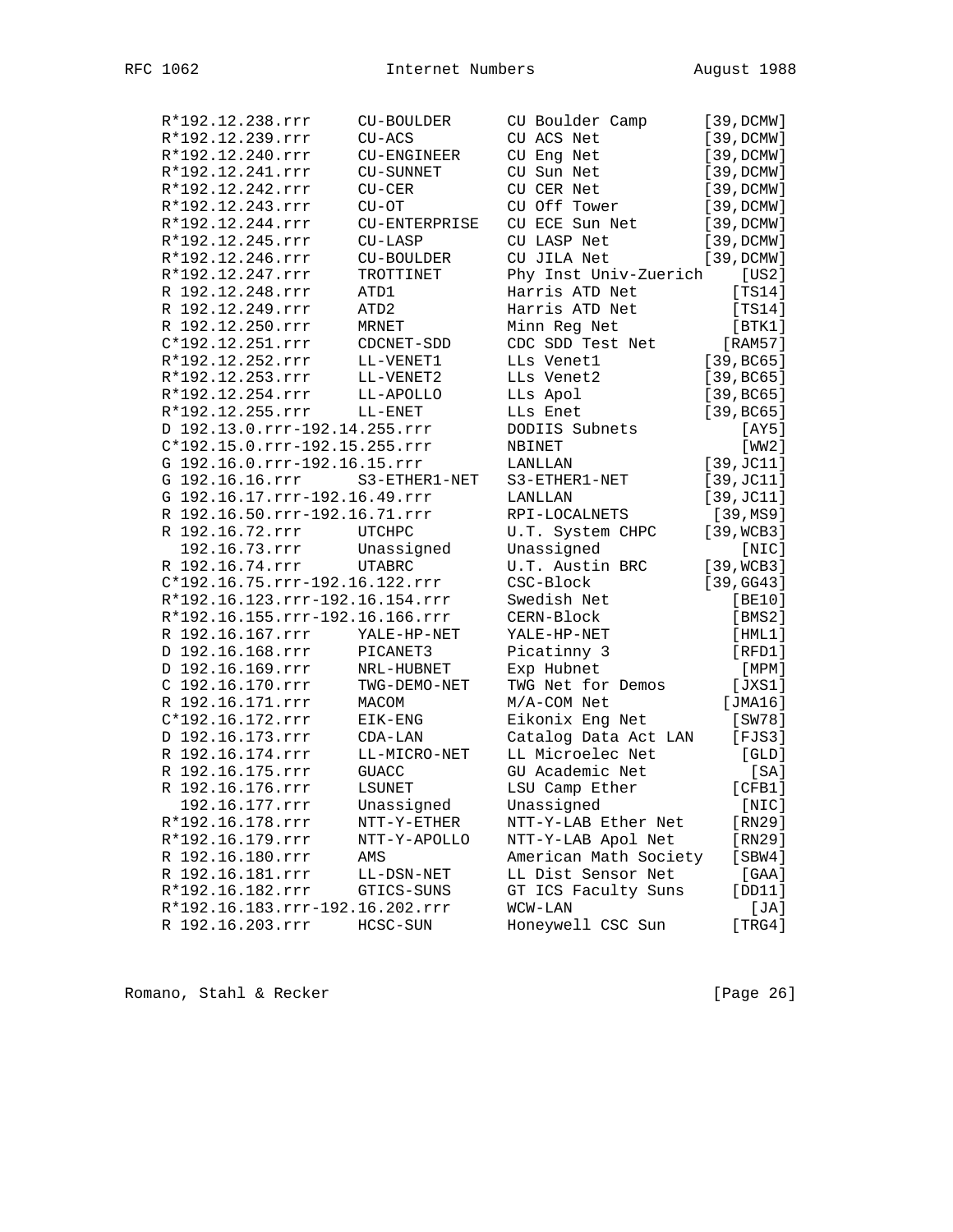| R 192.16.204.rrr |                               | <b>IASNET</b>                   | Inst for Adv Study       | [KHJ]       |
|------------------|-------------------------------|---------------------------------|--------------------------|-------------|
|                  | 192.16.205.rrr-192.16.255.rrr |                                 | Unassigned               | [NIC]       |
|                  | R*192.17.0.rrr-192.17.4.rrr   |                                 | NIBELUNG                 | [MA24]      |
| R 192.17.5.rrr   |                               | UIUC-CSO-DCLNET UIUC-CSO-DCLNET |                          | [MA24]      |
|                  | R*192.17.6.rrr-192.17.255.rrr |                                 | NIBELUNG                 | [MA24]      |
|                  | C*192.18.0.rrr-192.18.255.rrr |                                 | SUN Microsystems, Inc    | [BN4]       |
|                  | C*192.19.0.rrr-192.19.255.rrr |                                 | SYSNET-2                 | [EY5]       |
|                  | C*192.20.0.rrr-192.20.255.rrr |                                 | ATT-MD-NET               | [39, MHz2]  |
|                  | C*192.21.0.rrr-192.21.255.rrr |                                 | FORMATIVE                | [SAB17]     |
|                  | C*192.22.0.rrr-192.22.255.rrr |                                 | APPLICON                 | [AS90]      |
|                  | C*192.23.0.rrr-192.23.255.rrr |                                 | FACTNET                  | [JCB42]     |
|                  | C*192.24.0.rrr-192.24.255.rrr |                                 | CHROMATICS               | $[RB219]$   |
|                  | R*192.25.0.rrr-192.25.255.rrr |                                 | Hewlett Packard          | [S18]       |
| D*192.26.0.rrr   |                               | <b>ACSAD</b>                    | ACSAD Net                | [SLH19]     |
| R 192.26.1.rrr   |                               | MCC-DB1-NET                     | MCC DB1 Net              | [CBD]       |
| R 192.26.2.rrr   |                               | MCC-DB2-NET                     | MCC DB2 Net              | [CBD]       |
| R 192.26.3.rrr   |                               | MCC-DB3-NET                     | MCC DB3 Net              | [ CBD ]     |
| R 192.26.4.rrr   |                               | MCC-DB4-NET                     | MCC DB4 Net              | [ CBD ]     |
| R 192.26.5.rrr   |                               | MCC-DB5-NET                     | MCC DB5 Net              | $[$ CBD $]$ |
| R 192.26.6.rrr   |                               | MCC-DB6-NET                     | MCC DB6 Net              | [CBD]       |
| R 192.26.7.rrr   |                               | SPAWAR                          | SPAWAR Sys Command       | [JK7]       |
| D 192.26.8.rrr   |                               | SAIC-CPVB                       | SAIC-CPVB                | [MAW25]     |
| R*192.26.9.rrr   |                               | <b>ICOT</b>                     | ICOT Local Net           | [ST13]      |
| R 192.26.10.rrr  |                               | GALLAUDET                       | Gallaudet Univ           | [KBC]       |
| D 192.26.11.rrr  |                               | NRL-HUBNET1                     | Exp Hubnet 1             | [MPM]       |
| D 192.26.12.rrr  |                               | NRL-HUBNET2                     | Exp Hubnet 2             | [MPM]       |
| D 192.26.13.rrr  |                               | NRL-HUBNET3                     | Exp Hubnet 3             | [MPM]       |
| D 192.26.14.rrr  |                               | NRL-HUBNET4                     | Exp Hubnet 4             | [MPM]       |
| D 192.26.15.rrr  |                               | NRL-HUBNET5                     | Exp Hubnet 5             | [MPM]       |
| D 192.26.16.rrr  |                               | NRL-HUBNET6                     | Exp Hubnet 6             | [MPM]       |
| D 192.26.17.rrr  |                               | NRL-HUBNET7                     | Exp Hubnet 7             | [MPM]       |
| D 192.26.18.rrr  |                               | NRL-HUBNET8                     | Exp Hubnet 8             | [MPM]       |
| D 192.26.19.rrr  |                               | NRL-HUBNET9                     | Exp Hubnet 9             | [ MPM ]     |
| 192.26.20.rrr    |                               | Unassigned                      | Unassigned               | [NIC]       |
| R 192.26.21.rrr  |                               | SDC-PRC-SW                      | SDC/PAOLI Soft Tech      | [MS22]      |
| R 192.26.22.rrr  |                               | SDC-PRC-LBS                     | SDC/PAOLI Artif Int      | [MS22]      |
| R 192.26.23.rrr  |                               | SDC-PRC-SA                      | SDC/PAOLI Sys Arch       | [MS22]      |
| R 192.26.24.rrr  |                               | SDC-PRC-CR                      | SDC/PAOLI Comp Res       | [MS22]      |
| R 192.26.25.rrr  |                               | LUCID                           | Lucid Net                | [BM68]      |
| D 192.26.26.rrr  |                               | NRL-FIBER                       | NRL Fiber Optic Net      | [WF3]       |
| 192.26.27.rrr    |                               | Unassigned                      | Unassigned               | [NIC]       |
|                  | R*192.26.28.rrr-192.26.47.rrr |                                 | EPFL                     | [YD2]       |
| G*192.26.48.rrr  |                               | FORUM                           | Region 2 ISC Net         | [MR101]     |
| R 192.26.49.rrr  |                               | <b>DUNET</b>                    | Univ of Denver Net       | [39, WE12]  |
| R*192.26.50.rrr  |                               | $SG-NET$                        | Silicon Graphics,<br>Inc | [RB221]     |
| R 192.26.51.rrr  |                               | SGI                             | Silicon Graphics,<br>Inc | [RB221]     |
|                  | R*192.26.52.rrr-192.26.82.rrr |                                 | Silicon Graphics, Inc    | [RB221]     |
| R 192.26.83.rrr  |                               | CSM-NET                         | Colo School of Mines     | [KL31]      |
|                  |                               |                                 |                          |             |

Romano, Stahl & Recker [Page 27]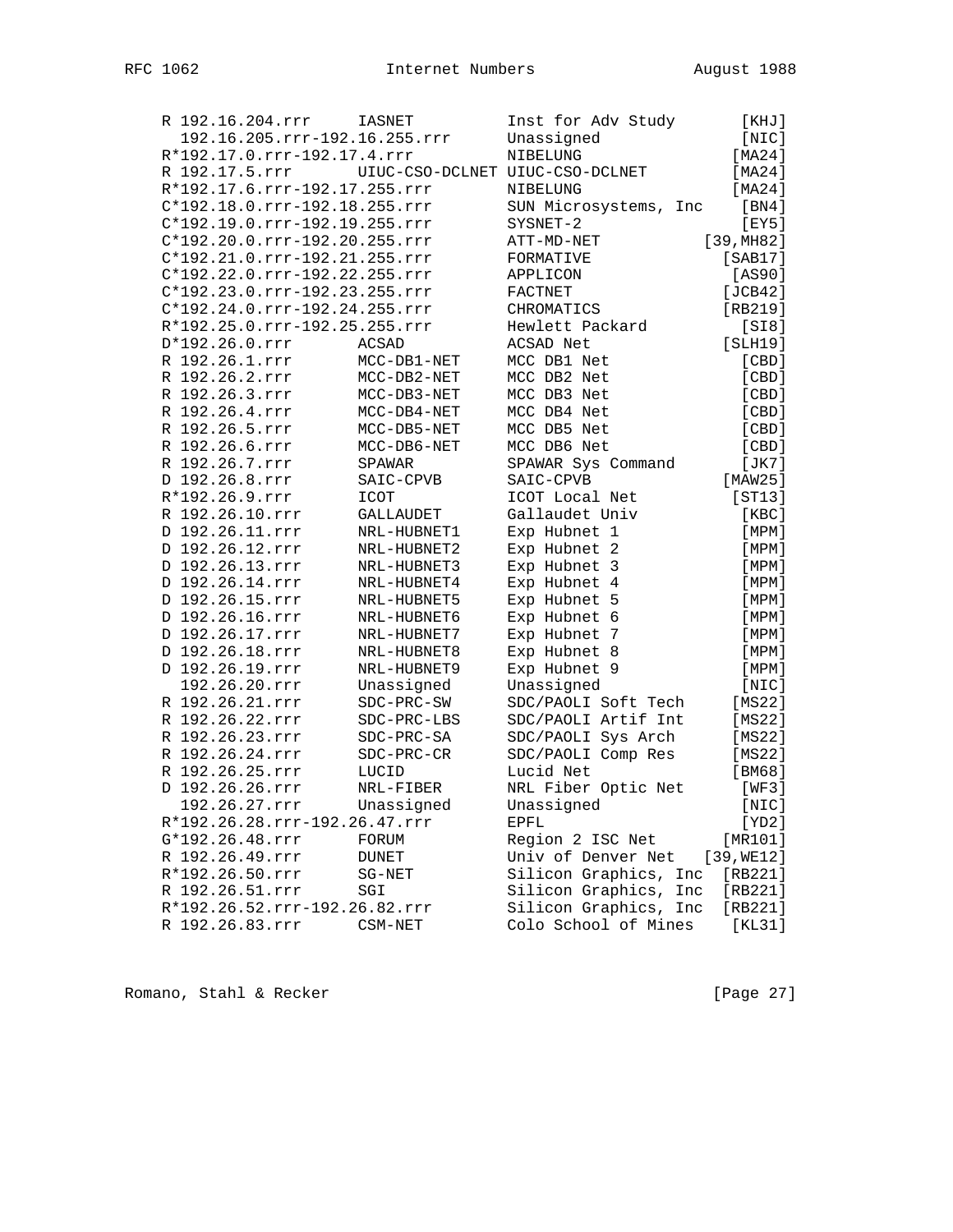| R 192.26.84.rrr                 | NPRDC-FTC           | NPRDC-FTC Rem Ether             | [LRB]           |
|---------------------------------|---------------------|---------------------------------|-----------------|
| R 192.26.85.rrr                 | NUSAN               | NU Super Access Net             | [EEW6]          |
| R 192.26.86.rrr                 | PHYSICS-SAC         | NU Phy                          | [EEW6]          |
| R 192.26.87.rrr                 | MS-SAC              | NU Material Sci SAC             | [EEW6]          |
| R 192.26.88.rrr                 | YALE-ENG-NET        | YALE-ENG-NET                    | [LFO]           |
| D 192.26.89.rrr                 | JTELS-BEN1-GW       | JTELS-BEN1-GW                   | [RR26]          |
| $C*192.26.90.rrr$               | SYNTELNET-A         | Syntelligence IPNET-A           | [RAR22]         |
| R*192.26.91.rrr                 | KDD                 | KDD Rsch Net                    | [TA24]          |
| R*192.26.92.rrr                 | WRIGHT              | Wright State Univ               | [JLS45]         |
| R*192.26.93.rrr                 | $\texttt{AECL-NET}$ | NTT Atsugi Lab Net              | [TK43]          |
| R*192.26.94.rrr                 | NTT-AP-NET          | NTT ECL Apol Net                | [HM38]          |
| R 192.26.95.rrr                 | LL-VLSI-NET         | LL VLSI Net                     | [AHA]           |
| R*192.26.96.rrr                 | FX-STC-NET2         | FX-Tokyo-10BM-Net2              | [SY8]           |
| C*192.26.97.rrr                 | RCA-SNOOPY          | Peanut Net                      | [RAR23]         |
| C*192.26.98.rrr                 | TASC-CTC-NET        | TASC Reading CTC Net            | [KDM5]          |
| C 192.26.99.rrr                 | FAI                 | FAI Local Net                   | [MWS10]         |
| C 192.26.100.rrr                | PROTEON-EXP1        | Proteon Exp Net 1               | [JS28]          |
| C 192.26.101.rrr                | PROTEON-EXP2        | Proteon Exp Net 2               | [JS28]          |
| C 192.26.102.rrr                | PROTEON-EXP3        | Proteon Exp Net 3               | [JS28]          |
| D 192.26.103.rrr                | <b>EXNET</b>        | CECOM Exp Net                   | [MB31]          |
| R*192.26.104.rrr-192.26.135.rrr |                     | FINLAND                         | [JH141]         |
| R*192.26.136.rrr                | UW-TEMP             | Univ of Wash                    | [RA17]          |
| R 192.26.137.rrr-192.26.146.rrr |                     | SYR-MH-NET                      | [JW47]          |
| R 192.26.147.rrr                | WLV-ETHER           | ETN-WLV-ETHER                   | [SMS1]          |
| R 192.26.148.rrr                | UMDNJ-NRAC          | UMDNJ-NRAC-NJMS                 | [LPM]           |
| R 192.26.149.rrr                | LL43-LEX-SUNC       | Grp43 Lexington Net C           | [ VBK ]         |
| R 192.26.150.rrr                | LL43-TB-SUNA        | Grp43 Testbed Net A             | [VBK]           |
| C*192.26.151.rrr                | LATICORP            | LatiCorp Net                    | [39, CC108]     |
| 192.26.152.rrr-192.26.255.rrr   |                     | Unassigned                      | [NIC]           |
| C*192.27.0.rrr-192.27.255.rrr   |                     | Hughes Aircraft VLSI            | [PH45]          |
| C*192.28.0.rrr-192.28.99.rrr    |                     | MMM                             | [LS103]         |
| 192.28.100.rrr-192.28.255.rrr   |                     | Unassigned                      | [NIC]           |
| C*192.29.0.rrr-192.29.255.rrr   |                     | SUN-NET                         | [BN4]           |
| C*192.30.0.rrr-192.30.255.rrr   |                     | Hewlett Packard                 | [13, 21, SI8]   |
| R 192.31.0.rrr                  | PURDUE-GEOSC        | PURDUE-GEOSciS                  | [DT50]          |
| $C*192.31.1.rrr$                | CSD-GTE-LAN         | CSD-GTE-LAN-NEEDHAM [39, MM135] |                 |
| 192.31.2.rrr                    | Unassigned          | Unassigned                      | [NIC]           |
| R 192.31.3.rrr                  | ALCOA-NET           | Alcoa Rsch Net                  | [29, JOG]       |
| $C*192.31.4.rrr$                | $I2 - ETHER-3$      | I2 RCE Net                      | [39,NH2]        |
| R 192.31.5.rrr                  | BOEING-ATC          | Boeing BCS ATC LAN              | [39, P M 37]    |
| C*192.31.6.rrr                  | SQ-ETHER            | SoftQuad Inc LAN                | [39, BG23]      |
| C 192.31.7.rrr                  | CISCO-NET           | cisco Sys Net                   | [39, KSL]       |
| G 192.31.8.rrr                  | USNA-CADNET         | US Naval Acad Net               | [39, TS9]       |
| R 192.31.9.rrr                  | YALE-SUN2-NET       | YALE-SUN2-NET                   | [RB187]         |
| R 192.31.10.rrr                 | UTACC-ETHER1        | US Army Europe Net              | $[39,$ EK $18]$ |
| R 192.31.11.rrr                 | UTACC-ETHER2        | US Army Europe Net              | $[39,$ EK $18]$ |
| R 192.31.12.rrr                 | UTACC-ETHER3        | US Army Europe Net              | $[39,$ EK $18]$ |
| R 192.31.13.rrr                 | UTACC-ETHER4        | US Army Europe Net              | [39, EK18]      |
|                                 |                     |                                 |                 |

Romano, Stahl & Recker [Page 28]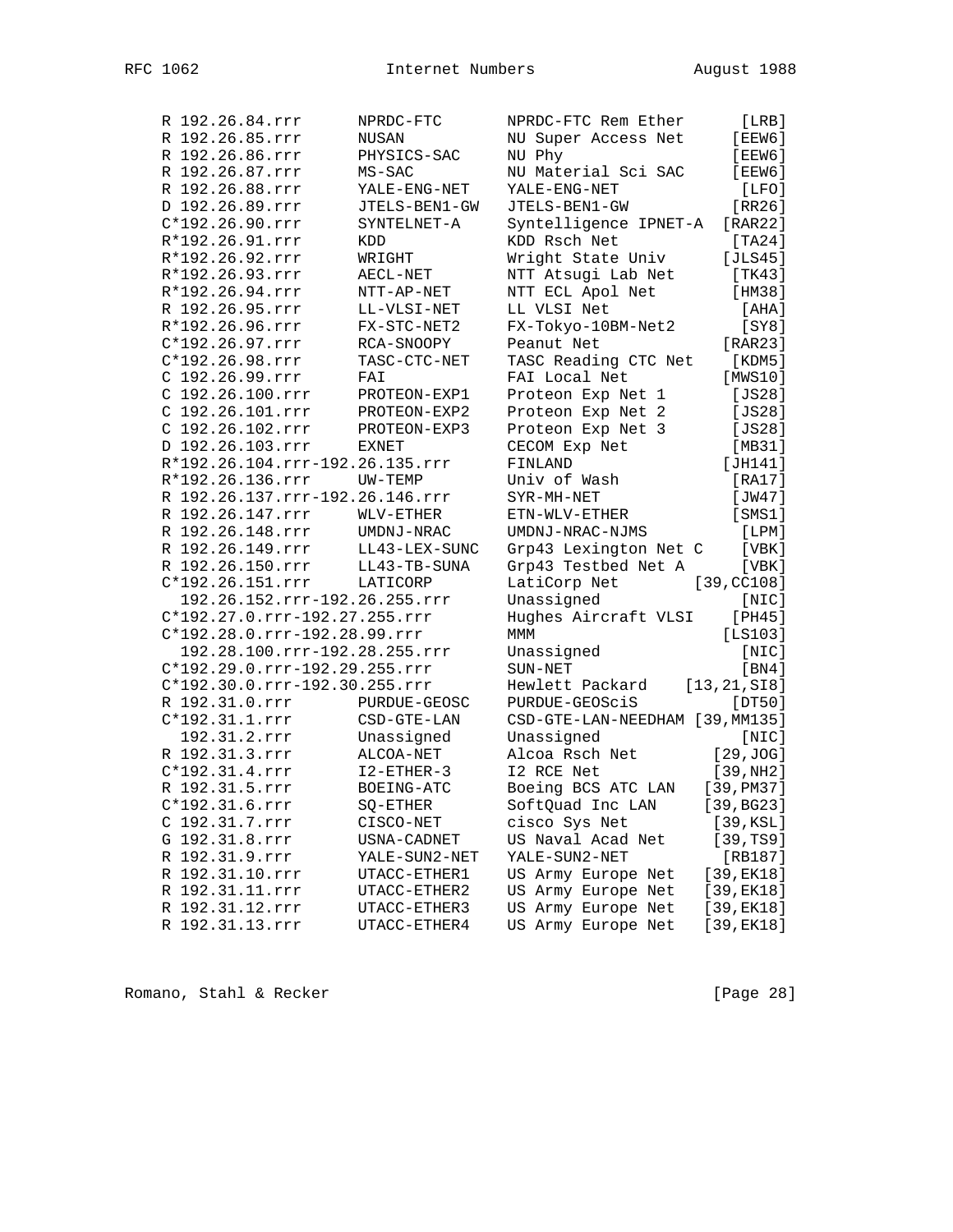| R 192.31.14.rrr               | <b>CUDENVER</b>                                              | Denver Camp Net       | [39, FCH]       |
|-------------------------------|--------------------------------------------------------------|-----------------------|-----------------|
| C*192.31.15.rrr               | CASETEK                                                      | CASE Tech, Inc        | [39, PML1]      |
| D 192.31.16.rrr               | $CC1-ENET$                                                   | CENTCOM Ether         | [39, GIH]       |
| D 192.31.17.rrr               | CENTCOM-TEST                                                 | CENTCOM-MILNET-LAN    | [KMC3]          |
| D 192.31.18.rrr               | $CC3 - ENET$                                                 | CENTCOM Ether         | [39, GIH]       |
| D 192.31.19.rrr               | $CC4-ENET$                                                   | CENTCOM Ether         | [39, GIH]       |
| D 192.31.20.rrr               | $CC5-ENET$                                                   | CENTCOM Ether         | [39, GIH]       |
| R 192.31.21.rrr               | SDSC-APOLLO                                                  | SDSC Apol Ring        | [2, GKN1]       |
| C*192.31.22.rrr               | SDCCARY                                                      | SAS Data Ctr - Cary   | [DK5]           |
| R*192.31.23.rrr               | KULEUVEN-CS                                                  | Kuleuven Comp Sci     | [39, JH18]      |
| D 192.31.24.rrr               | ALBM-NET                                                     | Lockheed ALBM Net     | [39,NB16]       |
| C*192.31.25.rrr               | NBKNET-AI                                                    | Northbrook IPNET-AI   | $[JC272]$       |
| C*192.31.26.rrr               | <b>ISTNET</b>                                                | Imperial Soft Net     | [39,NT12]       |
| R*192.31.27.rrr               | ALTAIRETHER                                                  | GIPALTAIR BDBLUES NET | [OG4]           |
| R 192.31.28.rrr               | STEWARD-OBS                                                  | Steward Ob            | [39, S580]      |
| R*192.31.29.rrr               | AMDAHL-TTD                                                   | Amdahl Test Dev       | [39, DR71]      |
| R 192.31.30.rrr               | ADS-DC-NET                                                   | ADS Wash              | [39,JTN]        |
| C*192.31.31.rrr               | AXION-NET                                                    | BT Axion Net          | [39,NT13]       |
| C*192.31.32.rrr-192.31.36.rrr |                                                              | NSKK Local Area Net   | [39, AK36]      |
| C*192.31.37.rrr               | SDCAPOLL                                                     | SAS Data Ctr - Cary   | [DK5]           |
| $C*192.31.38.rrr$             | TIATSPINE                                                    | TI Attleboro Spine    | [WDR7]          |
| 192.31.39.rrr                 | Unassigned                                                   | Unassigned            | [NIC]           |
| R 192.31.40.rrr               | YALE-SUN3-NET                                                | YALE-SUN3-NET         | [RB187]         |
| R 192.31.41.rrr               | YALE-RT-NET                                                  | YALE-RT-NET           | $[RB187]$       |
| R 192.31.42.rrr               | YALE-RT2-NET                                                 | YALE-RT2-NET          | [RB187]         |
| R 192.31.43.rrr               | <b>CNSNET</b>                                                | Caltech-CNS Bio Net   | [39,DC99]       |
| C 192.31.44.rrr               | MRC-NET                                                      | McLean Rsch Ctr       | [WLG7]          |
| R 192.31.45.rrr               | WILLIAMS                                                     | Williams Coll         | [39, RW101]     |
| R*192.31.46.rrr               | LFU_ETHER                                                    | Lab for Ultrasonics   | [GAM27]         |
| R 192.31.47.rrr-192.31.61.rrr |                                                              | Bay Area Regional Net | [AB71]          |
| R*192.31.62.rrr               | $SRI-CAM$                                                    | SRI Cambridge UK      | [39, AGS5]      |
| R 192.31.63.rrr               | $\begin{minipage}{.4\linewidth} SCUBED-BBONE \end{minipage}$ | SCUBED-BBONE-NET      | [39, TH60]      |
| R 192.31.64.rrr               | S3-RESEARCH                                                  | S3-Rsch-NET           | [39, TH60]      |
| R 192.31.65.rrr               | S3-FIBER-NET                                                 | S3-FIBER-NET          | [39, TH60]      |
| R 192.31.66.rrr               | S3-ABQNET                                                    | S3-ABQNET             | [39, TH60]      |
| R 192.31.67.rrr               | S3-SLIP-NET                                                  | S3-SLIP-NET           | [39, TH60]      |
| R 192.31.68.rrr               | S3-THIN-NET                                                  | S3-THIN-NET           | [39, TH60]      |
| R 192.31.69.rrr               | S3-BBONE2-NET                                                | S3-BBONE2-NET         | [39, TH60]      |
| R 192.31.70.rrr               | S3-ETHER2-NET                                                | S3-ETHER2-NET         | [39, TH60]      |
| R 192.31.71.rrr               | S3-ETHER3-NET                                                | S3-ETHER3-NET         | [39, TH60]      |
| R 192.31.72.rrr               | S3-ETHER4-NET                                                | S3-ETHER4-NET         | [39, TH60]      |
| C*192.31.73.rrr               | MTEL-APOLLO                                                  | M/A-COM MTEL Apol     | [39, JF77]      |
| C*192.31.74.rrr               | GSSD-APOLLO                                                  | M/A-COM GSSD Apol     | [39,PC55]       |
| D 192.31.75.rrr               | HQDA-AI                                                      | Pentagon Army AI Net  | [39, DH23]      |
| D 192.31.76.rrr               | CSTLNET                                                      | Combat Sys Tech Lab   | [MP20]          |
| C*192.31.77.rrr               | MAPNET                                                       | Mervine & Pallesen    | [39, BH80]      |
| C*192.31.78.rrr               | WELLSNET-A1                                                  | Wells Fargo IPNET-A1  | [39, JN47]      |
| C*192.31.79.rrr               | WACHOVIANET-AI                                               | Wachovia IPNET-AI     | $[39,$ PMH $3]$ |
|                               |                                                              |                       |                 |

Romano, Stahl & Recker [Page 29]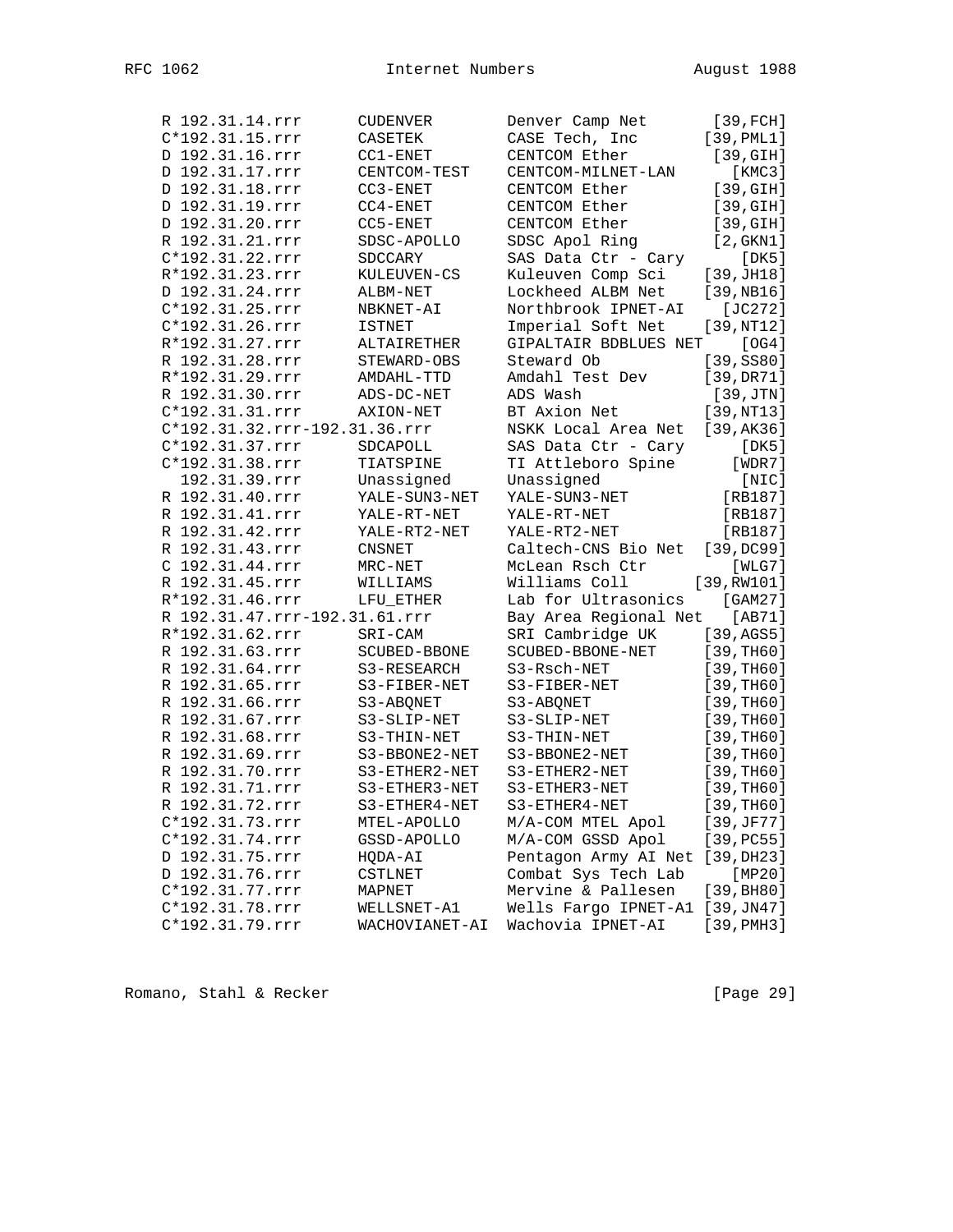| R*192.31.80.rrr                 | FERMILAB      | FERMILAB                             | [CD75]                |
|---------------------------------|---------------|--------------------------------------|-----------------------|
| 192.31.81.rrr                   | Unassigned    | Unassigned                           | [NIC]                 |
| D 192.31.82.rrr                 | HQEIS         | HQ AFSC EIS                          | [39, SMK2]            |
| R 192.31.83.rrr                 | OSUNET        | OSU Camp Net                         | [PW37]                |
| C*192.31.84.rrr                 | CUBI          | Cubicomp Corp Net                    | [2, SFJ]              |
| C 192.31.85.rrr                 | CLINET        | Comp Logic Net                       | [39, WAH11]           |
| R 192.31.86.rrr                 | RAZORNET      | UAF Camp Net                         | [DLM34]               |
| R 192.31.87.rrr                 | HARC-NET      | Houston Area Rsch Ctr [DN22]         |                       |
| R 192.31.88.rrr                 | BCMTECH-NET   | BCM Tech Net                         | [39, SB98]            |
| R 192.31.89.rrr                 | MIAMI-NET     | Univ of Miami                        | [39, HWP2]            |
| R*192.31.90.rrr                 | MORAVIAN      | Moravian Coll                        | [JPS17]               |
| R*192.31.91.rrr                 | NECAM         | NECAmerica                           | [ARS3]                |
| R 192.31.92.rrr                 | CIT-CONTROL   | Caltech Control Lab                  | [39, JD27]            |
| R 192.31.93.rrr                 | CIT-SRLNET    | Caltech SRL Net                      | $[39, \text{CJL2}]$   |
| 192.31.94.rrr                   | Unassigned    | Unassigned                           | [NIC]                 |
| R*192.31.95.rrr                 | <b>UCCNET</b> | UC Corp, Admin Net                   | [39, AC42]            |
| G 192.31.96.rrr                 | ORNL-OSTINET  | OSTI Local Area Net                  | [24,THD]              |
| R 192.31.97.rrr                 | KSU-NET       | Kansas State Univ                    | [39, MSM1]            |
| D 192.31.98.rrr                 | PBAS-BEN2-GW  | PBAS-BEN2-Gw                         | [RR26]                |
| R 192.31.99.rrr                 | <b>ISUNET</b> | ISU Camp Net                         | [RD80]                |
| D 192.31.100.rrr                |               | GUNTER-LAN                           | [TMD6]                |
| R*192.31.101.rrr                | GUNTER-LAN    |                                      |                       |
| R 192.31.102.rrr                | TSU-NET       | Texas Southern Univ                  | [39, AZ]<br>[SM67]    |
|                                 | M2C-NET       | Mass Microelec Ctr Net               |                       |
| R 192.31.103.rrr                | $P-TO-P-NET$  | CSNET Pt to Pt Net<br><b>PSCSURA</b> | [LL53]                |
| R 192.31.104.rrr                | PSCSURA       |                                      | [JH92]                |
| R*192.31.105.rrr                | UCC-PRO-UCB   | UC Corp, Admin Net                   | [39, AC42]            |
| D 192.31.106.rrr                | NSWSES-NAVY   | PORT-HUENEME-CBC                     | [DD41]                |
| 192.31.107.rrr                  | Unassigned    | Unassigned                           | [NIC]                 |
| R*192.31.108.rrr                | UCFCSNET      | UCF CS Deparment Net [39, TB64]      |                       |
| R*192.31.109.rrr                | FREDONIA      | SUC-FREDONIA                         | [JM278]               |
| C*192.31.110.rrr                | ADCAPOLL      | Austin Data Ctr Apol                 | [RC113]               |
| R*192.31.111.rrr                | AIRMICS       | AIRMICS Rsch Net                     | [DFH2]                |
| R*192.31.112.rrr                | TRINCOLL      | Trinity-Hartford                     | [38, M <sub>4</sub> ] |
| C*192.31.113.rrr                | ODYSSEY       | Odyssey Rsch                         | [JH22]                |
| C*192.31.114.rrr                | DRINET        | DRI Eng Net                          | [21, KB60]            |
| C*192.31.115.rrr                | FIRENET-AI    | Fireman's Fund IPNET [39, CO16]      |                       |
| R*192.31.116.rrr-192.31.124.rrr |               | Univ of Tokyo Net                    | [39, JM292]           |
| R*192.31.125.rrr-192.31.144.rrr |               | DUT Net                              | [39, FD18]            |
| R 192.31.145.rrr                | SIGNET        | Small IP Gw Net                      | [39, PGM]             |
| R 192.31.146.rrr                | <b>UCR</b>    | UC Rivside                           | [39,DM157]            |
| D 192.31.147.rrr                | NUWESNET      | NUWES-KEYPORT-LAN                    | [RM125]               |
| C*192.31.148.rrr                | AIGNET-AI     | AIG IPNET-AI                         | [39,RK51]             |
| C*192.31.149.rrr                | WACNET-AI     | 1st Wachovia IPNET                   | $[39,$ PMH $3]$       |
| C*192.31.150.rrr                | STPNET-AI     | St. Paul IPNET-AI                    | $[39, RLP30]$         |
| C*192.31.151.rrr                | COGNITIONNET  | CI-Headquarters                      | [39,DW93]             |
| C 192.31.152.rrr                | ROSENET       | Rosetta Net                          | [39, SC54]            |
| R 192.31.153.rrr                | SALKNET       | Salk Inst Net                        | [39, J00]             |
| R 192.31.154.rrr                | UNMHC-DEV     | U of NM Hyper Net                    | [39, KDZ]             |
|                                 |               |                                      |                       |

Romano, Stahl & Recker [Page 30]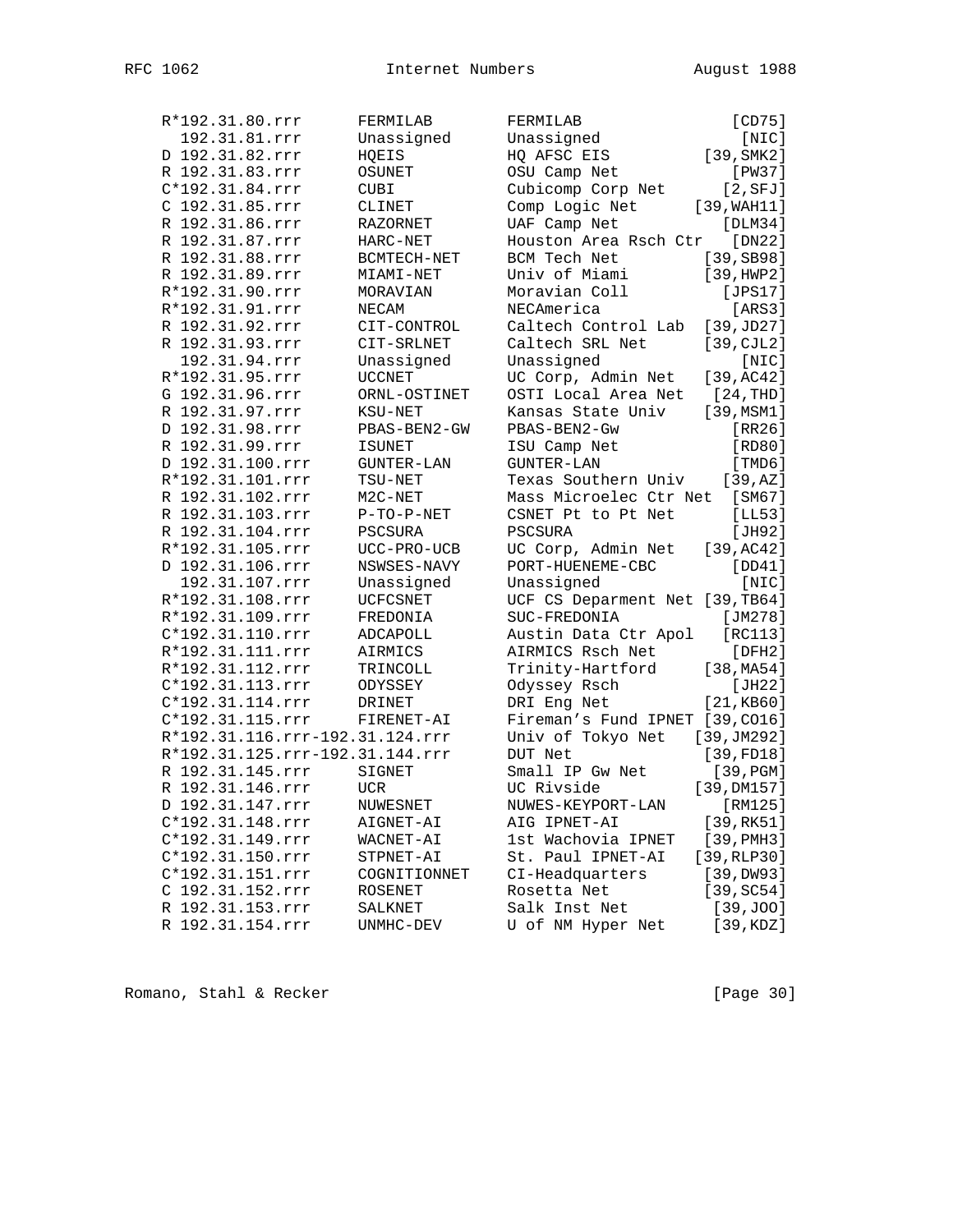| R 192.31.155.rrr                | GEOLOGY-NWU    | Northwestern Geology [39, EEW6] |                        |
|---------------------------------|----------------|---------------------------------|------------------------|
| R*192.31.156.rrr                | CANISIUS-CS    | Canisius Comp Sci               | [39,MS101]             |
| R 192.31.157.rrr                | <b>RTNET</b>   | C3P Ether Cube                  | [39, SC81]             |
| D 192.31.158.rrr                | DAITC          | Def Appl Info Tech              | [39, CG24]             |
| R 192.31.159.rrr                | NYTGCYLAB      | NYTGCYLAB                       | [39, S5110]            |
| D 192.31.160.rrr                | NUWES-C-NET    | NUWES-KEYPORT-LAN               | [RM125]                |
| R 192.31.161.rrr                | UCB-UCSC-NET   | UCB-UCSC 56K Backup             | [CF4]                  |
| G*192.31.162.rrr                | DOL-NET        | Dept of Labor Net               | [39,DD47]              |
| R 192.31.163.rrr                | C3P-NET        | C3P SUN Subnet                  | [39,HLW7]              |
| D 192.31.164.rrr                | MO-NET         | MITRE Omaha Net                 | [39, SM62]             |
| R 192.31.165.rrr                | NOAO-TUCSON    | NOAO-TUCSON Ether               | [39, SG1]              |
| R*192.31.166.rrr                | EUTEA          | EUT-Elec-DEPT                   | [JVE2]                 |
| R*192.31.167.rrr                | EUTES          | EUT-Elec-DEPT-ES                | [JVE2]                 |
| R*192.31.168.rrr                | EUTEB          | EUT-Elec-DEPT-EB                | [JVE2]                 |
| R*192.31.169.rrr                | EUTEEB         | EUT-Elec-DEPT-EEB               | [JVE2]                 |
| R*192.31.170.rrr                | EUTEEA         | EUT-Elec-DEPT-EEA               | [JVE2]                 |
| R*192.31.171.rrr                | EUTEX          | EUT-Elec-DEPT-EX                | [JVE2]                 |
| D 192.31.172.rrr                | IH-POE-GW      | IH-POE-GW                       | [39, LK27]             |
| R*192.31.173.rrr                | NORTHWESTNET   | Wiche Northwest Net             | [21, GK44]             |
| D 192.31.174.rrr                | CORONA-GW      | FLEET-ANALYSIS-NET              | [39,LM35]              |
| C*192.31.175.rrr                | ZAIAZ          | ZAIAZ InterNatl                 | [39, WDW2]             |
| R*192.31.176.rrr                | CADR           | CAD Rsch Net                    | [MA56]                 |
| R 192.31.177.rrr                | THINK-INET-1   | Thinking Machs Ether            | [39, B <sub>N</sub> 9] |
| R 192.31.178.rrr                | THINK-INET-2   | Thinking Machs Ether            | [39, B <sub>N</sub> 9] |
| R 192.31.179.rrr                | THINK-INET-3   | Thinking Machs Ether            | [39, B <sub>N</sub> 9] |
| R 192.31.180.rrr                | THINK-INET-4   | Thinking Machs Ether            | [39, B <sub>N</sub> 9] |
| R 192.31.181.rrr                | THINK-INET-5   | Thinking Machs Ether            | [39, B <sub>N</sub> 9] |
| R 192.31.182.rrr                | THINK-INET-6   | Thinking Machs Ether            | [39, B <sub>N</sub> 9] |
| R 192.31.183.rrr                | THINK-INET-7   | Thinking Machs Ether            | [39, B <sub>N</sub> 9] |
| R 192.31.184.rrr                | THINK-INET-8   | Thinking Machs Ether            | [39, B <sub>N</sub> 9] |
| R 192.31.185.rrr                | THINK-INET-9   | Thinking Machs Ether            | [39, B <sub>N</sub> 9] |
| R 192.31.186.rrr                | THINK-INET-10  | Thinking Machs Ether            | [39, B <sub>N</sub> 9] |
| R 192.31.187.rrr                | THINK-INET-11  | Thinking Machs Ether            | [39, B <sub>N</sub> 9] |
| R 192.31.188.rrr                | THINK-INET-12  | Thinking Machs Ether            | [39, B <sub>N</sub> 9] |
| R 192.31.189.rrr                | THINK-INET-13  | Thinking Machs Ether            | [39, B <sub>N</sub> 9] |
| R 192.31.190.rrr                | THINK-INET-14  | Thinking Machs Ether            | [39, B <sub>N</sub> 9] |
| R 192.31.191.rrr                | THINK-INET-15  | Thinking Machs Ether            | [39, B <sub>N</sub> 9] |
| R 192.31.192.rrr                | SUPER          | IDA Super Net                   | [39,RSH]               |
| R 192.31.193.rrr                | <b>CUA</b>     | Catholic Univ                   | [39,ECM6]              |
| R 192.31.194.rrr                | YALE-RT3-NET   | YALE-RT3-NET                    | $[RB187]$              |
| R 192.31.195.rrr                | YALE-CHAOS-NET | YALE-CHAOS-NET                  | [RB187]                |
| R*192.31.196.rrr                | SERC-NET       | Purdue SERC Net                 | [21,DT50]              |
| G*192.31.197.rrr-192.31.206.rrr |                | Electrotech Lab Nets            | [30, TO4]              |
| R 192.31.207.rrr                | HCSC-SUN2      | Honeywell CSDD Sun 2            | [39, TRG4]             |
| D 192.31.208.rrr                | CENTERNET      | NAVWPNSUPPCEN-LAN               | [JA91]                 |
| C*192.31.209.rrr                | PHRED          | Physio Redmond                  | [39, MG95]             |
| R 192.31.210.rrr                | STSCI-NET      | Space Telescope Net             | [LAB5]                 |
| R*192.31.211.rrr                |                | RES-LOC Mines Info              | $[39,$ JFC6]           |
|                                 | EMSE-INET      |                                 |                        |

Romano, Stahl & Recker [Page 31]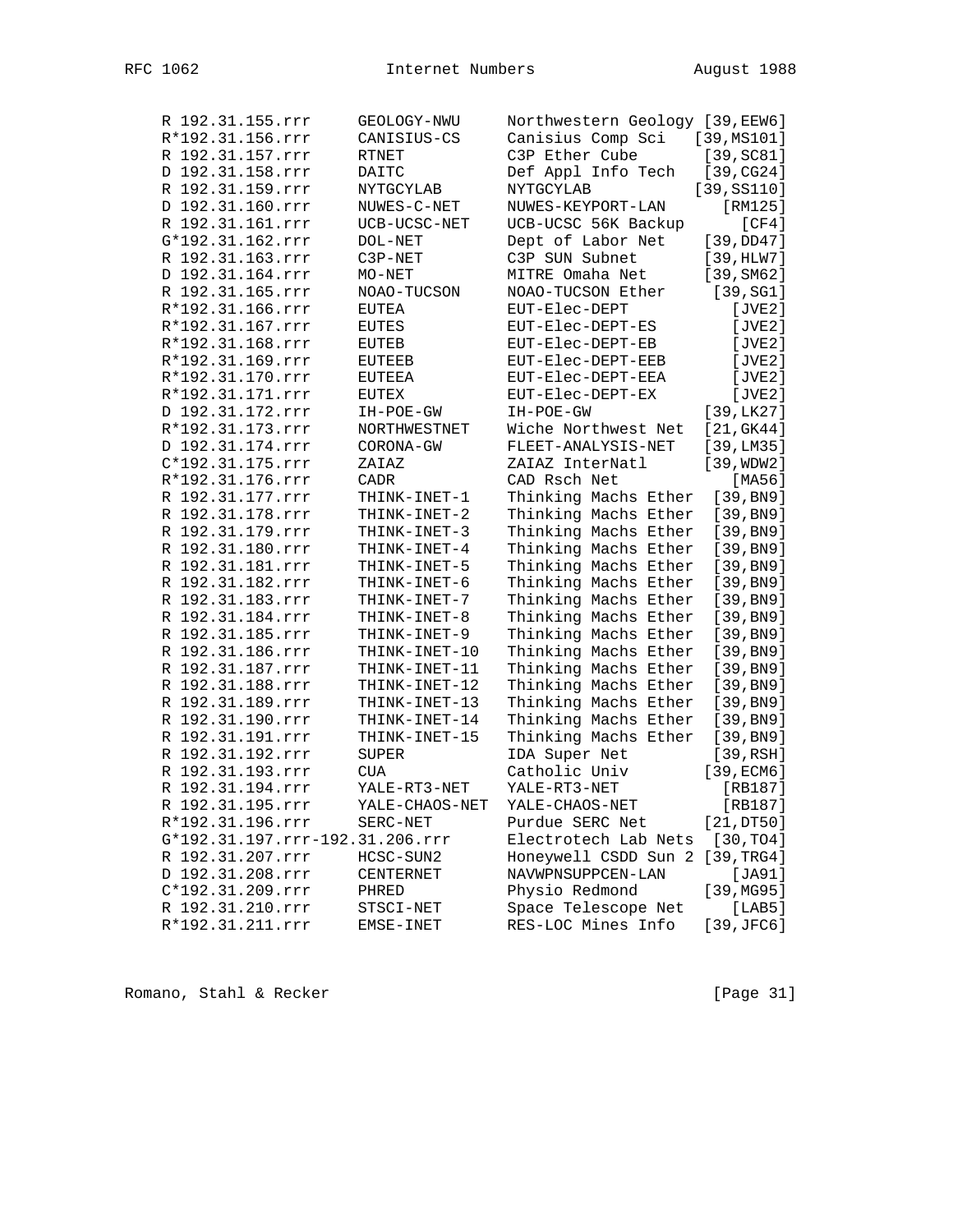| C*192.31.212.rrr              | LUCID-ETHER1   | Lucid Ether 1                   | [39, LNZ]    |
|-------------------------------|----------------|---------------------------------|--------------|
| C*192.31.213.rrr              | LUCID-APOLLO   | Lucid Apol Net                  | [39, LNZ]    |
|                               |                | Univ of Alaska Net              |              |
| R*192.31.214.rrr              | ALASKANET      |                                 | [27, GK44]   |
| R*192.31.215.rrr              | MONTANANET     | Montana State Univ              | [27, GK44]   |
| R*192.31.216.rrr              | WSUNET         | WSU Net                         | [27, GK44]   |
| R 192.31.217.rrr              | MCC-ACA1-NET   | MCC ACA1 Net                    | [39, CBD]    |
| R 192.31.218.rrr              | MCC-ACA2-NET   | MCC ACA2 Net                    | [39, CBD]    |
| R 192.31.219.rrr              | MCC-ACA3-NET   | MCC ACA3 Net                    | [39, CBD]    |
| R 192.31.220.rrr              | MCC-ACA4-NET   | MCC ACA4 Net                    | [39, CBD]    |
| R 192.31.221.rrr              | MCC-ACA5-NET   | MCC ACA5 Net                    | [39, CBD]    |
| R*192.31.222.rrr              | CAYMAN-IP      | Cayman Sys IP Net               | [39, BPS2]   |
| 192.31.223.rrr                | Unassigned     | Unassigned                      | [NIC]        |
| R*192.31.224.rrr              | ANU            | Australian Natl Univ [21, PW44] |              |
| D 192.31.225.rrr              | MINSY-POE      | MINSY-POE-NAVSHIPYD             | [39, CV14]   |
| D 192.31.226.rrr              | LOGAIRCOMNET   | LOGAIR COMNET                   | [TEC6]       |
| C*192.31.227.rrr              | KSR-ETHER-1    | KSR Cambridge Ether 1 [39, BIM] |              |
| R*192.31.228.rrr              | OUINET         | Univ of SW Louis                | [39, SJM9]   |
| R*192.31.229.rrr              | AMDAHL-DAPE    | Amdahl Des Auto Phy             | [39,JFD9]    |
| R 192.31.230.rrr              | INCSYS         | Incremental Sys                 | [38, JS281]  |
| R*192.31.231.rrr              | VUCS-AMS       | VU CS Net                       | [39, HVS1]   |
| C*192.31.232.rrr              | CFI-NET        | CFI Ether                       | [39, SL47]   |
| C*192.31.233.rrr              | CNT-CORP       | CNT Backbone Net                | [39, RM176]  |
| R 192.31.234.rrr              | YALE-SUN4-NET  | YALE-SUN4-NET                   | [HML1]       |
| R 192.31.235.rrr              | YALE-MISC-NET  | YALE-MISC-NET                   | [HML1]       |
| R 192.31.236.rrr              | YALE-CS-NET    | YALE-CS-NET                     | [HML1]       |
| R 192.31.237.rrr              | CIT-SEISMO     | Caltech Seis Lab                | [39, CS124]  |
| D 192.31.238.rrr              | $NCP-LAN$      | NAVCOMPARS-DDN                  | [ $JM246$ ]  |
| D 192.31.239.rrr              |                | NAVSEA Comm Net                 | [JH10]       |
|                               | SEACOMNET      |                                 |              |
| C*192.31.240.rrr              | <b>LEXICON</b> | Lexicon Etn                     | [MK75]       |
| G 192.31.241.rrr              | MSFC-DR-NET    | MSFC Data Red Net               | [39, MSM1]   |
| R 192.31.242.rrr              | DIALUP-IP      | CSNET-DIALUP-IP-Net             | [DBL1]       |
| R*192.31.243.rrr              | WRIGHT-SE      | Wright State Univ               | [39, JLS45]  |
| C*192.31.244.rrr              | WYSE           | WYSE-Ether                      | [MW83]       |
| R*192.31.245.rrr              | OUINET-2       | USL CACS Net                    | [39, SJM9]   |
| C 192.31.246.rrr              | MARBLE-NET     | Marble R&D Internet             | [39, ME38]   |
| C*192.31.247.rrr              | <b>CVBNET</b>  | CV Backbone Net                 | [39, AC66]   |
| R*192.31.248.rrr              | AJTNET         | Aerojet Tustin Net              | [39, RJH33]  |
| C*192.31.249.rrr              | ADELIE         | Adelie Info Net                 | [39, BAB7]   |
| C*192.31.250.rrr              | THALATTA-NET   | Thalatta Corp Net               | [39, JPB17]  |
| R*192.31.251.rrr              | PHIL-PCG       | Philips PCG                     | [39, JB230]  |
| C*192.31.252.rrr              | FTC-ETHER-A    | Framentec Ether                 | [39, RS253]  |
| R 192.31.253.rrr              | COENET         | Quality Eng Net                 | $[39,$ EEW6] |
| R 192.31.254.rrr              | ALFREDNET      | CERAMICSOFALFREDNET             | [39, GMQ]    |
| 192.31.255.rrr                | Reserved       | Reserved                        | [JBP]        |
| C*192.32.0.rrr-192.32.255.rrr |                | Wellfleet Customer              | [AW56]       |
| 192.33.0.rrr                  | Reserved       | Reserved                        | [JBP]        |
| R*192.33.1.rrr                | MTHOLYOKE      | Mount Holyoke                   | [39, WB53]   |
| C*192.33.2.rrr                | MRST-NET       | MRS Tech Net                    | [13, ER42]   |
|                               |                |                                 |              |

Romano, Stahl & Recker [Page 32]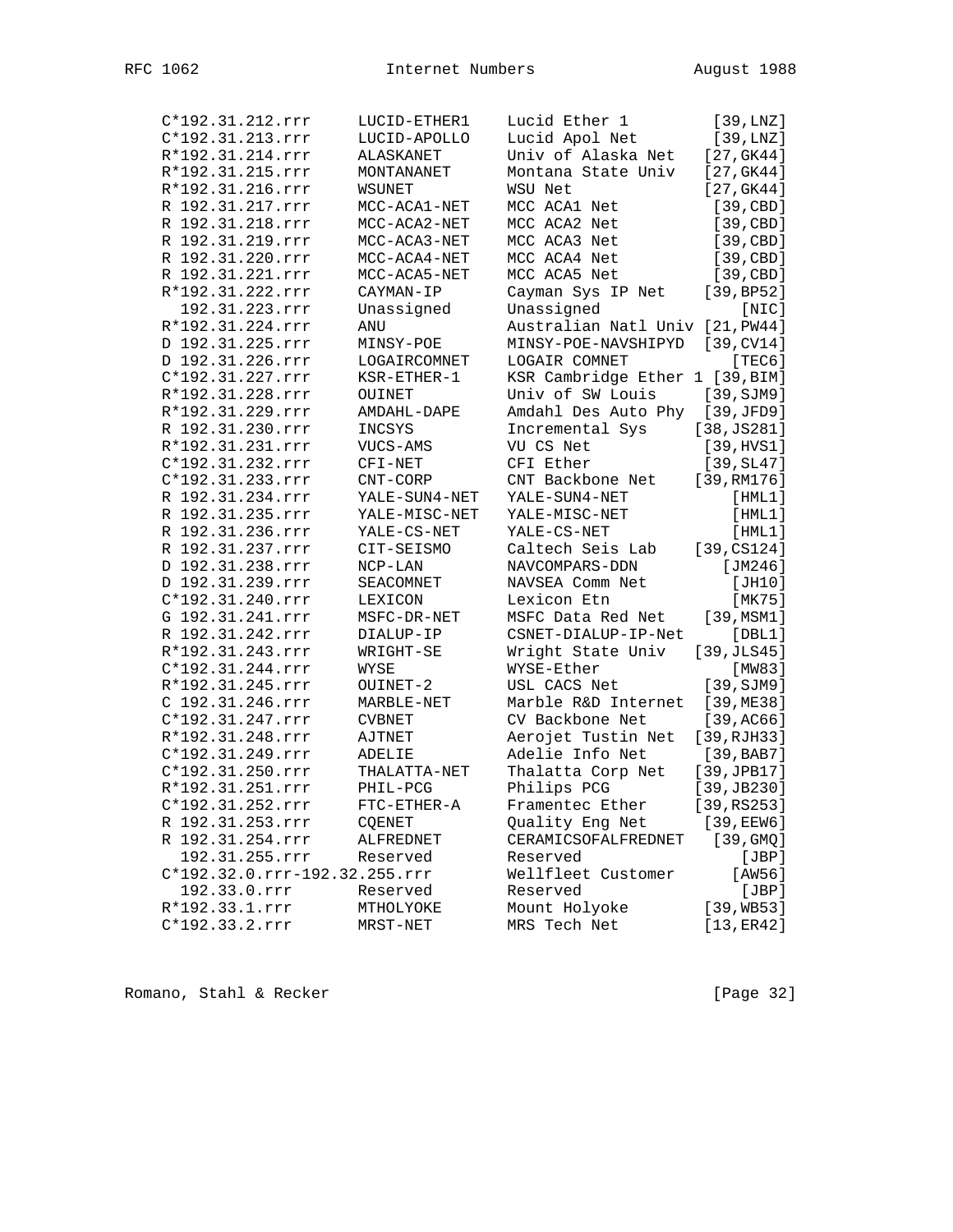| D 192.33.3.rrr                  | DDN-OFFICE   | DDN Program Off Net             | [39, MCSJ]          |
|---------------------------------|--------------|---------------------------------|---------------------|
| R 192.33.4.rrr                  | NYSERLAN     | <b>NYSERNETLAN</b>              | [39, MS9]           |
| D 192.33.5.rrr                  | CAC-CEN1     | CAC Concept Eval Net [21, BG25] |                     |
| D 192.33.6.rrr                  | CAC-CEN2     | CAC Concept Eval Net [21, BG25] |                     |
| D 192.33.7.rrr                  | CAC-CEN3     | CAC Concept Eval Net [21, BG25] |                     |
| D 192.33.8.rrr                  | CAC-CEN4     | CAC Concept Eval Net [21, BG25] |                     |
| D 192.33.9.rrr                  | CAC-CEN5     | CAC Concept Eval Net [21, BG25] |                     |
| R 192.33.10.rrr                 | NOAO-KPNO    | NOAO-KPNO Ether                 | [39, SG1]           |
| R 192.33.11.rrr                 | NOAO-ORION   | NOAO-Tucson-Orion               | [39, SG1]           |
| R*192.33.12.rrr                 | HAMPSHIRE    | Hampshire Coll                  | [39, PT23]          |
| D 192.33.13.rrr                 | BRL-CDCNET   | BRL CDC Local Net               | [GJK1]              |
| R 192.33.14.rrr                 | CIT-WAG-NET  | CIT W.A. Goddard Net            | [RED22]             |
| C*192.33.15.rrr                 | CHORUS-OPERA | Chorus Sys Int Net              | $[39, \text{SL}68]$ |
| R*192.33.16.rrr                 | COGNET       | COGS Rsch Net                   | [39,RS255]          |
| R 192.33.17.rrr                 | CALTECH-AMA  | Applied Math Net                | [39,DIM2]           |
| R*192.33.18.rrr                 | NDHECNET     | North Dakota HEC Net            | [GK44]              |
| R*192.33.19.rrr                 | SERI         | Solar Ener Rsch Net             | [39, AM92]          |
| $C*192.33.20.rrr$               | AUX-DEFAULT  | Default Net for A/UX [39, HK24] |                     |
| C 192.33.21.rrr                 | RISC-NET     | Rockwell Sci Ctr                | [39, WAG5]          |
| C*192.33.22.rrr                 | PORTAL       | The Portal System               | [39,JL115]          |
| R 192.33.23.rrr                 | ROUTETEST0   | Routing Testing Nets            | [SSW]               |
| R 192.33.24.rrr                 | ROUTETEST1   | Routing Testing Nets            | [SSW]               |
| R 192.33.25.rrr                 | ROUTETEST2   | Routing Testing Nets            | [SSW]               |
| R 192.33.26.rrr                 | ROUTETEST3   | Routing Testing Nets            | [SSW]               |
| R 192.33.27.rrr                 | ROUTETEST4   | Routing Testing Nets            | [SSW]               |
| R 192.33.28.rrr                 | ROUTETEST5   | Routing Testing Nets            | [SSW]               |
| R 192.33.29.rrr                 | ROUTETEST6   | Routing Testing Nets            | [SSW]               |
| R 192.33.30.rrr                 | ROUTETEST7   | Routing Testing Nets            | [SSW]               |
| R 192.33.31.rrr                 | ROUTETEST8   | Routing Testing Nets            | [SSW]               |
| R 192.33.32.rrr                 | ROUTETEST9   | Routing Testing Nets            | [SSW]               |
| D 192.33.33.rrr                 | NICNET       | Net Info Ctr Net                | [39, MKL]           |
| 192.33.34.rrr                   | Reserved     | Reserved                        | [NIC]               |
| C*192.33.35.rrr                 | MIZAR        | Mizar Digital System [39, MCL9] |                     |
| R*192.33.36.rrr                 | VUPHYS-AMS   | VU PHYS LAN                     | [39, FU1]           |
| C*192.33.37.rrr-192.33.86.rrr   |              | BOEING-LOCALNETS                | $[39, \text{SGR1}]$ |
| R*192.33.87.rrr-192.33.111.rrr  |              | ETH Nets                        | [39, MA63]          |
| C 192.33.112.rrr                | TIS-NET      | TIS Net                         | [39, DID1]          |
| C*192.33.113.rrr                | MYBULL       | MASSY-BULL-SUPPORT              | [39, CM116]         |
| C*192.33.114.rrr                | MYDEMO       | MASSY-BULL-DEMO                 | [39, CM116]         |
| R 192.33.115.rrr                | NRAO-CV      | NRAO-CV Ether                   | [39,DCW9]           |
| R*192.33.116.rrr                | $NRAO-GB$    | NRAO-GB Ether                   | [39, MC147]         |
| R*192.33.117.rrr                | NRAO-VLA     | NRAO-VLA Ether                  | [39, BP57]          |
| R*192.33.118.rrr-192.33.127.rrr |              | PSI-E/OSI-W                     | [39, BH103]         |
| R 192.33.128.rrr                | BNL-AGS      | BNL-AGS Apol                    | [SM111]             |
| C*192.33.129.rrr                | TYMNET-QA    | TYMNET-Quality Assur            | [DH161]             |
| C*192.33.130.rrr                | SPHINX       | Sphinx, Maidenhead              | [39, BM106]         |
| C*192.33.131.rrr                | PHIL-CE      | Philips CE                      | [39,HB60]           |
| C*192.33.132.rrr                | STEREOLITHO  | DEC Stereolitho Net             | [39,EM67]           |
|                                 |              |                                 |                     |

Romano, Stahl & Recker [Page 33]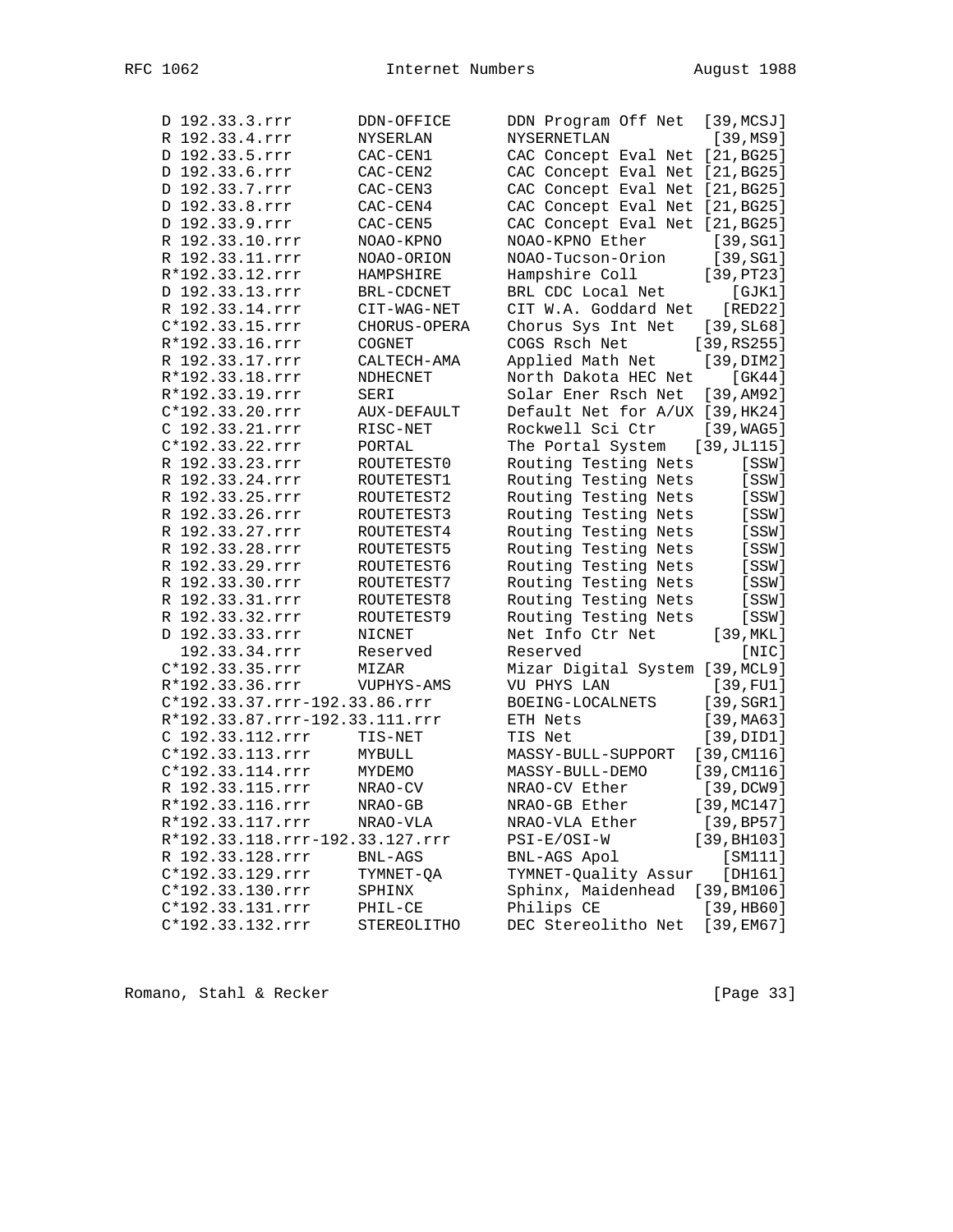| R*192.33.133.rrr                | PRL-REDHILL     | Philips Rsch Labs UK [39, MCH5] |                 |
|---------------------------------|-----------------|---------------------------------|-----------------|
| C*192.33.134.rrr                | <b>ESOSUN</b>   | SAIC GeoPhy Net                 | [39, P W 49]    |
| G*192.33.135.rrr                | AIST-LAN        | AIST-LAN-TSUKUBA                | [39, MK79]      |
| R*192.33.136.rrr                | KUBNET          | KUBNET Camp Net                 | [TM17]          |
| R*192.33.137.rrr                | $CT-ETHER$      | CT Ether                        | [21, C S 1 36]  |
| R*192.33.138.rrr                | CT-ATALK        | CT Appletalk Net                | [21, C S 1 36]  |
| R 192.33.139.rrr                | CLEMSON-CS      | CLEMSON-CS                      | [39, CR83]      |
| R 192.33.140.rrr                | SAO-NET         | Smithsonian Astro Ob [39, KG35] |                 |
| R 192.33.141.rrr                | SAO1-NET        | Smithsonian Astro Ob [39, KG35] |                 |
| R 192.33.142.rrr                | SAO2-NET        | Smithsonian Astro Ob [39, KG35] |                 |
| R*192.33.143.rrr-192.33.182.rrr |                 | French Unix Users               | [21, AR41]      |
| D 192.33.183.rrr                | SAPE-MOBILE     | RADC-SAPE-Mob-NODE              | [39, CAD13]     |
| D 192.33.184.rrr                | SAPE-PRNODE     | RADC-SAPE-PR-NET                | [4, CAD13]      |
| G 192.33.185.rrr                | SAAD-ARPA       | ISC-SAC-SAAD                    | [DRM24]         |
| G 192.33.186.rrr                | USACEC-GW       | USACEC DDN-OSI GW               | [39,DEA]        |
| C*192.33.187.rrr                | INNONET         | Innovative Lib Net              | [39, JW181]     |
| R*192.33.188.rrr                | TG-ETHER        | Teledyne Geotech                | [39, DCI15]     |
| C 192.33.189.rrr                | FX-NET          | FX Corp Net                     | [39, EJ19]      |
| C*192.33.190.rrr                | TCP-SECURE      | TCP Secure Net                  | [39, AW65]      |
| C*192.33.191.rrr                | WEST            | West, Inc Symbolics             | $[$ BML $2]$    |
| R*192.33.192.rrr                | EPFL-DOMAIN-ME  | ME Students Apol Sta            | [39, YD2]       |
| R*192.33.193.rrr                | EPFL-DOMAIN-MA  | MA Students Apol Sta            | [39,YD2]        |
| R*192.33.194.rrr                | EPFL-DOMAIN-MX  | MX Students Apol Sta            | [39,YD2]        |
| R*192.33.195.rrr                | EPFL-DOMAIN-EL  | EL Students Apol Sta            | [39, YD2]       |
| R*192.33.196.rrr                | EPFL-DOMAIN-GC  | GC Students Apol Sta            | [39, YD2]       |
| R*192.33.197.rrr                | EPFL-DOMAIN-PH  | PH Students Apol Sta            | [39, YD2]       |
| R*192.33.198.rrr                | EPFL-DOMAIN-CH  | CH Students Apol Sta            | [39, YD2]       |
| R*192.33.199.rrr                | EPFL-DOMAIN-DA  | DA Students Apol Sta            | [39,YD2]        |
| R*192.33.200.rrr                | EPFL-DOMAIN-GR  | GR Students Apol Sta            | [39,YD2]        |
| R*192.33.201.rrr                | EPFL-DOMAIN-CC  | CC Students Apol Sta            | [39, YD2]       |
| R*192.33.202.rrr                | EPFL-APPLE-ME   | ME Students Mac Sta             | [39, YD2]       |
| R*192.33.203.rrr                | EPFL-APPLE-MA   | MA Students Mac Sta             | [39, YD2]       |
| R*192.33.204.rrr                | EPFL-APPLE-MX   | MX Students Mac Sta             | [39, YD2]       |
| R*192.33.205.rrr                | EPFL-APPLE-EL   | EL Students Mac Sta             | [39,YD2]        |
| R*192.33.206.rrr                | EPFL-APPLE-GC   | GC Students Mac Sta             | [39,YD2]        |
| R*192.33.207.rrr                | EPFL-APPLE-PH   | PH Students Mac Sta             | [39, YD2]       |
| R*192.33.208.rrr                | EPFL-APPLE-CH   | CH Students Mac Sta             | [39, YD2]       |
| R*192.33.209.rrr                | EPFL-APPLE-DA   | DA Students Mac Sta             | [39, YD2]       |
| R*192.33.210.rrr                | $EPFL-APPLE-GR$ | GR Students Mac Sta             | [39, YD2]       |
| R*192.33.211.rrr                | EPFL-APPLE-CC   | CC Students Mac Sta             | [39,YD2]        |
| R*192.33.212.rrr-192.33.231.rrr |                 | Univ of Geneva                  | [12, 21, AS116] |
| R*192.33.232.rrr-192.33.240.rrr |                 | EUT IPNET                       | [JFAS]          |
| C*192.33.241.rrr-192.33.250.rrr |                 | SMI, Atlanta Reg Net [39, KD36] |                 |
| C*192.33.251.rrr                | ISA-NET         | ISA Company Net                 | [39, CJB15]     |
| R 192.33.252.rrr                | CLEMSON-CSD     | Clemson Univ CSD Net [39, CR83] |                 |
| R*192.33.253.rrr                | CANISIUS-CC     | Canisius Comp Ctr               | [39, LDA6]      |
| C*192.33.254.rrr                | RMI-NET         | RMI Net Comm & Ret Sys [RM213]  |                 |
| 192.33.255.rrr                  | Reserved        | Reserved                        | [JBP]           |
|                                 |                 |                                 |                 |

Romano, Stahl & Recker [Page 34]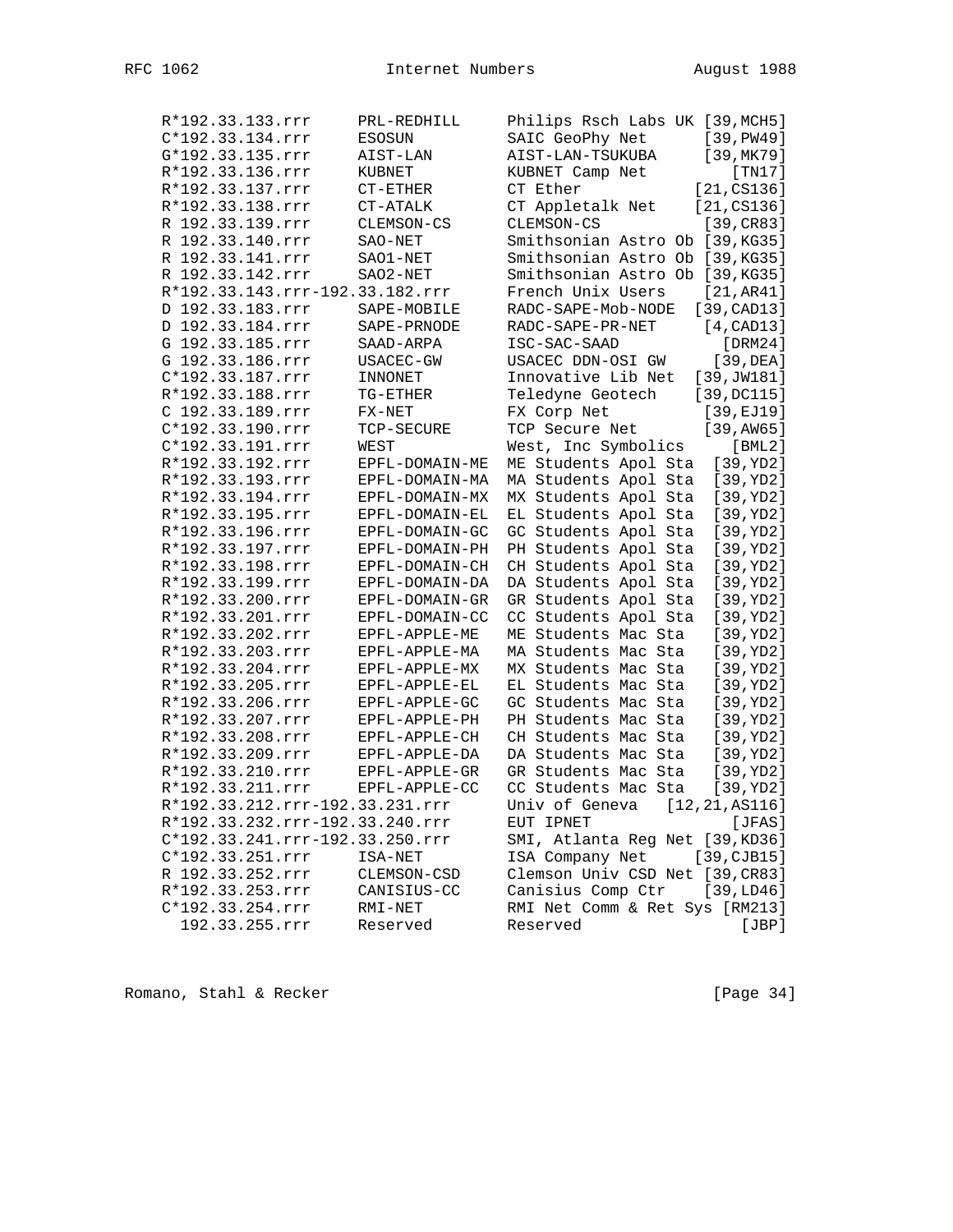| C*192.34.0.rrr-192.34.255.rrr |                | NETWORK-ADM-OFFICE                     | [S18]                 |
|-------------------------------|----------------|----------------------------------------|-----------------------|
| C*192.35.0.rrr-192.35.19.rrr  |                | NIXDORF Nets                           | [PD39]                |
| C*192.35.20.rrr-192.35.44.rrr |                | GE-INTERNET                            | [39, JEB50]           |
| $C*192.35.45.rrr$             | MSDCNET        | MSDC Corp Net                          | [39, PNW]             |
| $C*192.35.46.rrr$             | GMHGATE        | GMH Medical Sys Gw                     | [39, PNW]             |
| $C*192.35.47.rrr$             | <b>GMHNET</b>  | GMH Medical Sys Net [39, PNW]          |                       |
| R 192.35.48.rrr               | VIRGINIA-T1    | Univ of Virginia                       | [39, JAJ17]           |
| R 192.35.49.rrr               | VIRGINIA-T2    | Univ of Virginia                       | [39, JAJ17]           |
| $C*192.35.50.rrr$             | CLARIS-NET     | Claris Corp                            | [21, CM130]           |
| R*192.35.51.rrr               | CARLETON       | Carleton Coll Net                      | [BA41]                |
| R*192.35.52.rrr-192.35.61.rrr |                | ED-DEPTS                               | $[21,$ WSC5]          |
| D 192.35.62.rrr               | NOSL-POE       | NOSL-POE-GW                            | [39, DB211]           |
| R*192.35.63.rrr-192.35.72.rrr |                | UniDo Campus Net                       | [39, RV32]            |
| C*192.35.73.rrr               | OPTICOM        | Opticom CorpInternet                   | [CIB1]                |
|                               |                |                                        |                       |
| D 192.35.74.rrr               | FOTLANHS       | FOTLANHS-MONMOUTH                      | [21, FJH1]            |
| D 192.35.75.rrr               | FOTLANMS       | FOTLANMS-MONMOUTH                      | [21, FJH1]            |
| D 192.35.76.rrr               | FOTLANLS       | FOTLANLS-MONMOUTH                      | [21,FJH1]             |
| C*192.35.77.rrr               | GM-AES-NET     | GM AES Net                             | [39, DS229]           |
| R*192.35.78.rrr               | IRIS-RING      | IRIS Headquarters                      | [39, JFS22]           |
| R 192.35.79.rrr               | <b>CCFNET</b>  | CCF Net                                | [21, 39, EM75]        |
| D 192.35.80.rrr               | NUSC-V702M-1   | NUSC V702M Local Net [27, SR77]        |                       |
| R 192.35.81.rrr               | UWP-IPNET      | UW-Parkside IP Net                     | [39, TVF1]            |
| R 192.35.82.rrr               | CORNELL-DMZ    | Cornell Ext Ether                      | [39, JCH17]           |
| C*192.35.83.rrr               | SDCCARY2       | SAS Data Ctr Cary Two                  | [RC113]               |
| C*192.35.84.rrr               | BDM-MCLEAN     | BDM Corp, McLean                       | [39, JS167]           |
| R*192.35.85.rrr               | MCGILL-TMP01   | McGill Kludge Net 1                    | [MOUSE]               |
| R 192.35.86.rrr               | UMN-MORRIS-NET | Univ of Minn Morris                    | [39, AP57]            |
| C*192.35.87.rrr               | <b>CMPNET</b>  | Conn Mach Prod Net                     | [GC89]                |
| R 192.35.88.rrr               | ADEL02-NET     | Adelphi Site LABCOM [39, CM115]        |                       |
| R 192.35.89.rrr               | YCC-SYS-TR     | YCC Sys Token Ring                     | [ HKG2 ]              |
| R 192.35.90.rrr               | $CNR-TO-LAN$   | CNR Torino Ether                       | [39, SGS8]            |
| C*192.35.91.rrr               | CSR-NET        | CSR Demo Net                           | [39, HKG2]            |
| C*192.35.92.rrr               | UNISYS-HPW-1   | Unisys HPW Net 1                       | [39, MS22]            |
| C*192.35.93.rrr               | UNISYS-HPW-2   | Unisys HPW Net 2                       | [39, MS22]            |
| G*192.35.94.rrr               | RSRE-SLAN      | RSRE Site LAN                          | [39, B05]             |
| R 192.35.95.rrr               | HCSC-APPLE     | CSDD APPLETALK                         | [TRG4]                |
| R 192.35.96.rrr               | UOKECNA        | Univ of Okla, ECN-A                    | [JW136]               |
| R 192.35.97.rrr               | UOKECNB        | Univ of Okla, ECN-B                    | [JW136]               |
| R 192.35.98.rrr               | <b>UOKECNC</b> | Univ of Okla, ECN-C                    | [JW136]               |
| D 192.35.99.rrr               | ARMTE-NET      | WSMR-ARMTE-NET                         | [21, RHM11]           |
| R*192.35.100.rrr              | SHI-ETHER      | Sci Horizons Ether                     | [39, MB168]           |
| R 192.35.101.rrr              | KEYSTONE-NET   |                                        | [21,GR11]             |
| C*192.35.102.rrr              |                | Keystone-Acres-Net<br>InfoBuilders Net | [KM79]                |
| C*192.35.103.rrr              | IBINET         | Sinclair Optics Net                    | $[39, \texttt{SWW6}]$ |
| R 192.35.104.rrr              | SONET          |                                        |                       |
|                               | CIT-OPTICS     | CIT Optics Net                         | [39, AY10]            |
| C*192.35.105.rrr              | POCI           | Pocatello Des Grp Net                  | [MA56]                |
| R*192.35.106.rrr              | LMSC-LAMS      | Lockheed Marine Sys                    | [39, GMT6]            |
| R*192.35.107.rrr              | <b>NOVANET</b> | Nova Camp Net                          | [39, JPO4]            |

Romano, Stahl & Recker [Page 35]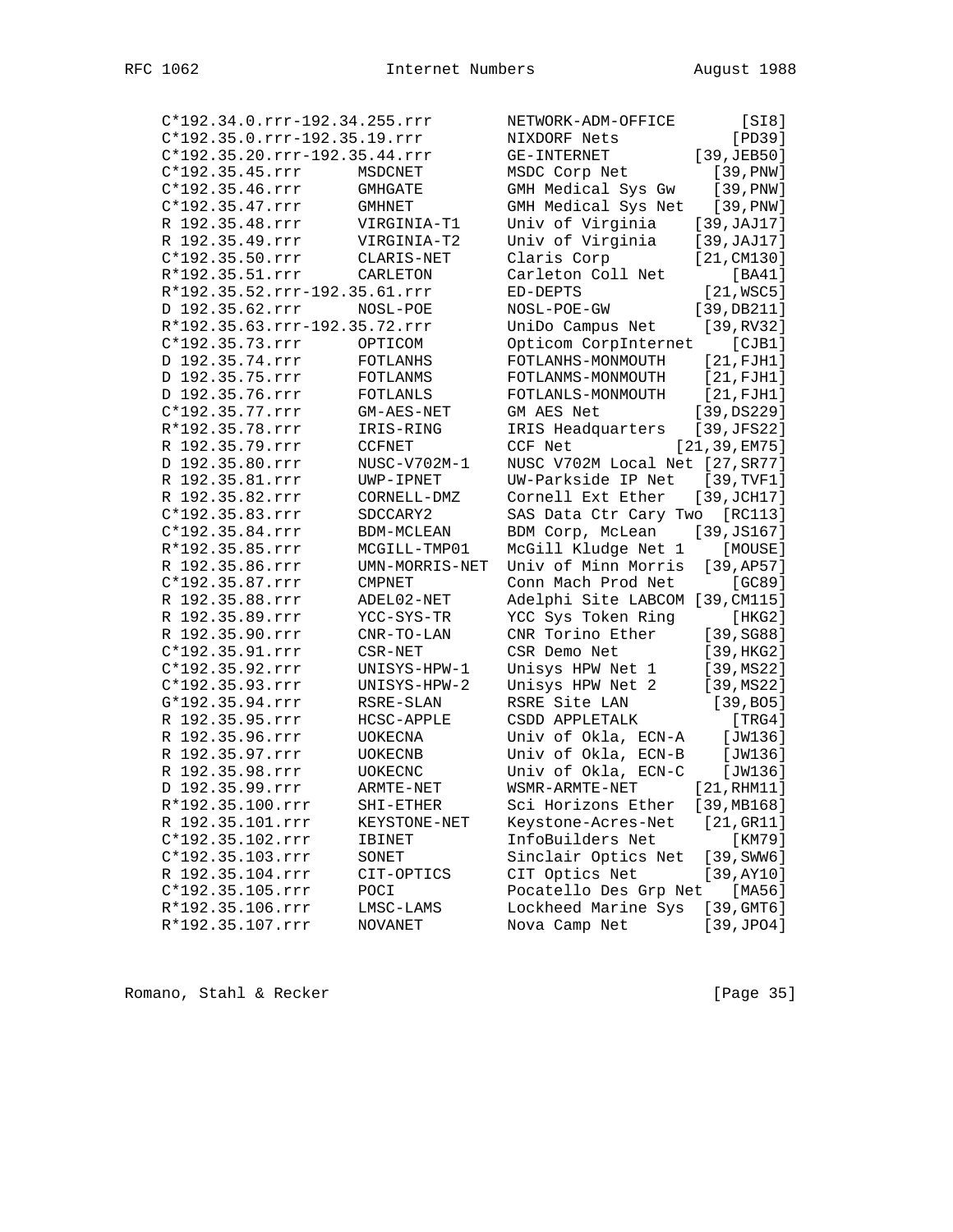| $C*192.35.108.rrr$                | SGI-UK      | Silicon Graphics UK             | [RA94]     |
|-----------------------------------|-------------|---------------------------------|------------|
| $C*192.35.109.rrr-192.35.126.rrr$ |             | APOLLO-GW-NET                   | [SIL]      |
| G*192.35.127.rrr                  | TRLNET      | TELECOM-AUST-RES-NET [39, PJT9] |            |
| G*192.35.128.rrr                  | NESDIS-NET  | NOAA NESDIS NET                 | [39, MSM1] |
| G*192.35.129.rrr                  | WWB-NET     | NOAA WORLD WEATHER              | [39, MSM1] |
| $C*192.35.130.rrr$                | WANG-CAD    | WANG-CAD                        | [WWP8]     |
| $C*192.35.131.rrr$                | WANG-TEST   | WANG-TEST                       | [WWP8]     |
| D*192.35.132.rrr                  | WANG-TLAN   | WANG-TLAN                       | [WWP8]     |
| R*192.35.133.rrr                  | WANG-MISC   | WANG-MISC                       | [WWP8]     |
| R*192.35.134.rrr                  | LL-DIV7     | LL Div 7                        | [39, BC65] |
| R*192.35.135.rrr                  | LL-DIV9     | LL Div 9                        | [39, BC65] |
| R*192.35.136.rrr                  | LL-GR47-ADT | LL Grp 47 ADT Proj              | [39, BC65] |
| R*192.35.137.rrr                  | LL-GR47-RPV | LL Grp 47 RPV Proj              | [39, BC65] |
| $C*192.35.138.rrr$                | SPIDER      | Spider Sys R&D Net              | [AD67]     |
| R*192.35.139.rrr                  | PAGODA      | KAIST Paqoda Net                | [39,JK151] |
| R*192.35.140.rrr                  | WWU-NET     | WWU Comp Sci Net                | [21, PAN1] |
| $C*192.35.141.rrr$                | OUADRON     | Quadron Dev Net                 | [39, HP32] |
| D 192.35.142.rrr                  | YKTNPOE-GW  | YKTNPOE-GW-NWS                  | [39,WRR5]  |
| 192.35.143.rrr-223.255.254.rrr    |             | Unassigned                      | [NIC]      |
| $*223.255.255.rrr$                | Reserved    | Reserved                        | [JBP]      |
|                                   |             |                                 |            |

Other Reserved Internet Addresses

|  | * Internet Address, Name |                                           | Network | References  |
|--|--------------------------|-------------------------------------------|---------|-------------|
|  |                          |                                           |         |             |
|  |                          | 224.000.000.000-239.255.255.255 Multicast |         | $[11,$ JBP] |
|  |                          | 240.000.000.000-255.255.255.255 Reserved  |         | [JRP]       |

Romano, Stahl & Recker [Page 36]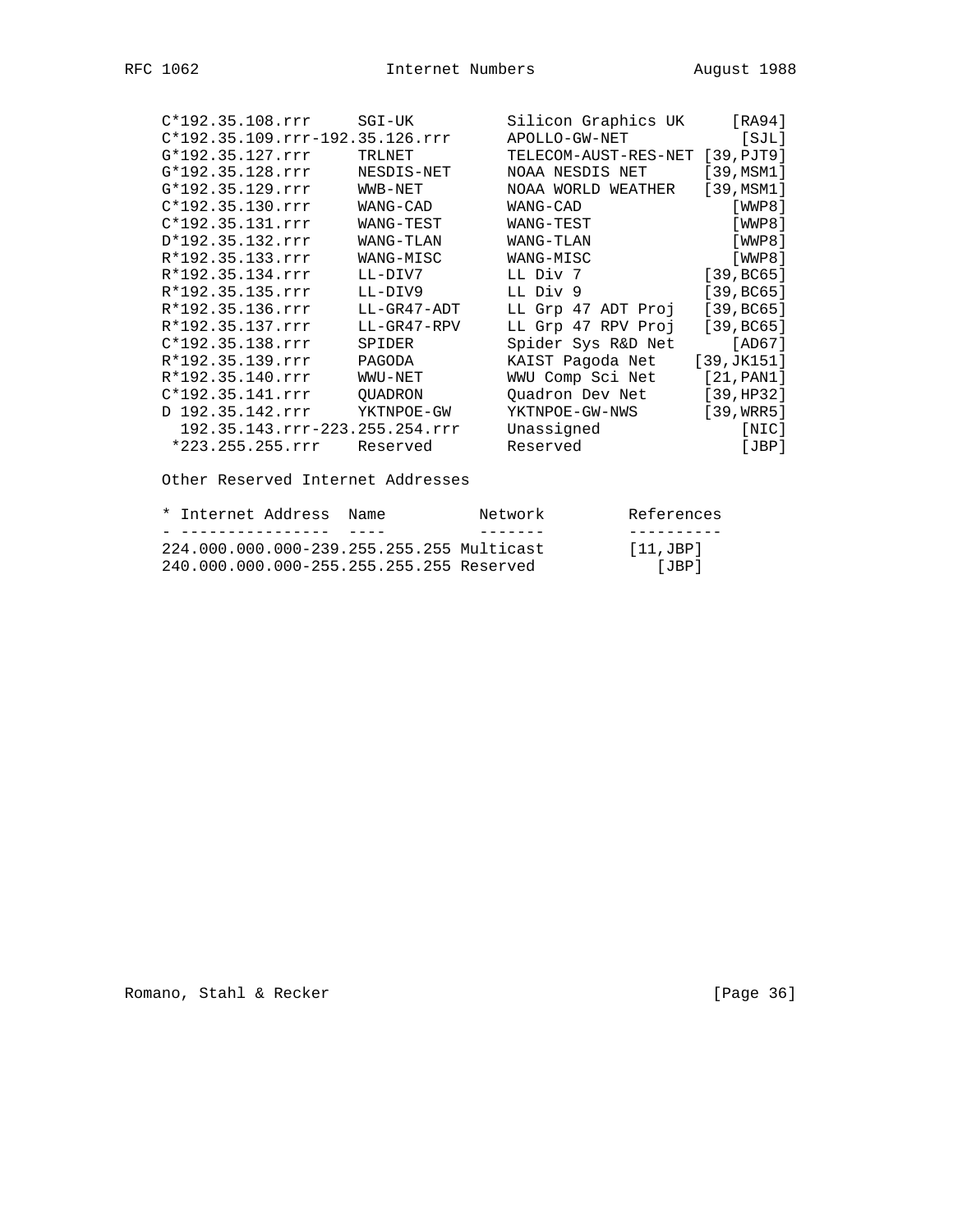RFC 1062 **Internet Numbers** August 1988

Network Totals

Assigned for the ARPA-Internet and the DDN-Internet

| Class                                       | Α              | B     | $\mathcal{C}$ | Total   |
|---------------------------------------------|----------------|-------|---------------|---------|
| Research                                    | 14             | 233   | 1443          | 1690    |
| Defense                                     | 9              | 38    | 603           | 650     |
| Government                                  | $\mathbf{1}$   | 20    | 69            | 90      |
| Commercial                                  | $\overline{4}$ | 23    | 22            | 49      |
| Total                                       | 28             | 314   | 2137          | 2479    |
| Allocated for Internet and Independent Uses |                |       |               |         |
| Class                                       | Α              | B     | $\mathcal{C}$ | Total   |
| Research                                    | 14             | 333   | 2431          | 2778    |
| Defense                                     | 9              | 44    | 606           | 659     |
| Government                                  | $\mathbf{1}$   | 32    | 88            | 121     |
| Commercial                                  | 4              | 84    | 5066          | 5154    |
| Total                                       | 28             | 493   | 8198          | 8719    |
| Maximum Allowed                             |                |       |               |         |
| Class                                       | Α              | B     | C             | Total   |
| Research                                    | 8              | 1024  | 65536         | 66568   |
| Defense                                     | 24             | 3072  | 458752        | 461848  |
| Government                                  | 24             | 3072  | 458752        | 461848  |
| Commercial                                  | 74             | 9214  | 1114137       | 1123394 |
| Total                                       | 126            | 16382 | 2097150       | 2113658 |

Romano, Stahl & Recker [Page 37]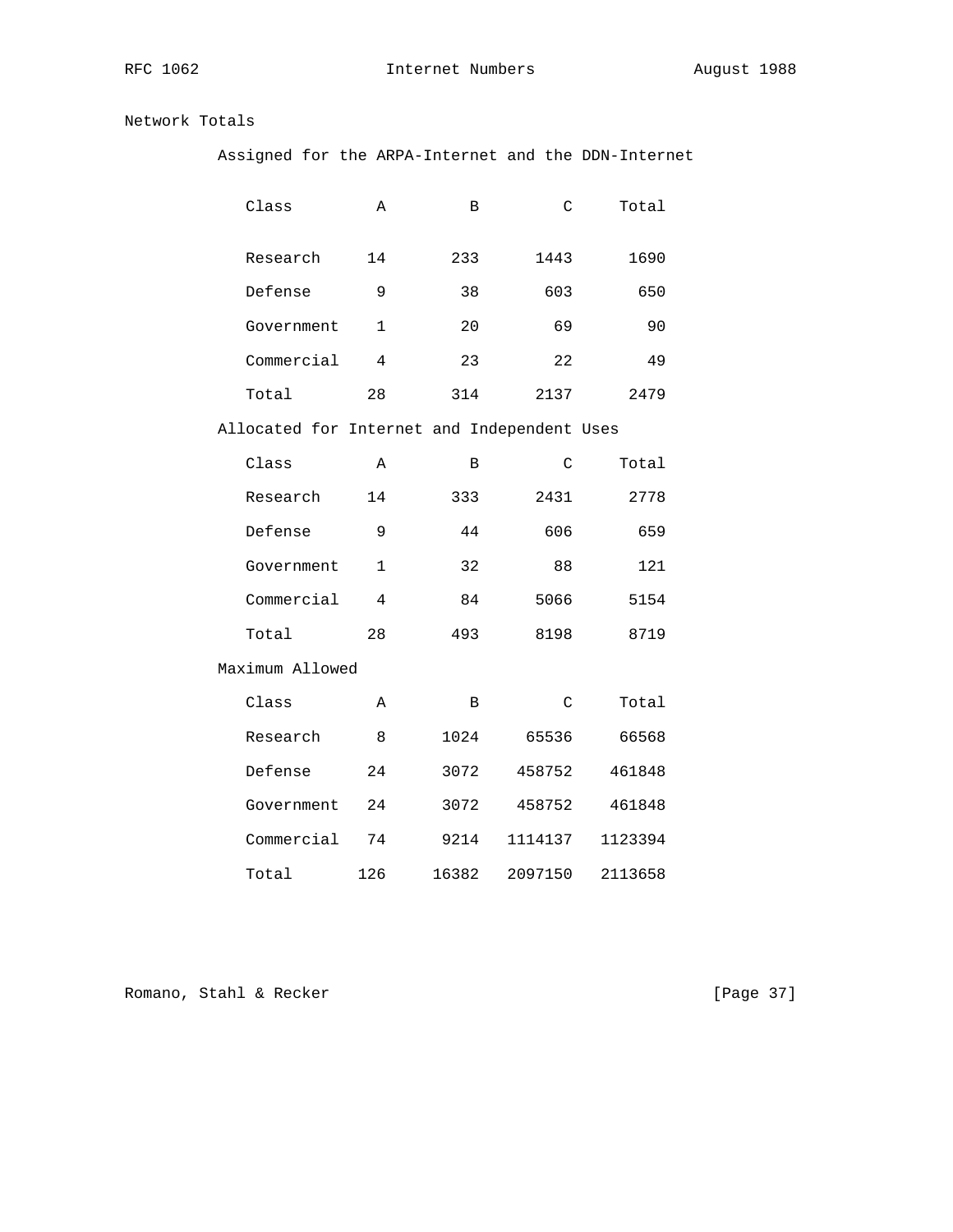## AUTONOMOUS SYSTEM NUMBERS

 The Exterior Gateway Protocol (EGP) [33,35] specifies that groups of gateways may form autonomous systems. The EGP provides a 16-bit field for identifying such systems. The values of this field are registered here.

Autonomous System Numbers:

|                | Decimal<br>Name       | References |  |
|----------------|-----------------------|------------|--|
| $\mathbf 0$    | Reserved              | [JBP]      |  |
| 1              | The BBN Core Gateways | [MB]       |  |
| $\overline{a}$ | DCN-AS                | [DIM1]     |  |
| 3              | The MIT Gateways      | [RH164]    |  |
| $\overline{4}$ | ISI-AS                | [JKR1]     |  |
| 5              | Symbolics             | [CH2]      |  |
| 6              | HIS-Multics           | [JLM23]    |  |
| 7              | UK-MOD                | [RNM1]     |  |
| 8              | RICE-AS               | [PGM]      |  |
| 9              | CMU-ROUTER            | [MA]       |  |
| 10             | CSNET-PDN-AS          | [RDR4]     |  |
| 11             | <b>HARVARD</b>        | [SB28]     |  |
| 12             | NYU-DOMAIN            | [EF5]      |  |
| 13             | BRL-AS                | [RR33]     |  |
| 14             | COLUMBIA-GW           | [BC14]     |  |
| 15             | NET DYNAMICS EXP      | [ZSU]      |  |
| 16             | LBL                   | [WG]       |  |
| 17             | PURDUE-CS             | [DT50]     |  |
| 18             | UTEXAS                | [LSV]      |  |
| 19             | CSS-DOMAIN            | [RR2]      |  |
| 20             | UR.                   | [LBI6]     |  |
| 21             | <b>RAND</b>           | [JDG]      |  |
| 22             | <b>NOSC</b>           | [RLB3]     |  |
| 23             | RIACS-AS              | [DG28]     |  |
| 24             | AMES-NAS-GW           | [MF31]     |  |
| 25             | <b>UCB</b>            | [MK17]     |  |
| 26             | CORNELL               | [BN9]      |  |
| 27             | <b>UMDNET</b>         | [MP12]     |  |
| 28             | DFVLR-SYS             | [GB7]      |  |
| 29             | YALE-AS               | [HML1]     |  |
| 30             | SRI-AICNET            | [PM4]      |  |
| 31             | CIT-CS                | [AD22]     |  |
| 32             | STANFORD              | [PA5]      |  |
| 33             | DEC-WRL-AS            | [RKJ2]     |  |
| 34             | <b>UDEL-EECIS</b>     | [ NMM ]    |  |
| 35             | MICATON               | [WDL]      |  |
| 36             | EGP-TESTOR            | [PEM4]     |  |

Romano, Stahl & Recker [Page 38]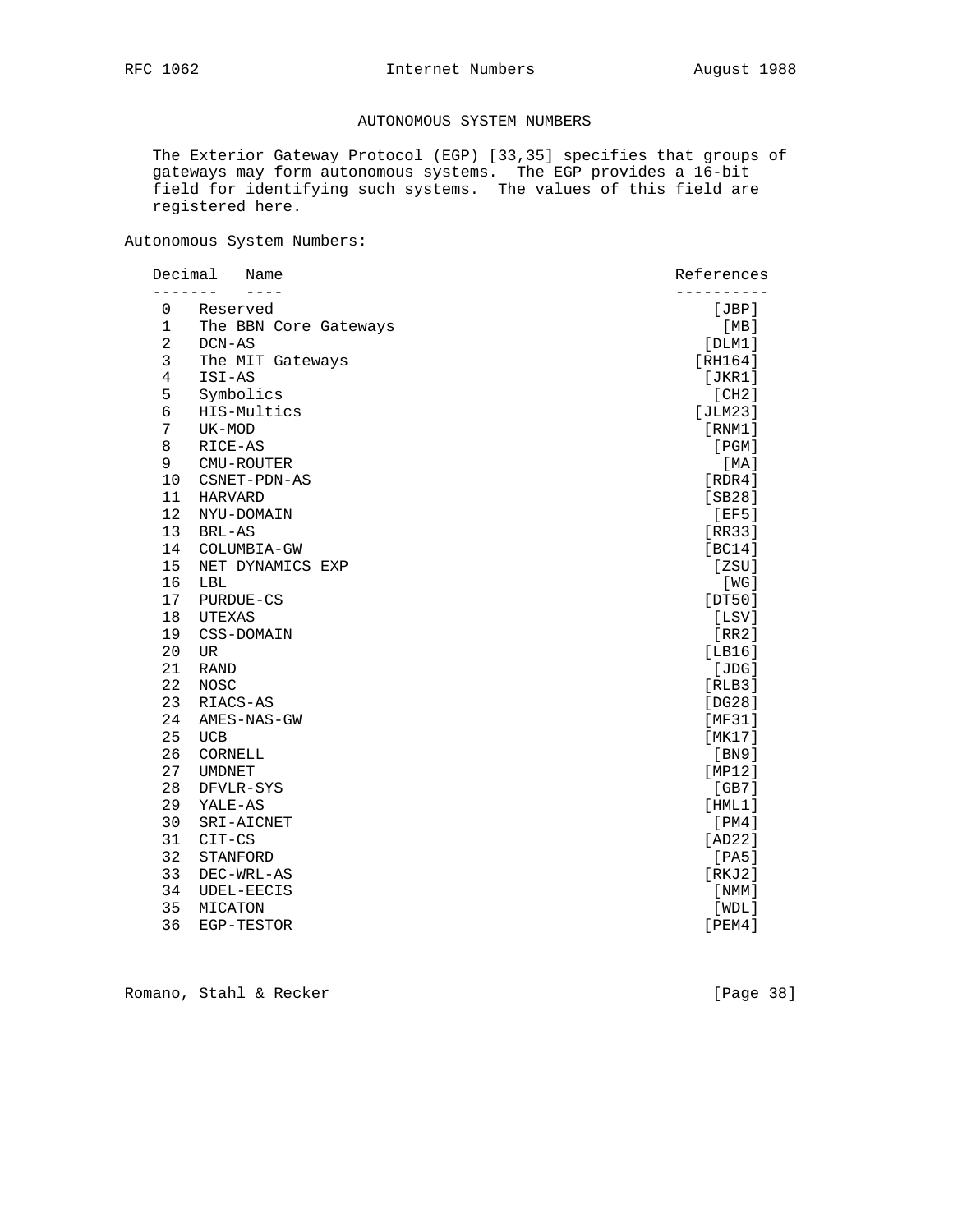| 37 | NSWC            | [DAF9]       |
|----|-----------------|--------------|
| 38 | UIUC            | [AKC]        |
| 39 | NRL-ITD         | [AP]         |
| 40 | MIT-TEST        | [NC3]        |
| 41 | AMES            | [MSM1]       |
| 42 | THINK-AS        | [BJN1]       |
| 43 | $BNL-AS$        | [GC]         |
| 44 | S1-DOMAIN       | [LMR]        |
| 45 | LLL-TIS-AS      | [NAL]        |
| 46 | RUTGERS         | [RM8]        |
| 47 | USC-OBERON      | [DRS4]       |
| 48 | NRL-AS          | [WF3]        |
| 49 | ICST-AS         | [CHH3]       |
| 50 | ORNL-MSRNET     | [THD]        |
| 51 | USAREUR-EM-AS   | [FWD]        |
| 52 | <b>UCLA</b>     | [RBW]        |
| 53 | NORTHROP-AS     | [RSM1]       |
| 54 | COA-FIN-NET     | [RR26]       |
| 55 | UPENN-CIS       | [IW5]        |
| 56 | OPTIMIS-P       | [GPL1]       |
| 57 | UMN-REI-UC      | [HWB]        |
| 58 | DREA-AS         | [GLH5]       |
| 59 | WISC-MADISON-AS | [EJN1]       |
| 60 | DARPA-BFLY      | [MB]         |
| 61 | DEC-MARLBORO-AS | [JM60]       |
| 62 | TEKVAXC         | [TE16]       |
| 63 | $LL-MI$         | [RTL]        |
| 64 | MITRE-B-AS      | [BSW]        |
| 65 | LOGNET-AS       | [JR15]       |
| 66 | ETL-AI          | [ MMM3 ]     |
| 67 | SDC-PRC-AS      | [MS22]       |
| 68 | LANL-INET-AS    | [JC11]       |
| 69 | WHARTON-AS      | [GBR]        |
| 70 | NLM-GW          | [JA1]        |
| 71 | HP-INTERNET-AS  | [RM142]      |
| 72 | SPAR-AS         | [RB217]      |
| 73 | WASHINGTON-AS   | [RA17]       |
| 74 | XDRENET-AS      | [JR17]       |
| 75 | ANL-AS          | [LW26]       |
| 76 | SDC-CAM-AS      | [DSR]        |
| 77 | JHUAPL-AS       | [SAK3]       |
| 78 | SSDF-CDC-GW     | [RE22]       |
| 79 | DSPO-HC-AS      | [BT5]        |
| 80 | $GE-CRD$        | $[JC106]$    |
| 81 | TUCC-MCNC       | [JRR14]      |
| 82 | TWG-DEMO-AS     | [ $JS171$ ]  |
| 83 | PICANET-AS      | $[$ RFD $1]$ |
| 84 | DTNSRDC-AS1     | [RWT2]       |
|    |                 |              |

Romano, Stahl & Recker [Page 39]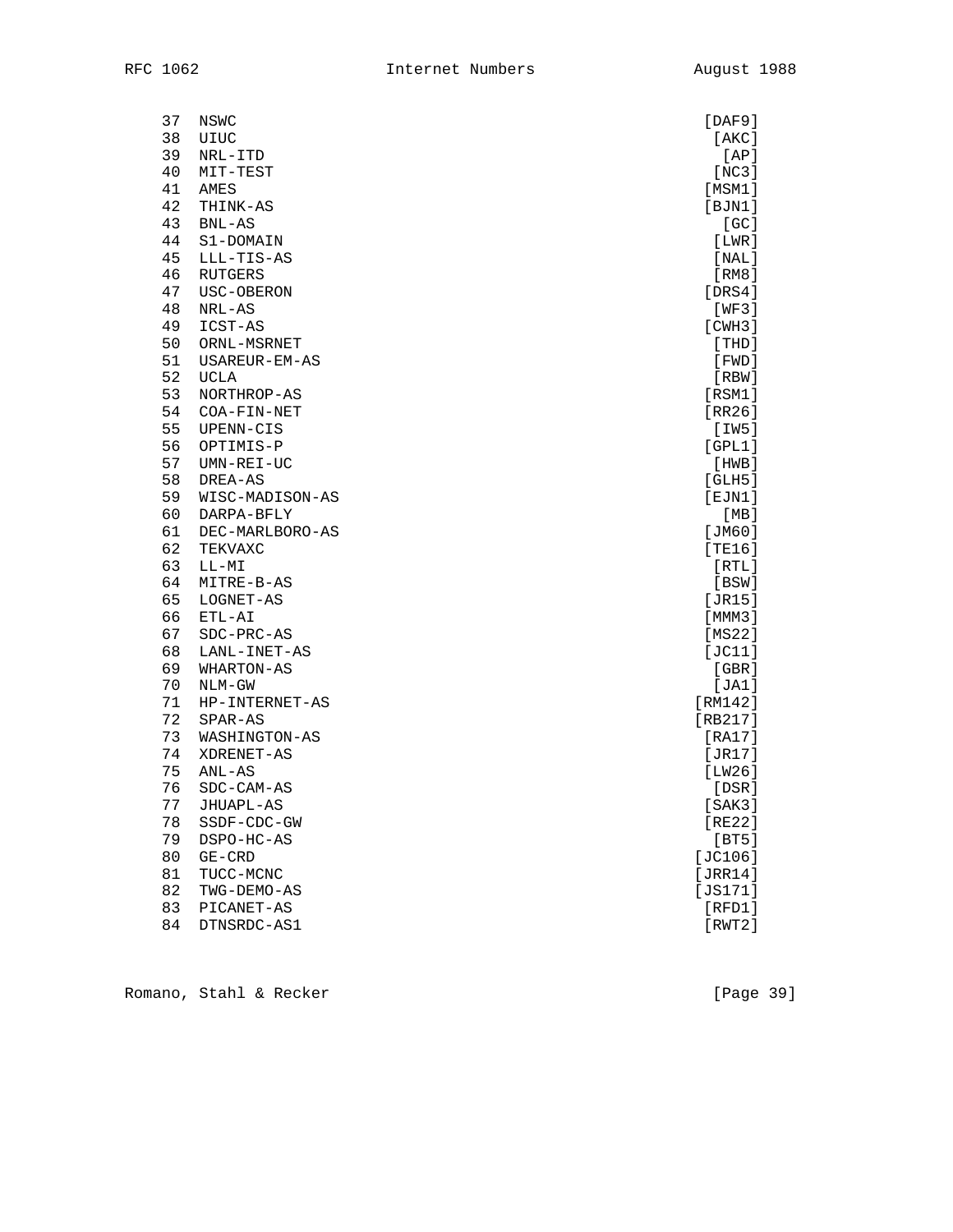| 85  | AERO-NET          | [LCN]        |
|-----|-------------------|--------------|
| 86  | SURANET-AS        | [JH92]       |
| 87  | INDIANA-AS        | [BS69]       |
| 88  | PRINCETON-AS      | [LRR1]       |
| 89  | NUSC-CSTLNET-AS   | [MP20]       |
| 90  | $SUN-AS$          | [WM3]        |
| 91  | $RPI-AS$          | [MS9]        |
| 92  | CLARKSON-AS       | [ABS6]       |
| 93  | FORD-AS           | [KR9]        |
| 94  | BELVOIR-NET       | [DH30]       |
| 95  | NUSCLSB1          | [RPP]        |
| 96  | JTELS-BEN1-AS     | [RR26]       |
| 97  | JVNC-AS           | [SH37]       |
| 98  | ROCKEFELLER-AS    | [MK38]       |
| 99  | INTEL-IWARP       | [WM10]       |
| 100 | FMC-CEL           | [KW2]        |
| 101 | WASH-NSF-AS       | [SH47]       |
| 102 | NSF-HQ-AS         | [FW17]       |
| 103 | NWU-AS            | [EEW6]       |
| 104 | COLORADO-AS       | [RAJ8]       |
| 105 | GSWD-VMS-AS       | [PEK]        |
| 106 | ETN-WLV-AS        | $[$ SMS $1]$ |
| 107 | ECSNET-AS         | [CAL7]       |
| 108 | XEROX-AS          | [JNL1]       |
| 109 | CISCOSYSTEMS      | [KSL]        |
| 110 | CCA-AS            | [AL6]        |
| 111 | <b>BOSTONU-AS</b> | [BS24]       |
| 112 | $CMU-SEI-AS$      | $[$ PDB5 $]$ |
| 113 | SCCNET-AS         | [MJ04]       |
| 114 | SESQUINET-AS      | [GTA]        |
| 115 | PBAS-BEN2-GW-AS   | [RR26]       |
| 116 | BELLCORE-AS       | [PK28]       |
| 117 | ALBM-NET-AS       | [NB16]       |
| 118 | NSWSES-NAVY-AS    | [DD41]       |
| 119 | $AMS-AS$          | [SBW4]       |
| 120 | MITRE-OMAHA       | [SM62]       |
| 121 | IH-POE-AS         | [LK27]       |
| 122 | U-PGH-NET-AS      | [SM6]        |
| 123 | LOGAIRCOMNET-AS   | [TEC6]       |
| 124 | ENCORE-GW-AS      | [DK70]       |
| 125 | HI-NET-AS         | [DB97]       |
| 126 | MINSY-POE-AS      | [CV14]       |
| 127 | JPL-AS            | [JAW16]      |
| 128 | ADS-AS            | [MB26]       |
| 129 | $CDA-AS$          | [FJS3]       |
| 130 | CSOCNET-AS        | [JJD12]      |
| 131 | UCSB-NET-AS       | [PKH1]       |
| 132 | WPAFB-CDS-NET-AS  | [CMC6]       |

Romano, Stahl & Recker [Page 40]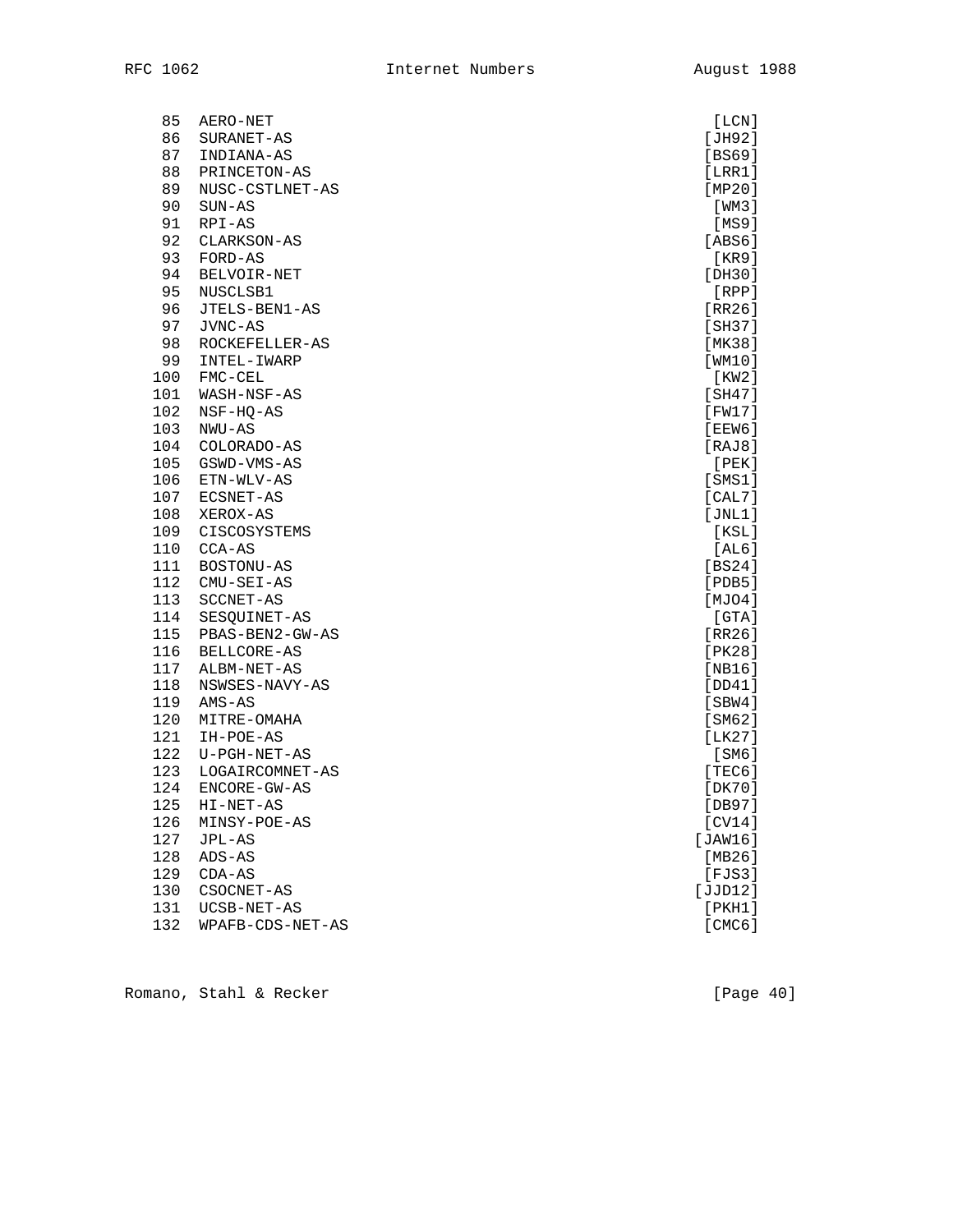| 133<br>AFIT-AS            | [PHS1]                       |
|---------------------------|------------------------------|
| 134<br>CORONA-GW-AS       | [LM35]                       |
| 135<br>BRL-CDCNET-GW-AS   | [GJK1]                       |
| 136<br>ECONET-AS          | [TD40]                       |
| 137<br>CNUCE-AS           | [ABB2]                       |
| 138<br>BRL-CMCGW-AS       | [RR33]                       |
| 139<br>NUWESNET-AS        | $[RM125]$                    |
| 140<br>DAITC-NET-AS       | [SS125]                      |
| 141<br>NWCNNET-AS         | [EG17]                       |
| 142<br>WESTPOINT          | [RLR23]                      |
| 143<br>$OOG1-AS$          | [JD86]                       |
| 144<br>ATT-INTERNET       | [HT19]                       |
| 145<br>NSFNET-CORE        | [HWB]                        |
| 146<br>HQEIS-AS           | [ <b>SMK2</b> ] <sub>2</sub> |
| 147<br>NAVCAMS-LAN        | [JM246]                      |
| 148<br>NWSC-GW-AS         | [JA91]                       |
| 149<br>ADEL-AS            | [CM115]                      |
| 150<br>SEANET-AS          | [JH10]                       |
| 151<br>IND-NTC-AS         | [AB98]                       |
| 152<br>SRI-ACATT-AS       | [RDQ]                        |
| 153<br>SAAD-ARPA-AS       | [DRM24]                      |
| 154<br>USACEC-NET-AS      | [DEA]                        |
| 155<br>CACNET-AS          | [BG25]                       |
| 156<br>NORTHEASTERN-GW-AS | [CI38]                       |
| 157<br>INTELLIAUTON-AS    | $[$ RJL $3]$                 |
| 158<br>$ACC-AS$           | [AB20]                       |
| 159<br>SONNET-AS          | [MF74]                       |
| 160<br>U-CHICAGO-AS       | [MC17]                       |
| 161<br>$TI-AS$            | [DF71]                       |
| 162<br>NOSL-POE-GW-AS     | [DB211]                      |
| 163<br>IBM-RESEARCH-AS    | [MT1]                        |
| 164<br>DDN-MB-AS          | [RH6]                        |
| 165<br>NESEA-DDN-GW-AS    | [DT59]                       |
| 166<br>IDA-AS             | [MM227]                      |
| 167<br>WESLEYAN-AS        | [JGD1]                       |
| 168<br>UMASS-AMHERST      | [ASG]                        |
| 169<br>HANSCOM-NET-AS     | [DD63]                       |
| 170<br>YKTNPOE-GW-AS      | [WRR5]                       |
| 171<br>NORTHWESTNET-AS    | [GK44]                       |
| 172-65534<br>Unassigned   | [NIC]                        |
| 65535<br>Reserved         | [JBP]                        |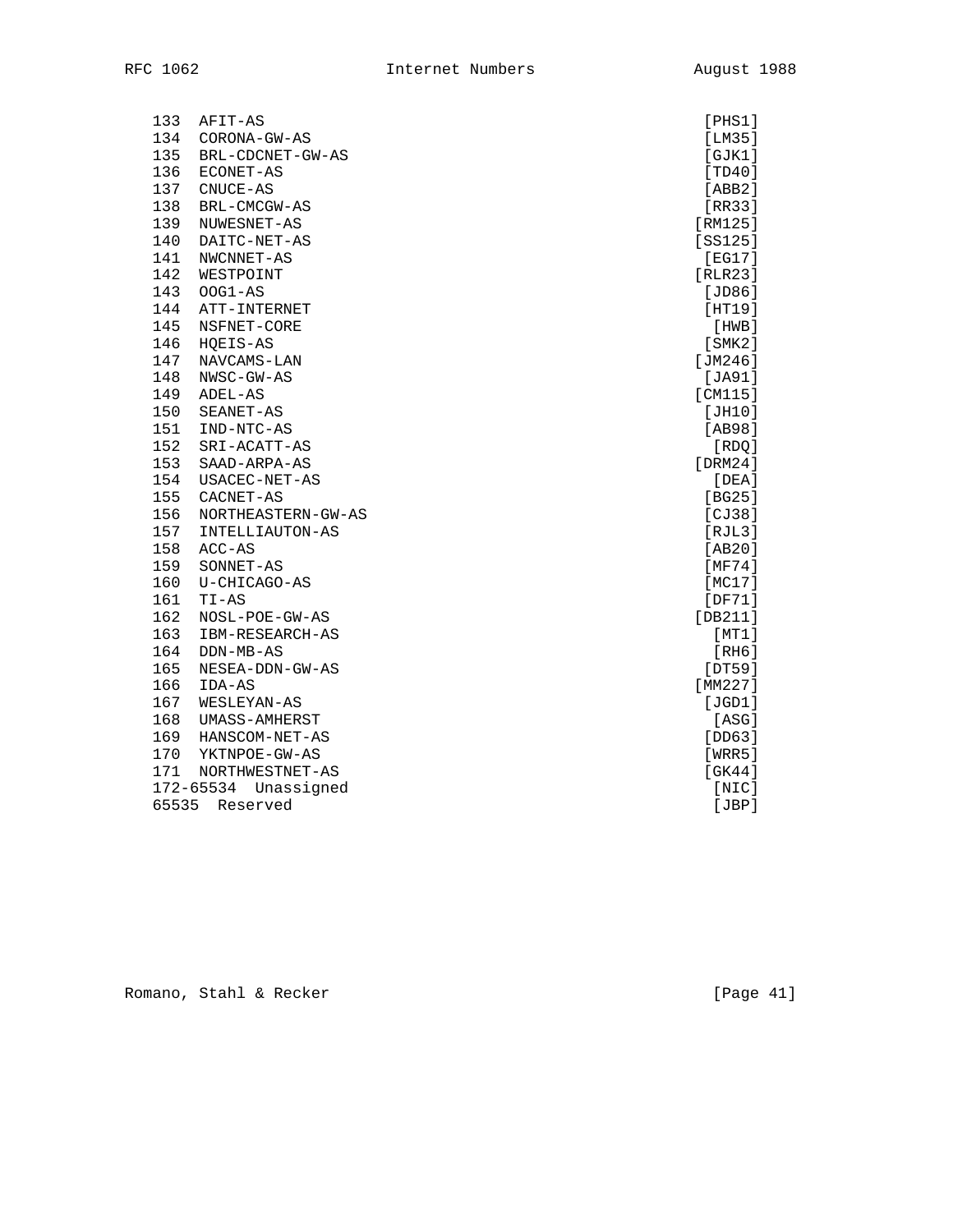### DOCUMENTS

- [1] Aerospace, Internal Report, ATM-83(3920-01)-3, 1982.
- [2] Apollo Computer, Inc., "Managing TCP/IP-Based Communication Products", Order No. 008543, Chelmsford, MA, 01824, March 1986.
- [3] BBN Proposal No. P83-COM-40, "Packet Switched Overlay to Tactical Multichannel/Satellite Systems".
- [4] BBN, "Specifications for the Interconnection of a Host and an IMP", Report 1822, Bolt Beranek and Newman, Cambridge, Massachusetts, revised, December 1981.
- [5] Chon, K., et al., "SDN: A Computer Network for Korean Research Community", Proc. of the Pacific Computer Communications Symposium, October 1985, pp. 567-570, Seoul, Korea.
- [6] Chon, K., et al., "System Development Network", Proc. of TENCON, April 1984, pp. 133-135, Singapore.
- [7] Clark, D., "Revision of DSP Specification", Local Network Note 9, Laboratory for Computer Science, MIT, June 1977.
- [8] Cohen, D., "On Holy Wars and a Plea for Peace", IEEE Computer Magazine, October 1981.
- [9] Comer, D., and T. Narten, "The Cypress Multifunction Packet Switch", Technical Report CSD-TR-575, Computer Science Dept., Purdue University, West LaFayette, IN.
- [10] Croft, W. J., "Unix Networking at Purdue", USENIX Conference, 1980.
- [11] Deering, S. E., "Host Extensions for IP Multicasting", RFC 988, Stanford University, December 1985.
- [12] Feinler, E., editor, "DDN Protocol Handbook", Network Information Center, SRI International, December 1985.
- [13] Feinler, E., editor, "Internet Protocol Transition Workbook", Network Information Center, SRI International, March 1982.
- [14] Feinler, E. and J. Postel, eds., "ARPANET Protocol Handbook", NIC 7104, for the Defense Communications Agency by SRI International, Menlo Park, California, Revised January 1978.

Romano, Stahl & Recker [Page 42]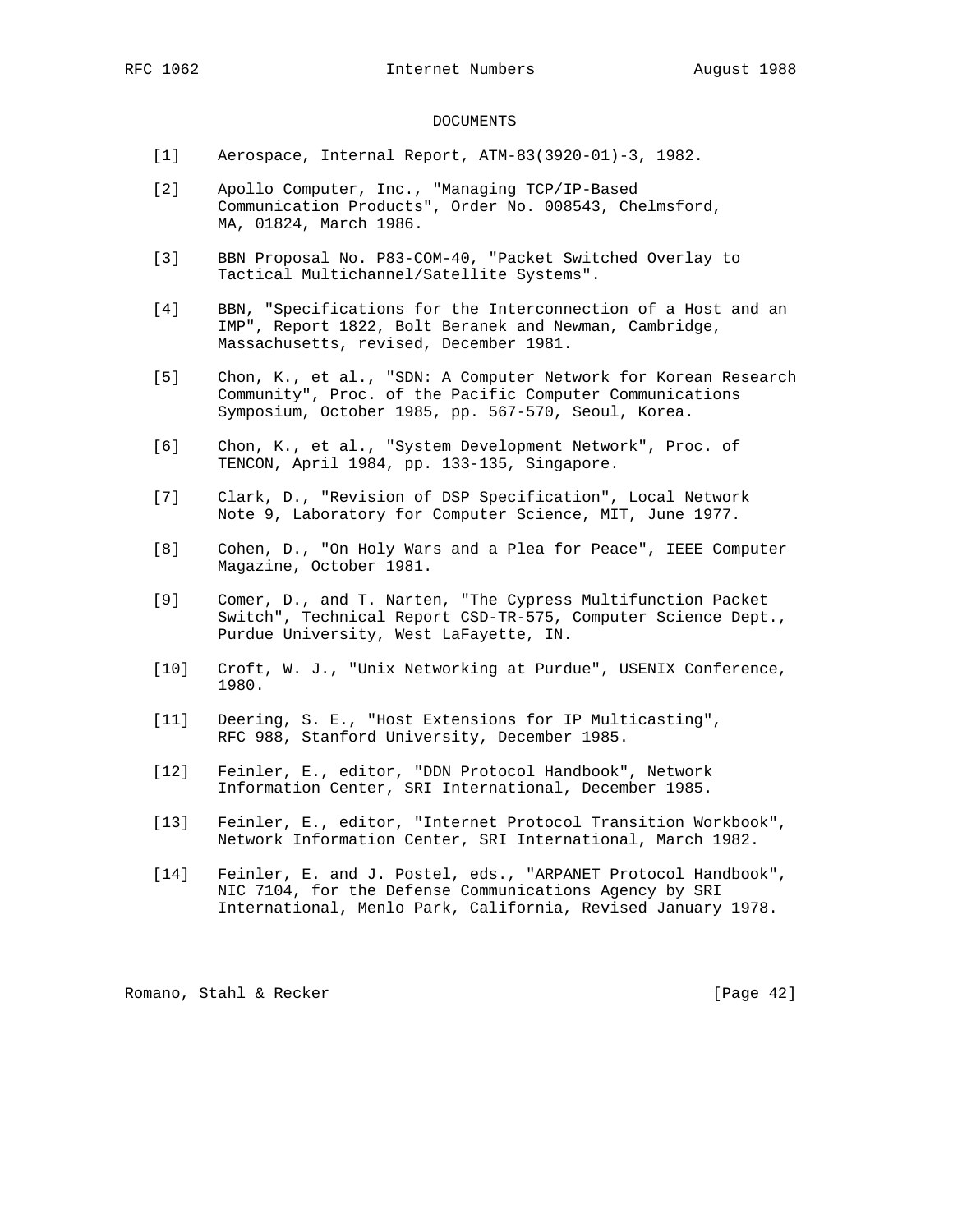- [15] Harris Corporation, "Harris Ethernet Data Link Reference Manual", Publication No. 0868010-002, Harris Corporation, Computer Systems Divsion, 2101 West Cypress Creek Road, Ft. Lauderdale, FL 33309-1892.
- [16] Harris Corporation, "Harris TCP/IP Manager's Guide", Publication No. 0868011-100, Harris Corporation, Computer Systems Divsion, 2101 West Cypress Creek Road, Ft. Lauderdale, FL 33309-1892.
- [17] Honeywell CISL, Internal Document, "AFSDSC Hyperchannel RPQ Project Plan".
- [18] Honeywell CISL, Internal Document, "Multics MR11 PFS".
- [19] Hwang, K., W. J. Croft and G. H. Goble, "A Unix-Based Local Computer Network with Load Balancing", IEEE Computer, April 1982.
- [20] IBM Corporation, "Technical Reference Manual for the IBM PC Network", 6322505, IBM, Boca Raton, Florida, 1984.
- [21] IEEE Project 802 Local Area Network Standard, "IEEE Standard 802.3 CSMA/CD Access Method and Physical Layer Specifications", Approved IEEE 802.3-1985 ISO/DIS 8802/3, July 1983.
- [22] Korb, J. T., "A Standard for the Transmission of IP Datagrams Over Public Data Networks", RFC 877, Purdue University, September 1983.
- [23] Leach, et al., "The Architecture of an Integrated Local Network", IEEE Journal on Selected Areas in Communications, Vol SAC-1, No. 5, November 1983.
- [24] Leffler, Samuel J., et al., "4.2 BSD Network Implementation Notes", July, 1983, University of California, Berkeley.
- [25] Macgregor, W., and D. Tappan, "The CRONUS Virtual Local Network", RFC 824, Bolt Beranek and Newman, August 1982.
- [26] Mills, D., "Network Time Protocol", RFC 958, M/A-COM Linkabit, September 1985.
- [27] Postel, J., ed., "Internet Protocol DARPA Internet Program Protocol Specification", RFC 791, Information Sciences Institute, September 1981.

Romano, Stahl & Recker [Page 43]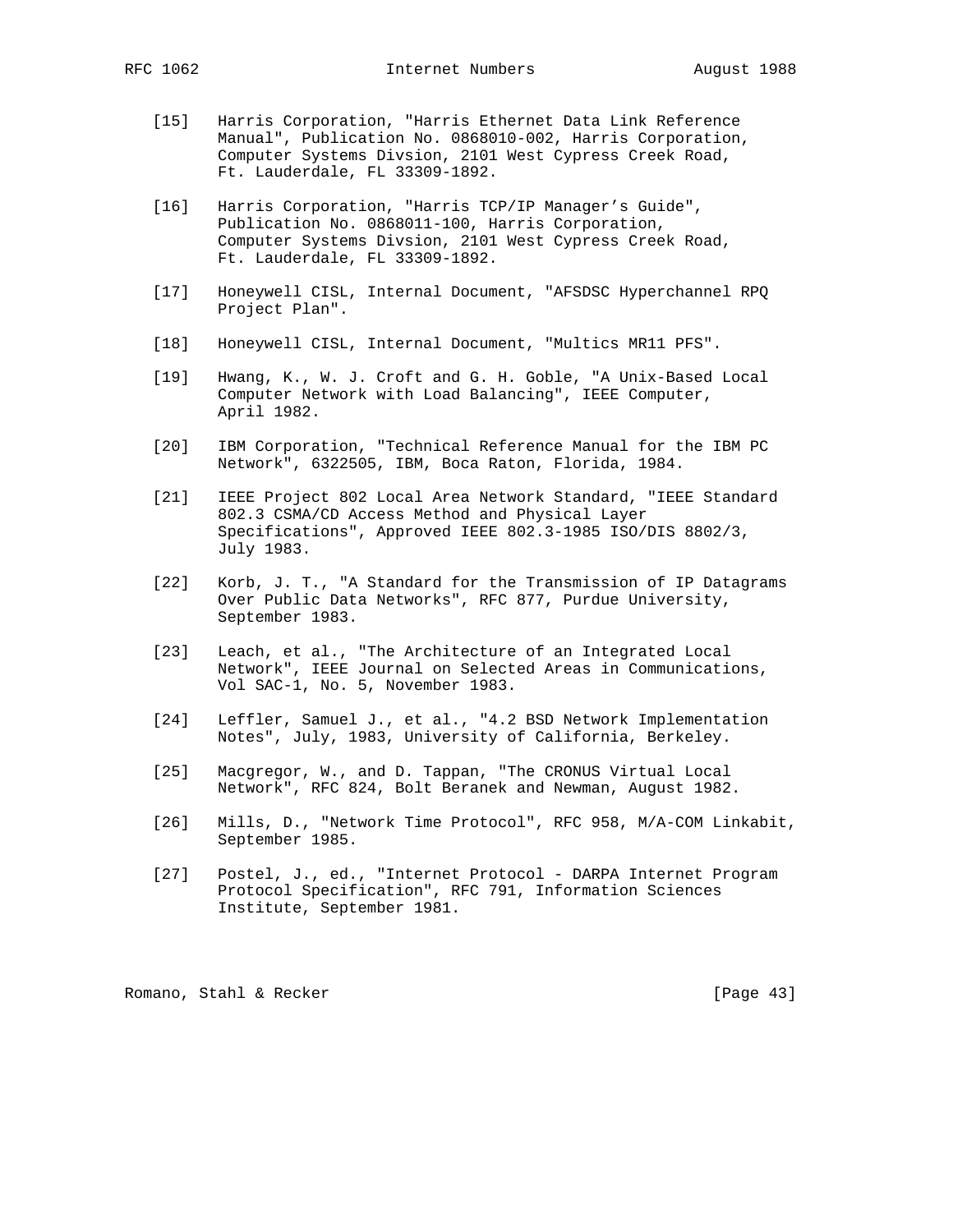- [28] Prime, "Medusa, The Prime Ethernet", PRIME/WS/AI/86/2, July 1986, Framingham, MA.
- [29] Proteon, "Linkway Software: Operating System, Release 7.0", SPD 040-013 and "Linkway Software: IP Packet Forwarder", SPD 040-016. Proteon, Inc., 4 Tech Circle, Natick, MA 01760.
- [30] Proteon, "P4200 Gateway User's Guide", 42-040-012. Proteon, Inc., 4 Tech Circle, Natick, MA 01760.
- [31] Reed, D., "Protocols for the LCS Network", Local Network Note 3, Laboratory for Computer Science, MIT, November 1976.
- [32] Reynolds, J. and J. Postel, "Official Internet Protocols", RFC 1011, Information Sciences Institute, May 1987.
- [33] Rosen, E., "Exterior Gateway Protocol" RFC 827, Bolt Beranek and Newman, October 1982.
- [34] Saltzer, J. H., "Design of a Ten-megabit/sec Token Ring Network", MIT Laboratory for Computer Science Technical Report.
- [35] Seamonson, L. J., and E. C. Rosen, "STUB" Exterior Gateway Protocol", RFC 888, BBN Communications Corporation, January 1984.
- [36] Shuttleworth, B., "A Documentary of MFENet, a National Computer Network", UCRL-52317, Lawrence Livermore Labs, Livermore, California, June 1977.
	- [37] Skelton, A., S. Holmgren, and D. Wood, "The MITRE Cablenet Project", IEN 96, April 1979.
	- [38] Sun Microsystems, "Networking on the Sun Workstation", Part No: 800-1324-03, Revision B of 17 February 1986. Sun Microsystems, Inc., 2550 Garcia Avenue, Mountain View, CA 94043.
	- [39] "The Ethernet, A Local Area Network: Data Link Layer and Physical Layer Specification", AA-K759B-TK, Digital Equipment Corporation, Maynard, MA. Also as: "The Ethernet - A Local Area Network", Version 1.0, Digital Equipment Corporation, Intel Corporation, Xerox Corporation, September 1980. And: "The Ethernet, A Local Area Network: Data Link Layer and Physical Layer Specifications", Digital, Intel and Xerox, November 1982. And: XEROX, "The Ethernet, A Local Area Network: Data Link Layer and Physical Layer Specification",

Romano, Stahl & Recker [Page 44]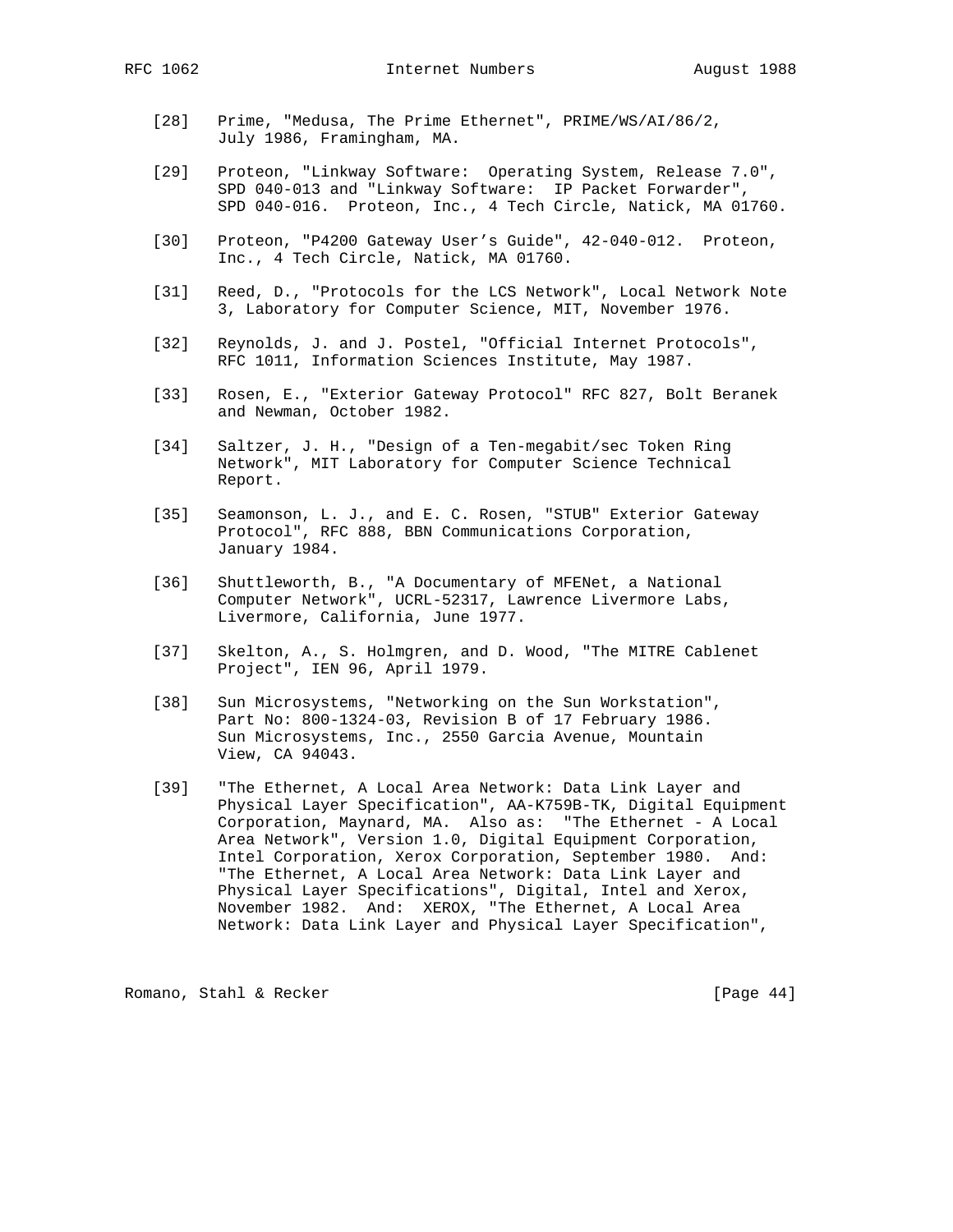X3T51/80-50, Xerox Corporation, Stamford, CT., October 1980.

- [40] The High Level Protocol Group, "A Network Independent File Transfer Protocol", INWG Protocol Note 86, December 1977.
- [41] Whelan, D., "The Caltech Computer Science Department Network", 5052:D F:82, Caltech Computer Science Department, 1892.
- [42] XEROX, "Internet Transport Protocols", XSIS 028112, Xerox Corporation, Stamford, Connecticut, December 1981.

Romano, Stahl & Recker [Page 45]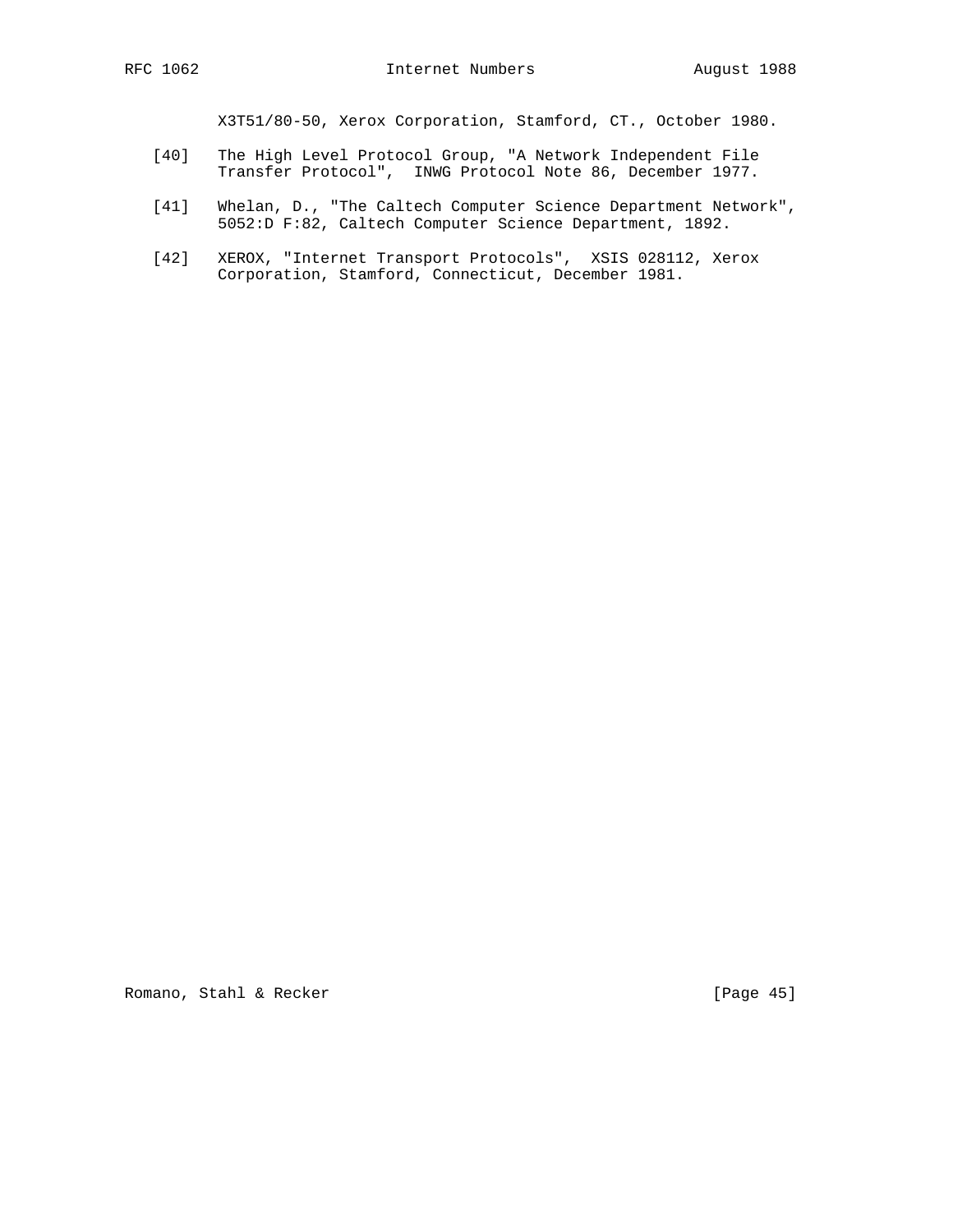# CONTACTS

| <b>HANDLE</b> | <b>NAME</b>          | MAILBOX                                     |
|---------------|----------------------|---------------------------------------------|
| [AB13]        | Brown, Alison        | alison@TCGOULD.TN.CORNELL.EDU               |
| [AB20]        | Berggreen, Arthur    | art@ACC.ARPA                                |
| [AB71]        | Bleiberg, Abraham    | bleiberg@ARGUS.STANFORD.EDU                 |
| [AB90]        | Ben-Artzi, Amatzia   | amatzia@AMADEUS.STANFORD.EDU                |
| [AB98]        | Beacham, Albert      | hpindda!abeacha@HPLABS.HP.COM               |
| [ABB2]        | Bonito, A. Blasco    | BLASCO@CNUCE-VM.ARPA                        |
| [ABS6]        | Stine, Arthur B.     | abstine@OMNIGATE.CLARKSON.EDU               |
| [AC42]        | Cohen, Adam          |                                             |
| [AC66]        | Crotty, Art          |                                             |
| [AC85]        | Cantrall, Arthur     | icsadc%asuic.bitnet@CUNYVM.CUNY.EDU         |
| [AD22]        | DesJardins, Arlene   | Arlene@VLSI.CALTECH.EDU                     |
| [AD67]        | Davis, Andy          | mcvax!cs.hw.ac.uk!andy@UUNET.UU.NET         |
| [AG22]        | Ganz, Alfred         | qanz-alfred@YALE.EDU                        |
| [AG61]        | Goodarzi, Afshin     |                                             |
| [AG67]        | Garg, Atul           |                                             |
| [AGS5]        | Smith, Arnold G.     | AGSMITH@WARBUCKS.AI.SRI.COM                 |
| [AHA]         | Anderson, Allan H.   | anderson@LL-VLSI.ARPA                       |
| [AJC11]       | Cole, Andrew J.      | AJCOLE & AI.LEEDS. AC.UK@NSS. CS.UCL. AC.UK |
| [AK36]        | Kondo, Akio          | akondo%asevx1%slb-doll.csnet@RELAY.CS.NET   |
| [AKC]         | Cheng, Albert K.     | acheng@A.CS.UIUC.EDU                        |
| [AKG2]        | Gupta, Ajay K.       | ajay%odu.edu@RELAY.CS.NET                   |
| [AKH5]        | Hartwig, Arthur K.   |                                             |
| [AL6]         | Layton, Alexis       | alex@CCA.CCA.COM                            |
| [AL46]        | Linton, Andy         | Andy_Linton%ncl.ac.uk@NSS.CS.UCL.AC.UK      |
| [ALG4]        | Grijalva, Alma       | alma@ARIZRVAX.CCIT.ARIZONA.EDU              |
| [AM54]        | MacPherson, Andrew   |                                             |
|               |                      | mcvax!tcom.stc.co.uk!andrew@seismo.CSS.GOV  |
| [AM92]        | Mott, Arch           | froyen#sverre%e.mfenet@NMFECC.ARPA          |
| MM14          | Monteiro, Antonio M. |                                             |
|               |                      | MONTEIRO%POLYGRAF.BITNET@CUNYVM.CUNY.EDU    |
| [AMS1]        | Schiffman, Allan M.  | Schiffman@KL.SRI.COM                        |
| [AP]          | Parker, R. Alan      | parker@NRL-CSS.ARPA                         |
| [AP25]        | Partan, Andrew       | hadron!cos!asp@seismo.CSS.GOV               |
| [AP57]        | Palmer, Anthony      | tony%umnmor.bitnet@CUNYVM.CUNY.EDU          |
| [AR41]        | Renard, Annie        | fr-zone-contact@INRIA.INRIA.FR              |
| [AR60]        | Robbins, Arnold      | arnold@EMORYU1.ARPA                         |
| [ARM5]        | Maffei, Andrew R.    | mit-erl!aqua!arm@EDDIE.MIT.EDU              |
| [ARS3]        | Silverman, Alan R.   |                                             |
| [AS62]        | Steiner, Albert      | AJS001%NUACC.BITNET@CUNYVM.CUNY.EDU         |
| [AS90]        | Schoener, Anthony    |                                             |
| [AS116]       | Schindler, Albert    |                                             |
|               |                      | SHINDLER%CGEUGE51.BITNET@CUNYVM.CUNY.EDU    |
| [AGG]         | Gaylord, Arthur S.   | ART@UMASS-GW.CS.UMASS.EDU                   |
| [AW48]        | Wilcox, Andy         | ajw%ufl.csnet@RELAY.CS.NET                  |

Romano, Stahl & Recker [Page 46]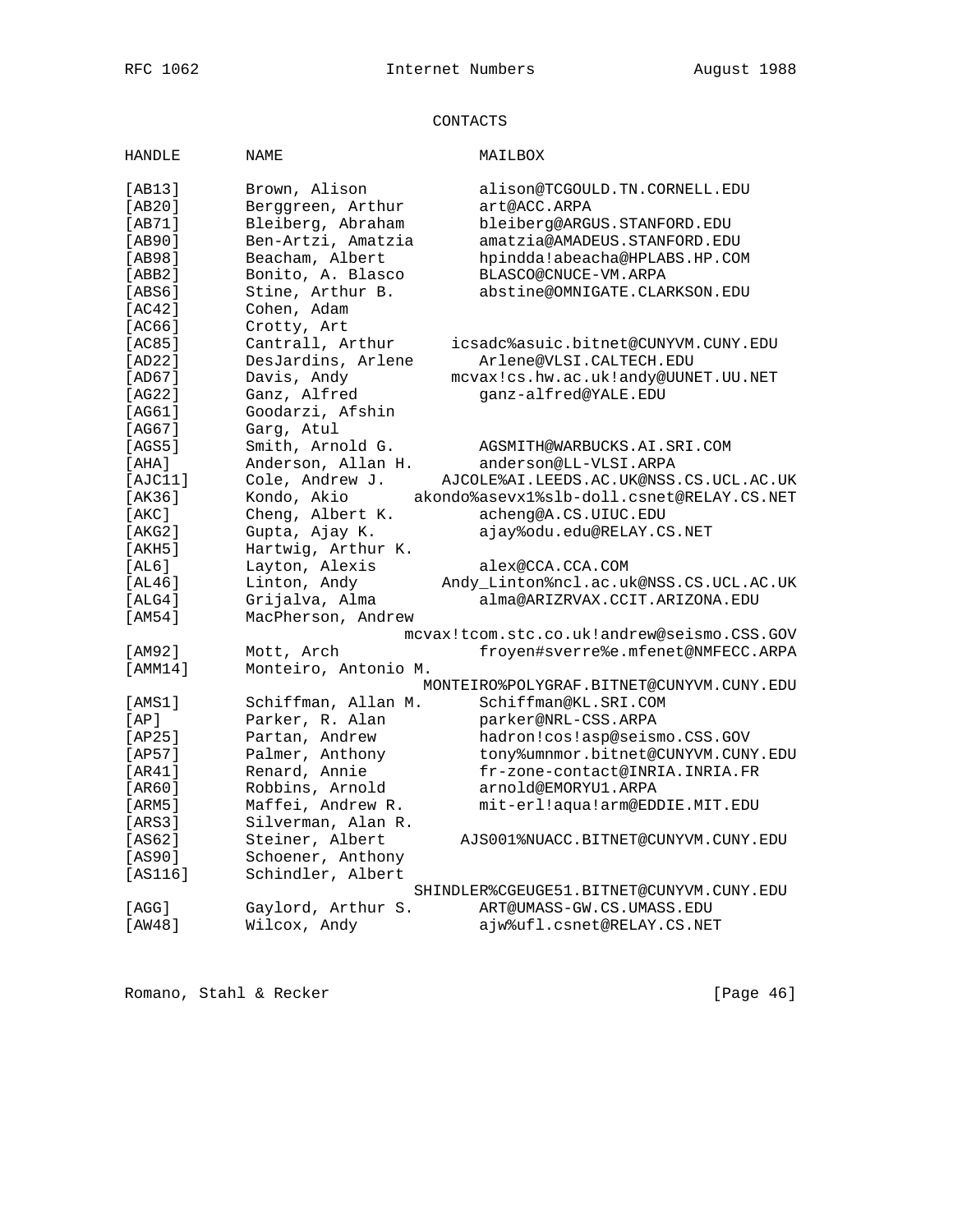| [AW56]<br>[AW65] | Asher Waldfogel<br>Whiteman, Alan |                                          |
|------------------|-----------------------------------|------------------------------------------|
|                  |                                   |                                          |
| [AY5]            | Yasuda, Akiharu                   | DIA@PAXRV-NES.ARPA                       |
| [AY10]           | Yamamura, Alan                    | alany@SUNOPTICS.CALTECH.EDU              |
| [AY11]           | Yeh, Arthur                       | C0298%univscvm.bitnet@CUNYVM.CUNY.EDU    |
| [AZ]             | Zadeh, Ansari                     | ansariza%tsuunix.uucp@RICE.EDU           |
| [BA26]           | Ayres, Bill                       | ayres%orstate.bitnet@CUNYVM.CUNY.EDU     |
| [BA41]           | Armstrong, Borden                 | BArmstro%carleton.edu@RELAY.CS.NET       |
| [BAB7]           | Burke, Barry A.                   | barry%adelie@HARVARD.HARVARD.EDU         |
| [BAT4]           | Tolliffe, Brin A.                 | TOLLIFFE@WESTPOINT.ARPA                  |
| [BAV]            | Verser, Brick A.                  | BAV%KSUVM.BITNET@CUNYVM.CUNY.EDU         |
| [BAW9]           | Wilford, Bruce A.                 | bruce@NSS.CS.UCL.AC.UK                   |
| [BB64]           | Boyter, Brian                     | boyter@NGP.UTEXAS.EDU                    |
| [BC14]           | Cattani, Robert                   | CATTANI@COLUMBIA.EDU                     |
| [BC32]           | Cunningham, Bob                   | cunninghamr%haw.sdscnet@NMFECC.ARPA      |
| [BC65]           | Chiarchiaro, Bill                 | wjc@XN.LL.MIT.EDU                        |
| [BC72]           | Carrihill, Brian                  | carrhill@NYU.ARPA                        |
| [BCH2]           | Howard, Barry C.                  | HOWARD@NMFECC.ARPA                       |
| [BD55]           | Down, Brian                       | bdown%uturing%toronto.csnet@RELAY.CS.NET |
| [BD56]           | Daniels, Bob                      | masscomp!bob@EDDIE.MIT.EDU               |
| [BE6]            | Esposito, Bob                     | espo@BPA.BELL-ATL.COM                    |
| [BE10]           | Eriksen, Bjorn                    | ber@ENEA.SE                              |
| [BEC1]           | Chi, Benjamin E.                  | sysiln%albnylvx.bitnet@CUNYVM.CUNY.EDU   |
| [BEC5]           | Colley, Ben E.                    | TPMAINT%UMVMB.BITNET@CUNYVM.CUNY.EDU     |
| [BG23]           | Greasley, Bud                     | bud@SQ.SQ.COM                            |
| [BG25]           | Gorman, Bryan                     | GORMAN@BRAGGVAX.ARPA                     |
| [BH80]           | Haanstra, Bruce                   |                                          |
| [BH103]          | Housley, Brian                    | housley@cageir5a.bitnet                  |
| [BIM]            | Margulies, Benson I.              | KSR!BENSON@HARVARD.HARVARD.EDU           |
| [BJN1]           | Nemnich, Bruce                    | bruce@THINK.COM                          |
| [BJR2]           | Russell, Bill J.                  | RUSSELL@NYU.ARPA                         |
| [BK46]           | Kummerfeld, Bob                   | unnari!basser.cs.su.oz!bob@UUNET.UU.NET  |
| [BL31]           | Lemley, Bob                       | lemleyr%baylor.bitnet@CUNYVM.CUNY.EDU    |
| [BLI]            | Irwin, Basil L.                   | irwin%ncar@RELAY.CS.NET                  |
| [BM68]           | Murray, Burton                    |                                          |
| [BM79]           | Michie, Bob                       | bob@NJITSC1.NJIT.EDU                     |
| [BM106]          | Mulligan, Brian                   | brian%sphinx.co.uk@EDDIE.MIT.EDU         |
| [BML2]           | Liblong, Breen M.                 | liblong@GAEA.WEST.SYMBOLICS.COM          |
| [BMS2]           | Segal, Ben M.                     |                                          |
| [BMW7]           | Wilber, B. Michael                | wilber@SCORE.STANFORD.EDU                |
| [BN4]            | Nowicki, Bill                     | nowicki@SUN.COM                          |
| [BN9]            | Nesheim, Bill                     | nesheim@THINK.COM                        |
| [BO5]            | Ogilvy-Morris, Bruce              | bom%rsre.mod.uk@RELAY.MOD.UK             |
| [BP51]           | Page, Bob                         | PAGE@ULOWELL.EDU                         |
| [BP52]           | Parker, Brad                      | cayman!cayman!brad@HARVARD.HARVARD.EDU   |
| [BP57]           | Payne, Bob                        | bpayne@NRAO.ARPA                         |
| [BPW1]           | Wright, Bradley P.                | AFDDN.WRIGHT@GUNTER-ADAM.ARPA            |
| [BRB8]           | Bangaru, Babu R.                  |                                          |
|                  |                                   |                                          |

Romano, Stahl & Recker [Page 47]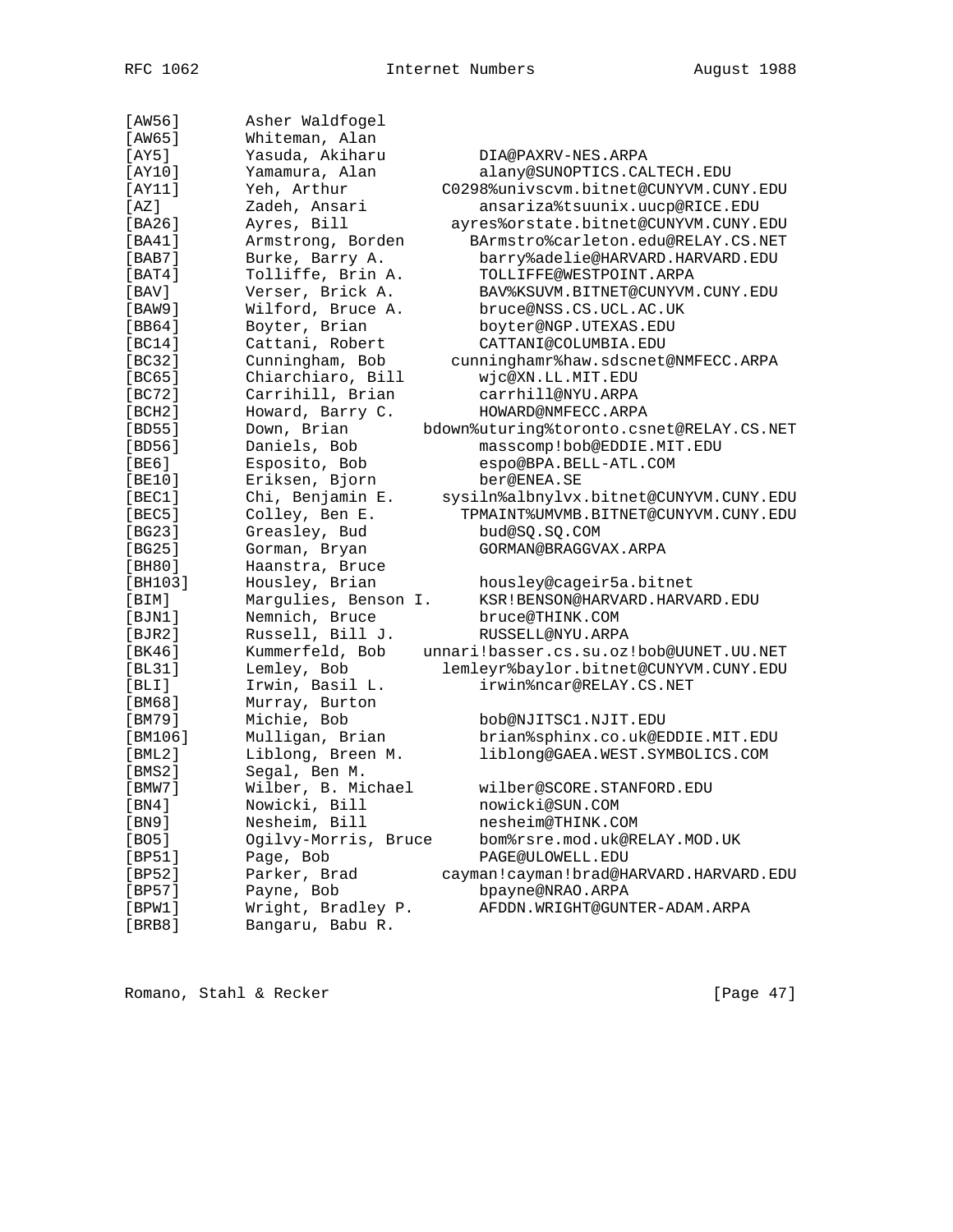| [BS24]  | Shein, Barry           | BZS@BU-CS.BU.EDU                                   |
|---------|------------------------|----------------------------------------------------|
| [BS69]  | Sweeny, Brent R.       | SWEENY@GOLD.BACS.INDIANA.EDU                       |
| [BSW]   | Seeber-Wagner, Barbara | bnsw@MITRE-BEDFORD.ARPA                            |
| [BT4]   | Teel, Bill             |                                                    |
| [BT5]   | Tomlinson, Bob         | tomlin@HC.DSPO.GOV                                 |
| [BTK1]  | Koch, Bryan T.         | btk%hall.cray.com@UC.MSC.UMN.EDU                   |
| [BWA]   | Allen, Bobby W.        | allen@YUMA.ARPA                                    |
| [CAD13] | DeFranco, Carl A., Jr. | defranco@RADC-TOPS20.ARPA                          |
| [CAK]   | Kent, Christopher A.   | kent@DECWRL.DEC.COM                                |
| [CAL7]  | Leach, Charles A.      | CAL@OKC-UNIX.ARPA                                  |
| [CAS]   | Sunshine, Carl A.      | sunshine@JOVE.CAM.UNISYS.COM                       |
| [CAS1]  | Steffey, Claude A.     | csteffey@WSMR05.ARPA                               |
| [CBD]   | Dawson, Clive B.       | Clive@MCC.COM                                      |
| [CBR2]  | Ray, Charles B.        |                                                    |
| [CC89]  | Chaundy, Chris         |                                                    |
|         |                        | munnari!ucsvc.dn.mu.oz!chris@seismo.CSS.GOV        |
| [CC99]  | Catlett, Charlie       | catlett@NCSA.NCSA.UIUC.EDU                         |
| [CC108] | Clanton, Charles       |                                                    |
| [CC129] | Cline, Carol           |                                                    |
|         |                        | s5000!kline%mscunx.sp.unisys.com@RELAY.CS.NET      |
| [CD75]  | Dowat, Cary            | dowat%fnal.hepnet@LBL.GOV                          |
| [CD83]  | Dimmers, Claudia       | postmaster@PYRAMID.COM                             |
| [CDB4]  | Barnes, Carol D.       | T45@A.ISI.EDU                                      |
| [CF4]   | Frost, Cliff           |                                                    |
|         |                        | cliff%UCBCMSA.Berkeley.EDU@JADE.Berkeley.EDU       |
| [CF35]  | Fung, Charles          | cxf@SUNSPOT.RIT.EDU                                |
| [CF57]  | Fernandez, Carlos      | Fernandez@AFWL-VAX.ARPA                            |
| [CFB1]  | Brandt, Carl F.        | carl%lsumvs.bitnet@CUNYVM.CUNY.EDU                 |
| [CFD4]  | Dunn, Charles F.       | CHUCK@UBVM.CC.BUFFALO.EDU                          |
| [CG1]   | George, Calvin         | GEORGE@EGLIN-VAX.ARPA                              |
| [CG24]  | Generous, Curtis       | GENEROUS@DAITC.ARPA                                |
| [CH2]   | Hornig, Charles        | CAH@MC.LCS.MIT.EDU                                 |
| [CI38]  | Johnson, Chris         | johnson%northeastern.edu@RELAY.CS.NET              |
| [CIB1]  | Bamford, Cliff J.      | opticom@APPLE.COM                                  |
| [CIB15] | Bedore, Clifford J.,   | isavax!cliffb@UMD5.UMD.EDU                         |
| [CIL2]  | Lydick, Carl J.        | carl@CITHEX.CALTECH.EDU                            |
| [CIW2]  | Weinstein, Clifford J. | cjw@LL-SST.ARPA                                    |
| [CL64]  | Lynch, Clifford        | ucdla%ucbtopaz.cc@UCBARPA.Berkeley.EDU             |
| [CL80]  | Leser, C.              |                                                    |
|         |                        | leser%comvax.rus.uni-stuttgart.dbp.de@RELAY.CS.NET |
| [CLH3]  | Hedrick, Charles L.    | HEDRICK@ARAMIS.RUTGERS.EDU                         |
| [CM115] | McDonald, Catherine    | ddnmqr@ADEL01.ARPA                                 |
| [CM116] | Moret, Christophe      | sysgeg%frpoly11.bitnet@CUNYVM.CUNY.EDU             |
| [CM130] | Maeckel, Clay          | claris!clay@AMES.ARC.NASA.GOV                      |
| [CMC6]  | Chow, Chai M.          | chowcm@WPAFB-AMS1.ARPA                             |
| [CMR]   | Rogers, Craig Milo     | ROGERS@VENERA.ISI.EDU                              |
| [CO16]  | Olson, Chris           |                                                    |
| [CP10]  | Partridge, Craig       | craig@BBN.COM                                      |
|         |                        |                                                    |

Romano, Stahl & Recker [Page 48]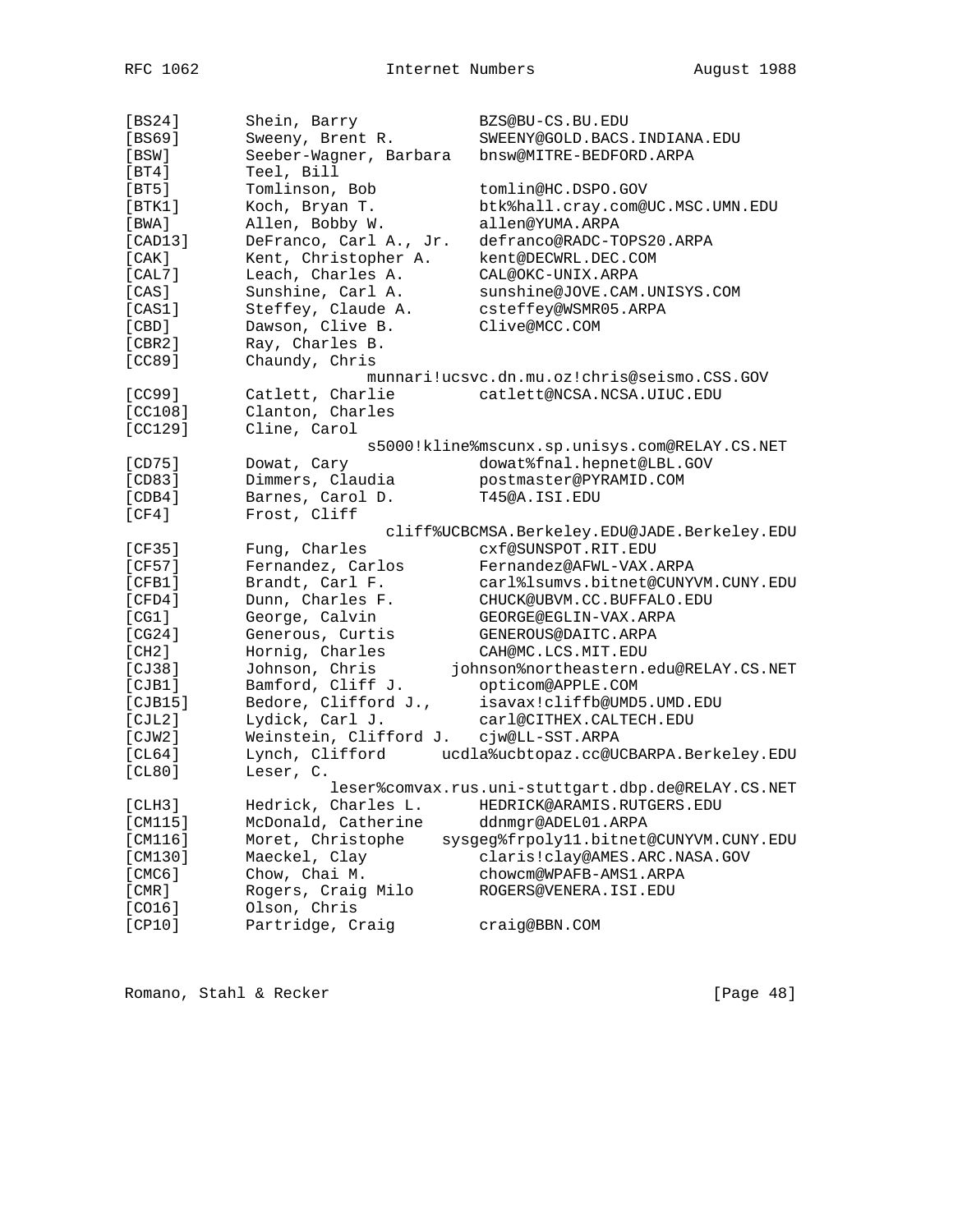| [CR24]        | Rokitansky, Carl        | ROKI@A.ISI.EDU                      |
|---------------|-------------------------|-------------------------------------|
| [CR83]        | Reynolds, Christine     | quirk@HUBCAP.CLEMSON.EDU            |
| [CRT4]        | Tettemer, Clair R., Jr. |                                     |
| [CS124]       | Stork, Christof         | clay@DIX.CALTECH.EDU                |
| [CS136]       | Stokely, Celeste        | cstokely@COHERENT.COM               |
| [CS2]         | Seitz, Charles          | CHUCK@VLSI.CALTECH.EDU              |
| [CSTACY]      | Stacy, Christopher C.   | CStacy@AI.AI.MIT.EDU                |
| [CV14]        | Verboom, Charles        |                                     |
| [CHH3]        | Hunt, Craig W.          | CRAIG@CAM-VAX.ARPA                  |
| [CWR4]        | Reece, Carole Warner    |                                     |
| [CYH]         | Huang, Chien Y.         | 6026959%PUCC.BITNET@CUNYVM.CUNY.EDU |
| [DAF9]        | Futcher, Debbie<br>Α.   | DFUTCHE@NSWC-OAS.ARPA               |
| [DAM22]       | Morgan, Deborah A.      | deb%siemens@PRINCETON.EDU           |
| $[$ DAT $4$ ] | Thomae, Doug A.         |                                     |
| [DAVE]        | Roode, R. David         | Roode%orc.uucp@UNIX.SRI.COM         |
| [DB14]        | Borman, Dave            | dab@UMN-REI-UC.ARPA                 |
| [DB28]        | Bullard, Dave           | dave%clemson.bitnet@CUNYVM.CUNY.EDU |
| [DB35]        | Branis, Danny           | danny%israel.csnet@RELAY.CS.NET     |
| [DB97]        | Bergum, Dave            | bergum@HI-MULTICS.ARPA              |
| [DB150]       | Bloom, David            | andromeda!bloom@TOPAZ.RUTGERS.EDU   |
| [DB162]       | Black, David            |                                     |
| [DB186]       | Brooks, Doug            | brooks@OSIRIS.CSO.UIUC.EDU          |
| [DB211]       | Boss, Don               |                                     |
| [DBJ4]        | Johnson, David B.       | drilltech!dbj@RICE.EDU              |
| [DBL1]        | Long, Daniel B.         | long@SH.CS.NET                      |
| [DC99]        | Chan, David             | chan@BEK-MC.CALTECH.EDU             |
| [DC115]       | Comay, David S.         | dsc@seismo.CSS.GOV                  |
| [DC126]       | Cogger, Dick            | rhx%cornellc.bitnet@CUNYVM.CUNY.EDU |
| [DC159]       | Clar, Daniel            | CLAR%FRESE51.BITNET@CUNYVM.CUNY.EDU |
| [DCMW]        | Wood, David CM          | DCMWOOD@COLO.COLORADO.EDU           |
| [DCW9]        | Wells, Donald C.        | dwells@NRAO.ARPA                    |
| [DD11]        | Deal, Don               | don@PYR.GATECH.EDU                  |
| [DD41]        | DeGrossa, Dan           | NSC-Huen@DDN2.ARPA                  |
| [DD47]        | Donaldson, Diane        | ANDIE@CVL.UMD.EDU                   |
| [DD63]        | Dorosz, Dave            | dorosz@ESDVAX.ARPA                  |
| [DD112]       | Deeth, Dave             |                                     |
| [DDC1]        | Clark, David D.         | ddc@LCS.MIT.EDU                     |
| [DDK1]        | Knight, Donald D.       | CC-SI@EDWARDS-2060.ARPA             |
| [DE6]         | Estrin, Deborah         | Estrin@OBERON.USC.EDU               |
| [DEA]         | Anselmi, David E.       | USASCEC@SIMTEL20.ARPA               |
| $[$ DET $]$   | Towson, David E.        | TOWSON@AMSAA.ARPA                   |
| [DF71]        | Fordyce, David          | fordyce@MIPS.CSC.TI.COM             |
| [DFH2]        | Hocking, Dan            | DHOCKING@ADA20.ISI.EDU              |
| [DG28]        | Gorham, Delores         | dgorham@APG-1.ARPA                  |
| [DA13]        | Hirsh, Donald G.        | wucs1!wucs2!don@seismo.CSS.GOV      |
| $[$ DGL4 $]$  | Loudon, Dennis G.       |                                     |
| [DGM18]       | McCreary, Daniel G.     | dan@ETA.ETA.COM                     |
| $[$ DGT $6$ ] | Taylor, David G.        | taylor@RAND-UNIX.ARPA               |

Romano, Stahl & Recker [Page 49]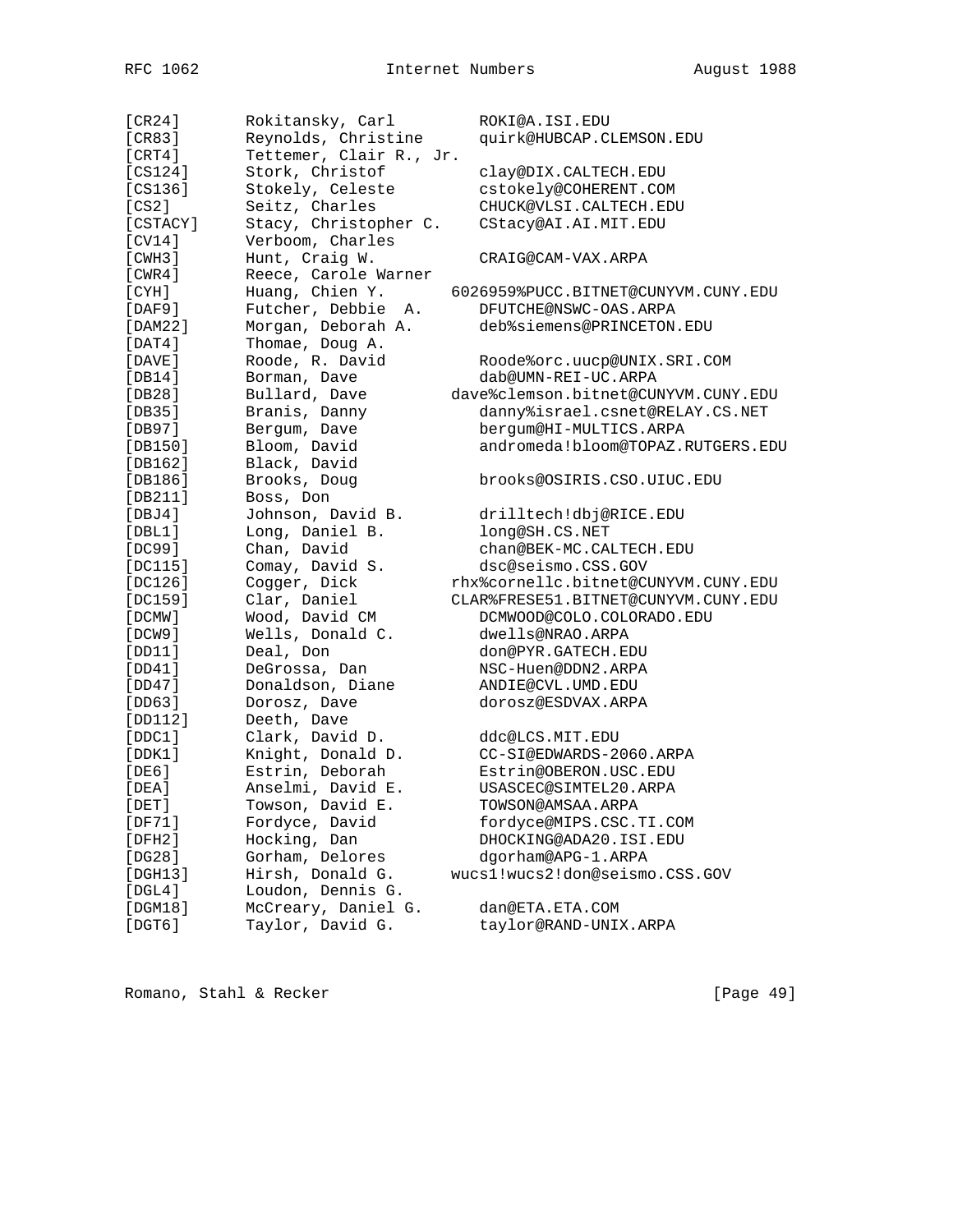| [DH17]        | Hirsch, Doug         | DHIRSCH@CCS.BBN.COM                      |
|---------------|----------------------|------------------------------------------|
| [DH23]        | Hayes, David S.      | AI01@HIOS-PENT.ARPA                      |
| [DH30]        | Hayes, Doc           | NS-DDN@DDN2.ARPA                         |
| [DH161]       | Houge, Diana         |                                          |
| [DIDI]        | Dalva, David I.      | DID@TIS.ARPA                             |
| [DIM2]        | Meiron, Daniel I.    | Meiron@DIPOLE.CALTECH.EDU                |
| $[$ $DJF]$    | Farber, David J.     | farber@CIS.UPENN.EDU                     |
| [DJG2]        | Grim, Daniel J.      | qrim@HUEY.UDEL.EDU                       |
| [DJV1]        | Van Buer, Darrel J.  | VANBUER@ECLA.USC.EDU                     |
| [DK2]         | Krafft, Dean B.      | dean@GVAX.CS.CORNELL.EDU                 |
| [DK5]         | Kirby, Diana         |                                          |
| [DK66]        | Konkin, Doug         |                                          |
|               |                      | doug%noah.arc.cdn%ubc.csnet@RELAY.CS.NET |
| [DK70]        | Kirschen, Dave       | kirschen@MULTIMAX.ARPA                   |
| [DIM1]        | Mills, Dave          | MILLS@HUEY.UDEL.EDU                      |
|               |                      |                                          |
| [DLM34]       | Merrifield, David L. |                                          |
| [DM27]        | McCallum, Doug       | mccallum@ICO.ISC.COM                     |
| [DM69]        | Marquardt, David R.  | rosevax!dave@UUNET.UU.NET                |
| [DM147]       | Morales, Dan         |                                          |
| [DM157]       | Michael, Dennis      | dennis%ucrmath.UUCP@UCSD.EDU             |
| [DMK18]       | Keirsey, David M.    | Keirsey@ECLA.USC.EDU                     |
| [DN22]        | Novotny, David       | C50DANO@HARC.EDU                         |
| [DN32]        | Nordlund, Dave       | NORDLUND%UKANVM.BITNET@CUNYVM.CUNY.EDU   |
| [DO26]        | O'Reilly, Dennis     |                                          |
| [DO27]        | Oliver, David        | ansa%alvey.uk@CS.UCL.AC.UK               |
| [DP71]        | Palus, David         |                                          |
| [DP91]        | Pennell, David       |                                          |
| [DR49]        | Reynolds, Dick       | hcx1!dick@UUNET.UU.NET                   |
| [DR71]        | Rettig, Duane        |                                          |
| [DR137]       | Rageth, David        | rageth@SPOT.COLORADO.EDU                 |
| [DRM24]       | Meadows, Donald R.   | doim-nm@SAAD.ARPA                        |
| [DRS4]        | Smith, Dennis R.     | smith@ECLC.USC.EDU                       |
| [DS59]        | Schmidt, David       | davids@ISCUVA.ISCS.COM                   |
| [DS85]        | Smith, Dale C.       | dsmith@OREGON.UOREGON.EDU                |
| [DS229]       | Sabino, David        | sundc!sneezy!sabino@SUN.COM              |
| $[$ DSP11 $]$ | St. Pierre, David    | david@PACBELL.COM                        |
| [DSR]         | Russell, Dale        | dsr@JOVE.CAM.UNISYS.COM                  |
| [DT50]        | Trinkle, Daniel      | trinkle@CS.PURDUE.EDU                    |
| [DT59]        | Tetreault, David     | DJT@NAVELEXNET-STIN.ARPA                 |
| [DTH]         | Hsu, David T.        | hsu@ENEEVAX.UMD.EDU                      |
| [DW15]        | Williams, Doug       | WILLIAMSD@A.ISI.EDU                      |
| [DW93]        | Watson, David        | david@DANDELION.CI.COM                   |
| [DW96]        | Walker, David        | dhwalker%ucivmsa.bitnet@CUNYVM.CUNY.EDU  |
| [DW139]       | Woerz, Dieter        | unido!bossix!woerz@UUNET.UU.NET          |
| [EC5]         | Cain, Edward A.      | Cain@EDN-UNIX.ARPA                       |
| [ECM6]        | Mulrean, Edward C.   |                                          |
|               |                      | MULREAN%CUA.BITNET@CUNYVM.CUNY.EDU       |
| [ED38]        | DeHart, Ed           | DEHART@TL-20B.ARPA                       |
|               |                      |                                          |

Romano, Stahl & Recker [Page 50]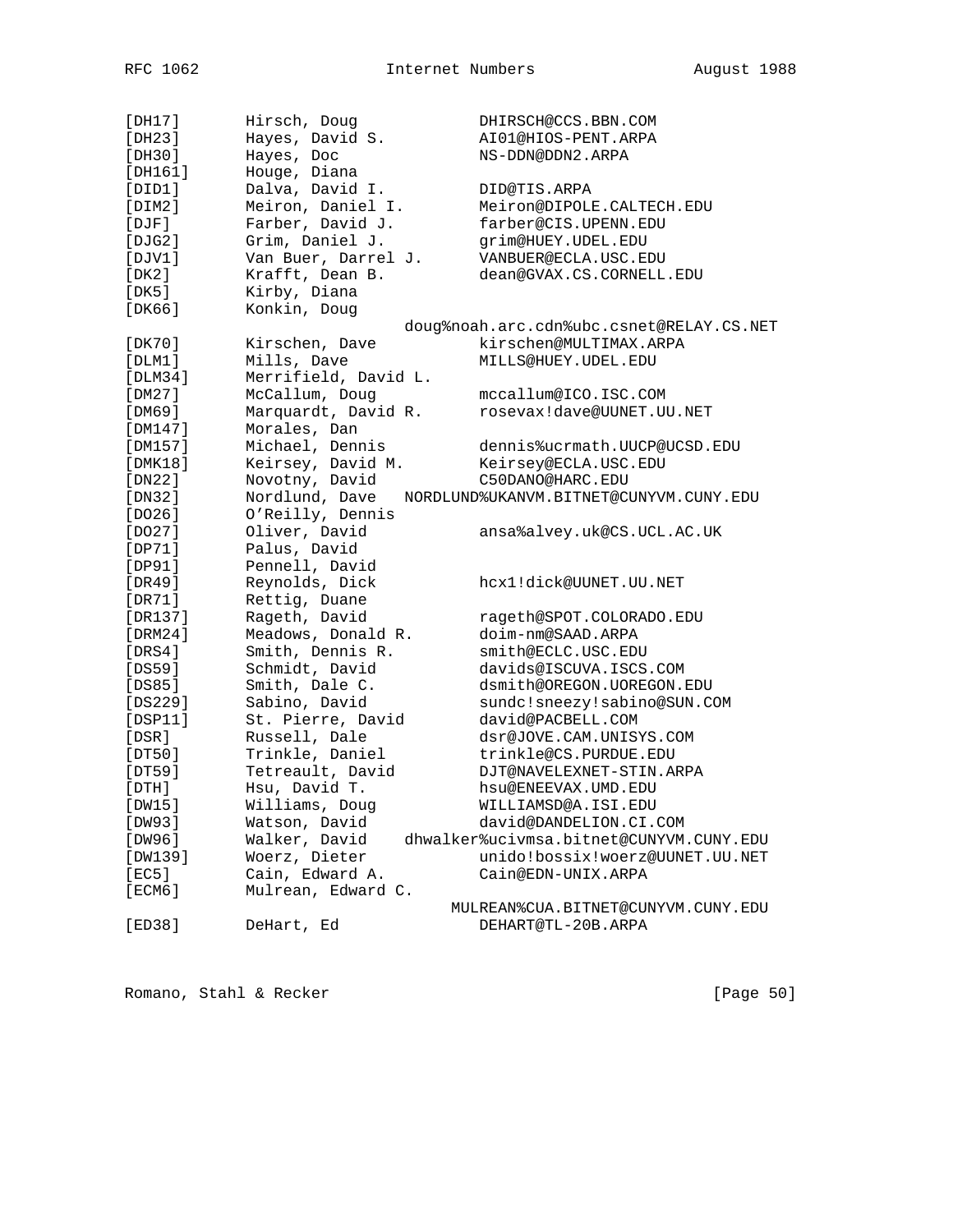| [EEW6]          | Woodward, Ernest E.   | ernie@NORTHWESTERN.ARPA                 |
|-----------------|-----------------------|-----------------------------------------|
| [EF5]           | Franceschini, E.      | FRANCESCHINI@NYU.ARPA                   |
| [EG17]          | Guglielmo, Eugene     | EJG@NWC.ARPA                            |
| [EHH4]          | Hunter, Eddie H.      |                                         |
| [EJ12]          | Jorgensen, Ed         | jorg%lvva.span@SDS.SDSC.EDU             |
| [EJ19]          | James, Ed             | edjames@SHADOW.Berkeley.EDU             |
| $[$ EJN1 $]$    | Norman, Eric J.       | ejnorman@UNIX2.MACC.WISC.EDU            |
| [EK18]          | King, Edwin           | King@SRI-LEWIS.ARPA                     |
| [EM67]          | Rehm, Eric            | REHM@COGITO.DEC.COM                     |
| [EM75]          | Madden, Edward        |                                         |
| [EPA]           | Allman, Eric P.       | eric@UCBVAX.Berkeley.EDU                |
| [ER42]          | Rose, Eric            |                                         |
| [ERC1]          | Crane, Eric R.        | Eric.Crane@C.CS.CMU.EDU                 |
| [ERK3]          | Kozel, Edward R.      | Kozel@SPAM.ISTC.SRI.COM                 |
| [EY5]           | Yamin, Elaine         |                                         |
| [EZ3]           | Zawacki, Edward       | u17375%uicvm.bitnet@CUNYVM.CUNY.EDU     |
| [FAS]           | Segovich, Fred A.     | fred@XENURUS.GOULD.COM                  |
| [FCH]           | Holtry, Franklin C.   |                                         |
| [FD18]          | de Kruijf, F.         | FREEK%DUTRUN.UUCP@seismo.CSS.GOV        |
| [FE6]           | Ellis, Frank          | ellis@PVAMU.EDU                         |
| [FH35]          | Haag, F.              |                                         |
| $[$ FJB $3$ ]   | Ball, Frederick J.    | ball@FORD-VAX.ARPA                      |
| $[$ FJH $1$ $]$ | Halloran, Frank J.    | AMSEL-RD-COM-I@CECOM-1.ARPA             |
| $[$ FJK $2$ ]   | Kastenholz, Frank J.  | Kodinsky@MIT-MULTICS.ARPA               |
| [FJS3]          | Schmidt, F. Jeffery   | JSCHMIDT%CDA@AMC-HQ.ARPA                |
| [FMA1]          | Avolio, Frederick M.  | avolio@DECUAC.DEC.COM                   |
| $[$ FU1 $]$     | Ullings, Fons         | fons@NAT.VU.NL                          |
| [FW17]          | Wendling, Frederic    | FWENDLING@NOTE.NSF.GOV                  |
| [FWD]           | Dyner, Wolfgang J.    | DYNERW@HEIDELBERG-EMH.ARPA              |
| [GAA]           | Adams, Glenn A., Jr.  | glenn@XN.LL.MIT.EDU                     |
| [GAL5]          | Loyola, Guillermo A.  | loyola%ibm-sj@RELAY.CS.NET              |
| [GAM27]         | Mohr, Gregory A.      | wucs1!onemohr!mrh@UUNET.UU.NET          |
| [GB7]           | Beling, Gerd          | GBELING@A.ISI.EDU                       |
| [GB43]          | Broomell, George      | UKT101%UKCC.BITNET@CUNYVM.CUNY.EDU      |
| [GB95]          | Bauerschmidt, Gary    | gbauers@ARIEL.UNM.EDU                   |
| [GB125]         | Brunkhorst, Geoffrey  | gbb@FERMAT.MAY.EDU                      |
| [GBR]           | Reilly, G. Brendan    | REILLY@WHARTON.UPENN.EDU                |
| [GC]            | Campbell, Graham      | gc@BNL.ARPA                             |
| [GC89]          | Crawford, Geoff       |                                         |
| [GEOFF]         | Mulligan, Geoffrey C. | GEOFF@USAFA.ARPA                        |
| [GG11]          | Goble, George         | GHG@EE.ECN.PURDUE.EDU                   |
| [GG43]          | Gagnon, Gary          | ggagnon@CSC-LONS.ARPA                   |
| [GG68]          | Guillerm, Gerard      | sysdomi%frpoly11.bitnet@CUNYVM.CUNY.EDU |
| [GGB2]          | Baehr, G. Geoffrey    | geoffb@TRWIND.TRW.COM                   |
|                 | Hidley, Gregory R.    | hidley@SDCSVAX.UCSD.EDU                 |
| [GH29]          |                       |                                         |
| [GH]            | Hastie, Glenn I., II  | hastie@SPAM.ISTC.SRI.COM                |
| [GJK1]          | Klem, George J.       | KLEM@BRL.ARPA                           |
| [GK44]          | Kunis, Gary           |                                         |

Romano, Stahl & Recker [Page 51]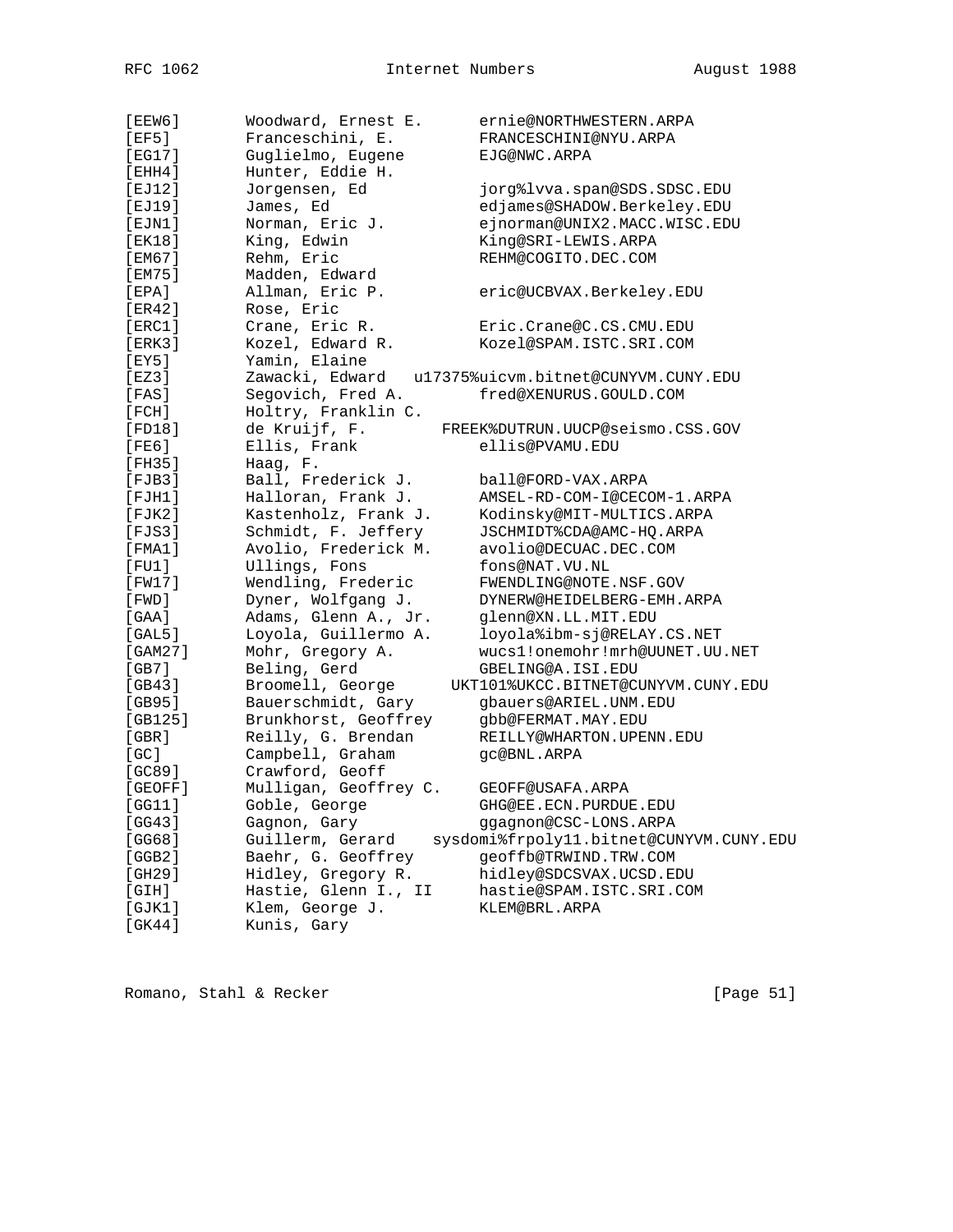| $[$ GKN $1$ ]    | Newman, Gerard        | GKN@SDS.SDSC.EDU                       |
|------------------|-----------------------|----------------------------------------|
| [GL41]           | Lindberg, Gunnar      | lindberg@CS.CHALMERS.SE                |
| [GLD]            | Durant, Geraldine L.  | DURANT@LL.ARPA                         |
| [GLH5]           | Hemphill, Gavin L.    | HEMPHILL@DREA-XX.ARPA                  |
| [GM34]           | Miyata, Gaylord       | MIYATA%OZ.AI.MIT.EDU@XX.LCS.MIT.EDU    |
| $[$ GMQ $]$      | Quinn, George M.      | quinn%ceramics.bitnet@CUNYVM.CUNY.EDU  |
| $[$ GMT $6$ ]    | Trimble, Gary M.      | lams!gmt@AMES.ARC.NASA.GOV             |
| [GP11]           | LeClair, Gene P.      | GENE@OPTIMIS-PENT.ARPA                 |
| [GP56]           | Petschl, Gottfried    |                                        |
| [GR11]           | Ricart, Glenn         | glenn@MIMSY.UMD.EDU                    |
| [GR26]           | Richter, Georg        | urz07%dmswwulc.bitnet@CUNYVM.CUNY.EDU  |
| [GS91]           | Streeter, Guy         | ingr!streeter@UUNET.UU.NET             |
| [GS119]          | Smith, Gordon         | gordon@UNE.0Z.AU                       |
| [GS123]          | Stone, Geof           |                                        |
| [GTA]            | Almes, Guy T.         | Almes@RICE.EDU                         |
| [GW22]           | Weiler, Grant         | weiler@CS.UTAH.EDU                     |
| [GW40]           | Wallace, Gary         | gary%umass.csnet@RELAY.CS.NET          |
| [GW49]           | Ward, George          |                                        |
| [HB60]           | Boetzkes, H. A. P. A. | mcvax!nlgvax!henkbo@UUNET.UU.NET       |
| [HC2]            | Cho, Haesoon          | hscho%kaist.csnet@RELAY.CS.NET         |
| [HC24]           | Chen, Ho              |                                        |
|                  |                       | HOWARD. WACTLAR@A.CS.CMU.EDU           |
| [HDW2]<br>[HG20] | Wactlar, Howard D.    |                                        |
|                  | Geist, Harald         | unido!nixpbe!geist@UUNET.UU.NET        |
| [HGH1]           | Heard, Harry G.       | HEARD@AMES-VMSB.ARPA                   |
| [HH37]           | Hesseling, Hans       | HESSELING@HGRRUG5.BITNET               |
| [HH45]           | Hori, Hidehiko        |                                        |
| [HK24]           | Knight, Holly         | myrtle!holly@TSCA.ISTC.SRI.COM         |
| [HKG2]           | Gilbert, Howard K.    | gilbert%YALEVM.BITNET@MITVMA.MIT.EDU   |
| [HKO]            | Orman, Hilarie K.     | HO@TIS-W.ARPA                          |
| [HIW7]           | Lorenz-Wirzba, Heidi  | heidi@ELXBSD.CALTECH.EDU               |
| [HM38]           | Mikami, Hirohide      | mikami%ntt-20@SUMEX-AIM.STANFORD.EDU   |
| [HML1]           | Long, Morrow H.       | LONG-MORROW@CS.YALE.EDU                |
| [HM3]            | Naef, Heinz           | mcvax!cgcha!whna@seismo.CSS.GOV        |
| [HP32]           | Price, Harold         |                                        |
| [HT12]           | Tam, Henry            | rmay%cornelld.bitnet@JADE.Berkeley.EDU |
| [HT19]           | Trickey, Howard       | trickey@ATT.ARPA                       |
| [HVS1]           | van Staveren, Hans    | mcvax!cs.vu.nl!sater@UUNET.UU.NET      |
| [HWB]            | Braun, Hans-Werner    | HWB@MCR.UMICH.EDU                      |
| [HWP2]           | Poor, Henry W. (Hank) | poor@RSMAS.MIAMI.EDU                   |
| [IHM]            | Merritt, Ian H.       | nrcvax!ihm@TRWIND.TRW.COM              |
| [IMK1]           | Kirmer, Irwin M.      | kirmer%unmb.bitnet@CUNYVM.CUNY.EDU     |
| [IRN]            | Nassi, Isaac R.       | NASSI@MULTIMAX.ARPA                    |
| [IW5]            | Winston, Ira          | ira@CIS.UPENN.EDU                      |
| [JA]             | Akkerhuis, Jaap       | jaap@MOUTON.ARPA                       |
| [JA1]            | Aronson, Jules P.     | ARONSON@MCS.NLM.NIH.GOV                |
| [JA91]           | Angotti, Joseph J.    |                                        |
| [JAG3]           | Gumpf, Jeffrey A.     | Gumpf@CWRU.CWRU.EDU                    |
| [JAJ17]          | Jokl, James A.        | jaj@UVAARPA.VIRGINIA.EDU               |

Romano, Stahl & Recker [Page 52]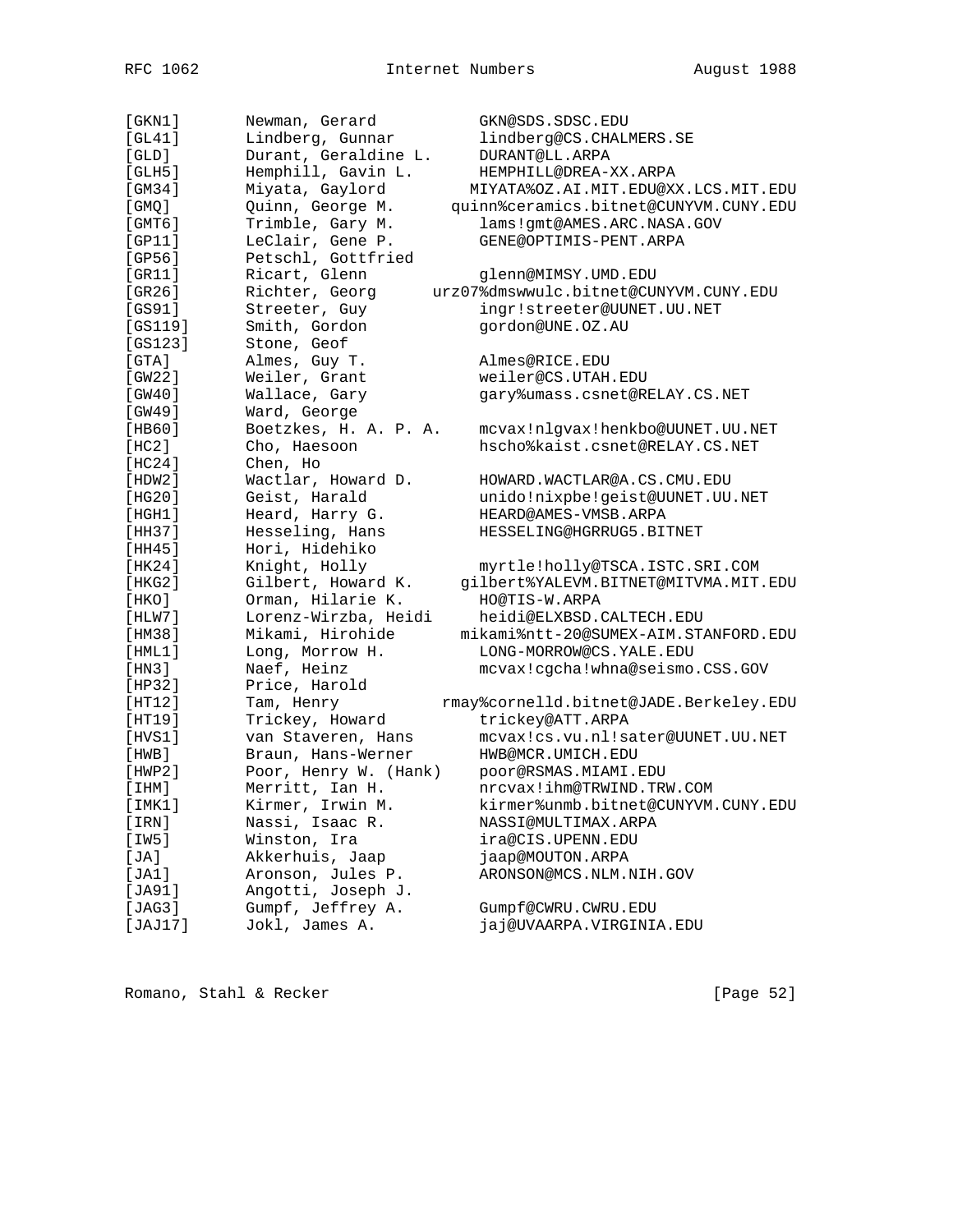| [JAW16]     | Wieclawek, Joseph A.    | jaw@SESUN.JPL.NASA.GOV                         |
|-------------|-------------------------|------------------------------------------------|
| [JAW34]     | Wabik, Jeff A.          | shamash!jwabik@UUNET.UU.NET                    |
| $[JBI13]$   | Bennett, Jerome         | bennett@DFTNIC.GSFC.NASA.GOV                   |
| [JB188]     | Burger, Josef           | bolo@SPOOL.WISC.EDU                            |
| [JB218]     | Blondeau, Jim           | jbb%tektools.tek.csnet@RELAY.CS.NET            |
| [ $JB230$ ] | Bottenberg, Jaap        | mcvax!nlgvax!jaapb@UUNET.UU.NET                |
| [JB254]     | Blows, Jeff             | jeff@SMOKEY.0Z                                 |
| [JBP]       | Postel, Jon             | POSTEL@VENERA.ISI.EDU                          |
| [JBV2]      | VanBokkelen, James B.   | jbvb@VAX.FTP.COM                               |
| [JBW1]      | Walters, Joseph B., Jr. | JWALTERS@CCX.BBN.COM                           |
| [JC11]      | Clifford, James R.      | jrc@LANL.GOV                                   |
| [JC106]     | Conklin, Joel           | CONKLIN@GE-CRD.ARPA                            |
| [JC235]     | Crowhurst, Jon          | crowhurst@ADMIN.OGC.EDU                        |
| [JC272]     | Cowan, Jack             |                                                |
| [JC288]     | Cottrell, Jim           | jim%easby.dur.ac.uk@NSS.CS.UCL.AC.UK           |
| [JCB42]     | Bergeron, Jay C.        |                                                |
| [JCH17]     | Honig, Jeffrey C.       | jch@DEVVAX.TN.CORNELL.EDU                      |
| [JCW12]     | Woodard, James C.       |                                                |
| [JD27]      | Doyle, John             | doyle@CSVAX.CALTECH.EDU                        |
| [JD86]      | Duran, Jose             | NSC-HILL@DDN2.ARPA                             |
| [JDC20]     | Case, Jeffrey D.        | case@UTKUX1.UTK.EDU                            |
| [JDG]       | Guyton, James D.        | guyton@RAND-UNIX.ARPA                          |
| [JEB50]     | Bradt, James E.         | bradt@GE-CRD.ARPA                              |
|             |                         |                                                |
| [JEE4]      | Ellison, Jan E.         | JELLISON@GTEWIS.ARPA                           |
| [JF77]      | Fallon, Jim             | JFALLON@MACOMW.ARPA                            |
| [JF78]      | Finke, John             | JFINKE@ITSGW.RPI.EDU                           |
| [JFAS]      | Schillemans, Joop F.A.  |                                                |
|             |                         | RCJOOP%HEITHE5.BITNET@CUNYVM.CUNY.EDU          |
| [JFC6]      | Chambon, J. Francois    |                                                |
| [JFD9]      | Detke, John F.          |                                                |
| [JFS22]     | Scheimer, James F.      | jfs@IRIS.CSS.GOV                               |
| [JGD1]      | Deck, Joseph G.         |                                                |
|             |                         | JGD%WCC.WESLYN%WESLEYAN.BITNET@CUNYVM.CUNY.EDU |
| [JH10]      | Hargrove, Jimmy         | jimmy@SEAHUB.ARPA                              |
| [JH18]      | Huens, Jean             | prlb2!kulcs!jean@seismo.CSS.GOV                |
| [JH22]      | Hook, James             | jgh@SVAX.CS.CORNELL.EDU                        |
| [JH92]      | Hahn, Jack              | hahn%umdc.bitnet@CUNYVM.CUNY.EDU               |
| [JH141]     | Heinanen, Juha          |                                                |
|             |                         | fi-technical-contact%tut.uucp@seismo.CSS.GOV   |
| [JH155]     | Hayward, Jeff           | uccl@UHVAX1.UH.EDU                             |
| [JHH8]      | Haynes, James H.        | ucscc!haynes@UCBVAX.Berkeley.EDU               |
| [JJ48]      | Jongeward, Jeffrey      |                                                |
|             |                         | ssc-vax!root@BEAVER.CS.WASHINGTON.EDU          |
| [JJD12]     | Diehl, Jeff J.          | hq-spcd-xqr@AFCC-OA2.ARPA                      |
| [JK7]       | Koda, Jim               | KODA@VENERA.ISI.EDU                            |
| [JK151]     | Kim, June               | june%sorak.kaist.ac.kr@RELAY.CS.NET            |
| [JKR1]      | Reynolds, Joyce K.      | JKREYNOLDS@VENERA.ISI.EDU                      |
| [JL15]      | Lepreau, Jay            | LEPREAU@CS.UTAH.EDU                            |
|             |                         |                                                |

Romano, Stahl & Recker [Page 53]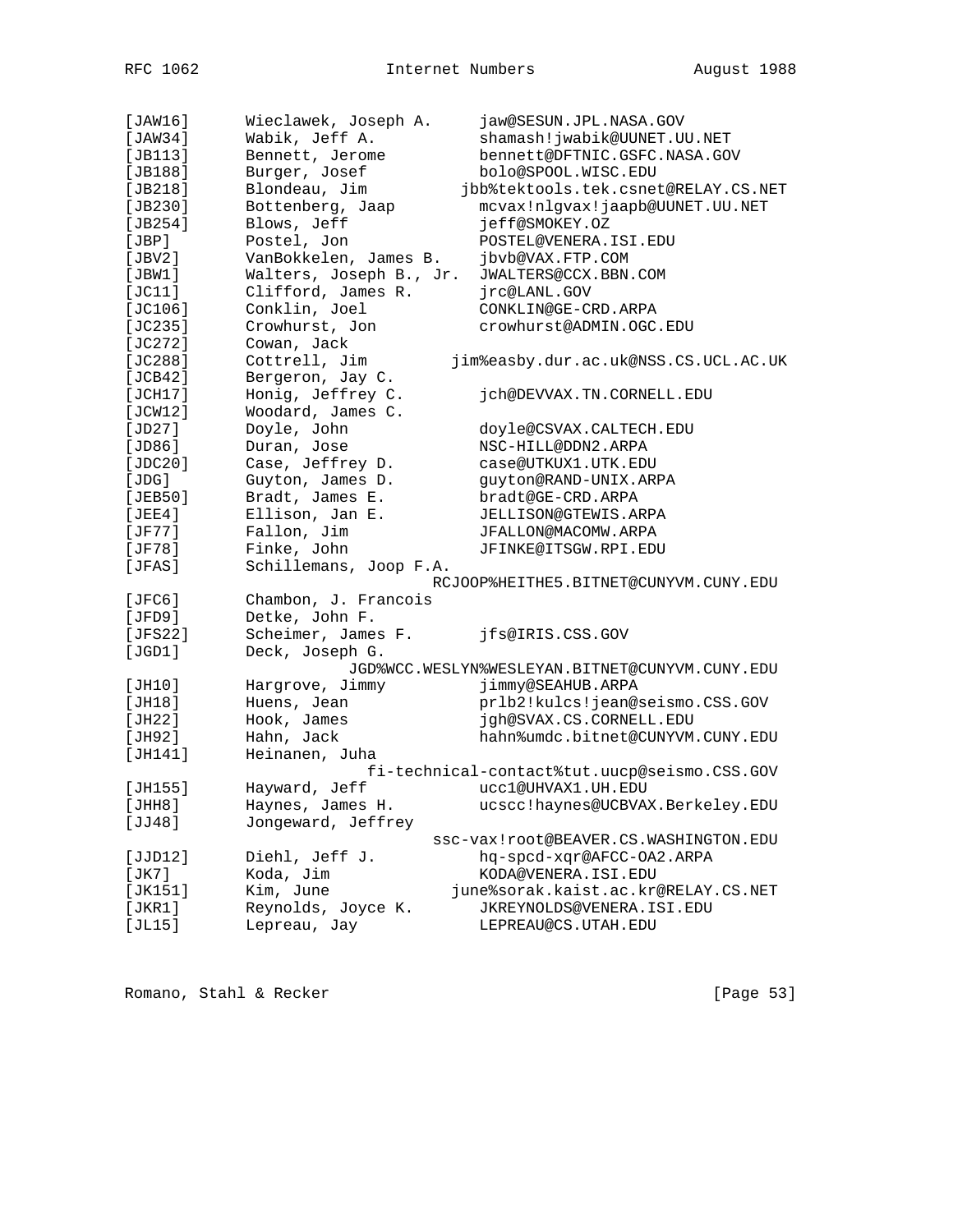| [JL52]      | Lekashman, John       | lekash@ORVILLE.NAS.NASA.GOV                              |
|-------------|-----------------------|----------------------------------------------------------|
| [JL115]     | Little, John          | portal!jel@SUN.COM                                       |
| [JL152]     | Lange, John           |                                                          |
|             |                       | hplabs!sun!texsun!radian!altair!johnl@RUTGERS.EDU        |
| [JLM23]     | Mills, John L.        | LIAISON@BCO-MULTICS.ARPA                                 |
| [JLS45]     | Sloan, John L.        | jsloan%wright.csnet@RELAY.CS.NET                         |
| [JM60]      | McCollum, Jim         | MCCOLLUM@TOPS20.DEC.COM                                  |
| [JM184]     | Macelli, Joseph       | joem%suny-sb.csnet@RELAY.CS.NET                          |
| [JM246]     | Moretz, Joseph        | rogers@NEMS.ARPA                                         |
| [JM278]     | Mazumdar, Jin         |                                                          |
| [JM292]     | Murai, Jun            | jun%JAPAN.CSNET@RELAY.CS.NET                             |
| [JM303]     | Moorfoot, John        | jgm%charlie.oz@seismo.CSS.GOV                            |
| [JM304]     | McClurg, Jim          |                                                          |
| [JMA16]     | Adams, James M., III  | ADAMS@MACOMW.ARPA                                        |
| [JMH10]     | Hayes, Jordan Michael | jordan@ADS.COM                                           |
| [JMR]       | Rushby, John M.       | Rushby@CSL.SRI.COM                                       |
| [JMRM]      | Matheson, James M.R.  |                                                          |
|             |                       | jmrm%digsys.engineering.cambridge.ac.uk@NSS.CS.UCL.AC.UK |
| [JN40]      | Noble, John           |                                                          |
| [JN47]      | Nerbovig, Jerry       |                                                          |
| [JNL1]      | Larson, John N.       | JLarson.PA@XEROX.COM                                     |
| [J054]      | O'Connor, John        |                                                          |
| [JOG]       | Gartley, John O.      | gartley%atc.alcoa.com@RELAY.CS.NET                       |
| [JOO]       | Ostlund, James O.     | ostlund@SALK-ADM.SDSC.EDU                                |
| [JP147]     | Petragnani, Joseph    | petragna%sjuvax.sju.edu@RELAY.CS.NET                     |
| [JPB17]     | Bossert, John         |                                                          |
|             |                       | uw-beaver!uw-entropy!thebes!bossert@RUTGERS.EDU          |
| [JPC17]     | Chion, J.P.           |                                                          |
| [JPO4]      | O'Brien, John P.      |                                                          |
|             |                       | cvax!ucf-cs!novavax!john@UCBVAX.Berkeley.EDU             |
| [JPS17]     | Stoneback, John P.    | allegra!mc70!stonebac@seismo.CSS.GOV                     |
| [JPS21]     | Sorensen, Jan P.      | RKUJPS%NEUVM1.BITNET@CUNYVM.CUNY.EDU                     |
|             | Wies, J.P.            |                                                          |
| [JPW11]     |                       |                                                          |
| [JR15]      | Rhodes, John E.       | jrhodes@LOGNET2.ARPA<br>ROBINSON@DMC-CRC.ARPA            |
| [JR17]      | Robinson, John        |                                                          |
| [JRM1]      | Miller, James R.      | jmiller@NOSC.MIL                                         |
| [JRR14]     | Ragland, Joe R.       | TUCJRR@TUCC.TUCC.EDU                                     |
| [JRS8]      | Schwab, Jeffrey R.    | jrs@ECN.PURDUE.EDU                                       |
| [JRS48]     | Shaeffer, James R.    | ASC02%AUDUCVAX.BITNET@CUNYVM.CUNY.EDU                    |
| [JS28]      | Shriver, John A.      | jas@PROTEON.COM                                          |
| [JS38]      | Sventek, Joseph S.    | JSSventek@LBL.ARPA                                       |
| [JSS1]      | Smith, Jeff           | aat@J.CC.PURDUE.EDU                                      |
| [JS167]     | Shprentz, Joel        | shprentz@BDM.COM                                         |
| [JS171]     | Scott, Jerry          | JERRY@TWG.ARPA                                           |
| [JS210]     | Stearns, Jeff         | fluke!jeff@SUN.COM                                       |
| [JS268]     | Simonetti, J.         |                                                          |
| [JS281]     | Shultis, Jonathan     | daf@ZOG.CS.CMU.EDU                                       |
| [ $JS283$ ] | Schwartz, Jack        | JSCHWARTZ@A.ISI.EDU                                      |

Romano, Stahl & Recker [Page 54]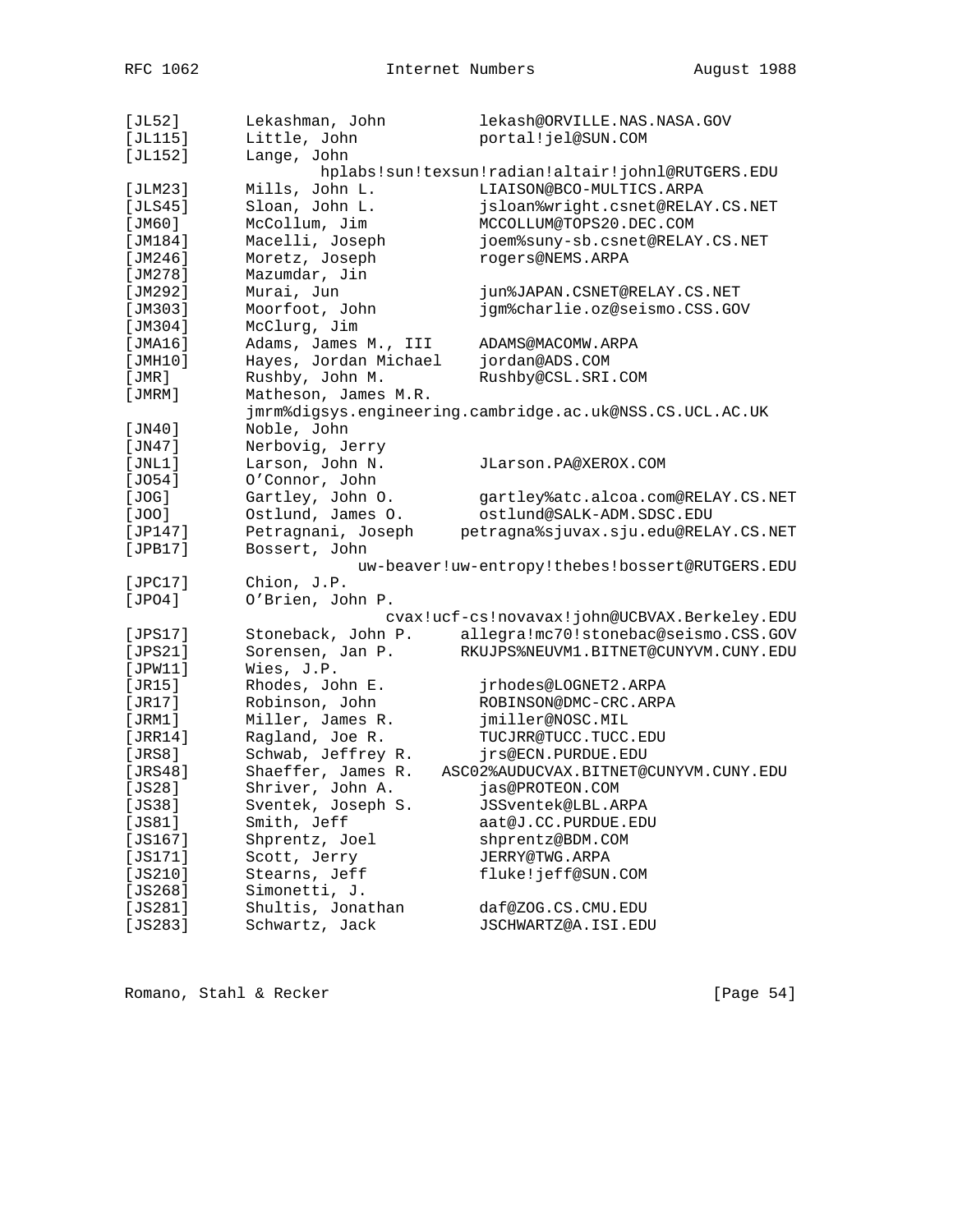| $[JS338]$ | Sherwood, John        | SHERWOOD%DALAC.BITNET@CUNYVM.CUNY.EDU    |
|-----------|-----------------------|------------------------------------------|
| [JSG5]    | Goodridge, Jon S.     | JSG@CCM.BBN.COM                          |
| [JSL9]    | Lowe, James S.        | james@CSD4.MILW.WISC.EDU                 |
| [JSM11]   | Miller, James S.      | jmiller%brandeis.csnet@RELAY.CS.NET      |
| [JSOL]    | Solomon, Jon          | JSOL@EDDIE.MIT.EDU                       |
| [JSQ1]    | Quarterman, John S.   | jsq@SALLY.UTEXAS.EDU                     |
| [JSS4]    | Sabnis, Jayant S.     | sabnix%nrl.decnet@NRL.ARPA               |
| [JSY2]    | Yaplee, Jeffrey S.    |                                          |
| [JT122]   | Thomassen, Jens       | Jens@IFI.UIO.NO                          |
| [JTE2]    | Ellis, James T.       | PSN-ADMIN@MORGUL.PSC.EDU                 |
| [JTN]     | Nelson, John T.       | jtn@POTOMAC.ADS.COM                      |
| [JV41]    | Voigt, John           | sysbjav%tcsvm.bitnet@CUNYVM.CUNY.EDU     |
| [JV53]    | Vinh, Josianne        | mcvax!margaux.inria.fr!vinh@UUNET.UU.NET |
| [JVE2]    | Eijndhoven, Jos van   |                                          |
| [JW47]    | Wobus, John           | JMWOBUS@SUVM.ACS.SYR.EDU                 |
| [JW136]   | White, James D.       | jdw@UOKUCS.UOKNOR.EDU                    |
| [JW156]   | Wray, John            | JCW2%rsre@CS.UCL.AC.UK                   |
| [JW181]   | Washer, James W.      | washer@LLL-CRG.LLNL.GOV                  |
| [JW196]   | Williams, John        |                                          |
| [JY11]    | Yancone, Joe          | yancone@CRDEC.ARPA                       |
| [ KA4 ]   | Auerbach, Karl        | auerbach@CSL.SRI.COM                     |
| [KB60]    | Braun, Karl           |                                          |
| [KBC]     | Casey, Kevin B.       | kbcasey%gallub.bitnet@CUNYVM.CUNY.EDU    |
| [KC8]     | Chen, Ken             | PERCEPT@A.ISI.EDU                        |
| [KCM2]    | McDonald, Kelly C.    | KCM%BYUADMIN.BITNET@CUNYVM.CUNY.EDU      |
| [KDM5]    | Miller, Keith D.      |                                          |
| [KDM6]    | Mayer-Spohn, Klaus D. |                                          |
|           |                       | ZRAM%DS0RUS1I.BITNET@CUNYVM.CUNY.EDU     |
| [ KDZ ]   | Zeilenga, Kurt D.     | zeilenga@HC.DSPO.GOV                     |
| [KFS]     | Sauer, Kurt F.        | ks@SVO.DECISION.COM                      |
| [KG35]    | Gilmore, Kirk         | gilmore@GALILEO.AS.ARIZONA.EDU           |
| [KH74]    | Han, Kisoo            | kshan%etrivax.etri.re.kr@RELAY.CS.NET    |
| [KHJ]     | Jobes, Karen H.       | jobes%iassns.bitnet@CUNYVM.CUNY.EDU      |
| [KL31]    | Lamb, Kathleen        | klamb%csm9a@COLO.COLORADO.EDU            |
| [KM79]    | Moran, Kathy          |                                          |
| [KMC3]    | Crepea, Kenneth M.    | CREPEA@SPAM.ISTC.SRI.COM                 |
| [KMH8]    | Hays, Kenneth M.      | hays%fsu.mfenet@NMFECC.ARPA              |
| [KO11]    | O'Keefe, Kevin        | HAZELTINE@A.ISI.EDU                      |
| [KR9]     | Rohan, Kevin          | JJKKRR@FORD-COS1.ARPA                    |
| [KRM5]    | Magill, K. Richard    | oxtrap!rich@UUNET.UU.NET                 |
| [KS62]    | Simpson, Kathy        |                                          |
| [KSL]     | Lougheed, Kirk S.     | LOUGHEED@KL.SRI.COM                      |
| [KTP]     | Pogran, Kenneth       | POGRAN@CCQ.BBN.COM                       |
| [KW2]     | Wescourt, Keith T.    | WESCOURT@CEL.FMC.COM                     |
| [LA55]    | Allison, Larry        |                                          |
| [LAB5]    | Butler, Lee A.        | butler@BRL.ARPA                          |
| [LAM1]    | Mamakos, Louis A.     | louie@TRANTOR.UMD.EDU                    |
| [LBI6]    | Bukys, Liudvikas      | bukys@CS.ROCHESTER.EDU                   |
|           |                       |                                          |

Romano, Stahl & Recker [Page 55]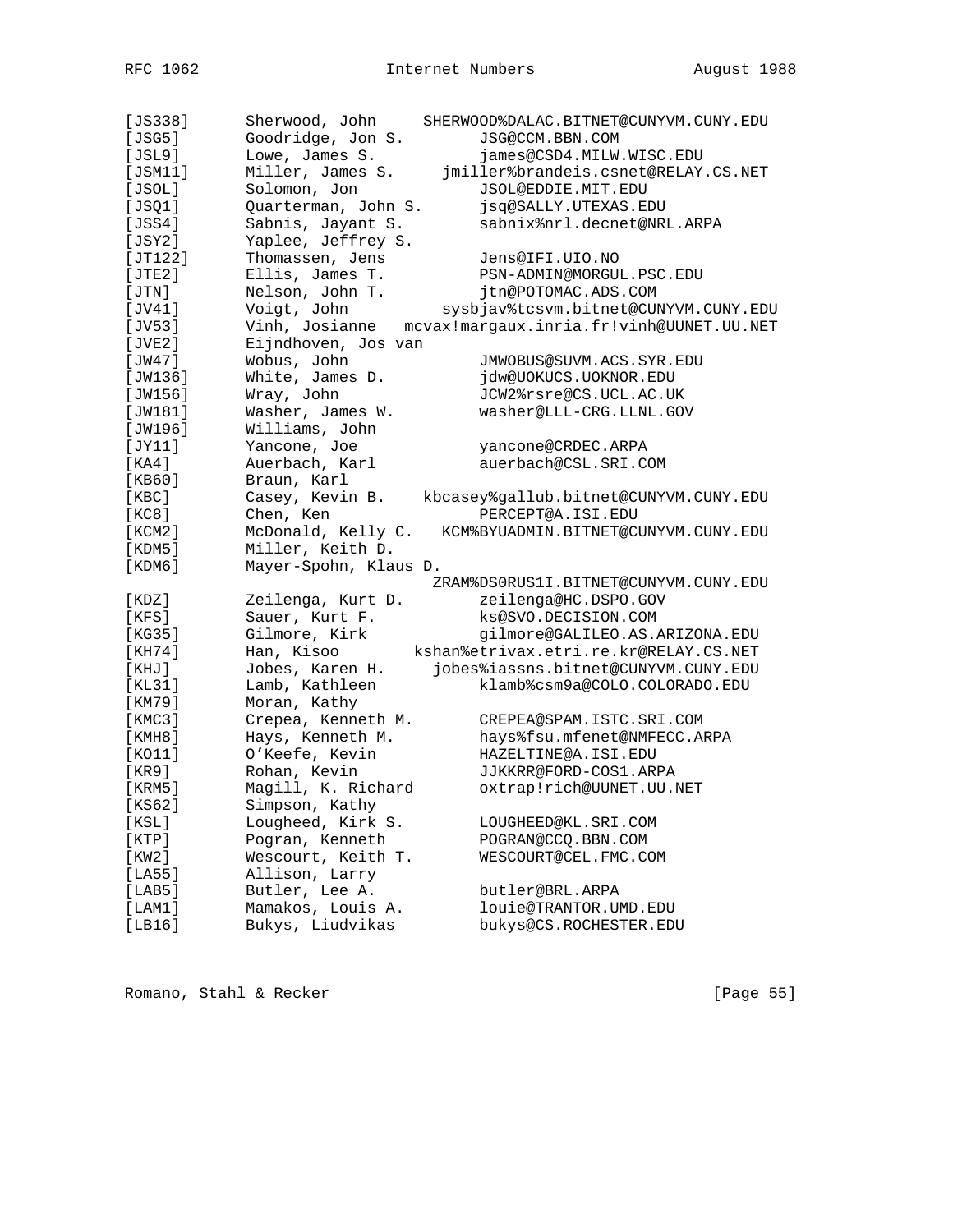| [LB110]   | Binding, Lothar       | \$45%dhdurz1.bitnet@CUNYVM.CUNY.EDU                       |
|-----------|-----------------------|-----------------------------------------------------------|
| [LCN]     | Nelson, Louis C.      | lou@AEROSPACE.AERO.ORG                                    |
| [LCN2]    | Noll, Landon Curt     | chongo@UTS.AMDAHL.COM                                     |
| [LCS]     | Schreier, Louis C.    | schreier@SPAM.ISTC.SRI.COM                                |
| [LCV]     | Varian, Lee C.        | lvarian@PUCC.PRINCETON.EDU                                |
| [LD46]    | Deni, Larry           | deni%canisius.bitnet@CUNYVM.CUNY.EDU                      |
| [LDB3]    | Borchert, L. David    | borchert@BRAGGVAX.ARPA                                    |
| [LFO]     | Ortiz, Luis F.        | ortiz-luis@YALE.ARPA                                      |
| [LJR5]    | Romero, Louis J.      |                                                           |
| [LK27]    | Kurtz, Linda          | SEAADSA@DDN2.ARPA                                         |
| [LL53]    | Lanzillo, Leo         | leo@SH.CS.NET                                             |
| [LL56]    | Lattanzi, Len         | LATTANZI@SUMEX-AIM.STANFORD.EDU                           |
| [LL64]    | Leedom, Leith         | casey@LLL-CRG.LLNL.GOV                                    |
| [LM35]    | Michela, Larry J.     | 332LJM@FLTAC-POE.ARPA                                     |
| [LM88]    | McLoughlin, Lee       | lmjm%DOC.IC.AC.UK@CS.UCL.AC.UK                            |
| [LMZ]     | Zubkoff, Leonard N.   | edsel!lnz@LABREA.STANFORD.EDU                             |
| [LOU]     | Salkind, Louis        | SALKIND@NYU.ARPA                                          |
| [LP71]    | Paniccia, Larry       |                                                           |
| [LPM]     | Michelson, Leslie P.  | michelso@JVNCF.CSC.ORG                                    |
| [LR44]    | Roy, Lynette          | roy@GMR.COM                                               |
| [LRB]     | Bierma, Larry R.      | BIERMA@NPRDC.ARPA                                         |
| [LRC7]    | Custead, Larry R.     | CUSTEAD%SASK.BITNET@CUNYVM.CUNY.EDU                       |
| [LRR1]    | Rogers, Lawrence R.   | lrr@PRINCETON.EDU                                         |
| $[LS136]$ | Sefton, Laurie        | lsefton@UTS.AMDAHL.COM                                    |
| [LSV]     | Vance, L. Stuart      | XXSS520@CHPC.BRC.UTEXAS.EDU                               |
| [LT28]    | Taylor, Larry         | BPTLCTPB%UIAMVS.BITNET@CUNYVM.CUNY.EDU                    |
| [LW26]    | Winkler, Linda        | B32357%ANLVM.BITNET@CUNYVM.CUNY.EDU                       |
| [LWR]     | Robinson, Lawrence W. | lwr@MORDOR.S1.GOV                                         |
| [MA]      | Accetta, Michael      | MIKE.ACCETTA@A.CS.CMU.EDU                                 |
| [MA24]    | Anderson, Melanie     | melanie%ncsavmsa.bitnet@CUNYVM.CUNY.EDU                   |
| [MA54]    | Allegue, Manny        | MANNY%TRINCC.BITNET@CUNYVM.CUNY.EDU                       |
| [MA56]    | Alexander, Mark       |                                                           |
|           |                       | kma%SAMSON.CADR.DIALNET.SYMBOLICS.COM@SCRC-RIVERSIDE.ARPA |
| [MA63]    | Allen, Mike           | mcvax!ethz!allen@UUNET.UU.NET                             |
| [MAB4]    | Brown, Mark A.        | Mark@OBERON.USC.EDU                                       |
| [MAJ1]    | Johnson, M. A.        |                                                           |
| [MAW25]   | Waldschmidt, Mark A.  | MARKW%CPVB.SPAN@SDS.SDSC.EDU                              |
| [MB]      | Brescia, Michael      | BRESCIA@CCV.BBN.COM                                       |
| [MB26]    | Brzustowicz, Mike     | MAB@ADS.ARPA                                              |
| [MB31]    | Bereschinsky, Michael | BERESCHINSKY@A.ISI.EDU                                    |
| [MB168]   | de Barros, Marcus     | marcus@beno.CSS.GOV                                       |
| [MC17]    | Crawford, Matt        | crawford@ANL-MCS.ARPA                                     |
| [MC65]    | Corn, Michael         |                                                           |
| [MC147]   | Clark, Mark           | mclark@NRAO.ARPA                                          |
| [MCA1]    | Akers, Mary Crocombe  | makers@BBN.COM                                            |
| [MCH5]    | Holland, M. C.        | prlb2!prlvax4!hollandm@UUNET.UU.NET                       |
| [MCL9]    |                       |                                                           |
|           | Linimon, Mark C.      |                                                           |

Romano, Stahl & Recker [Page 56]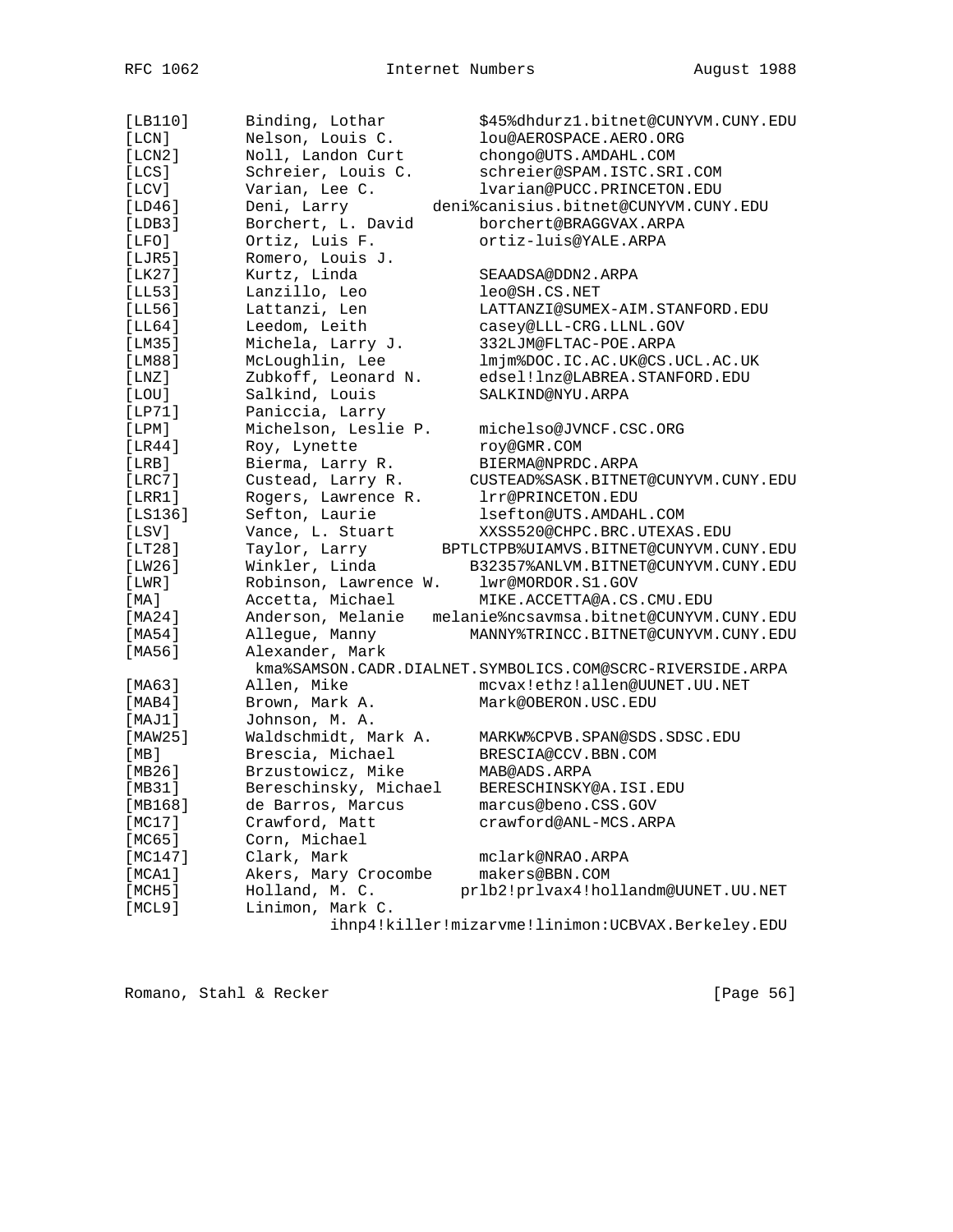| [MCSJ]      | St. Johns, Michael      | StJohns@SRI-NIC.ARPA                    |
|-------------|-------------------------|-----------------------------------------|
| $[$ MDC $]$ | Connor, Martin David    | mdc@HT.AI.MIT.EDU                       |
| [MDE3]      | Eggers, Mark D.         | CF4A8X%IRISHMVS.BITNET@CUNYVM.CUNY.EDU  |
| [ME38]      | Elvy, Marc              | ELVY@CARRARA.MARBLE.COM                 |
| [MF14]      | Fingerhut, Michael      | ircam!mf@UUNET.UU.NET                   |
| [MF31]      | Fouts, Martin           | FOUTS@AMELIA.ARC.NASA.GOV               |
| [MF74]      | Fidler, Mike            | TS0026%OHSTVMA.BITNET@CUNYVM.CUNY.EDU   |
| [MG58]      | Gilbert, Mike           | MBALLENTINE@ADA20.ISI.EDU               |
| [MG95]      | Greisen, Marc           |                                         |
| [MH82]      | Horton, Mark            | stargate.com!mark@RUTGERS.EDU           |
| [MH98]      | Hrybyk, Michael         | hrybyk@HOPKINS-EECS-BRAVO.ARPA          |
| [MH118]     | Harper, Malcom          | mkh%sevax.prg.oxford.ac.uk@CS.UCL.AC.UK |
| [MJ33]      | Johnson, Mark           |                                         |
| [MJM2]      | Muuss, Michael John     | MIKE@BRL.ARPA                           |
| [MJO4]      | O'Connor, Michael J.    | OCONNOR@SCCGATE.SCC.COM                 |
| [MJO7]      | O'Donnell, Michael J.   | odonnell@HOPKINS-EECS-BRAVO.ARPA        |
| [MK17]      | Karels, Mike            | karels@UCBVAX.Berkeley.EDU              |
| [MK38]      | Kowitz, Mark            | mark@ROCKEFELLER.ARPA                   |
| [MK68]      | Kazar, Michael          | Mike.Kazar@K.CS.CMU.EDU                 |
| [MK75]      | Koulopoulos, Mike       | well!rk@LLL-LCC.ARPA                    |
| [MK79]      | Kito, Masafumi          | kokubu%etl.jp@RELAY.CS.NET              |
| [MKL]       | Lottor, Mark K.         | MKL@SRI-NIC.ARPA                        |
| [MEP2]      | Peterson, Michael K.    | scgvaxd!mkp@CSVAX.CALTECH.EDU           |
| [ML62]      | Levine, Michael         | LEVINE@A.PSY.CMU.EDU                    |
| [ML95]      | Liu, Mei-Ling           | DSMEILI%CALSTATE.BITNET@CUNYVM.CUNY.EDU |
| [MLC]       | Corrigan, Michael       | Corrigan@DDN3.ARPA                      |
| [MM135]     | Mills, M.               |                                         |
| [MM147]     | Meyer, Mark             | mark%unlcdc3.bitnet@CUNYVM.CUNY.EDU     |
| [MM149]     | Miller, Mark            | LUMM%LEHIIBM1.BITNET@CUNYVM.CUNY.EDU    |
| [MM227]     | Mohar, Mike             | csed-1!csed-37!mohar@DAITC.ARPA         |
| [MMH5]      | Hayman, Martin M.       |                                         |
| [MMM3]      | McDonnell, Michael M.   | MIKE@ETL.ARPA                           |
| [MOUSE]     | Parker, Mike            | mouse@LARRY.MCRCIM.MCGILL.EDU           |
| [MP12]      | Petry, Michael          | petry@TRANTOR.UMD.EDU                   |
| [MP20]      | Perras, Mickey          | PERRAS@NUSC-ADA.ARPA                    |
| [MPM]       | Mullen, M. Preston      | MULLEN@NRL-CSS.ARPA                     |
| [MQ7]       | Quipourt, M.            |                                         |
| [MR29]      | Russell, Mike           |                                         |
| [MR78]      | Rotert, Michael         | ZORN%GERMANY.CSNET@RELAY.CS.NET         |
| [MR91]      | Reynolds, Mark          |                                         |
| [MR101]     | Roberson, Milton        |                                         |
| [MS9]       | Schoffstall, Martin Lee | schoff@CSV.RPI.EDU                      |
| [MS22]      | Starner, Mark L.        | starner@PRC.UNISYS.COM                  |
| [MS101]     | Szymendera, Michael     | mikey%CANISIUS.EDU@RELAY.CS.NET         |
| [MS171]     | Shapiro, Marc           | Marc.Shapiro@C.CS.CMU.EDU               |
| [MS172]     | Simonians, Marina       |                                         |
| [MS195]     | Shojima, Makoto         |                                         |
| [MSA1]      | Andersson, Mats S.      | enea!liuida!msa@seismo.CSS.GOV          |

Romano, Stahl & Recker [Page 57]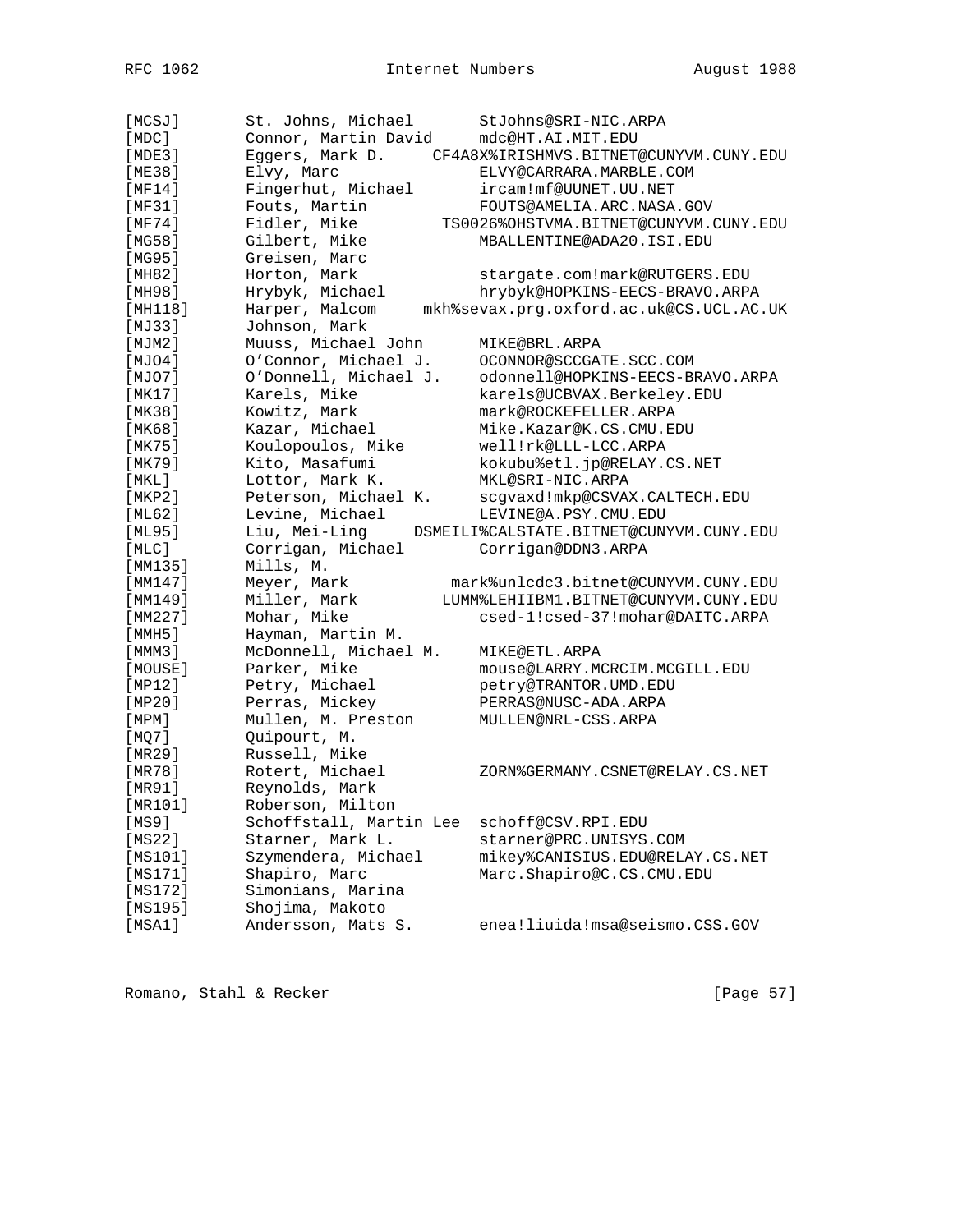| [MSM1]       | Medin, Milo            | MEDIN@AMES.ARPA                                           |
|--------------|------------------------|-----------------------------------------------------------|
| [MSP1]       | St. Paul, Mark         | stpaul@NMSU.EDU                                           |
| [MT1]        | Tharenos, Michael      | tharenos@IBM.COM                                          |
| [MV24]       | Vasoll, Mark           | vasoll%a.cs.okstate.edu@RELAY.CS.NET                      |
| [MW83]       | Wexler, Mike           | bigboy!mikew@UUNET.UU.NET                                 |
| [MWS10]      | Stalnaker, Michael W.  | MIKE@NRL-SSD.ARPA                                         |
| $[$ NAL $]$  | Lann, Neil             | nal@MORDOR.S1.GOV                                         |
| [NB16]       | Ball, Nancy            | NancyB@AUSTIN.LOCKHEED.COM                                |
| [NC3]        | Chiappa, Noel          | JNC@XX.LCS.MIT.EDU                                        |
| [ NG ]       | Gower, Neil E.         | GOWER@A.ISI.EDU                                           |
| [NH2]        | Howard, Nat            | nrh@FLASH.BELLCORE.COM                                    |
| [NM31]       | Mishkin, Nat           | apollo!mishkin@EDDIE.MIT.EDU                              |
| [ NMM ]      | Minnich, N. Michael    | mminnich@HUEY.UDEL.EDU                                    |
| [NT12]       | Todd, Neil             | mcvax!ist!neil@seismo.CSS.GOV                             |
| [NT13]       | Titley, Nigel          | mcvax!btnix!titley@seismo.CSS.GOV                         |
| [OD8]        | Deguine, O.            |                                                           |
| [OG4]        | Gremont, O.            |                                                           |
|              |                        | mcvax!inria!gipaltair-bdblues!root@seismo.CSS.GOV         |
| [PA5]        | Almquist, Philip       | Almquist@SCORE.STANFORD.EDU                               |
| [PAK6]       | Kaslo, Philip A.       | phil@ARIZONA.EDU                                          |
| [PAN1]       | Nelson, Philip A.      | phil%wwu.edu@RELAY.CS.NET                                 |
| $[$ PAP4 $]$ | Prindeville, Philip A. | PHILIPP@LARRY.MCRCIM.MCGILL.EDU                           |
| [PB40]       | Bowden, Phillip E.     | BOWDENPE@VTVM1.CC.VT.EDU                                  |
| [PB67]       | Boyle, Pat             | boyle%ubc.csnet@RELAY.CS.NET                              |
| [PC55]       | Charlton, Phyliss      |                                                           |
| [PD39]       |                        | Delaney, Pete pete%crcvax.uucp%germany.csnet@RELAY.CS.NET |
| [PDB5]       | Barron, Patrick D.     | pdb@SEI.CMU.EDU                                           |
| [PEK]        | Kane, Patrick E.       | kane@XENURUS.GOULD.COM                                    |
| [PEM4]       | McKenney, Paul E.      | mckenney@SRI.COM                                          |
| $[$ PFK $]$  | King, Peter F.         | KING%NEXT.COM@RELAY.CS.NET                                |
| [PFS2]       | Sass, Paul F.          | SASS@A.ISI.EDU                                            |
| [PG40]       | Gillis, Paul           | paulg@USAGE.UNSW.OZ                                       |
| [PGA1]       | Apley, Phillip G.      |                                                           |
| [PGM]        | Milazzo, Paul G.       | milazzo@RICE.EDU                                          |
| [PH45]       | Ho, Peter              | HO@HAC2ARPA.HAC.COM                                       |
| [PHS1]       | Schmidt, Paul H.       | pschmidt@AFIT-AB.ARPA                                     |
| $[$ PJT9 $]$ | Tyers, Peter J.        | tyers%trlluna.oz@UUNET.UU.NET                             |
| [PK]         | Kirstein, Peter T.     | KIRSTEIN@NSS.CS.UCL.AC.UK                                 |
| [PK19]       | Karr, Penny            | PKARR@BBN.COM                                             |
| [PK28]       | Karn, Phil             | KARN@THUMPER.BELLCORE.COM                                 |
| [PKH1]       | Hyder, Paul K.         | HYDER@HUB.UCSB.EDU                                        |
| [PL37]       | LaForgue, Pierre       | laforgue@IMAG.IMAG.FR                                     |
| [PLH8]       | Haymon, Paula Langford | apctrc!bigmac!haymon@UUNET.UU.NET                         |
| [PM4]        | Martin, Paul           | PMARTIN@KL.SRI.COM                                        |
| [PM37]       | Melvin, Phyllis        | phyllis@BOEING.COM                                        |
| [PM72]       | Mies, Paul             | unido!gmdzi!mies@seismo.CSS.GOV                           |
| [PM81]       | Marshall, Peter        | p.marshall%UWOVAX.BITNET@WISCVM.WISC.EDU                  |
| [PMH3]       | Henderson, P. Marshall |                                                           |

Romano, Stahl & Recker [Page 58]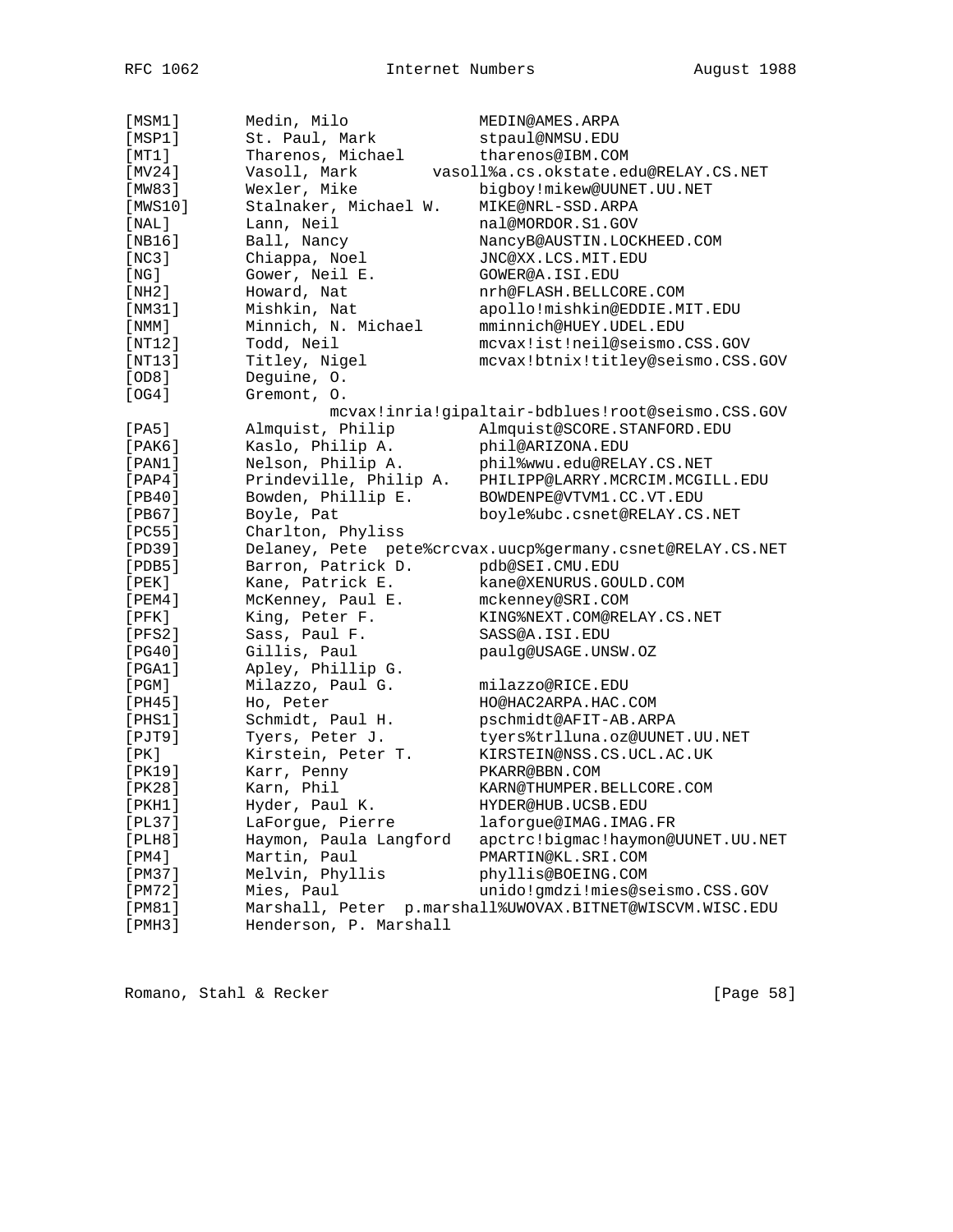| $[$ PML $1]$ | Lashley, Patrick M.    | Holems!pat1@SUN.COM                                |
|--------------|------------------------|----------------------------------------------------|
| [PN23]       | Nellessen, Peter       | CRTVAX!PN@SPICE.CS.CMU.EDU                         |
| $[$ PNW $]$  | Wan, Peter N.          | peter%msdc.uucp@GATECH.EDU                         |
| [PP14]       | Pomes, Paul            | paul@UXC.CSO.UIUC.EDU                              |
| [PP36]       | Patton, Paul           |                                                    |
| [PRT2]       | Taylor, Paul R.        | rocksvax!oswego!taylor@CS.ROCHESTER.EDU            |
| [PS27]       | Spilling, Paal         | SPILLING@A.ISI.EDU                                 |
| [PSS1]       | Schwarz, Phil S.       |                                                    |
| [PT23]       | Tomb, Peter            | ptomb%umass.bitnet@CUNYVM.CUNY.EDU                 |
| [PT26]       | Taylor, Philip         |                                                    |
|              |                        | postmaster%cst%cvaxa.sussex.ac.uk@NSS.CS.UCL.AC.UK |
| [PW37]       | Woods, Paul            |                                                    |
| [PW44]       | Wishart, Peter         | pjw%anucsd.oz@UUNET.UU.NET                         |
| [PW49]       | Ware, Pete             | esosun!pete@seismo.CSS.GOV                         |
| [RA11]       | Adams, Rick            | rick@seismo.CSS.GOV                                |
| [RA17]       | Albrightson, Robert    | bob@CS.WASHINGTON.EDU                              |
| [RA62]       | Aschenbrenner, Rex     | Rex%CGIVB%CGI.CSNET@RELAY.CS.NET                   |
| [RA66]       | Antonorsi, Richard     |                                                    |
| [RA94]       | Allison, Roger         |                                                    |
| [RAJ3]       | Johnson, Richard A.    | RAJ@ICS.UCI.EDU                                    |
| [RAJ8]       | Jones, Richard A.      | jones@COLO.COLORADO.EDU                            |
| [RAK12]      | Kawin, Richard A.      | kawin@MORDOR.S1.GOV                                |
| [RAM57]      |                        |                                                    |
|              | Mann, Rex A.           |                                                    |
| [RAR22]      | Ridder, Robert A.      |                                                    |
| [RAR23]      | Ragosa, Richard A.     |                                                    |
| [RAY4]       | Yamin, Raymond A.      |                                                    |
| [RB187]      | Baxter, Richard        | baxter-richard@YALE.ARPA                           |
| [RB217]      | Bracho, Rafael         | RXB@KL.SRI.COM                                     |
| [RB218]      | Bentson, Randolph      | bentson%colostate.csnet@RELAY.CS.NET               |
| [RB219]      | Bybee, Robert          |                                                    |
| [RB221]      | Blachley, Rick         |                                                    |
| [RB253]      | Bjers, Richard         | CCONRDB%UCCCVM1.BITNET@CUNYVM.CUNY.EDU             |
| [RBW]        | Wales, Richard B.      | WALES@CS.UCLA.EDU                                  |
| [RC113]      | Collier, Renee         |                                                    |
| [RCM9]       | McQueen, Robert C.     | SIT.MCQUEEN@CU20B.COLUMBIA.EDU                     |
| [RD91]       | Dussaulx, Regine       |                                                    |
| [RD104]      | Dirlewanger, Roland    | rd@SUN8.LRI.FR                                     |
| [RD108]      | Dahlhoff, Randall      | GR.RFD%ISUMVS.BITNET@CUNYVM.CUNY.EDU               |
| [RDG12]      | Garvie, Robert D.      | garvie%grumpy.dnet@SPOT.COLORADO.EDU               |
| [RDQ]        | Quigley, Roger d.      | quigley@SRI-LEWIS.ARPA                             |
| [RDR4]       | Rockwell, R. Dennis    | DROCKWELL@SH.CS.NET                                |
| [RE22]       | Enas, R.               | cdc-ddn@DDN2.ARPA                                  |
| [RED22]      | Donnelly, Robert<br>Е. |                                                    |
| [RER20]      | Rogers, Robert E.      |                                                    |
| [RF57]       | Fajman, Roger          | RAF%NIHCU.BITNET@CUNYVM.CUNY.EDU                   |
| [RFD1]       | Donnelly, Robert F.    | rfd@ARDEC.ARPA                                     |
| [RG92]       | Gopstein, Richard      | gopstein@RUTGERS.EDU                               |
| [RG94]       | Glass, Rick            | GLASS%CEBAFVAX.BITNET@CUNYVM.CUNY.EDU              |

Romano, Stahl & Recker [Page 59]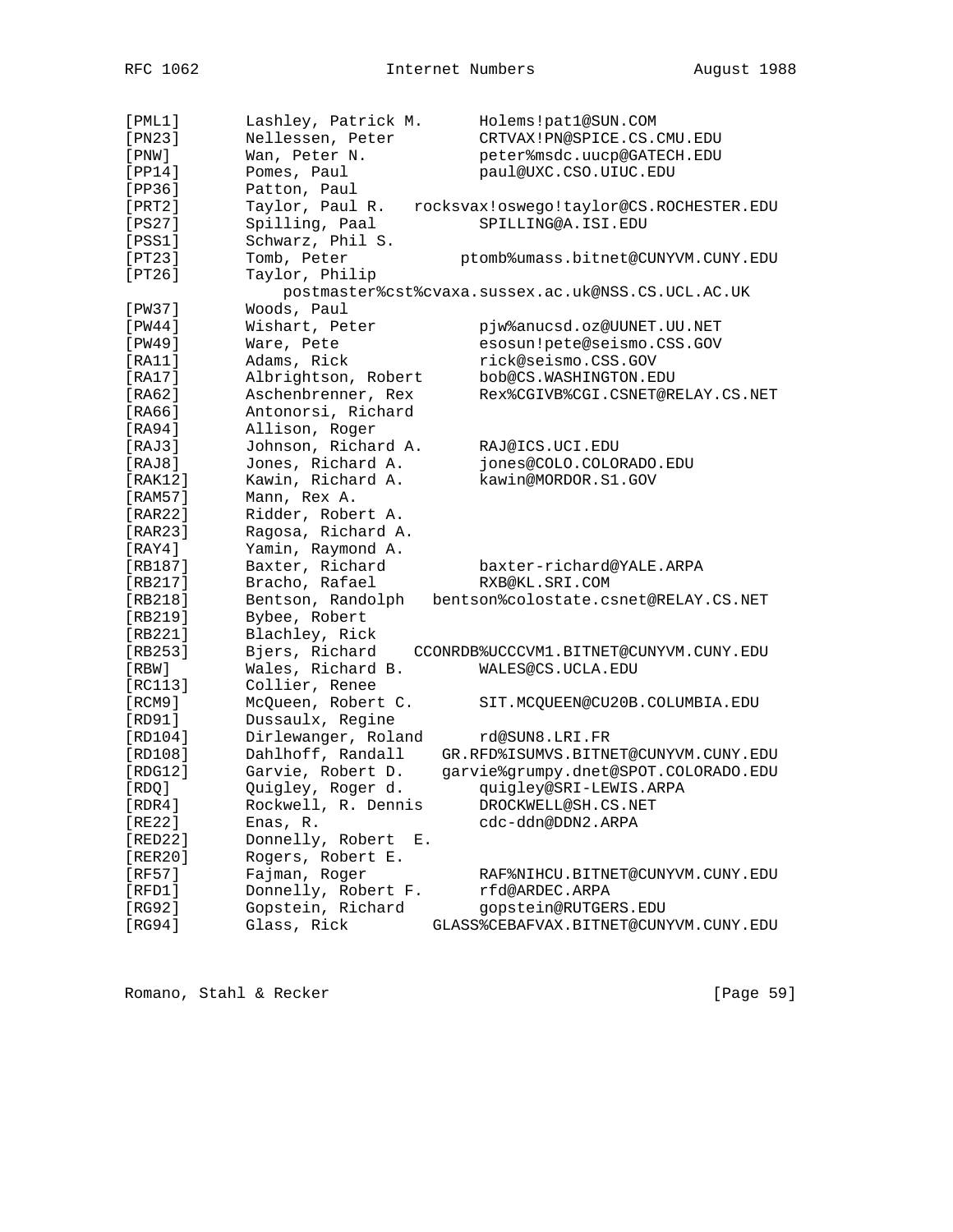| [RGB14]        | Bookbinder, Robert G. | lamont!rgb@COLUMBIA.EDU                                     |
|----------------|-----------------------|-------------------------------------------------------------|
| [RH5]          | Hobby, Russell        | RDHOBBY@UCDAVIS.UCDAVIS.EDU                                 |
| [RH6]          | Hinden, Robert        | HINDEN@CCV.BBN.COM                                          |
| [RH60]         | Hale, Roger           | ROGER@LL-SST.ARPA                                           |
| [RH164]        | Hoffmann, Ron         | hoffmann@BITSY.MIT.EDU                                      |
| [RHA8]         | August, Robert H.     | AUGUSTRH%VUCTRVAX.BITNET@CUNYVM.CUNY.EDU                    |
| [RHC3]         | Cole, Robert H.       | rhc%HPLB.CSNET@RELAY.CS.NET                                 |
| [RHM11]        | Moreno, Robert H.     | rmoreno@MISER.ARPA                                          |
| [RHS16]        | Sweed, Richard H.     | SWEED@RADC-TOPS20.ARPA                                      |
| [RJH33]        | Hickman, Robert J.    |                                                             |
| [RJH37]        | Hendley, R.J.         | HendleyRJ%CS.BHAM.AC.UK@CUNYVM.CUNY.EDU                     |
| [RIL3]         | Liebschutz, Robert J. | rob@PRESTO.IG.COM                                           |
| [RK51]         | Kisielewski, Richard  |                                                             |
| [RK75]         | Kocian, Ray           | kocian%sdr.slb.com@RELAY.CS.NET                             |
| [RKJ2]         | Johnsson, Richard K.  | Johnsson@DECWRL.DEC.COM                                     |
| [RKS1]         | Stodola, Robert K.    | STODOLA@RM.FCCC.EDU                                         |
| [RL104]        | Lynch, Rich           | VM10CA%WVNVM.BITNET@CUNYVM.CUNY.EDU                         |
| [RLB3]         | Broersma, Ronald L.   | ron@NOSC.MIL                                                |
| [RLP30]        | Paulson, Ray L.       |                                                             |
| [RLR23]        | Reyenga, Robert L.    | REYENGA@WESTPOINT.ARPA                                      |
| <b>[RLR36]</b> | Rawlins, Ray L.       | ray%USU.BITNET@CUNYVM.CUNY.EDU                              |
| [RLS6]         | Smith, Ronald L.      | COINS@A.ISI.EDU                                             |
| [RLU3]         | Ullmann, Robert L.    | Ariel@EN-C06.PRIME.COM                                      |
| [RM8]          | Marantz, Roy          | marantz@KLINZHAI.RUTGERS.EDU                                |
| [RM120]        | McCarthy, Richard     | sp0003%bingvmb.bitnet@CUNYVM.CUNY.EDU                       |
| [RM125]        | McCorkle, Ray         | NSC-Keyport@DDN2.ARPA                                       |
| [RM142]        | Michaels, Robert      | michaels@HPLABS.HP.COM                                      |
| [RM176]        | Merry, Rod            |                                                             |
| [RM177]        | Morrison, Robert      | rlm%wyocdc1.bitnet@CUNYVM.CUNY.EDU                          |
| [RM196]        | Murphy, Richard       | Richard%SWRIMV.SPAN@STAR.STANFORD.EDU                       |
| [RM213]        | Mohr, Rupert          | UNIDO!RMI!ZENTRALE@UUNET.UU.NET                             |
| [RN25]         | Negaret, Roger        |                                                             |
| [RN29]         | Nomura, Ryo           |                                                             |
|                |                       | nomura%nttkb.ntt.junet%ntt-20@SUMEX-AIM.STANFORD.EDU        |
| [RNB5]         | Berlinger, Robert N.  | naftoli@AECOM.YU.EDU                                        |
| [RNM1]         | MacKenzie, R. Neil    | cle%rsre.mod.uk@RELAY.MOD.UK                                |
| [RP88]         | Perry, Russ           | RUSS@CSUFRESNO.EDU                                          |
| [RPP]          | Pingree, Robert P.    | PINGREE@NUSC.ARPA                                           |
| [RR2]          | Romine, Raleigh F.    | ROMINE@NOTE.NSF.GOV                                         |
| [RR18]         | Reisor, Ron           | ron%vax3@LOUIE.UDEL.EDU                                     |
| IRR26          | Reilly, William R.    | REILLY@COA.ARPA                                             |
| [RR33]         | Romanelli, Richard    | romanell@BRL.ARPA                                           |
| [RR97]         | Russell, Robb         | ROBB%DUVM.BITNET@CUNYVM.CUNY.EDU                            |
| $[RS253]$      | Saccoman, Remi        | remi%framentec.FR@UUNET.UU.NET                              |
| $[RS255]$      |                       | Sinnhuber, Roger rogers%cvaxa.sussex.ac.uk@NSS.CS.UCL.AC.UK |
| [RSD2]         | Dixon, Robert S.      | TS0400%OHSTVMA.BITNET@CUNYVM.CUNY.EDU                       |
| [RSH]          | Hammel, Randall S.    | rsh@SUPER.ORG                                               |
| [RSM1]         | Miles, Robert S.      | rsm@NRTC.NORTHROP.COM                                       |

Romano, Stahl & Recker [Page 60]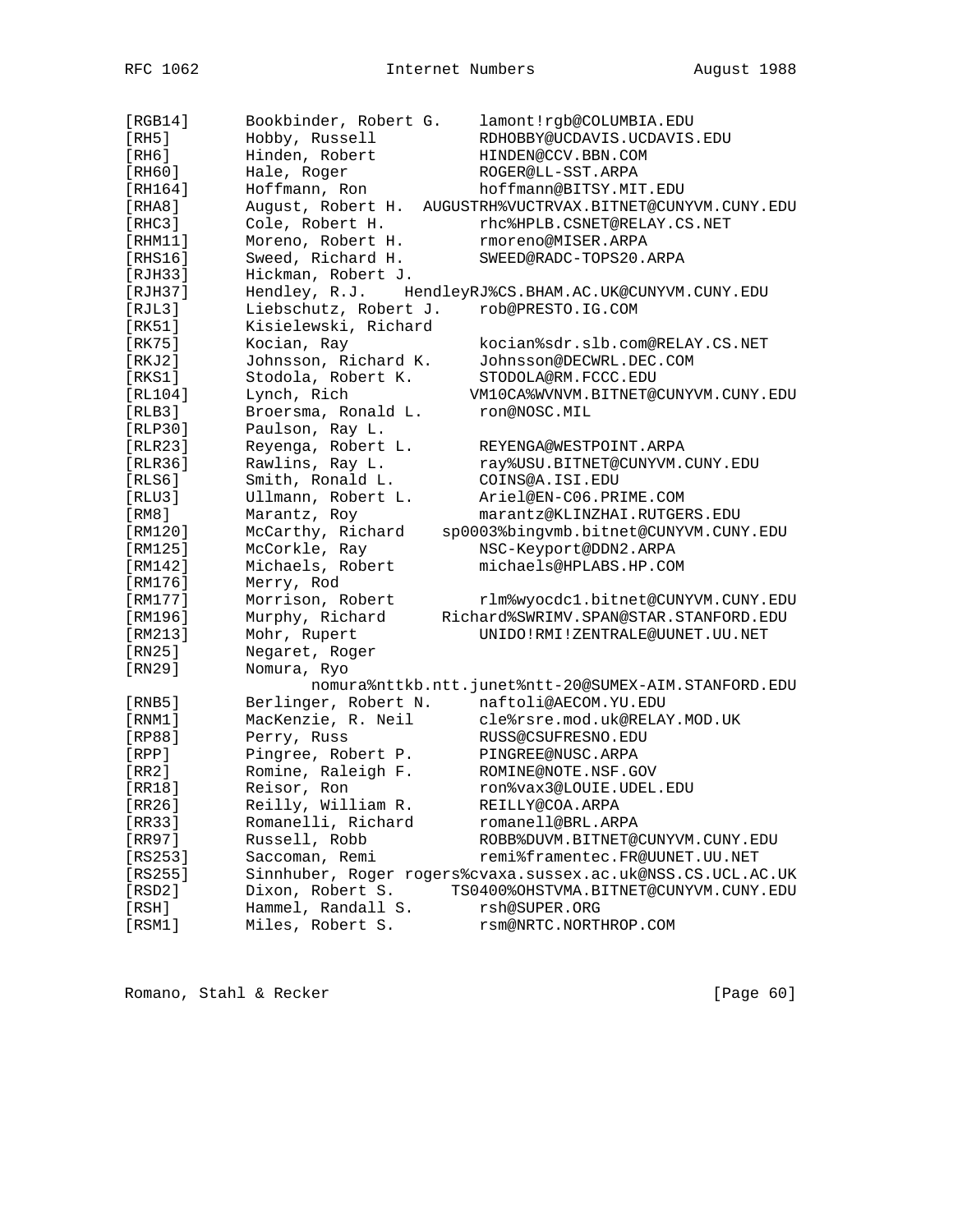| [RT60]           | Thigpen, Robert       | decvax!savax!thigpen@UCVAX.Berkeley.EDU |
|------------------|-----------------------|-----------------------------------------|
| [RTB8]           | Baynes, Robert T.     |                                         |
| [RTL]            | LaCoss, Richard T.    | lacoss@XN.LL.MIT.EDU                    |
| [RV32]           | Volk, Ruediger        | rv%unido@UUNET.UU.NET                   |
| [RW101]          | Witlicki, Randy       | witlicki%williams.edu@RELAY.CS.NET      |
| [RWH5]           | Henry, Robert W.      | rwh@UCBVAX.Berkeley.EDU                 |
| [RWT2]           | Tinker, Robert W.     | tinker@DTIX.ARPA                        |
| [SA]             | Allen, Scott          |                                         |
| [SA46]           | Archer, Stephen       | archer@CS.ROCHESTER.EDU                 |
| [SA47]           | Ayers, Stephen        |                                         |
| [SAB17]          | Baird, Scott A.       |                                         |
| [SAK3]           | Kahn, Steven A.       | steve@APLVAX.JHUAPL.EDU                 |
| [SB12]           | Bertilson, Scott      | scott@UMN-REI-UC.ARPA                   |
| [SB28]           | Bradner, Scott        | SOB@HARVARD.HARVARD.EDU                 |
| [SB90]           | Brady, Sean           | brady@DCN9.ARPA                         |
| [SB98]           | Barber, Stan          | SOB@BCM.TMC.EDU                         |
| [SBW4]           | Whidden, Samuel B.    | sbw@MATH.AMS.COM                        |
| [SC54]           | Comer, Scott          | wert@RICE.EDU                           |
| [SC59]           | Campbell, Stephen     | steve%dartmouth.edu@RELAY.CS.NET        |
| [SC81]           | Callahan, Sean        | sean@ELXSI.CALTECH.EDU                  |
| [SD1]            | Dyer, Stephen         | dyer@HARVARD.HARVARD.EDU                |
| [SD78]           | Donegan, Steve        |                                         |
| [SF34]           | Fenstermacher, Scott  | scott%wmmvs.bitnet@CUNYVM.CUNY.EDU      |
| [SF41]           | Fogel, Steve          | SFOGEL!MTCS!MTXINU@UCBARPA.Berkeley.EDU |
| [SFJ]            | Johnston, Scott F.    |                                         |
| [SG1]            | Grandi, Steve         | qrandi@NOAO.ARPA                        |
| [SG83]           | Garwood, Steve        |                                         |
| [SG88]           | Gai, Silvano          | silvano%itopoli.bitnet@CUNYVM.CUNY.EDU  |
| [SC]             | Chipman, Stephen G.   | CHIPMAN@F.BBN.COM                       |
| [SGR1]           | Roediger, Steve G.    |                                         |
| [SH37]           | Heker, Sergio         | heker@JVNCA.CSC.ORG                     |
| [SH47]           | Hallstrom, Steve      | STEVEH%UWACDC.BITNET@CUNYVM.CUNY.EDU    |
| [SH71]           | Herber, Steve         | herber%andy.bgsu.edu@RELAY.CS.NET       |
| [SHB]            | Blumenthal, Steven H. | BLUMENTHAL@VAX.BBN.COM                  |
| [SI8]            | Ilnicki, Slawomir     |                                         |
| [SJL]            | Lucks, Steven J.      |                                         |
| [SJM9]           | Mahler, Stephen J.    | mahler%usl-pc%usl.csnet@RELAY.CS.NET    |
| [SJP10]          | Piatz, Steven J.      | piatz@SP.UNISYS.COM                     |
| [ <i>SJS11</i> ] | Schroeder, Steven J.  | SJS%PSUVM.BITNET@CUNYVM.CUNY.EDU        |
| [SL10]           | Lerner, Sandy         | sandy@SPAR-20.ARPA                      |
| [SL47]           | Laube, Sheldon        | cfisun!shel@HARVARD.HARVARD.EDU         |
| [SL55]           | Leaviseur, Sean       | SJL%UKC.AC.UK@CS.UCL.AC.UK              |
| [SL68]           | Langlois, Sylvain     | sylvain@CHORUS.FR                       |
| [SLH19]          | Howell, Steven L.     | showell@NSWC-WO.ARPA                    |
| [SM6]            | McLinden, Sean        | MCLINDEN@CADRE.DSL.PITTSBURGH.EDU       |
| [SM62]           | Mackey, Sandy         | skm@MITRE-OMAHA.ARPA                    |
| [SM67]           | Miller, Steve         | miller%m2c.org@RELAY.CS.NET             |
| [SM83]           | McPherson, Stew       | stew@CSUPWB.COLOSTATE.EDU               |
|                  |                       |                                         |

Romano, Stahl & Recker [Page 61]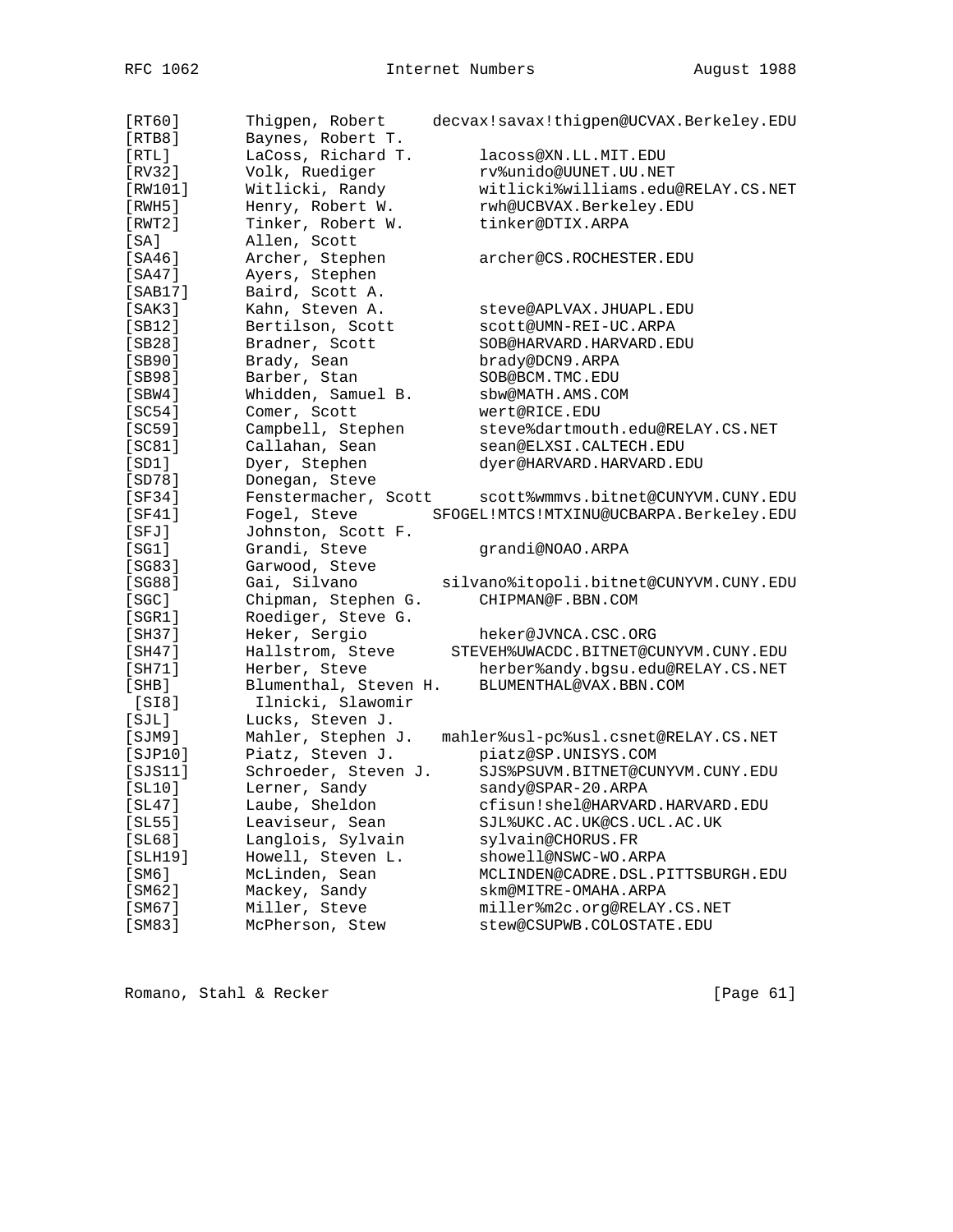| [SM96]       | Morris, Scooter                | scooter@CGL.UCSF.EDU                                     |
|--------------|--------------------------------|----------------------------------------------------------|
| [SM111]      | Mandell, Stewart               | mandell@BN1.ARPA                                         |
| $[$ SMF5 $]$ | Feldman, Steven M.             |                                                          |
|              |                                | hplabs!oliveb!tymix!feldman@UCBVAX.Berkeley.EDU          |
| [SMK2]       | King, Stephen Michael          | KING@HQAFSC-VAX.ARPA                                     |
| $[$ SMP $2]$ | Polinsky, Steven M.            | SMPCU%CUNYVM.BITNET@CUNYVM.CUNY.EDU                      |
| $[$ SMS $1]$ | Schultz, Steve M.              | sms@ETN-WLV.EATON.COM                                    |
| $[$ SR77]    | Rousseau, Susan                | susan@NUSC.ARPA                                          |
| [SS80]       | Schaller, Skip                 | SKIP@SOLPL.AS.ARIZONA.EDU                                |
| [SS110]      | Smith, Stanfield               | stan%gcylab.uucp@ITSGW.RPI.EDU                           |
| $[SS125]$    | Stovall, Steven                | sstovaall@DAITC.ARPA                                     |
| [SS131]      | Sutphen, Steven                | steve%alberta.cdn%ubc.csnet@RELAY.CS.NET                 |
| [SSW]        | Wolff, Stephen S.              | STEVE@BRL.ARPA                                           |
| [ST13]       | Takagi, S.                     | takagi%icot.jp@RELAY.CS.NET                              |
| [SW78]       | Wadle, Steve                   |                                                          |
| [SWR3]       | Rogers, Scott W.               | scottr@CSC-LONS.ARPA                                     |
| [SWW6]       | Weller, Scott W.               |                                                          |
|              |                                | rochester!tropics!orion!sww.uucp@UUNET.UU.NET            |
| [SY8]        | Yokota, Shozo                  |                                                          |
| [TA24]       | Asami, Tohru                   |                                                          |
| [TB4]        | Baker, Theodore                | TBAKER@AJPO.SEI.CMU.EDU                                  |
| [TB64]       | Becker, Tony                   | tony%ucf.edu@RELAY.CS.NET                                |
| [TD40]       | Davis, Tom                     | DAVIS@EGLIN-VAX.ARPA                                     |
| [TDMS]       | Mudgett, Trish Dailey          |                                                          |
| [TE16]       | Eldredge, Timothy              | g.eldre@SCORE.STANFORD.EDU                               |
| [TEC6]       | Chessman, Thomas E.            | chessman@LOGNET2.ARPA                                    |
| [TEST6]      | Swazuk, Thomas E.              |                                                          |
| [TF6]        | Ferrin, Thomas                 | TEF@CGL.UCSF.EDU                                         |
| [TFB3]       | Blakely, Thomas F.             | ittfb%dcatla.uucp@UUNET.UU.NET                           |
| [TGN]        |                                | Norman, T.G. net-admin!cs.flinders.oz.au@UUNET.UU.NET    |
| [TGS6]       | Sickles, Theodore G.           |                                                          |
| [TH15]       | Holt, Tracy                    |                                                          |
|              |                                | Holt%gmuvax.bitnet@CUNYVM.CUNY.EDU<br>hutton@SCUBED.ARPA |
| [TH60]       | Hutton, Thomas                 |                                                          |
| [THD]        | Dunigan, Thomas H.             | DUNIGAN@MSR.EPM.ORNL.GOV                                 |
| [TK43]       | Kobayashi, Tsutomu             | koba%ntt-20@SUMEX-AIM.STANFORD.EDU                       |
| [TM10]       | Mallory, Tracy<br>Lafleur, Tom | tmallory@CCV.BBN.COM                                     |
| [TM37]       |                                | LAFLEUR@NET1.UCSD.EDU                                    |
| [TM57]       | Mead, Theodore                 | mead@TUT.CC.ROCHESTER.EDU                                |
| [TM86]       | MacMillan, Todd                | todd%apple.csnet@RELAY.CS.NET                            |
| [TMD6]       | Dillon, Theresa M.             | tmd@MITRE-BEDFORD.ARPA                                   |
| [THH6]       | Herrick, Thomas M.             | DCAB600@DDN1.ARPA                                        |
| [THL]        | Louden, T. Michael             | LOUDEN@MITRE.ARPA                                        |
| [TM17]       | Nijssen, Teun                  | TEUN%HTIKUB5.BITNET@CUNYVM.CUNY.EDU                      |
| [T04]        | Oishi, Tosaku                  | oishi%etl.junet%etl.jp@RELAY.CS.NET                      |
| [TONY]       | Holland, Anthony R.            | TONY@KL.SRI.COM                                          |
| [TR38]       | Radzykewycz, Tim               | calma!radzy@UCBVAX.Berkeley.EDU                          |
| [TRG4]       | Giebelhaus, Tim R.             | hi-csc!giebelhaus@UMN-CS.ARPA                            |
| [TS9]        | Slattery, Terry                | tcs@USNA.MIL                                             |

Romano, Stahl & Recker [Page 62]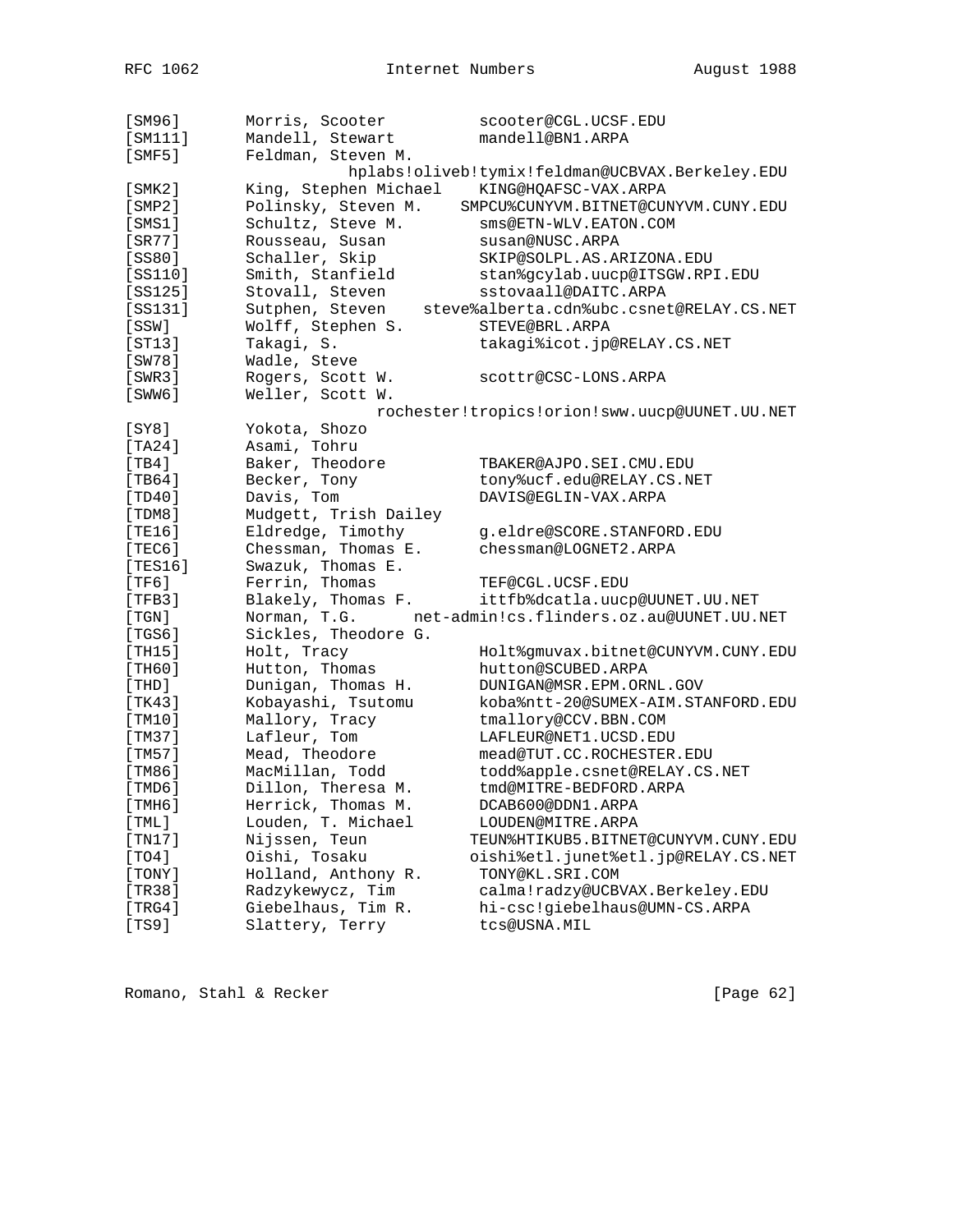| [TS14]  | Stuckey, Trish                          | TRISH@TRANTOR.HARRIS-ATD.COM                           |
|---------|-----------------------------------------|--------------------------------------------------------|
| [TS31]  | Symchych, Tim                           | symchych@SKL-CRC.ARPA                                  |
| [TT35]  | Terbush, Terry                          | tlt%gwuvm.bitnet@CUNYVM.CUNY.EDU                       |
| [TVF1]  | Fossum, Timothy V.                      | fossum@VACS.UWP.WISC.EDU                               |
| [TW51]  | Wadlow, Tom A.                          | taw@MORDOR.S1.GOV                                      |
| [UB3]   | Bilting, Ulf                            | BILTING@PURDUE.EDU                                     |
| [US2]   | Straumann, Ulrich                       | K538915%CZHRZU1A.BITNET@CUNYVM.CUNY.EDU                |
| [VBK]   | Kava, Victor B.                         |                                                        |
| [VDC1]  | Cone, V. Donald                         | Cone@SPAM.ISTC.SRI.COM                                 |
| [VHB]   | Barnes, Vonnie H.                       | VBARNES@NSWC-OAS.ARPA                                  |
| [WA16]  | Armitage, William                       |                                                        |
|         |                                         | wja%computer-science.nottingham.ac.uk@CS.UCL.AC.UK     |
| [WAG5]  | Guthmiller, Wayne A.                    | MKATZ@A.ISI.EDU                                        |
| [WAH11] | Hunt, Warren A., Jr.                    | HUNT@CLI.COM                                           |
| [WB53]  | Ball, Wayne                             | wball%umass.bitnet@CUNYVM.CUNY.EDU                     |
| [WCB3]  | Bard, William C.                        | Bard@NGP.UTEXAS.EDU                                    |
| [WCW7]  | Wells, William C.                       |                                                        |
| [WCWI]  | Ince, W.C.W.                            | admin_sys%math.waterloo.edu@RELAY.CS.NET               |
| [WD27]  | Dair, Willis                            | DAIR%SCU.BITNET@JADE.Berkeley.EDU                      |
| [WDL]   | Lazear, Walter D.                       | LAZEAR@MITRE.ARPA                                      |
| [WDR7]  | Rolph, W.D.                             |                                                        |
| [WDS11] | Smith, William D.                       |                                                        |
| [WDW2]  | Welch, William D., Jr.                  | ingr!zaiaz!bill@UUNET.UU.NET                           |
| [WE12]  |                                         | Edgington, Will wedgingt%ducair.bitnet@CUNYVM.CUNY.EDU |
| [WF3]   | Fink, William E.                        | bill@NRL-LCP.ARPA                                      |
| [ WG ]  | Graves, Wayne                           | WRGRAVES@LBL.ARPA                                      |
| [WH64]  | Hake, Wolfgang                          | UHRZS007%DBIUNI11.BITNET@CUNYVM.CUNY.EDU               |
| [WL31]  | Lampeter, William                       | bill@CS.ROCHESTER.EDU                                  |
| [WLB5]  | Boyer, William L.                       | WLB@NCIFCRF.GOV                                        |
| [WLG7]  | Gordon, Windy L.                        |                                                        |
| [WM10]  | Moore, Wire                             | wire@INTEL-IWARP.ARPA                                  |
| [WM68]  | Magnussen, Walt                         | X048WM%TAMVM1.BITNET@CUNYVM.CUNY.EDU                   |
| [WPJ]   | Jones, William Prichard JONES@AMES.ARPA |                                                        |
| [WRR5]  | Ritchie, William R.                     | DDNWRR@FLTAC-POE.ARPA                                  |
| [WS94]  | Spirk, Werner                           | A2824AB%DMOLRZ01.BITNET@BCUNYVM.CUNY.EDU               |
| [WSC5]  | Currie, W.S.                            | S.Currie%edinburgh.ac.uk@CUNYVM.CUNY.EDU               |
| [WU1]   | Underwood, Walter                       | wunder@HPLABS.HP.COM                                   |
| [ WW2 ] | Wedel, Wally                            | wedel@NGP.UTEXAS.EDU                                   |
| [WWP8]  | Plummer, William W.                     | Plummer@DOCKMASTER.ARPA                                |
| [WWS]   | Seemuller, William W.                   | BILL@ETL.ARPA                                          |
| [YD2]   | Despond, Yves                           | despond%clsepf51.bitnet@CUNYVM.CUNY.EDU                |
| [YN]    | Nguyen, Yen                             | yen@ARINC-GW.ARPA                                      |
| [YS10]  | Saito, Yaski                            | yaski%ntt-20@SUMEX-AIM.STANFORD.EDU                    |
| [ZSU]   | Su, Zaw-Sing                            | ZSu@TSCA.ISTC.SRI.COM                                  |

Romano, Stahl & Recker [Page 63]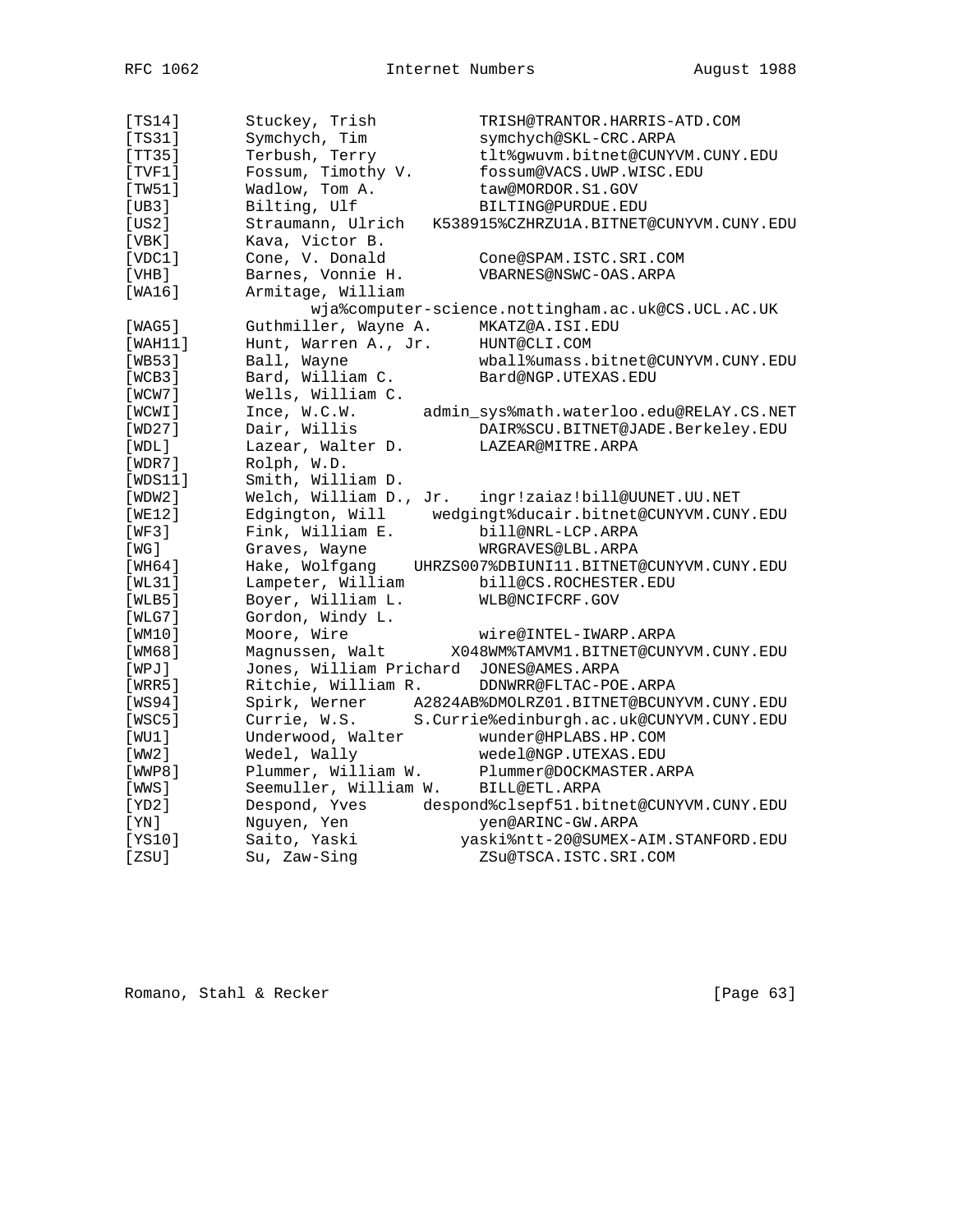## APPENDIX A

The network numbers in class A, B, and C network addresses are allocated among Research, Defense, Government (Non-Defense) and Commercial uses.

Class A (highest-order bit 0)

| Research allocation:         | 8     |
|------------------------------|-------|
| Defense allocation:          | 2.4   |
| Government allocation:       | 2.4   |
| Commercial allocation:       | 94    |
| Reserved Addresses: (0, 127) |       |
| Total                        | 1 2 R |
|                              |       |

Class B (highest-order bits 1-0)

| Research allocation:           | 1024  |
|--------------------------------|-------|
| Defense allocation:            | 3072  |
| Government allocation:         | 3072  |
| Commercial allocation:         | 12286 |
| Reserved Addresses: (0, 16383) |       |
| Total                          | 16384 |

Class C (highest-order bits 1-1-0)

| Research allocation:             | 65536   |
|----------------------------------|---------|
| Defense allocation:              | 458725  |
| Government allocation:           | 458725  |
| Commercial allocation:           | 1572862 |
| Reserved Addresses: (0, 2097151) |         |
| Total                            | 2097152 |

Class D (highest-order bits 1-1-1-0)

All addresses in this class are allocated for multicast use.

Class E (highest-order bits 1-1-1-1)

All addresses in this class are reserved for future use.

Experimental networks which later become operational need not be renumbered. Rather, the identifiers could be moved from Research to Defense, Government or Commercial status. Thus, network identifiers may change state among Research, Defense, Government and Commercial, but the number of identifiers allocated to each use must remain within the limits indicated above. To make possible this fluid assignment, the network identifier spaces are not allocated by simple partition, but rather by specific assignment.

Romano, Stahl & Recker [Page 64]